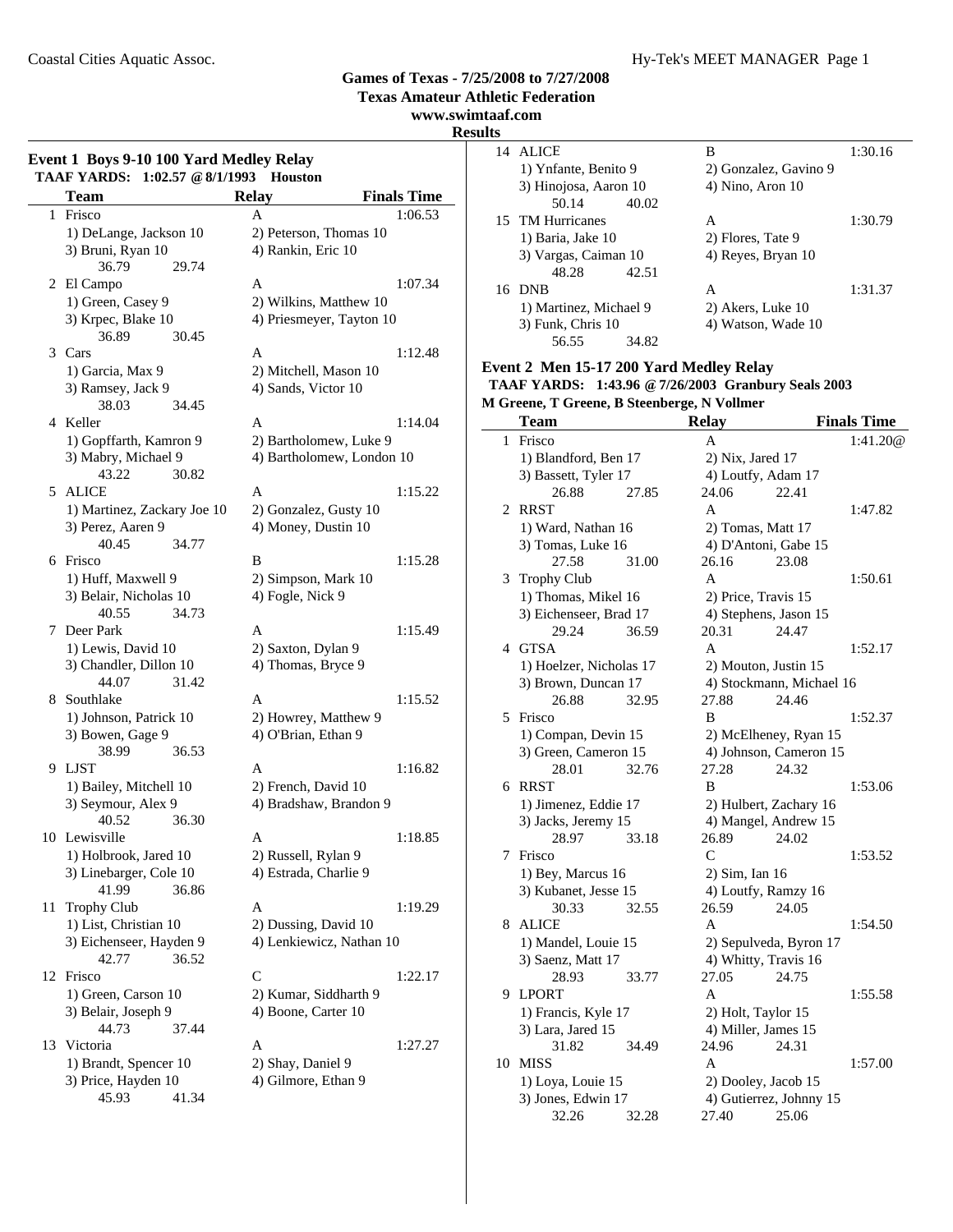**Texas Amateur Athletic Federation**

**www.swimtaaf.com Results**

|    | (Event 2 Men 15-17 200 Yard Medley Relay) |                        |                    |  |  |  |
|----|-------------------------------------------|------------------------|--------------------|--|--|--|
|    | <b>Team</b>                               | <b>Relay</b>           | <b>Finals Time</b> |  |  |  |
| 11 | Seals                                     | A                      | 1:59.63            |  |  |  |
|    | 1) Butler, Jesse 17                       | 2) Crowder, Jarrod 15  |                    |  |  |  |
|    | 3) Berry, Colton 16                       | 4) Wallace, Joe 16     |                    |  |  |  |
|    | 31.92<br>32.54                            | 26.62<br>28.55         |                    |  |  |  |
| 12 | Hubbard                                   | A                      | 2:03.76            |  |  |  |
|    | 1) Martin, Garrett 17                     | 2) Wetsel, Cody 17     |                    |  |  |  |
|    | 3) Wilkins, Nathan 17                     | 4) Lenox, Dylan 17     |                    |  |  |  |
|    | 33.32<br>34.84                            | 29.37<br>26.23         |                    |  |  |  |
| 13 | Lewisville                                | A                      | 2:06.85            |  |  |  |
|    | 1) Bregenzer, Alex 15                     | 2) Perez, Eduardo 15   |                    |  |  |  |
|    | 3) Rodriguez, Moises 15                   | 4) Sherrod, Kevin 15   |                    |  |  |  |
|    | 35.41<br>34.89                            | 28.60<br>27.95         |                    |  |  |  |
| 14 | <b>ALICE</b>                              | B                      | 2:06.95            |  |  |  |
|    | 1) Reyna, Justin 15                       | 2) Ortiz, Justin 16    |                    |  |  |  |
|    | 3) DeLeon, Bo 16                          | 4) Lopez, J D 16       |                    |  |  |  |
|    | 34.75<br>34.61                            | 30.74<br>26.85         |                    |  |  |  |
|    | 15 MISS                                   | B                      | 2:08.51            |  |  |  |
|    | 1) Martinez, Freddy 17                    | 2) Sauceda, Noe 16     |                    |  |  |  |
|    | 3) Botello, Sam 15                        | 4) Palacios, Nathan 16 |                    |  |  |  |
|    | 32.63<br>35.09                            | 32.81<br>27.98         |                    |  |  |  |
|    | 16 Frisco                                 | D                      | 2:10.16            |  |  |  |
|    | 1) Gabriel, Fuentes 15                    | 2) Loveall, Seth 15    |                    |  |  |  |
|    | 3) Hall, Kenneth 15                       | 4) Reed, Taylor 16     |                    |  |  |  |
|    | 36.21<br>35.46                            | 28.23<br>30.26         |                    |  |  |  |
| 17 | Splash                                    | A                      | 2:10.88            |  |  |  |
|    | 1) Cole, Aaron 15                         | 2) Danforth, Colton 15 |                    |  |  |  |
|    | 3) Downs, Christian 15                    | 4) Reeder, Jake 15     |                    |  |  |  |
|    | 34.46<br>36.00                            | 36.08<br>24.34         |                    |  |  |  |
| 18 | Marlins                                   | A                      | 2:11.07            |  |  |  |
|    | 1) Al-Aya, Mark 17                        | 2) Bilder, Eric 17     |                    |  |  |  |
|    | 3) Montes, Martin 15                      | 4) Frichette, Caleb 15 |                    |  |  |  |
|    | 36.02<br>30.21                            | 30.78<br>34.06         |                    |  |  |  |
|    | 19 Weatherford                            | A                      | 2:11.35            |  |  |  |
|    | 1) Carlson, Jonathan 15                   | 2) Horton, Jonathan 15 |                    |  |  |  |
|    | 3) McConnell, Matthew 15                  | 4) Hard, Curtis 15     |                    |  |  |  |
|    | 32.40<br>41.41                            | 31.46<br>26.08         |                    |  |  |  |
| 20 | <b>WESTB</b>                              | A                      | 2:26.62            |  |  |  |
|    | 1) Adams, Juan 16                         | 2) Ma, Jack 15         |                    |  |  |  |
|    | 3) Moon, Leonard 15                       | 4) Smith, Rushed 17    |                    |  |  |  |
|    | 38.46<br>35.57                            | 44.88<br>27.71         |                    |  |  |  |

### **Event 3 Boys 9-10 50 Yard Freestyle**

### **TAAF YARDS: 29.08 @7/26/2004 Gator Alexander**

|    | Name                 |    | <b>Age Team</b> | <b>Finals Time</b> |
|----|----------------------|----|-----------------|--------------------|
|    | 1 Koster, Adam       |    | 10 Trophy Club  | 27.91@             |
|    | 2 Mattei, Michael    |    | 10 McKinney     | 29.93              |
|    | 3 Kacko, Jordan      | 10 | Aquacats        | 32.00              |
|    | 4 Salinas, Christian | 10 | <b>MISS</b>     | 32.26              |
|    | 5 Helzer, James      | 9  | Denton          | 32.40              |
|    | 6 Carpenter, Evan    |    | 10 McKinney     | 32.69              |
|    | 7 Chang, Ryan        | 9  | <b>CCCE</b>     | 32.93              |
| 8  | Redding, Dylan       | 10 | Victoria        | 32.96              |
| 9  | McComb, Micah        | 9  | El Campo        | 33.18              |
| 10 | Adan, Brandon        | 10 | <b>SAPAR</b>    | 33.42              |
|    | Dooley, Nicholas     |    | <b>MISS</b>     | 33.81              |

| w  |                       |    |                  |       |
|----|-----------------------|----|------------------|-------|
|    | 12 Lenkiewicz, Nathan |    | 10 Trophy Club   | 33.90 |
|    | 13 Tunon, Briston     | 10 | <b>SAPAR</b>     | 34.03 |
| 14 | Bobo, Austin          | 10 | Mudcats          | 34.15 |
|    | 15 Gopffarth, Kamron  | 9  | Keller           | 34.48 |
| 16 | Herdejurgen, Jack     | 9  | <b>WOOD</b>      | 34.98 |
| 17 | Brinckmann, Teo       | 9  | DNB              | 35.58 |
| 18 | Bartlett, William     | 10 | Aquaducks        | 35.62 |
| 19 | Vela, T. J.           | 10 | Odem             | 35.99 |
| 20 | Simpson, Brandon      | 10 | Hubbard          | 36.26 |
| 21 | Pantalion, Jeremy     | 10 | <b>ALLEN</b>     | 36.62 |
|    | 22 Baria, Jake        |    | 10 TM Hurricanes | 38.43 |
|    | 23 Lyles, Aaric       | 9  | <b>WESTB</b>     | 43.14 |
|    | 24 Coe, Morris        | 10 | <b>DALAS</b>     | 43.62 |
|    | 25 Drayton, Joshua    | 10 | <b>DALAS</b>     | 45.78 |
| 26 | Yun, Albert           | 9  | <b>WESTB</b>     | 45.87 |
|    | 27 Spencer, Richmond  | 9  | <b>DALAS</b>     | 51.82 |

### **Event 4 Men 15-17 50 Yard Freestyle**

### **TAAF YARDS: 21.95 @7/26/2003 Nick Vollmer**

|       | <b>Name</b>            | <b>Age Team</b>            | <b>Finals Time</b> |
|-------|------------------------|----------------------------|--------------------|
| 1     | Hughes, Forrest        | 17 LJST                    | 21.05@             |
|       | 2 Eichenseer, Brad     | 17<br><b>Trophy Club</b>   | 22.45              |
|       | 3 Interrante, Zach     | <b>CLEB</b><br>17          | 22.64              |
|       | 4 Loutfy, Adam         | Frisco<br>17               | 22.66              |
|       | *5 Vesling, Ethan      | 16 LJST                    | 22.82              |
|       | *5 Hoelzer, Nicholas   | 17 GTSA                    | 22.82              |
| 7     | Ward, Nathan           | 16 RRST                    | 23.14              |
| 8     | Lee, Robert            | 15<br><b>WHAR</b>          | 23.38              |
| 9     | Blandford, Ben         | 17<br>Frisco               | 23.51              |
|       | 10 Flores, Robert      | <b>TM Hurricanes</b><br>15 | 23.58              |
| 11    | Kellis, Aaron          | 15 Victoria                | 23.66              |
|       | 12 Gattis, Craig       | 16 Marlins                 | 23.78              |
|       | *13 Johnson, Cameron   | 15<br>Frisco               | 23.85              |
|       | *13 Priesmeyer, Justin | 16 Victoria                | 23.85              |
|       | *15 Fruge, Elliot      | <b>ANGLE</b><br>16         | 23.88              |
| $*15$ | Bontekoe, Jared        | <b>LJST</b><br>17          | 23.88              |
|       | 17 Pullano, Jason      | 15<br><b>BDFRD</b>         | 24.11              |
|       | *18 Zipprian, Daniel   | 17<br><b>RRST</b>          | 24.20              |
|       | *18 Abner, Jonathan    | <b>SBELT</b><br>17         | 24.20              |
|       | 20 Huber, Victor       | Victoria<br>17             | 24.21              |
|       | 21 Green, Cameron      | 15<br>Frisco               | 24.49              |
|       | 22 Loutfy, Ramzy       | Frisco<br>16               | 24.56              |
|       | 23 Pritchard, Dawson   | 16<br>Denton               | 24.65              |
|       | 24 Lara, Jared         | 15<br><b>LPORT</b>         | 24.70              |
|       | 25 Whitty, Travis      | <b>ALICE</b><br>16         | 24.72              |
|       | 26 Conway, Christian   | 16 BEL                     | 24.95              |
|       | 27 Wilkins, Nathan     | 17 Hubbard                 | 25.08              |
| 28    | Bey, Marcus            | 16 Frisco                  | 25.09              |
|       | 29 Martin, Bryan       | 15<br>Rockport             | 25.10              |
|       | 30 Stockmann, Michael  | <b>GTSA</b><br>16          | 25.15              |
| 31    | Kade, Brad             | 15<br>Seals                | 25.18              |
|       | *32 Tamplen, Tyler     | <b>DCTR</b><br>17          | 25.23              |
|       | *32 Gutierrez, Johnny  | <b>MISS</b><br>15          | 25.23              |
|       | 34 Wayan, Carlo        | 17<br>McKinney             | 25.46              |
|       | 35 Procuniar, Michael  | Grapevine<br>15            | 25.54              |
| 36    | Sepulveda, Byron       | <b>ALICE</b><br>17         | 25.69              |
| 37    | Mejia, Javier          | <b>PHARR</b><br>15         | 25.70              |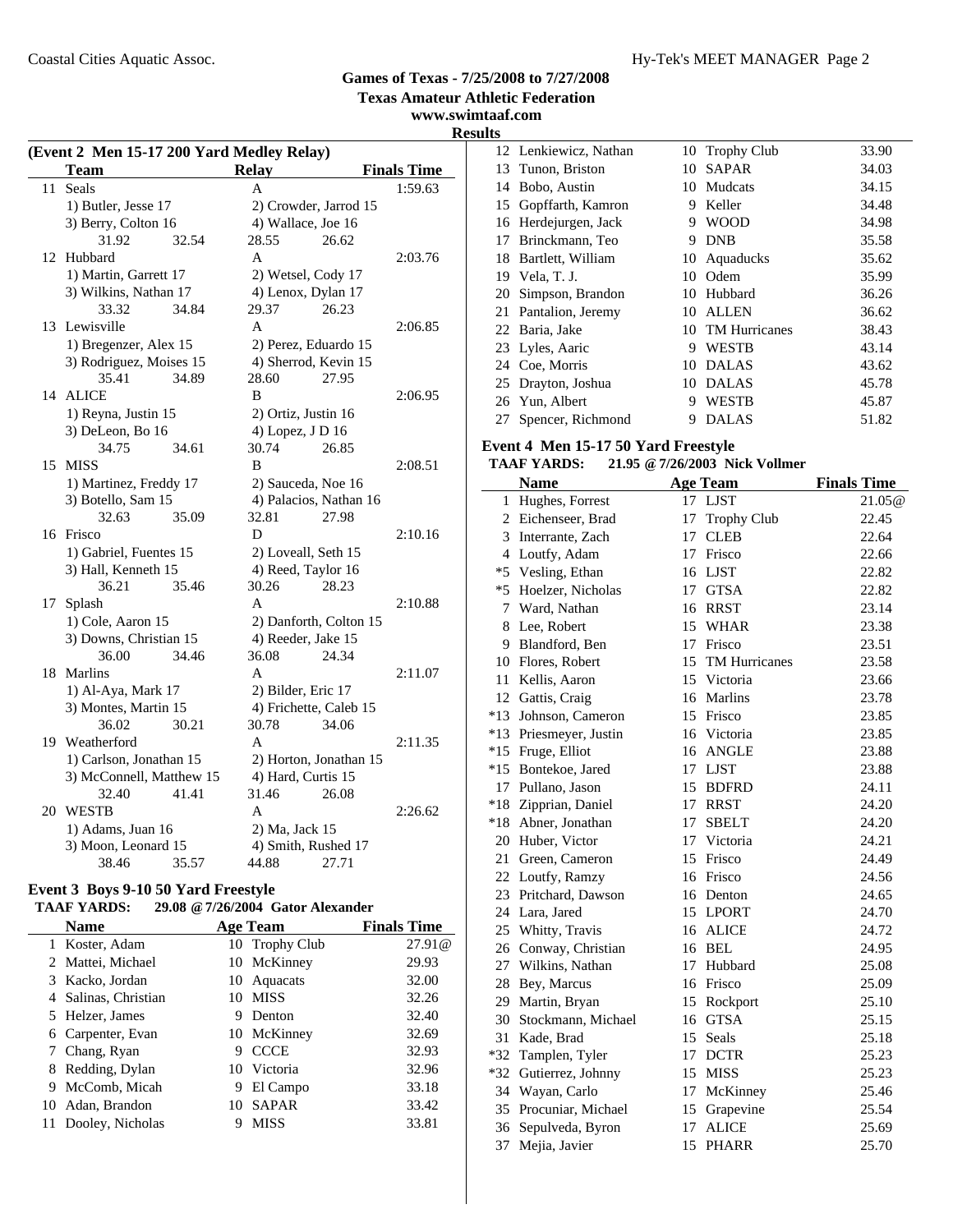**www.swimtaaf.com Results**

| (Event 4 Men 15-17 50 Yard Freestyle) |                       |    |                    |                    |  |
|---------------------------------------|-----------------------|----|--------------------|--------------------|--|
|                                       | <b>Name</b>           |    | <b>Age Team</b>    | <b>Finals Time</b> |  |
|                                       | 38 Collamer, Shawn    |    | 16 Denton          | 25.92              |  |
|                                       | 39 Martin, Garrett    | 17 | Hubbard            | 26.33              |  |
| 40                                    | McElheney, Ryan       |    | 15 Frisco          | 26.35              |  |
| 41                                    | Hard, Curtis          |    | 15 Weatherford     | 26.36              |  |
| 42                                    | Wallace, Joe          | 16 | Seals              | 26.42              |  |
| 43                                    | Berry, Colton         |    | 16 Seals           | 26.47              |  |
|                                       | 44 Keesee, Brandon    |    | 15 Cars            | 26.67              |  |
| 45                                    | Morgan, Martin        |    | 15 Aquaducks       | 26.69              |  |
|                                       | 46 Eckels, Riley      |    | 15 Grapevine       | 26.81              |  |
| 47                                    | Ortiz, Justin         |    | 16 ALICE           | 26.84              |  |
| 48                                    | Dawod, David          |    | 15 CCCE            | 26.88              |  |
| 49                                    | Reed, Taylor          |    | 16 Frisco          | 26.90              |  |
| 50                                    | Myers, Alex           | 17 | Southlake          | 26.93              |  |
| 51                                    | Pittman, James        |    | 15 DCTR            | 27.30              |  |
| 52                                    | Benton, Trevor        | 16 | <b>Trophy Club</b> | 27.32              |  |
| 53                                    | McConnell, Matthew    | 15 | Weatherford        | 27.53              |  |
| 54                                    | Lenox, Dylan          | 17 | Hubbard            | 27.59              |  |
| 55                                    | Haynes, Alex          | 17 | Canyon Vista       | 27.68              |  |
| $*56$                                 | Al-Aya, Mark          | 17 | Marlins            | 27.76              |  |
|                                       | *56 Hooks, Karl       |    | 16 DALAS           | 27.76              |  |
| 58                                    | Hernandez, Jose       | 15 | MCAL               | 27.85              |  |
|                                       | 59 Smith, Taylor      |    | 16 Canyon Vista    | 27.93              |  |
|                                       | 60 Leask, John        | 17 | <b>RRST</b>        | 28.02              |  |
| 61                                    | Sim, Ian              |    | 16 Frisco          | 28.08              |  |
|                                       | 62 Maxwell, Johnathan |    | 15 Hubbard         | 28.35              |  |
| 63                                    | Garcia, Chester       |    | 16 SAPAR           | 28.50              |  |
| 64                                    | Rodriquez, Isaac      |    | 16 MISS            | 28.60              |  |
| 65                                    | Seawright, Jonathan   | 15 | Grapevine          | 28.62              |  |
| 66                                    | McGowen, Scott        |    | 15 Rowlett         | 28.64              |  |
| 67                                    | Foutz, John Luke      |    | 15 Grapevine       | 28.65              |  |
| 68                                    | McGarry, Micheal      |    | 15 Frisco          | 28.69              |  |
| 69                                    | Wallace, Kirk         | 15 | Seals              | 28.73              |  |
| 70                                    | Edwards, Sean         |    | 16 Tcat            | 28.86              |  |
| 71                                    | Meinz, Chris          |    | 15 Southlake       | 29.02              |  |
|                                       | 72 Engel, Andrew      | 17 | Aquaducks          | 29.03              |  |
| 73                                    | Moon, Leonard         |    | 15 WESTB           | 29.08              |  |
|                                       | 74 Sherrod, Kevin     |    | 15 Lewisville      | 29.16              |  |
| 75                                    | Horton, Jonathan      | 15 | Weatherford        | 29.19              |  |
| 76                                    | Gabriel, Fuentes      | 15 | Frisco             | 29.22              |  |
| 77                                    | Costas, Bradley       | 15 | Canyon Vista       | 29.30              |  |
| 78                                    | Botello, Sam          | 15 | <b>MISS</b>        | 29.94              |  |
| 79                                    | Hotz, Jamie           | 15 | <b>LPORT</b>       | 30.47              |  |
| 80                                    | Bassett, Parker       | 15 | Frisco             | 31.96              |  |
| 81                                    | Baird, Zach           | 15 | <b>DCTR</b>        | 32.87              |  |
| 82                                    | Rodriguez, David      | 16 | Garland            | 33.45              |  |
| 83                                    | Freeman, Matthew      |    | 16 Garland         | 34.38              |  |
| 84                                    | Jones, Charles        | 15 | Killeen            | 37.15              |  |

### **Event 5 Boys 9-10 25 Yard Backstroke**

### **TAAF YARDS: 16.42 @7/1/1996 Jon Berrettini**

| <b>Name</b>         | Age Team         | <b>Finals Time</b> |
|---------------------|------------------|--------------------|
| 1 Johnson, Patrick  | 10 Southlake     | 17.00              |
| 2 Calk, Noah        | 10 TM Hurricanes | 17.37              |
| 3 Cook, Drew        | 10 El Paso       | 17.73              |
| 4 Sanchez, Leonardo | 10 El Paso       | 17.85              |

| 5     | Barton, Blake         | 9  | Boerne       | 18.06 |
|-------|-----------------------|----|--------------|-------|
| 6     | Sands, Victor         | 10 | Cars         | 18.08 |
| 7     | Allsopp-Shiner, Miles | 10 | <b>BARR</b>  | 18.26 |
| 8     | Landers, Matthew      | 10 | Southlake    | 18.34 |
| 9     | DeLange, Jackson      | 10 | Frisco       | 18.40 |
| 10    | Nguyen, Austin        | 10 | <b>CCAC</b>  | 19.30 |
| 11    | Gaas, Mathew          | 9  | <b>RRST</b>  | 19.39 |
| 12    | Mcelroy, Mathew       | 10 | Ingleside    | 19.45 |
| 13    | Jones, Chaunte        | 9  | Killeen      | 19.62 |
| 14    | Garza, David          | 10 | <b>EDIN</b>  | 19.82 |
| 15    | Sheppard, Alex        | 10 | Seabrook     | 19.92 |
| 16    | Lewis, David          | 10 | Deer Park    | 19.93 |
| 17    | Mattei, Michael       | 10 | McKinney     | 19.98 |
| 18    | Hillman, Gabriel      | 10 | Dolphins     | 20.00 |
| 19    | Tardy, Micah          | 10 | Keller       | 20.16 |
| 20    | Neal, Josiah          | 10 | <b>SAPAR</b> | 20.36 |
| $*21$ | Evans, Keaton         | 10 | MW WM        | 20.40 |
| *21   | Dickey, Sam           | 10 | Brentwood    | 20.40 |
| 23    | Salvador, Bryan       | 9  | <b>SAPAR</b> | 20.77 |
| 24    | Dooley, Nicholas      | 9  | <b>MISS</b>  | 20.93 |
| 25    | Metclaf, Isaac        | 10 | Patterson    | 22.57 |
| 26    | Drayton, Joshua       | 10 | <b>DALAS</b> | 31.66 |
| 27    | Spencer, Richmond     | 9  | <b>DALAS</b> | 32.59 |
| 28    | Coe, Morris           | 10 | <b>DALAS</b> | 34.29 |

### **Event 6 Men 15-17 50 Yard Backstroke**

### **TAAF YARDS: 25.90 @7/26/2004 Chad Hossier**

|                | <b>Name</b>        |    | <b>Age Team</b>    | <b>Finals Time</b> |
|----------------|--------------------|----|--------------------|--------------------|
| 1              | Wilcox, Ryan       |    | 15 TM Hurricanes   | 26.27              |
| 2              | Interrante, Zach   | 17 | <b>CLEB</b>        | 26.30              |
|                | 3 Vesling, Ethan   | 16 | <b>LJST</b>        | 26.53              |
| $\overline{4}$ | Abner, Jonathan    | 17 | <b>SBELT</b>       | 28.15              |
| 5              | Pajela, Jed        | 17 | McKinney           | 28.43              |
| 6              | Henslee, Austin    | 16 | <b>CLEB</b>        | 28.61              |
| $*7$           | Mandel, Louie      | 15 | <b>ALICE</b>       | 28.67              |
| $*7$           | Tomas, Luke        | 16 | <b>RRST</b>        | 28.67              |
| 9              | Hoelzer, Nicholas  | 17 | <b>GTSA</b>        | 28.77              |
| 10             | Stephens, Jason    | 15 | <b>Trophy Club</b> | 29.09              |
| 11             | Jimenez, Eddie     | 17 | <b>RRST</b>        | 29.18              |
|                | 12 Jones, Edwin    | 17 | <b>MISS</b>        | 29.25              |
| 13             | Kade, Brad         | 15 | Seals              | 29.36              |
| 14             | Baker, Jared       | 17 | <b>GTSA</b>        | 29.41              |
|                | 15 Berry, Colton   |    | 16 Seals           | 29.77              |
|                | 16 Bey, Marcus     |    | 16 Frisco          | 30.86              |
| 17             | Martinez, Freddy   | 17 | MISS               | 31.02              |
| 18             | Pichler, Michael   | 17 | Southlake          | 31.03              |
|                | 19 Green, Cameron  |    | 15 Frisco          | 31.05              |
|                | 20 Lara, Jared     | 15 | <b>LPORT</b>       | 31.20              |
| 21             | Priesmeyer, Justin |    | 16 Victoria        | 31.34              |
| 22             | Price, Travis      | 15 | <b>Trophy Club</b> | 31.40              |
| 23             | Wilhoit, Ethan     | 17 | MW WM              | 31.57              |
| 24             | Butler, Jesse      | 17 | <b>Seals</b>       | 31.61              |
| 25             | Trompeter, Tommy   |    | 15 Aquaducks       | 31.81              |
| 26             | Loya, Louie        | 15 | <b>MISS</b>        | 31.95              |
| 27             | DeLeon, Allan      |    | 16 ALICE           | 31.98              |
| 28             | Garcia, Chester    | 16 | <b>SAPAR</b>       | 32.39              |
| 29             | Clark, Damon       |    | 15 Boerne          | 32.59              |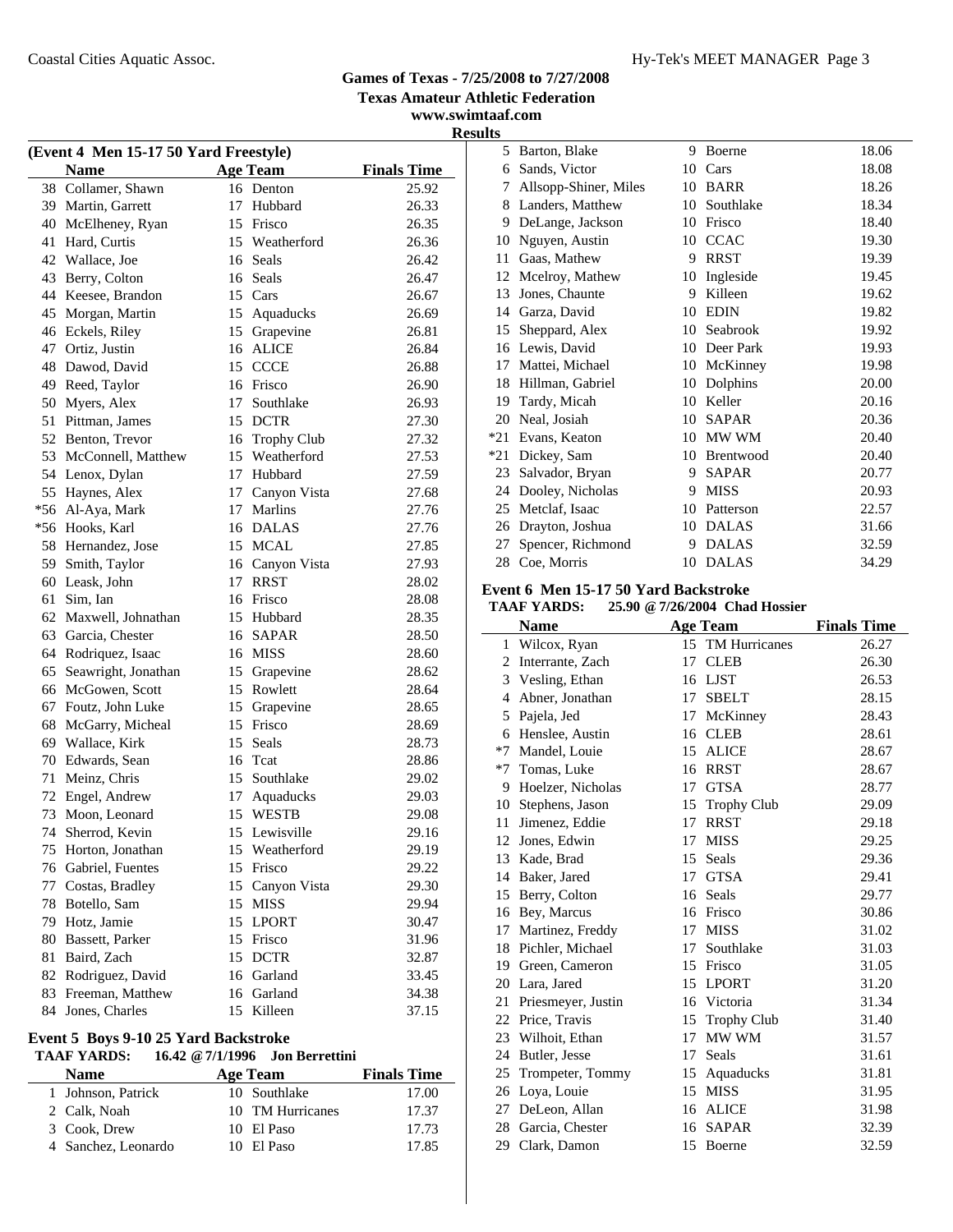**www.swimtaaf.com Results**

| (Event 6 Men 15-17 50 Yard Backstroke) |                     |    |                  |                    |  |  |
|----------------------------------------|---------------------|----|------------------|--------------------|--|--|
|                                        | <b>Name</b>         |    | <b>Age Team</b>  | <b>Finals Time</b> |  |  |
| 30                                     | Martin, Bryan       | 15 | Rockport         | 32.85              |  |  |
| 31                                     | Carlson, Jonathan   | 15 | Weatherford      | 33.02              |  |  |
| 32                                     | Bilder, Eric        | 17 | Marlins          | 33.16              |  |  |
| 33                                     | Turney, Kaleb       | 17 | Seals            | 33.23              |  |  |
| 34                                     | Godinez, Edgar      |    | 16 CLEB          | 33.25              |  |  |
| 35                                     | Keesee, Brandon     |    | 15 Cars          | 33.60              |  |  |
| 36                                     | Hernandez, Jose     |    | 15 MCAL          | 33.70              |  |  |
| 37                                     | Warren, Dustin      | 16 | El Paso          | 33.78              |  |  |
| 38                                     | Mejia, Javier       |    | 15 PHARR         | 34.31              |  |  |
| 39                                     | Kahla, Kody         |    | 15 TM Hurricanes | 34.68              |  |  |
| 40                                     | Lopez, J D          | 16 | ALICE            | 35.46              |  |  |
| 41                                     | Wagner, Christopher |    | 15 Lewisville    | 35.51              |  |  |
| 42                                     | Costas, Bradley     |    | 15 Canyon Vista  | 35.87              |  |  |
| 43                                     | Horton, Jonathan    | 15 | Weatherford      | 38.08              |  |  |
| 44                                     | Seawright, Jonathan | 15 | Grapevine        | 38.91              |  |  |
| 45                                     | Baird, Zach         | 15 | <b>DCTR</b>      | 39.17              |  |  |
| 46                                     | Frichette, Caleb    | 15 | Marlins          | 45.11              |  |  |
|                                        |                     |    |                  |                    |  |  |

### **Event 7 Boys 9-10 25 Yard Breaststroke**

#### **TAAF YARDS: 16.96 @7/26/2003 Gator Alexander**

|       | <b>Name</b>              |    | <b>Age Team</b> | <b>Finals Time</b> |
|-------|--------------------------|----|-----------------|--------------------|
| 1     | Wilkins, Matthew         |    | 10 El Campo     | 16.82@             |
| 2     | Peterson, Thomas         | 10 | Frisco          | 18.64              |
| 3     | Saxton, Dylan            | 9  | Deer Park       | 18.75              |
| 4     | Mattei, Michael          | 10 | McKinney        | 19.07              |
| 5     | Gillham, Braydyn         | 10 | Hubbard         | 19.14              |
| 6     | Merrill, Alexander       | 9  | <b>WOOD</b>     | 19.23              |
| 7     | Salinas, Christian       | 10 | <b>MISS</b>     | 19.27              |
| 8     | Allsopp-Shiner, Miles    | 10 | <b>BARR</b>     | 19.42              |
| 9     | Gonzalez, Gusty          | 10 | <b>ALICE</b>    | 20.15              |
| 10    | See, Hunter              | 10 | Garland         | 20.81              |
| 11    | Howrey, Matthew          | 9  | Southlake       | 20.90              |
| 12    | Rodgers, Glenn           | 9  | Seals           | 21.27              |
| 13    | Russell, Rylan           | 9  | Lewisville      | 21.62              |
| $*14$ | Wilson, Andrew           | 10 | Denton          | 21.75              |
| $*14$ | Gillham, Caydyn          | 9  | Hubbard         | 21.75              |
| 16    | Adan, Brandon            | 10 | <b>SAPAR</b>    | 21.86              |
| 17    | Tunon, Briston           | 10 | <b>SAPAR</b>    | 22.32              |
| 18    | Ladgenski, Jack          | 9  | <b>CCKFI</b>    | 22.57              |
| 19    | Barton, Blake            | 9  | Boerne          | 23.21              |
| 20    | Avillalba-Pratter, David | 10 | Patterson       | 23.93              |
| 21    | Lyles, Aaric             | 9  | <b>WESTB</b>    | 24.05              |
| 22    | Reeder, Owen             | 10 | Splash          | 24.74              |
| 23    | Tomsio, Anthony          | 10 | Canyon Vista    | 25.17              |
| 24    | Yun, Albert              | 9  | <b>WESTB</b>    | 26.95              |
|       | Mays, Nathaniel          | 10 | <b>DNR</b>      | DQ                 |
|       |                          |    |                 |                    |

### **Event 8 Men 15-17 50 Yard Breaststroke**

### **TAAF YARDS: 27.54 @7/26/2003 Matthew Greene**

| <b>Name</b>         | <b>Age Team</b> | <b>Finals Time</b> |
|---------------------|-----------------|--------------------|
| 1 Nix, Jared        | 17 Frisco       | 28.06              |
| 2 Pullano, Jason    | 15 BDFRD        | 29.20              |
| 3 Stovall, Guy      | 16 El Campo     | 29.87              |
| 4 Bilder, Eric      | 17 Marlins      | 30.75              |
| 5 Hoelzer, Nicholas | 17 GTSA         | 30.76              |

|       | 6 Pichler, Michael    | 17 | Southlake        | 31.08 |
|-------|-----------------------|----|------------------|-------|
|       | 7 Dooley, Jacob       |    | 15 MISS          | 31.47 |
|       | 8 D'Antoni, Gabe      |    | 15 RRST          | 31.72 |
|       | 9 Ruzicka, Austin     |    | 16 ANGLE         | 31.77 |
|       | 10 Henslee, Austin    |    | 16 CLEB          | 31.78 |
|       | 11 Lee, Robert        |    | 15 WHAR          | 32.03 |
|       | 12 Pajela, Jed        |    | 17 McKinney      | 32.22 |
|       | 13 Wayan, Carlo       | 17 | McKinney         | 32.23 |
|       | 14 Sim, Ian           |    | 16 Frisco        | 32.55 |
|       | 15 Pritchard, Dawson  |    | 16 Denton        | 32.87 |
|       | 16 Thomas, Trevor     |    | 15 Deer Park     | 32.88 |
|       | 17 Hulbert, Zachary   |    | 16 RRST          | 32.94 |
|       | 18 Arnold, Hayden     |    | 16 Marlins       | 32.99 |
|       | 19 Maldonado, Jimmy   |    | 16 Seals         | 33.02 |
|       | 20 Stockmann, Michael |    | 16 GTSA          | 33.12 |
|       | 21 Cariker, Jeb       |    | 17 Garland       | 33.39 |
|       | 22 Miller, James      |    | 15 LPORT         |       |
|       | 23 Collamer, Shawn    |    |                  | 33.45 |
|       |                       |    | 16 Denton        | 33.50 |
|       | 24 McElheney, Ryan    |    | 15 Frisco        | 33.56 |
|       | 25 Montes, Martin     |    | 15 Marlins       | 33.58 |
|       | 26 Kim, Patrick       |    | 15 MCAL          | 33.70 |
|       | 27 Zipprian, Daniel   |    | 17 RRST          | 33.90 |
|       | 28 Dawod, David       |    | 15 CCCE          | 33.97 |
|       | *29 Wetsel, Cody      |    | 17 Hubbard       | 33.99 |
|       | *29 Cole, Aaron       | 15 | Splash           | 33.99 |
| 31    | Sepulveda, Byron      | 17 | <b>ALICE</b>     | 34.00 |
|       | 32 Procuniar, Michael |    | 15 Grapevine     | 34.16 |
|       | 33 Tappan, Zach       |    | 16 Dittmar       | 34.18 |
|       | 34 Thomas, Mikel      |    | 16 Trophy Club   | 34.30 |
|       | 35 Ortiz, Justin      |    | 16 ALICE         | 34.44 |
|       | 36 Loveall, Seth      |    | 15 Frisco        | 34.78 |
|       | 37 Colborg, Brandt    |    | 15 Seals         | 34.96 |
|       | 38 Thomas, Jr., Dean  |    | 15 Ingleside     | 35.38 |
|       | 39 Smith, Taylor      |    | 16 Canyon Vista  | 35.44 |
|       | 40 Bregenzer, Alex    |    | 15 Lewisville    | 35.47 |
| 41    | Hooks, Karl           |    | 16 DALAS         | 35.50 |
|       | 42 Smith, Rushed      | 17 | <b>WESTB</b>     | 35.58 |
|       | 43 Turney, Kaleb      | 17 | Seals            | 35.62 |
| 44    | Myers, Alex           | 17 | Southlake        | 35.95 |
|       | 45 Garcia, Thomas     |    | 16 Trophy Club   | 36.14 |
|       | 46 Hotz, Jamie        |    | 15 LPORT         | 36.18 |
|       | 47 Kahla, Kody        |    | 15 TM Hurricanes | 36.68 |
|       | 48 Morgan, Martin     |    | 15 Aquaducks     | 36.86 |
|       | 49 Leask, John        | 17 | <b>RRST</b>      | 37.06 |
|       | 50 Boggs, Josh        |    | 15 Canyon Vista  | 37.22 |
| 51    | Hill, Charles         |    | 15 Edna          | 37.32 |
|       | 52 Foutz, John Luke   | 15 | Grapevine        | 37.35 |
| 53    | Cruz, Michael         | 15 | SAPAR            | 38.00 |
|       | 54 Clark, Damon       | 15 | Boerne           | 38.13 |
|       | 55 McGowen, Scott     |    | 15 Rowlett       | 39.45 |
|       | 56 Luna, Adrian       |    | 16 SAPAR         | 39.91 |
| 57    | Engel, Andrew         | 17 | Aquaducks        | 40.80 |
| $---$ | Edwards, Sean         | 16 | Tcat             | DQ    |
|       |                       |    |                  |       |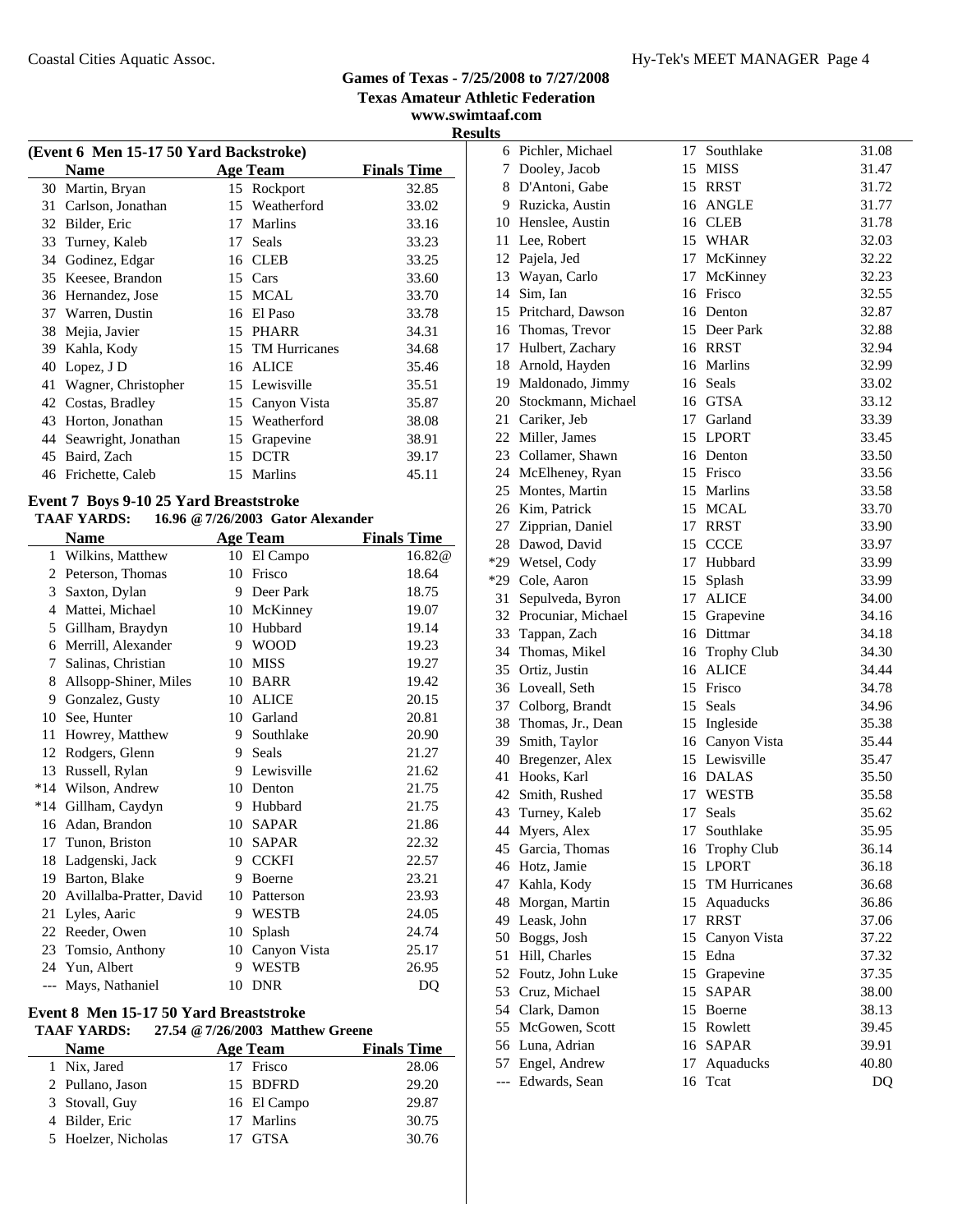**Texas Amateur Athletic Federation**

**www.swimtaaf.com Results**

| Event 9 Boys 9-10 25 Yard Butterfly<br><b>TAAF YARDS:</b><br>14.14 @ 8/1/1993 Joseph Lankford |                      |    |                  |                    |  |  |
|-----------------------------------------------------------------------------------------------|----------------------|----|------------------|--------------------|--|--|
|                                                                                               | <b>Name</b>          |    | <b>Age Team</b>  | <b>Finals Time</b> |  |  |
| 1                                                                                             | Merrill, Alexander   | 9  | <b>WOOD</b>      | 14.86              |  |  |
| 2                                                                                             | Krpec, Blake         | 10 | El Campo         | 15.69              |  |  |
| 3                                                                                             | Garcia, Eric         | 10 | West Houston Aqu | 15.90              |  |  |
| 4                                                                                             | Bruni, Ryan          | 10 | Frisco           | 16.42              |  |  |
| 5                                                                                             | Calk, Noah           | 10 | TM Hurricanes    | 16.78              |  |  |
| 6                                                                                             | Bartholomew, Luke    | 9  | Keller           | 16.88              |  |  |
| 7                                                                                             | Gopffarth, Kamron    | 9  | Keller           | 16.91              |  |  |
| 8                                                                                             | Cook, Drew           | 10 | El Paso          | 16.97              |  |  |
| 9                                                                                             | Dzierzanowski, Davis | 10 | <b>RRST</b>      | 17.02              |  |  |
| 10                                                                                            | Price, Hayden        | 10 | Victoria         | 17.17              |  |  |
| 11                                                                                            | Pantalion, Jeremy    | 10 | <b>ALLEN</b>     | 17.62              |  |  |
| 12                                                                                            | Russum, John         | 9  | Weatherford      | 17.72              |  |  |
| 13                                                                                            | Mabry, Michael       | 9  | Keller           | 17.84              |  |  |
| 14                                                                                            | Velasquez, Joshua    | 10 | PHARR            | 18.23              |  |  |
| 15                                                                                            | Perez, Aaren         | 9  | <b>ALICE</b>     | 18.34              |  |  |
| 16                                                                                            | Chang, Ryan          | 9  | <b>CCCE</b>      | 18.42              |  |  |
| 17                                                                                            | Boone, Carter        | 10 | Frisco           | 18.43              |  |  |
| 18                                                                                            | Redding, Dylan       | 10 | Victoria         | 18.83              |  |  |
| 19                                                                                            | Wayan, Matthew       | 9  | McKinney         | 19.16              |  |  |
| 20                                                                                            | Funk, Matthew        | 9  | <b>DNB</b>       | 19.30              |  |  |
| 21                                                                                            | Salvador, Bryan      | 9  | <b>SAPAR</b>     | 20.10              |  |  |
| 22                                                                                            | Gillham, Caydyn      | 9  | Hubbard          | 20.64              |  |  |
| 23                                                                                            | Zimmerman, Grant     | 10 | <b>SAPAR</b>     | 21.55              |  |  |
|                                                                                               | 24 Lyles, Aaric      | 9  | <b>WESTB</b>     | 22.00              |  |  |

### **Event 10 Men 15-17 50 Yard Butterfly**

### **TAAF YARDS: 24.02 @8/2/2001 Ryan Gish**

|    | <b>Name</b>       |    | <b>Age Team</b>      | <b>Finals Time</b> |
|----|-------------------|----|----------------------|--------------------|
| 1  | Hughes, Forrest   |    | 17 LJST              | 23.82@             |
| 2  | Eichenseer, Brad  | 17 | <b>Trophy Club</b>   | 24.03              |
| 3  | Bassett, Tyler    | 17 | Frisco               | 24.08              |
| 4  | Nix, Jared        | 17 | Frisco               | 24.77              |
| 5  | Armstrong, Cody   | 15 | <b>LJST</b>          | 25.07              |
| 6  | Blandford, Ben    | 17 | Frisco               | 25.28              |
| 7  | Stovall, Guy      | 16 | El Campo             | 25.51              |
| 8  | Bontekoe, Jared   | 17 | <b>LJST</b>          | 26.28              |
| 9  | Holt, Taylor      | 15 | <b>LPORT</b>         | 26.30              |
| 10 | Mandel, Louie     | 15 | <b>ALICE</b>         | 26.64              |
| 11 | Jacks, Jeremy     | 15 | <b>RRST</b>          | 26.71              |
| 12 | Kubanet, Jesse    | 15 | Frisco               | 26.84              |
| 13 | Kellis, Aaron     |    | 15 Victoria          | 27.03              |
| 14 | Brown, Duncan     | 17 | <b>GTSA</b>          | 27.07              |
| 15 | Huber, Victor     | 17 | Victoria             | 27.18              |
| 16 | Francis, Kyle     | 17 | <b>LPORT</b>         | 27.41              |
| 17 | Flores, Robert    | 15 | <b>TM Hurricanes</b> | 27.46              |
| 18 | Conway, Christian | 16 | BEL                  | 27.47              |
| 19 | Saenz, Matt       | 17 | <b>ALICE</b>         | 27.54              |
| 20 | Pittman, James    | 15 | <b>DCTR</b>          | 27.89              |
| 21 | Kade, Brad        | 15 | Seals                | 27.96              |
| 22 | Eckels, Riley     | 15 | Grapevine            | 28.32              |
| 23 | Trompeter, Tommy  | 15 | Aquaducks            | 28.63              |
| 24 | Vasquez, Steven   | 16 | <b>RRST</b>          | 28.65              |
| 25 | Gutierrez, Johnny | 15 | <b>MISS</b>          | 28.68              |
|    |                   |    |                      |                    |

| $*26$ | Price, Travis          | 15 | Trophy Club   | 28.69 |
|-------|------------------------|----|---------------|-------|
| $*26$ | Wayan, Carlo           | 17 | McKinney      | 28.69 |
| 28    | Barry, Florendo        | 17 | City of Kyle  | 28.77 |
| 29    | Pritchard, Dawson      | 16 | Denton        | 28.88 |
| 30    | Arnold, Hayden         | 16 | Marlins       | 29.01 |
| 31    | Richter, Morgan        | 15 | <b>CLEB</b>   | 29.13 |
| 32    | Berry, Colton          | 16 | Seals         | 29.31 |
| 33    | Rodriguez, Moises      | 15 | Lewisville    | 29.38 |
| 34    | Faries, Sean           | 15 | <b>GTSA</b>   | 29.53 |
| 35    | Baker, Jared           | 17 | <b>GTSA</b>   | 29.84 |
| 36    | Butler, Jesse          | 17 | Seals         | 29.99 |
| 37    | Maldonado, Jimmy       | 16 | Seals         | 30.01 |
| 38    | Mejia, Javier          | 15 | <b>PHARR</b>  | 30.60 |
| 39    | Mendez, Eusebio        | 15 | <b>MCAL</b>   | 30.65 |
| 40    | Wilhoit, Ethan         | 17 | MW WM         | 30.94 |
| 41    | Warren, Dustin         |    | 16 El Paso    | 31.11 |
| $*42$ | DeLeon, Bo             | 16 | <b>ALICE</b>  | 31.14 |
|       | *42 Al-Aya, Mark       | 17 | Marlins       | 31.14 |
|       | 44 Meinz, Chris        | 15 | Southlake     | 31.16 |
| 45    | Godinez, Edgar         |    | 16 CLEB       | 31.53 |
|       | 46 Dawod, David        | 15 | <b>CCCE</b>   | 31.59 |
| 47    | Tappan, Zach           |    | 16 Dittmar    | 31.69 |
| 48    | Wallace, Kirk          | 15 | Seals         | 31.73 |
| 49    | Botello, Sam           |    | 15 MISS       | 32.86 |
|       | 50 Gabriel, Fuentes    |    | 15 Frisco     | 33.83 |
| 51    | Thomas, Trevor         |    | 15 Deer Park  | 34.10 |
| 52    | Sherrod, Kevin         |    | 15 Lewisville | 34.45 |
| 53    | Rodriquez, Isaac       |    | 16 MISS       | 34.58 |
|       | 54 Seawright, Jonathan | 15 | Grapevine     | 34.59 |
| 55    | Cruz, Michael          | 15 | <b>SAPAR</b>  | 35.58 |
|       | *56 Downs, Christian   | 15 | Splash        | 36.36 |
|       | *56 Hill, Charles      | 15 | Edna          | 36.36 |
|       | 58 Engel, Andrew       | 17 | Aquaducks     | 37.26 |
|       | 59 Moon, Leonard       | 15 | WESTB         | 38.62 |
|       | 60 Luna, Adrian        | 16 | <b>SAPAR</b>  | 39.18 |
| 61    | Rodriguez, David       | 16 | Garland       | 40.56 |
| $---$ | Kim, Patrick           | 15 | <b>MCAL</b>   | DQ    |

# **Event 11 Boys 9-10 25 Yard Freestyle**

### **TAAF YARDS: 13.43 @7/1/1998 Rett Varner**

|      | <b>Name</b>        |    | <b>Age Team</b>     | <b>Finals Time</b> |
|------|--------------------|----|---------------------|--------------------|
| 1.   | Koster, Adam       |    | 10 Trophy Club      | 12.61@             |
| 2    | Merrill, Alexander | 9  | <b>WOOD</b>         | 13.77              |
| 3    | Rankin, Eric       | 10 | Frisco              | 13.85              |
| 4    | Johnson, Patrick   | 10 | Southlake           | 14.32              |
|      | 5 Garcia, Eric     |    | 10 West Houston Aqu | 14.64              |
| 6    | Gillham, Braydyn   | 10 | Hubbard             | 14.79              |
| $*7$ | Kacko, Jordan      |    | 10 Aquacats         | 14.83              |
| $*7$ | Carpenter, Evan    |    | 10 McKinney         | 14.83              |
| 9    | Helzer, James      | 9  | Denton              | 14.87              |
| 10   | McComb, Micah      | 9  | El Campo            | 15.26              |
| 11   | Sands, Victor      | 10 | Cars                | 15.27              |
| 12   | Bobo, Austin       | 10 | Mudcats             | 15.31              |
|      | 13 Dussing, David  |    | 10 Trophy Club      | 15.33              |
| 14   | Chang, Ryan        | 9  | <b>CCCE</b>         | 15.55              |
| 15   | Sanchez, Leonardo  | 10 | El Paso             | 15.62              |
|      | 16 Garcia, Max     | 9  | Cars                | 15.71              |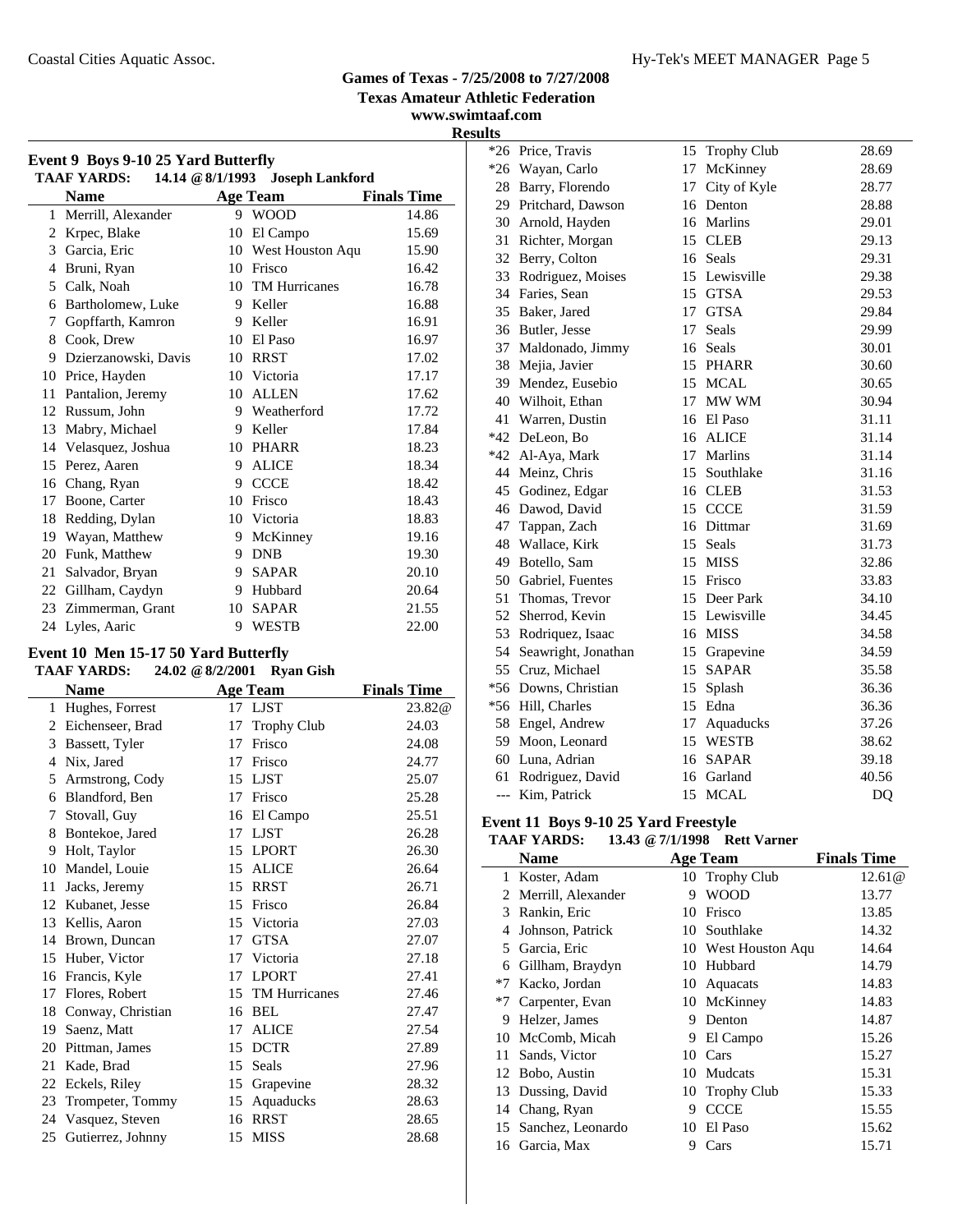### Coastal Cities Aquatic Assoc. The Coastal Cities Aquatic Assoc. The Coastal Cities Aquatic Assoc.

# **Games of Texas - 7/25/2008 to 7/27/2008**

**Texas Amateur Athletic Federation**

**www.swimtaaf.com Results**

| (Event 11 Boys 9-10 25 Yard Freestyle) |    |                  |                                                                                                                            |  |  |  |
|----------------------------------------|----|------------------|----------------------------------------------------------------------------------------------------------------------------|--|--|--|
| <b>Name</b>                            |    |                  | <b>Finals Time</b>                                                                                                         |  |  |  |
| 17 Redding, Dylan                      |    |                  | 15.77                                                                                                                      |  |  |  |
| Hillman, Gabriel                       |    |                  | 15.86                                                                                                                      |  |  |  |
| Dooley, Nicholas                       | 9  | <b>MISS</b>      | 15.92                                                                                                                      |  |  |  |
| 20 Mays, Nathaniel                     |    |                  | 15.94                                                                                                                      |  |  |  |
| Brandt, Spencer                        |    |                  | 16.40                                                                                                                      |  |  |  |
| 22 Neal, Josiah                        |    | <b>SAPAR</b>     | 16.65                                                                                                                      |  |  |  |
| 23 Velasquez, Joshua                   |    |                  | 17.40                                                                                                                      |  |  |  |
| 24 Avillalba-Pratter, David            |    |                  | 17.61                                                                                                                      |  |  |  |
| 25 Dickey, Sam                         |    | <b>Brentwood</b> | 17.66                                                                                                                      |  |  |  |
| 26 Zimmerman, Grant                    |    |                  | 18.94                                                                                                                      |  |  |  |
| Coe, Morris                            | 10 | <b>DALAS</b>     | 20.35                                                                                                                      |  |  |  |
| Yun, Albert                            | 9  | <b>WESTB</b>     | 20.90                                                                                                                      |  |  |  |
| Spencer, Richmond                      | 9  | DALAS            | 23.23                                                                                                                      |  |  |  |
|                                        |    |                  | <b>Age Team</b><br>10 Victoria<br>10 Dolphins<br>10 DNR<br>10 Victoria<br>10<br>10 PHARR<br>10 Patterson<br>10<br>10 SAPAR |  |  |  |

### **Event 12 Men 15-17 100 Yard Freestyle**

# **TAAF YARDS: 48.64 @7/26/2003 Nick Vollmer**

|              | <b>Name</b>       |       |    | <b>Age Team</b>      | <b>Finals Time</b> |
|--------------|-------------------|-------|----|----------------------|--------------------|
| $\mathbf{1}$ | Hughes, Forrest   |       |    | 17 LJST              | 47.90@             |
|              | 22.73             | 25.17 |    |                      |                    |
| 2            | Wilcox, Ryan      |       | 15 | <b>TM Hurricanes</b> | 49.03              |
|              | 23.81             | 25.22 |    |                      |                    |
| 3            | Interrante, Zach  |       | 17 | <b>CLEB</b>          | 49.45              |
|              | 23.74             | 25.71 |    |                      |                    |
|              | 4 Loutfy, Adam    |       | 17 | Frisco               | 49.82              |
|              | 23.98             | 25.84 |    |                      |                    |
|              | 5 Vesling, Ethan  |       |    | 16 LJST              | 49.94              |
|              | 24.03             | 25.91 |    |                      |                    |
|              | 6 Armstrong, Cody |       | 15 | LJST                 | 50.13              |
|              | 24.30             | 25.83 |    |                      |                    |
| 7            | Eichenseer, Brad  |       | 17 | <b>Trophy Club</b>   | 50.71              |
|              | 24.47             | 26.24 |    |                      |                    |
| 8            | Tomas, Matt       |       | 17 | <b>RRST</b>          | 50.80              |
|              | 23.96             | 26.84 |    |                      |                    |
| 9            | Compan, Devin     |       | 15 | Frisco               | 50.82              |
|              | 24.23             | 26.59 |    |                      |                    |
|              | 10 Ward, Nathan   |       |    | 16 RRST              | 51.12              |
|              | 24.61             | 26.51 |    |                      |                    |
| 11           | Fruge, Elliot     |       |    | 16 ANGLE             | 52.62              |
|              | 25.28             | 27.34 |    |                      |                    |
| 12           | Bontekoe, Jared   |       | 17 | <b>LJST</b>          | 53.09              |
|              | 25.14             | 27.95 |    |                      |                    |
| 13           | Lee, Robert       |       | 15 | WHAR                 | 53.20              |
|              | 25.43             | 27.77 |    |                      |                    |
| 14           | Flores, Robert    |       | 15 | TM Hurricanes        | 53.62              |
|              | 25.86             | 27.76 |    |                      |                    |
| 15           | Zipprian, Daniel  |       | 17 | <b>RRST</b>          | 53.73              |
|              | 25.86             | 27.87 |    |                      |                    |
|              | 16 Dooley, Jacob  |       | 15 | <b>MISS</b>          | 53.83              |
|              | 26.10             | 27.73 |    |                      |                    |
| 17           | Mangel, Andrew    |       | 15 | <b>RRST</b>          | 53.89              |
|              | 26.01             | 27.88 |    |                      |                    |
|              | 18 Gattis, Craig  |       |    | 16 Marlins           | 54.05              |
|              | 26.24             | 27.81 |    |                      |                    |
| 19           | Holt, Taylor      |       |    | 15 LPORT             | 54.30              |
|              | 26.04             | 28.26 |    |                      |                    |

| 20 | Reeder, Jake                |       | 15 | Splash       | 54.64   |
|----|-----------------------------|-------|----|--------------|---------|
|    | 26.18                       | 28.46 |    |              |         |
| 21 | Johnson, Cameron            |       | 15 | Frisco       | 54.98   |
| 22 | 26.06<br>Kellis, Aaron      | 28.92 |    | 15 Victoria  | 55.10   |
|    | 26.61                       | 28.49 |    |              |         |
| 23 | Procuniar, Michael          |       | 15 | Grapevine    | 55.75   |
|    | 26.86                       | 28.89 |    |              |         |
| 24 | Huber, Victor               |       | 17 | Victoria     | 56.00   |
|    | 26.72                       | 29.28 |    |              |         |
|    | 25 Saenz, Matt              |       | 17 | <b>ALICE</b> | 56.16   |
|    | 27.20                       | 28.96 |    |              |         |
|    | 26 Martin, Bryan            |       | 15 | Rockport     | 56.23   |
|    | 26.35                       | 29.88 |    |              |         |
| 27 | Sepulveda, Aaron<br>27.67   | 29.00 | 17 | <b>ALICE</b> | 56.67   |
| 28 | DeLeon, Allan               |       | 16 | ALICE        | 56.77   |
|    | 26.85                       | 29.92 |    |              |         |
| 29 | Loya, Louie                 |       | 15 | <b>MISS</b>  | 57.06   |
|    | 27.19                       | 29.87 |    |              |         |
| 30 | Vasquez, Steven             |       | 16 | <b>RRST</b>  | 57.45   |
|    | 27.57                       | 29.88 |    |              |         |
| 31 | Dawod, David                |       |    | 15 CCCE      | 57.61   |
|    | 28.16                       | 29.45 |    |              |         |
| 32 | Richter, Morgan             |       | 15 | <b>CLEB</b>  | 57.87   |
| 33 | 28.90<br>Priesmeyer, Justin | 28.97 |    | 16 Victoria  | 57.92   |
|    | 27.86                       | 30.06 |    |              |         |
|    | 34 Wilkins, Nathan          |       | 17 | Hubbard      | 58.31   |
|    | 27.25                       | 31.06 |    |              |         |
|    | 35 Eckels, Riley            |       | 15 | Grapevine    | 58.60   |
|    | 28.67                       | 29.93 |    |              |         |
| 36 | Martinez, Freddy            |       | 17 | <b>MISS</b>  | 58.74   |
|    | 27.84                       | 30.90 |    |              |         |
| 37 | Faries, Sean                |       | 15 | <b>GTSA</b>  | 58.94   |
|    | 28.09                       | 30.85 |    |              |         |
|    | 38 Collamer, Shawn<br>27.65 | 31.34 | 16 | Denton       | 58.99   |
|    | 39 Maldonado, Jimmy         |       |    | 16 Seals     | 59.01   |
|    | 27.89 31.12                 |       |    |              |         |
|    | 40 Cariker, Jeb             |       |    | 17 Garland   | 59.23   |
|    | 28.82                       | 30.41 |    |              |         |
| 41 | Sauceda, Noe                |       |    | 16 MISS      | 59.50   |
|    | 28.61                       | 30.89 |    |              |         |
| 42 | Montes, Martin              |       | 15 | Marlins      | 59.77   |
|    | 28.46                       | 31.31 |    |              |         |
| 43 | Kim, Patrick<br>28.58       | 31.30 | 15 | <b>MCAL</b>  | 59.88   |
| 44 | Hard, Curtis                |       | 15 | Weatherford  | 1:00.15 |
|    | 28.33                       | 31.82 |    |              |         |
| 45 | Morgan, Martin              |       | 15 | Aquaducks    | 1:00.32 |
|    | 28.47                       | 31.85 |    |              |         |
|    | 46 Reed, Taylor             |       | 16 | Frisco       | 1:00.34 |
|    | 28.45                       | 31.89 |    |              |         |
| 47 | Myers, Alex                 |       | 17 | Southlake    | 1:00.99 |
|    | 28.53                       | 32.46 |    |              |         |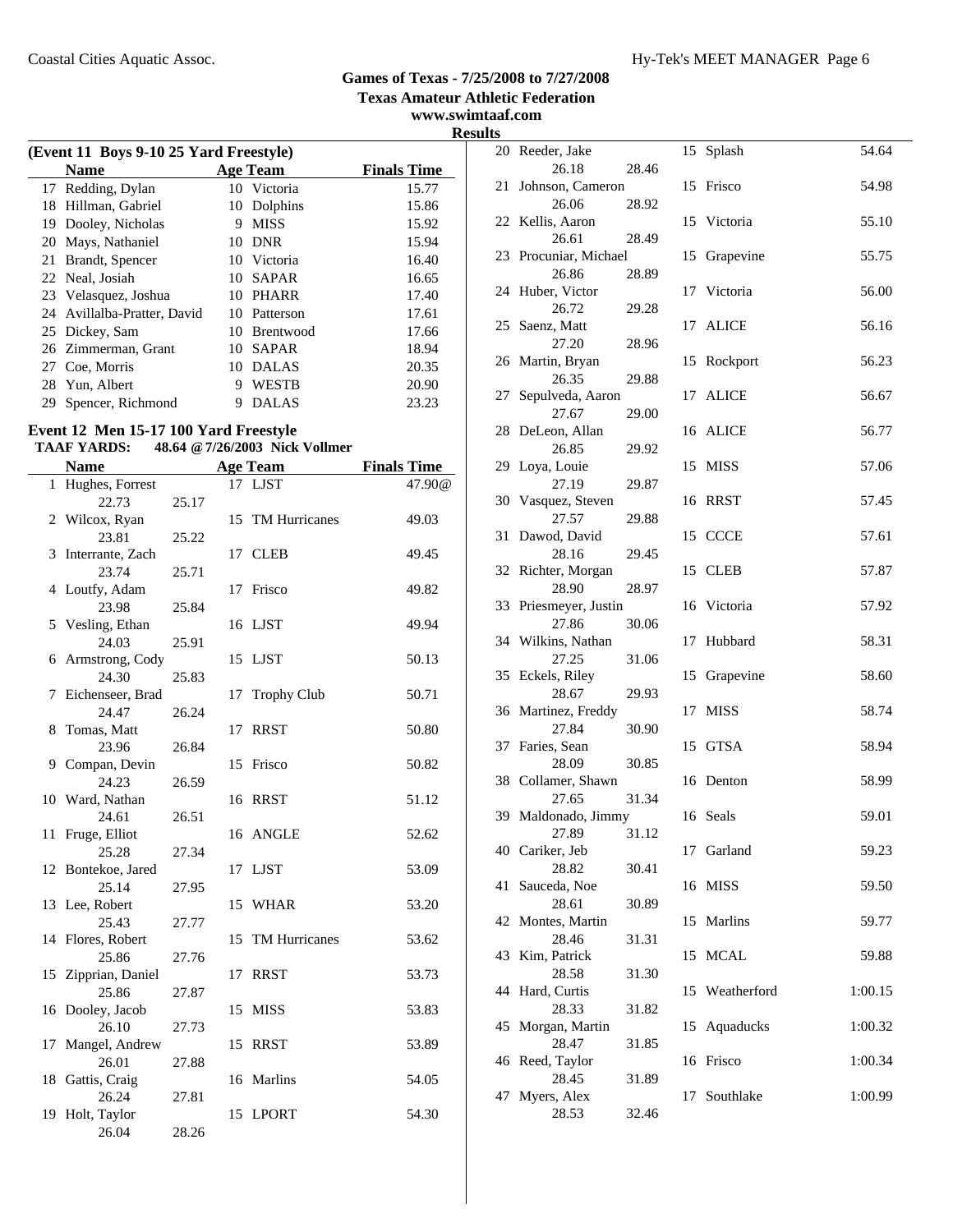**Texas Amateur Athletic Federation www.swimtaaf.com**

# **Results**

| (Event 12 Men 15-17 100 Yard Freestyle) |                                 |       |    |                 |                    |  |
|-----------------------------------------|---------------------------------|-------|----|-----------------|--------------------|--|
|                                         | <b>Name</b>                     |       |    | <b>Age Team</b> | <b>Finals Time</b> |  |
|                                         | 48 Lenox, Dylan                 |       |    | 17 Hubbard      | 1:01.04            |  |
|                                         | 28.22                           | 32.82 |    |                 |                    |  |
|                                         | 49 Hernandez, Jose              |       |    | 15 MCAL         | 1:01.17            |  |
|                                         | 29.39<br>50 Wagner, Christopher | 31.78 |    | 15 Lewisville   | 1:01.29            |  |
|                                         | 29.26                           | 32.03 |    |                 |                    |  |
| 51                                      | Turney, Kaleb                   |       | 17 | Seals           | 1:01.85            |  |
|                                         | 30.75                           | 31.10 |    |                 |                    |  |
|                                         | 52 Leask, John                  |       |    | 17 RRST         | 1:01.92            |  |
|                                         | 29.50                           | 32.42 |    |                 |                    |  |
|                                         | 53 Warren, Dustin               |       | 16 | El Paso         | 1:01.99            |  |
|                                         | 30.25                           | 31.74 |    |                 |                    |  |
|                                         | 54 Carlson, Jonathan            |       |    | 15 Weatherford  | 1:02.28            |  |
|                                         | 29.64                           | 32.64 |    |                 |                    |  |
|                                         | 55 Keesee, Brandon              |       |    | 15 Cars         | 1:02.29            |  |
|                                         | 29.45                           | 32.84 |    |                 |                    |  |
|                                         | 56 Al-Aya, Mark                 |       | 17 | Marlins         | 1:02.48            |  |
|                                         | 30.69<br>57 Mendez, Eusebio     | 31.79 |    | 15 MCAL         | 1:02.52            |  |
|                                         | 30.41                           | 32.11 |    |                 |                    |  |
|                                         | 58 McConnell, Matthew           |       |    | 15 Weatherford  | 1:03.22            |  |
|                                         | 30.81                           | 32.41 |    |                 |                    |  |
|                                         | 59 Martin, Garrett              |       | 17 | Hubbard         | 1:03.26            |  |
|                                         | 28.59                           | 34.67 |    |                 |                    |  |
|                                         | 60 Godinez, Edgar               |       |    | 16 CLEB         | 1:03.41            |  |
|                                         | 30.76                           | 32.65 |    |                 |                    |  |
| 61                                      | Rodriquez, Isaac                |       |    | 16 MISS         | 1:03.49            |  |
|                                         | 29.94                           | 33.55 |    | 15 Seals        |                    |  |
|                                         | 62 Colborg, Brandt<br>30.39     | 33.32 |    |                 | 1:03.71            |  |
|                                         | 63 Prado, Adrian                |       |    | 16 Canyon Vista | 1:03.81            |  |
|                                         | 29.69                           | 34.12 |    |                 |                    |  |
|                                         | 64 McGarry, Micheal             |       |    | 15 Frisco       | 1:04.38            |  |
|                                         | 31.74                           | 32.64 |    |                 |                    |  |
|                                         | 65 Haynes, Alex                 |       |    | 17 Canyon Vista | 1:04.66            |  |
|                                         | 30.98                           | 33.68 |    |                 |                    |  |
|                                         | 66 Hooks, Karl<br>31.06         |       |    | 16 DALAS        | 1:04.99            |  |
| 67                                      | Lopez, J D                      | 33.93 |    | 16 ALICE        | 1:05.28            |  |
|                                         | 30.16                           | 35.12 |    |                 |                    |  |
| 68                                      | Botello, Sam                    |       |    | 15 MISS         | 1:06.59            |  |
|                                         | 31.87                           | 34.72 |    |                 |                    |  |
|                                         | 69 DeLeon, Bo                   |       |    | 16 ALICE        | 1:07.78            |  |
|                                         | 31.66                           | 36.12 |    |                 |                    |  |
| 70                                      | Engel, Andrew<br>31.82          |       | 17 | Aquaducks       | 1:07.95            |  |
| 71                                      | Maxwell, Johnathan              | 36.13 | 15 | Hubbard         | 1:08.02            |  |
|                                         | 32.71                           | 35.31 |    |                 |                    |  |
|                                         | 72 Costas, Bradley              |       |    | 15 Canyon Vista | 1:08.42            |  |
|                                         | 32.58                           | 35.84 |    |                 |                    |  |
| 73                                      | McGowen, Scott                  |       | 15 | Rowlett         | 1:08.97            |  |
| 74                                      | Benton, Trevor                  |       | 16 | Trophy Club     | 1:09.74            |  |
|                                         | 30.55                           | 39.19 |    |                 |                    |  |
| 75                                      | Adams, Juan                     |       |    | 16 WESTB        | 1:11.95            |  |
|                                         | 1:12.14                         |       |    |                 |                    |  |

| ults  |                                                                                 |         |    |                     |                    |  |  |
|-------|---------------------------------------------------------------------------------|---------|----|---------------------|--------------------|--|--|
|       | 76 Bassett, Parker<br>31.97                                                     | 40.50   |    | 15 Frisco           | 1:12.47            |  |  |
|       | 77 Rodriguez, David                                                             |         |    | 16 Garland          | 1:13.93            |  |  |
|       | 35.53<br>78 Freeman, Matthew                                                    | 38.40   |    | 16 Garland          | 1:15.30            |  |  |
|       | 35.62                                                                           | 39.68   |    |                     |                    |  |  |
|       |                                                                                 |         |    |                     |                    |  |  |
|       | Event 13 Boys 9-10 100 Yard IM<br>TAAF YARDS: 1:13.74 @ 8/1/1993 Matt Broussard |         |    |                     |                    |  |  |
|       | <b>Name</b>                                                                     |         |    | <b>Age Team</b>     | <b>Finals Time</b> |  |  |
|       | 1 Wilkins, Matthew                                                              |         |    | 10 El Campo         | 1:22.43            |  |  |
|       | 38.01                                                                           | 44.42   |    |                     |                    |  |  |
|       | 2 Garcia, Eric                                                                  |         |    | 10 West Houston Aqu | 1:24.88            |  |  |
|       | 39.67                                                                           | 45.21   |    |                     |                    |  |  |
|       | 3 Kacko, Jordan                                                                 |         |    | 10 Aquacats         | 1:25.66            |  |  |
|       | 38.74                                                                           | 46.92   |    |                     |                    |  |  |
|       | 4 Priesmeyer, Tayton                                                            |         |    | 10 El Campo         | 1:26.11            |  |  |
|       | 38.82                                                                           | 47.29   |    |                     |                    |  |  |
|       | 5 Bartholomew, Luke                                                             |         |    | 9 Keller            | 1:27.37            |  |  |
|       | 41.61                                                                           | 45.76   |    |                     |                    |  |  |
|       | 6 Fogle, Nick                                                                   |         |    | 9 Frisco            | 1:29.07            |  |  |
|       | 41.19                                                                           | 47.88   |    |                     |                    |  |  |
| 7     | Salinas, Christian                                                              |         |    | 10 MISS             | 1:29.44            |  |  |
|       | 46.55                                                                           | 42.89   |    |                     |                    |  |  |
|       | 8 Mitchell, Mason                                                               |         |    | 10 Cars             | 1:29.58            |  |  |
|       | 44.28                                                                           | 45.30   |    |                     |                    |  |  |
|       | 9 Howrey, Matthew                                                               |         |    | 9 Southlake         | 1:30.62            |  |  |
|       | 44.67                                                                           | 45.95   |    |                     |                    |  |  |
|       | 10 Cook, Drew                                                                   |         |    | 10 El Paso          | 1:30.71            |  |  |
|       | 40.42                                                                           | 50.29   |    |                     |                    |  |  |
|       | 11 Adan, Brandon                                                                |         |    | 10 SAPAR            | 1:33.11            |  |  |
|       | 44.35                                                                           | 48.76   |    |                     |                    |  |  |
|       | 12 Wallace, Tommy                                                               |         |    | 10 Seals            | 1:33.34            |  |  |
|       | 42.77                                                                           | 50.57   |    |                     |                    |  |  |
|       | 13 Allsopp-Shiner, Miles                                                        |         |    | 10 BARR             | 1:34.04            |  |  |
|       | 43.63                                                                           | 50.41   |    | 9 Southlake         | 1:34.51            |  |  |
|       | 14 O'Brian, Ethan<br>44.85                                                      | 49.66   |    |                     |                    |  |  |
|       | 15 Brinckmann, Teo                                                              |         |    | 9 DNB               | 1:35.68            |  |  |
|       | 44.53                                                                           | 51.15   |    |                     |                    |  |  |
|       | 16 Pantalion, Jeremy                                                            |         |    | 10 ALLEN            | 1:38.00            |  |  |
|       | 45.62                                                                           | 52.38   |    |                     |                    |  |  |
| 17    | Nguyen, Austin                                                                  |         |    | 10 CCAC             | 1:38.46            |  |  |
|       | 45.60                                                                           | 52.86   |    |                     |                    |  |  |
| 18    | Hillman, Gabriel                                                                |         | 10 | Dolphins            | 1:39.77            |  |  |
|       | 45.20                                                                           | 54.57   |    |                     |                    |  |  |
| 19    | Shay, Daniel                                                                    |         |    | 9 Victoria          | 1:51.32            |  |  |
|       | 51.93                                                                           | 59.39   |    |                     |                    |  |  |
| 20    | Gonzalez, Gavino                                                                |         |    | 9 ALICE             | 1:53.55            |  |  |
| 21    | Correll, Christian                                                              |         |    | 10 Landa Park       | 2:10.62            |  |  |
|       | 1:01.59                                                                         | 1:09.03 |    |                     |                    |  |  |
| $---$ | Jones, Chaunte                                                                  |         | 9  | Killeen             | DQ                 |  |  |
|       | 44.53                                                                           | 53.29   |    |                     |                    |  |  |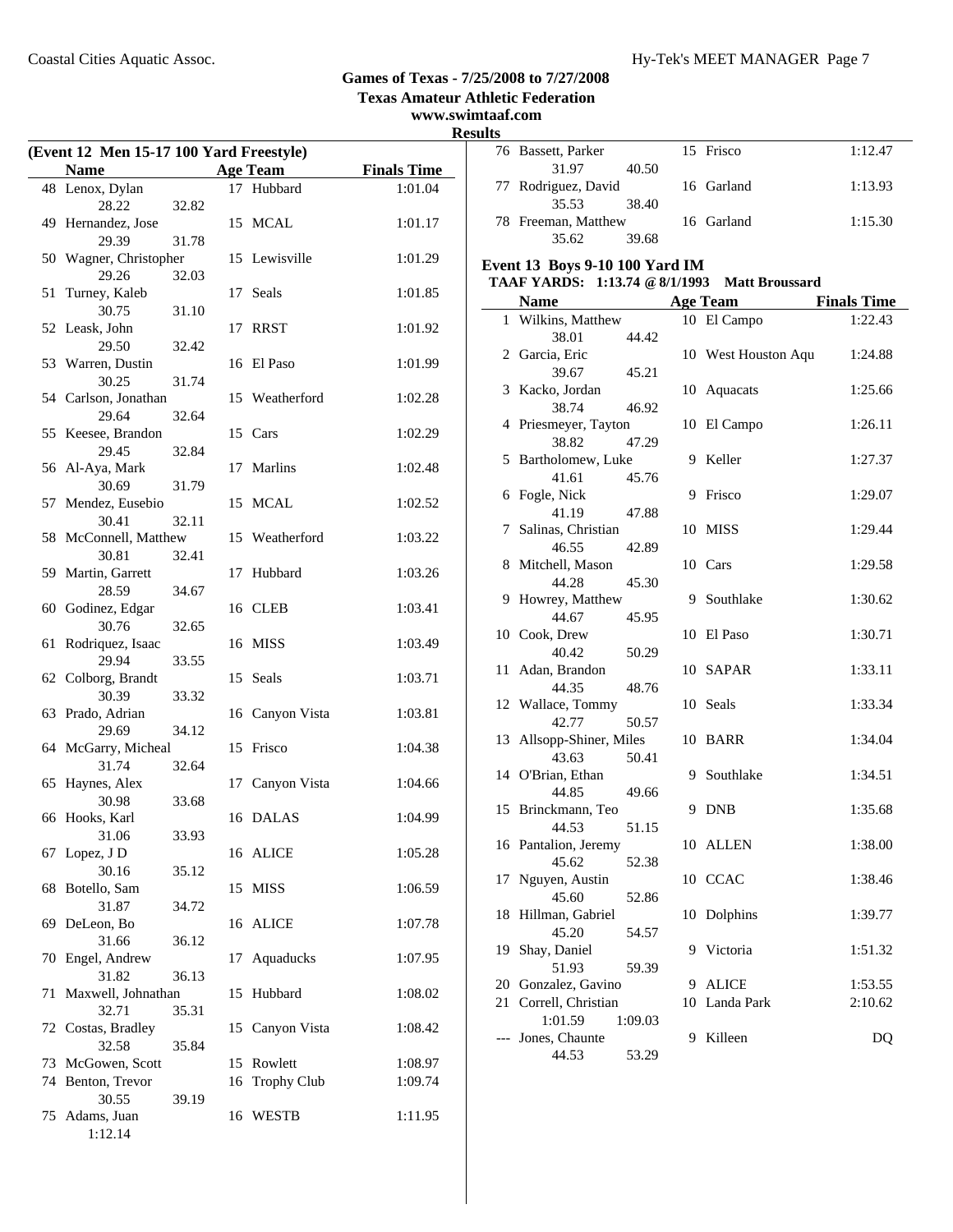**Texas Amateur Athletic Federation**

### **www.swimtaaf.com Results**

| Event 14 Men 15-17 100 Yard IM<br><b>TAAF YARDS:</b><br>56.34 @ 7/26/2004 Paden Fontenot |                       |       |    |                  |                    |
|------------------------------------------------------------------------------------------|-----------------------|-------|----|------------------|--------------------|
|                                                                                          | <b>Name</b>           |       |    | <b>Age Team</b>  | <b>Finals Time</b> |
|                                                                                          | 1 Wilcox, Ryan        |       |    | 15 TM Hurricanes | 56.12@             |
|                                                                                          | 26.60                 | 29.52 |    |                  |                    |
|                                                                                          | 2 Pichler, Michael    |       | 17 | Southlake        | 58.70              |
|                                                                                          | 27.57                 | 31.13 |    |                  |                    |
|                                                                                          | *3 Pullano, Jason     |       |    | 15 BDFRD         | 59.75              |
|                                                                                          | 28.69                 | 31.06 |    |                  |                    |
|                                                                                          | *3 Bassett, Tyler     |       | 17 | Frisco           | 59.75              |
|                                                                                          | 26.46                 | 33.29 |    |                  |                    |
| $*5$                                                                                     | Armstrong, Cody       |       |    | 15 LJST          | 59.86              |
|                                                                                          | 27.25                 | 32.61 |    |                  |                    |
| *5                                                                                       | Tomas, Luke           |       |    | 16 RRST          | 59.86              |
|                                                                                          | 26.45                 | 33.41 |    |                  |                    |
| 7                                                                                        | Compan, Devin         |       |    | 15 Frisco        | 1:01.19            |
|                                                                                          | 28.45                 | 32.74 |    |                  |                    |
| 8                                                                                        | Henslee, Austin       |       |    | 16 CLEB          | 1:01.26            |
|                                                                                          | 28.37                 | 32.89 |    |                  |                    |
| 9                                                                                        | Stovall, Guy          |       |    | 16 El Campo      | 1:01.40            |
|                                                                                          | 28.91                 | 32.49 |    |                  |                    |
| 10                                                                                       | Pajela, Jed<br>27.92  | 34.12 | 17 | McKinney         | 1:02.04            |
| 11                                                                                       | Priesmeyer, Justin    |       |    | 16 Victoria      | 1:03.72            |
|                                                                                          | 29.60                 | 34.12 |    |                  |                    |
|                                                                                          | 12 Jacks, Jeremy      |       | 15 | <b>RRST</b>      | 1:03.96            |
|                                                                                          | 30.00                 | 33.96 |    |                  |                    |
|                                                                                          | 13 Kade, Brad         |       |    | 15 Seals         | 1:04.17            |
|                                                                                          | 28.65                 | 35.52 |    |                  |                    |
|                                                                                          | 14 Bilder, Eric       |       | 17 | Marlins          | 1:04.42            |
|                                                                                          | 30.56                 | 33.86 |    |                  |                    |
|                                                                                          | 15 Berry, Colton      |       |    | 16 Seals         | 1:04.75            |
|                                                                                          | 29.42                 | 35.33 |    |                  |                    |
|                                                                                          | 16 Pritchard, Dawson  |       |    | 16 Denton        | 1:06.38            |
|                                                                                          | 30.51                 | 35.87 |    |                  |                    |
|                                                                                          | 17 Francis, Kyle      |       | 17 | <b>LPORT</b>     | 1:06.77            |
|                                                                                          | 30.07                 | 36.70 |    |                  |                    |
| 18                                                                                       | Sepulveda, Aaron      |       | 17 | <b>ALICE</b>     | 1:07.03            |
|                                                                                          | 33.32                 | 33.71 |    |                  |                    |
|                                                                                          | 19 Stockmann, Michael |       |    | 16 GTSA          | 1:07.18            |
|                                                                                          | 31.49                 | 35.69 |    |                  |                    |
|                                                                                          | 20 Pittman, James     |       | 15 | <b>DCTR</b>      | 1:07.24            |
|                                                                                          | 30.06                 | 37.18 |    |                  |                    |
| 21                                                                                       | Miller, James         |       | 15 | LPORT            | 1:07.28            |
|                                                                                          | 30.79                 | 36.49 |    |                  |                    |
| 22                                                                                       | Jones, Edwin          |       | 17 | <b>MISS</b>      | 1:07.29            |
|                                                                                          | 32.04                 | 35.25 |    |                  |                    |
|                                                                                          | 23 Loya, Louie        |       | 15 | <b>MISS</b>      | 1:07.69            |
|                                                                                          | 31.74                 | 35.95 |    |                  |                    |
| 24                                                                                       | DeLeon, Allan         |       |    | 16 ALICE         | 1:07.78            |
|                                                                                          | 32.36                 | 35.42 |    |                  |                    |
| 25                                                                                       | Trompeter, Tommy      |       | 15 | Aquaducks        | 1:08.20            |
|                                                                                          | 30.55                 | 37.65 |    |                  |                    |
| 26                                                                                       | Cariker, Jeb          |       | 17 | Garland          | 1:08.46            |
|                                                                                          | 33.47                 | 34.99 |    |                  |                    |

| llS |                           |       |    |                      |         |
|-----|---------------------------|-------|----|----------------------|---------|
| 27  | Morgan, Martin            |       | 15 | Aquaducks            | 1:08.59 |
|     | 31.61                     | 36.98 |    |                      |         |
|     | 28 Ruzicka, Austin        |       |    | 16 ANGLE             | 1:08.79 |
|     | 33.83                     | 34.96 |    |                      |         |
|     | 29 Maldonado, Jimmy       |       |    | 16 Seals             | 1:08.80 |
|     | 33.69                     | 35.11 |    |                      |         |
| 30  | Sim, Ian                  |       |    | 16 Frisco            | 1:09.22 |
|     | 31.77                     | 37.45 |    |                      |         |
| 31  | Cole, Aaron               |       | 15 | Splash               | 1:09.54 |
|     | 32.35                     | 37.19 |    |                      |         |
|     | 32 Collamer, Shawn        |       | 16 | Denton               | 1:09.74 |
|     | 30.99                     | 38.75 |    |                      |         |
| 33  | Sauceda, Noe              |       | 16 | <b>MISS</b>          | 1:10.42 |
|     | 35.04                     | 35.38 |    |                      |         |
| 34  | Tappan, Zach              |       | 16 | Dittmar              | 1:11.22 |
|     | 35.42<br>Kahla, Kody      | 35.80 |    | <b>TM Hurricanes</b> | 1:12.54 |
| 35  | 33.99                     | 38.55 | 15 |                      |         |
| 36  | Rodriguez, Moises         |       |    | 15 Lewisville        | 1:13.10 |
|     | 32.85                     | 40.25 |    |                      |         |
| 37  | Bregenzer, Alex           |       | 15 | Lewisville           | 1:13.74 |
|     | 36.52                     | 37.22 |    |                      |         |
|     | 38 Mendez, Eusebio        |       | 15 | MCAL                 | 1:14.68 |
|     | 34.38                     | 40.30 |    |                      |         |
| 39  | Clark, Damon              |       | 15 | Boerne               | 1:14.80 |
|     | 34.19                     | 40.61 |    |                      |         |
| 40  | Foutz, John Luke          |       | 15 | Grapevine            | 1:14.92 |
|     | 35.57                     | 39.35 |    |                      |         |
| 41  | Hooks, Karl               |       | 16 | <b>DALAS</b>         | 1:15.90 |
|     | 35.33                     | 40.57 |    |                      |         |
| 42  | Edwards, Sean             |       | 16 | Tcat                 | 1:17.11 |
|     | 35.60                     | 41.51 |    |                      |         |
| 43  | DeLeon, Bo                |       | 16 | <b>ALICE</b>         | 1:17.35 |
|     | 36.63                     | 40.72 |    |                      |         |
| 44  | Hill, Charles             |       | 15 | Edna                 | 1:18.59 |
|     | 36.73                     | 41.86 |    |                      |         |
| 45  | Luna, Adrian              |       |    | 16 SAPAR             | 1:19.89 |
|     | 37.92                     | 41.97 |    |                      |         |
|     | 46 Gabriel, Fuentes       |       | 15 | Frisco               | 1:20.12 |
|     | 34.65                     | 45.47 |    |                      |         |
| 47  | Frichette, Caleb<br>39.95 |       |    | 15 Marlins           | 1:30.36 |
|     | 48 Freeman, Matthew       | 50.41 |    | 16 Garland           | 1:41.53 |
|     | 43.65                     | 57.88 |    |                      |         |
|     |                           |       |    |                      |         |

#### **Event 15 Men 15-17 200 Yard Freestyle TAAF YARDS: 1:49.25 @7/22/2005 Sean Duckworth**

| <b>Name</b>        |       | <b>Age Team</b> |       | <b>Finals Time</b> |
|--------------------|-------|-----------------|-------|--------------------|
| 1 Interrante, Zach |       | <b>CLEB</b>     |       | 1:54.05            |
| 25.75              | 29.17 | 29.88           | 29.25 |                    |
| 2 Tomas, Matt      |       | <b>RRST</b>     |       | 1:55.80            |
| 25.96              | 29.33 | 30.53           | 29.98 |                    |
| 3 Dooley, Jacob    |       | 15 MISS         |       | 1:56.56            |
| 26.66              | 29.25 | 30.51           | 30.14 |                    |
| 4 Mangel, Andrew   |       | RRST<br>15      |       | 1:56.87            |
| 26.88              | 29.23 | 30.77           | 29.99 |                    |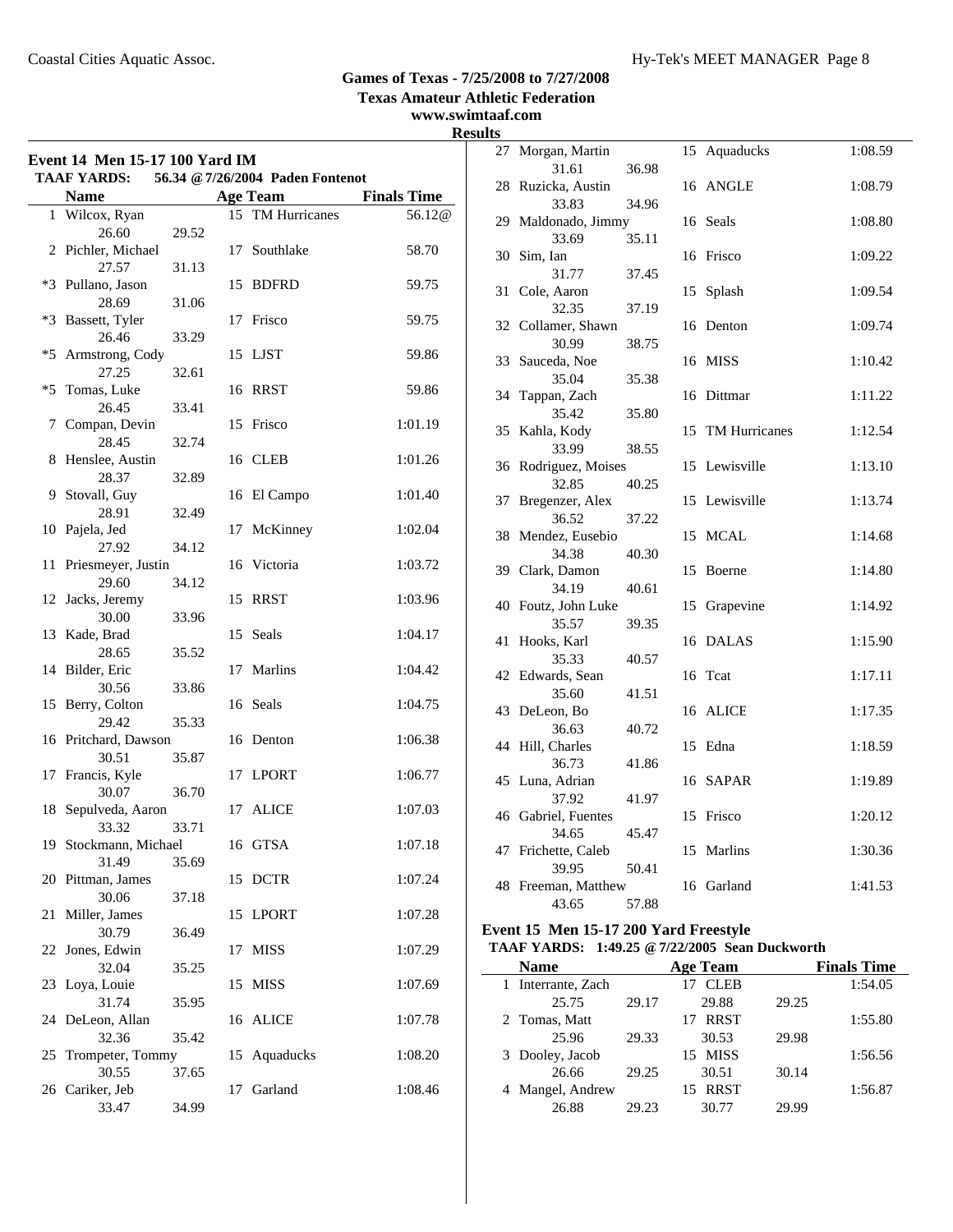**www.swimtaaf.com**

### **Results**

|    | (Event 15 Men 15-17 200 Yard Freestyle) |       |                  |       |                    |  |
|----|-----------------------------------------|-------|------------------|-------|--------------------|--|
|    | <b>Name</b>                             |       | <b>Age Team</b>  |       | <b>Finals Time</b> |  |
|    | 5 Kubanet, Jesse                        |       | 15 Frisco        |       | 1:58.70            |  |
|    | 26.98                                   | 29.80 | 31.25            | 30.67 |                    |  |
|    | 6 Fruge, Elliot                         |       | 16 ANGLE         |       | 2:00.08            |  |
|    | 27.32                                   | 30.60 | 31.26            | 30.90 |                    |  |
| 7  | Flores, Robert                          |       | 15 TM Hurricanes |       | 2:01.35            |  |
|    | 27.86                                   | 30.36 | 31.83            | 31.30 |                    |  |
|    | 8 Hulbert, Zachary                      |       | 16 RRST          |       | 2:04.61            |  |
|    | 27.44                                   | 30.44 | 32.58            | 34.15 |                    |  |
| 9  | Huber, Victor                           |       | 17 Victoria      |       | 2:07.49            |  |
|    | 28.33                                   | 32.58 | 34.52            | 32.06 |                    |  |
|    | 10 Garcia, Thomas                       |       | 16 Trophy Club   |       | 2:08.12            |  |
|    | 27.79                                   | 32.59 | 34.66            | 33.08 |                    |  |
|    | 11 Richter, Morgan                      |       | 15 CLEB          |       | 2:09.29            |  |
|    | 31.42                                   | 32.33 | 33.57            | 31.97 |                    |  |
|    | 12 Loveall, Seth                        |       | 15 Frisco        |       | 2:09.91            |  |
|    | 29.13                                   | 32.86 | 34.55            | 33.37 |                    |  |
|    | 13 Montes, Martin                       |       | 15 Marlins       |       | 2:17.30            |  |
|    | 31.46                                   | 34.11 | 35.91            | 35.82 |                    |  |
|    | 14 Faries, Sean                         |       | 15 GTSA          |       | 2:17.77            |  |
|    | 29.97                                   | 33.58 | 36.16            | 38.06 |                    |  |
|    | 15 Carlson, Jonathan                    |       | 15 Weatherford   |       | 2:20.65            |  |
|    | 30.28                                   | 35.13 | 38.29            | 36.95 |                    |  |
|    | 16 Pullano, Jason                       |       | 15 BDFRD         |       | 2:25.13            |  |
|    | 34.51                                   | 36.99 | 37.30            | 36.33 |                    |  |
|    | 17 Horton, Jonathan                     |       | 15 Weatherford   |       | 2:27.19            |  |
|    | 33.72                                   | 36.51 | 38.82            | 38.14 |                    |  |
|    | 18 Trompeter, Tommy                     |       | 15 Aquaducks     |       | 2:29.91            |  |
|    | 36.34                                   | 39.08 | 38.88            | 35.61 |                    |  |
| 19 | Meinz, Chris                            |       | 15 Southlake     |       | 2:34.32            |  |
|    | 34.95                                   | 40.29 | 39.03            | 40.05 |                    |  |

### **Event 16 Boys 9-10 100 Yard Freestyle Relay TAAF YARDS: 56.83 @8/1/1993 Rosenberg**

| <b>Team</b>              | <b>Relay</b>               | <b>Finals Time</b> |
|--------------------------|----------------------------|--------------------|
| Frisco<br>1              | A                          | 58.83              |
| 1) Rankin, Eric 10       | 2) Peterson, Thomas 10     |                    |
| 3) Bruni, Ryan 10        | 4) DeLange, Jackson 10     |                    |
| 31.24<br>27.59           |                            |                    |
| 2 Trophy Club            | A                          | 58.94              |
| 1) Koster, Adam 10       | 2) Lenkiewicz, Nathan 10   |                    |
| 3) Stoermer, Blake 10    | 4) Dussing, David 10       |                    |
| 28.32<br>30.62           |                            |                    |
| 3 El Campo               | A                          | 59.47              |
| 1) McComb, Micah 9       | 2) Green, Casey 9          |                    |
| 3) Priesmeyer, Tayton 10 | 4) Krpec, Blake 10         |                    |
| 30.57<br>28.90           |                            |                    |
| 4 RRST                   | A                          | 1:04.17            |
| 1) Cook, Travis 10       | 2) Gaas, Mathew 9          |                    |
| 3) Gaas, Samuel 9        | 4) Dzierzanowski, Davis 10 |                    |
| 31.68<br>32.49           |                            |                    |
| 5 Cars                   | A                          | 1:04.40            |
| 1) Ayres, Jack 9         | 2) Ramsey, Jack 9          |                    |
| 3) Hege, Bryce 9         | 4) Garcia, Max 9           |                    |
| 33.36<br>31.04           |                            |                    |

| S  |                                               |                                            |         |
|----|-----------------------------------------------|--------------------------------------------|---------|
| 6  | <b>ALICE</b>                                  | A                                          | 1:04.47 |
|    | 1) Money, Dustin 10                           | 2) Gonzalez, Gusty 10                      |         |
|    | 3) Martinez, Zackary Joe 10<br>30.98<br>33.49 | 4) Perez, Aaren 9                          |         |
| 7  | <b>WOOD</b>                                   | A                                          | 1:05.32 |
|    | 1) Herdejurgen, Jack 9                        | 2) Carbajal, Gabriel 9                     |         |
|    | 3) Bonhomme, Keaton 10<br>33.18<br>32.14      | 4) Rubel, Jacob 10                         |         |
| 8  | Weatherford                                   | A                                          | 1:05.38 |
|    | 1) Carlson, Jeremiah 9                        | 2) Cray, Clayton 9                         |         |
|    | 3) Russum, John 9                             | 4) Hard, Brazos 9                          |         |
|    | 32.01<br>33.37                                |                                            |         |
| 9. | Hubbard                                       | A                                          | 1:05.43 |
|    | 1) Gillham, Caydyn 9                          | 2) Simpson, Brandon 10                     |         |
|    | 3) Morris, Hunter 10<br>42.41<br>23.02        | 4) Gillham, Braydyn 10                     |         |
| 10 | Lewisville                                    | A                                          | 1:06.32 |
|    | 1) Russell, Rylan 9                           | 2) Castillo, Cristian 10                   |         |
|    | 3) Whittaker, Kyle 10                         | 4) Estrada, Charlie 9                      |         |
|    | 33.22<br>33.10                                |                                            |         |
| 11 | Southlake                                     | A                                          | 1:06.78 |
|    | 1) Landers, Matthew 10                        | 2) O'Brian, Ethan 9                        |         |
|    | 3) Bowen, Gage 9                              | 4) Stockton, Loson 9                       |         |
|    | 32.17<br>34.61                                |                                            |         |
| 12 | Frisco                                        | B                                          | 1:07.70 |
|    | 1) Fogle, Nick 9                              | 2) Belair, Nicholas 10                     |         |
|    | 3) Simpson, Mark 10                           | 4) Green, Carson 10                        |         |
|    | 32.73<br>34.97                                |                                            |         |
| 13 | <b>TM Hurricanes</b>                          | A                                          | 1:07.90 |
|    | 1) Baria, Jake 10                             | 2) Reyes, Bryan 10                         |         |
|    | 3) Vargas, Caiman 10<br>32.13<br>35.77        | 4) Calk, Noah 10                           |         |
| 14 | Frisco                                        | D                                          | 1:10.35 |
|    | 1) Clothier, Thomas 9                         | 2) Whitley, Blake 10                       |         |
|    | 3) Kumar, Siddharth 9                         | 4) Turner, Holden 9                        |         |
|    | 36.02<br>34.33                                |                                            |         |
| 15 | <b>DNB</b>                                    | A                                          | 1:13.75 |
|    | 1) Murray, Max 10<br>3) Martinez, Michael 9   | 2) Bell, Goodwin 9<br>4) Brinckmann, Teo 9 |         |
|    | 38.53<br>35.22                                |                                            |         |
|    | 16 ALICE                                      | B                                          | 1:17.67 |
|    | 1) Ynfante, Benito 9                          | 2) Gonzalez, Gavino 9                      |         |
|    | 3) Hinojosa, Aaron 10                         | 4) Nino, Aron 10                           |         |
|    | 40.46<br>37.21                                |                                            |         |
| 17 | Landa Park                                    | A                                          | 1:17.97 |
|    | 1) Correll, Christian 10                      | 2) Schmitz, Chandler 9                     |         |
|    | 3) Woodall, Caz 9                             | 4) Pedraza, Aaron 10                       |         |
|    | 40.15<br>37.82                                |                                            |         |
| 18 | SAPAR                                         | L                                          | 1:28.64 |
|    | 1) LaBoy, Giovanni 9                          | 2) Martinez, Joshua 10                     |         |
|    | 3) Muravez, Mark 9                            | 4) Solomon, Joshua 10                      |         |
|    | 47.27<br>41.37                                |                                            |         |
| 19 | SAPAR                                         | Е                                          | 1:34.41 |
|    | 1) Santos, Samuel 10                          | 2) McIlvain, Zac 9                         |         |
|    | 3) Kellner, Kyle 9<br>54.07<br>40.34          | 4) Barfield, Justin 9                      |         |
|    |                                               |                                            |         |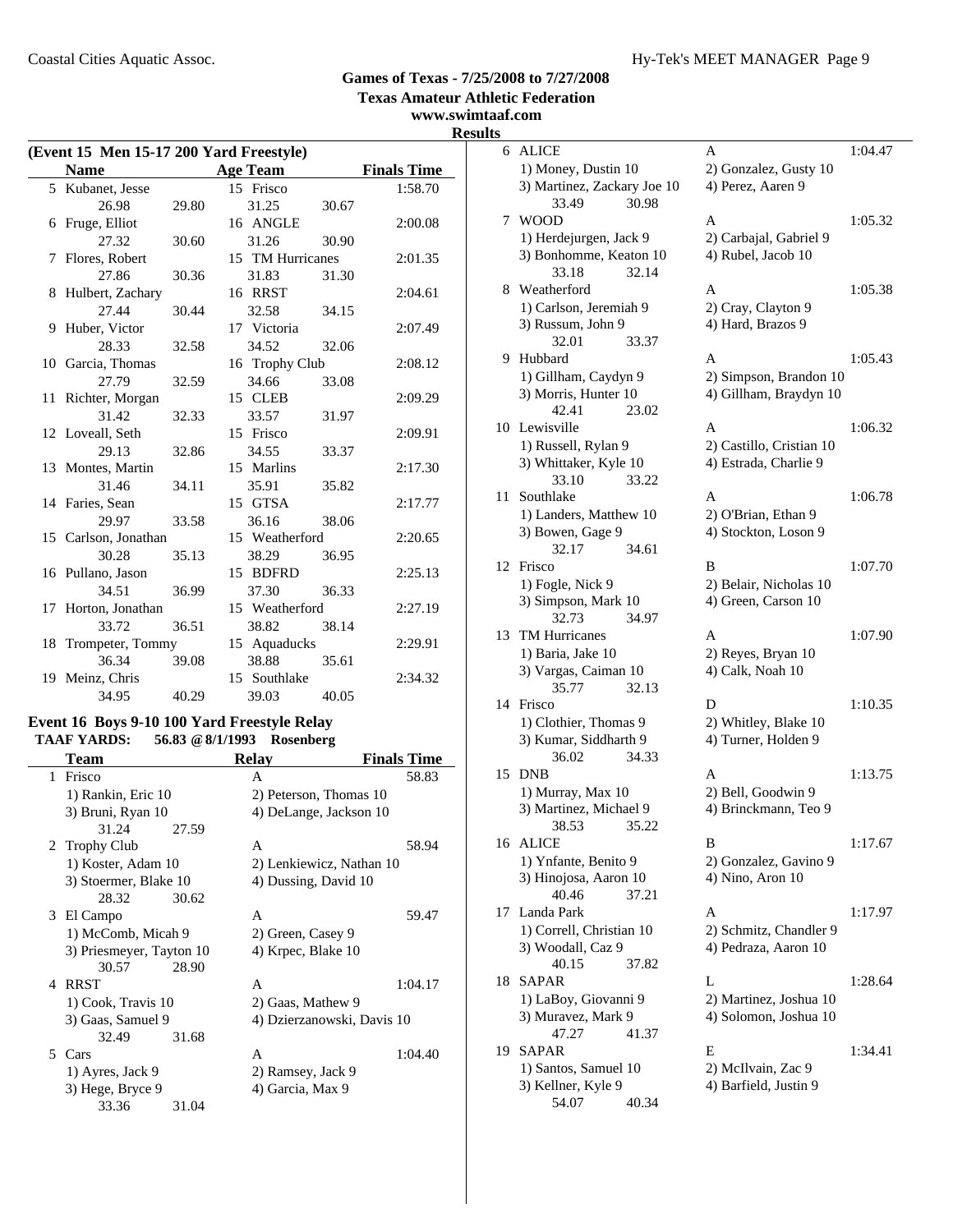#### **www.swimtaaf.com Results (Event 16 Boys 9-10 100 Yard Freestyle Relay) Team Relay Finals Time**<br> **Relay Finals Time**<br> **A** 1:39.15 20 Oso Pool A 1) Salas, Hidalgo 9 2) Castro, Jonathan 9 3) Skinner, Bailey 10 4) Skinner, Bradley 9 57.23 41.92 **Event 17 Men 15-17 200 Yard Freestyle Relay TAAF YARDS: 1:31.81 @7/26/2003 Granbury Seals 2003 M Greene, T Greene, B Steenberge, N Vollmer Team Relay Finals Time** 1 LIST A 1:29.68@ 1) Hughes, Forrest 17 2) Bontekoe, Jared 17 3) Vesling, Ethan 16 4) Armstrong, Cody 15 21.48 23.53 22.26 22.41 2 RRST A 1:32.16 1) Ward, Nathan 16 2) Tomas, Luke 16 3) Zipprian, Daniel 17 4) Tomas, Matt 17 23.42 22.12 23.30 23.32 3 1:33.20 Frisco A 1) Loutfy, Adam 17 2) Blandford, Ben 17 3) Johnson, Cameron 15 4) Compan, Devin 15 22.99 23.79 23.71 22.71 4 Frisco B 1:37.35 1) Bassett, Tyler 17 2) Nix, Jared 17 3) Loutfy, Ramzy 16 4) Green, Cameron 15 24.91 23.77 24.31 24.36 5 RRST B 1:37.90 1) Hulbert, Zachary 16 2) D'Antoni, Gabe 15 3) Vasquez, Steven 16 4) Jimenez, Eddie 17 24.00 25.24 25.36 23.30 6 ALICE A 1:38.88 1) Sepulveda, Aaron 17 2) Saenz, Matt 17 3) Whitty, Travis 16 4) Mandel, Louie 15 24.98 25.06 24.86 23.98 7 1:43.00 LPORT A 1) Francis, Kyle 17 2) Holt, Taylor 15 J. 3) Lara, Jared 15 4) Miller, James 15 25.31 26.02 26.99 24.68 8 Frisco C 1:43.22 1) Kubanet, Jesse 15 2) Hall, Kenneth 15 3) Bey, Marcus 16 4) McElheney, Ryan 15 25.34 26.52 24.68 26.68 9 MISS A 1:43.43 1) Martinez, Freddy 17 2) Sauceda, Noe 16 3) Gutierrez, Johnny  $15 \t\t 4$ ) Jones, Edwin  $17$ 26.10 25.50 27.81 24.02 10 Marlins **A** 1:44.43 1) Montes, Martin 15 2) Arnold, Hayden 16 3) Bilder, Eric 17 4) Gattis, Craig 16 27.92 26.48 26.03 24.00 11 ALICE B 1:45.94 1) Lopez, J D 16 2) Reyna, Justin 15 3) Sepulveda, Byron 17 4) DeLeon, Allan 16 27.21 27.65 25.61 25.47

| $\bf{s}$ |                          |       |                |                           |         |  |
|----------|--------------------------|-------|----------------|---------------------------|---------|--|
| 12       | Trophy Club              |       | A              |                           | 1:46.27 |  |
|          | 1) Benton, Trevor 16     |       |                | 2) Price, Travis 15       |         |  |
|          | 3) Garcia, Thomas 16     |       |                | 4) Stephens, Jason 15     |         |  |
|          | 27.66                    | 25.01 | 26.63          | 26.97                     |         |  |
| 13       | Hubbard                  |       | A              |                           | 1:46.36 |  |
|          | 1) Wilkins, Nathan 17    |       |                | 2) Lenox, Dylan 17        |         |  |
|          | 3) Wetsel, Cody 17       |       |                | 4) Martin, Garrett 17     |         |  |
|          | 26.84                    | 26.50 | 28.27          | 24.75                     |         |  |
| 14       | Seals                    |       | A              |                           | 1:46.73 |  |
|          | 1) Wallace, Joe 16       |       |                | 2) Wallace, Kirk 15       |         |  |
|          | 3) Colborg, Brandt 15    |       |                | 4) Turney, Kaleb 17       |         |  |
|          | 26.72                    | 28.58 | 26.59          | 24.84                     |         |  |
| 15       | Grapevine                |       | $\mathsf{A}$   |                           | 1:49.28 |  |
|          | 1) Foutz, John Luke 15   |       |                | 2) Seawright, Jonathan 15 |         |  |
|          | 3) Procuniar, Michael 15 |       |                | 4) Eckels, Riley 15       |         |  |
|          | 29.28                    | 26.51 | 28.64          | 24.85                     |         |  |
|          | 16 Canyon Vista          |       | A              |                           | 1:50.68 |  |
|          | 1) Haynes, Alex 17       |       |                | $2)$ Boggs, Josh 15       |         |  |
|          | 3) Prado, Adrian 16      |       |                | 4) Smith, Taylor 16       |         |  |
|          | 27.61                    | 27.69 | 28.24          | 27.14                     |         |  |
| 17       | Lewisville               |       | A              |                           | 1:50.99 |  |
|          | 1) Bregenzer, Alex 15    |       |                | 2) Sherrod, Kevin 15      |         |  |
|          | 3) Perez, Eduardo 15     |       |                | 4) Rodriguez, Moises 15   |         |  |
|          | 29.24                    | 28.51 | 27.27          | 25.97                     |         |  |
| 18       | Frisco                   |       | D              |                           | 1:52.59 |  |
|          | 1) Reed, Taylor 16       |       | 2) Sim, Ian 16 |                           |         |  |
|          | 3) Bassett, Parker 15    |       |                | 4) Loveall, Seth 15       |         |  |
|          | 30.81                    | 27.91 | 27.92          | 25.95                     |         |  |
| 19       | <b>WESTB</b>             |       | A              |                           | 1:56.25 |  |
|          | 1) Adams, Juan 16        |       | 2) Ma, Jack 15 |                           |         |  |
|          | 3) Moon, Leonard 15      |       |                | 4) Smith, Rushed 17       |         |  |
|          | 30.09                    | 29.55 | 29.00          | 27.61                     |         |  |

#### **Event 18 Girls 9-10 100 Yard Medley Relay**

#### **TAAF YARDS: 1:05.64 @7/26/2003 Richmond/Rosenberg Team C Zamora, L Pitts, S Smith, H Cutbirth**

|    | Zanivia, L'I no, o omnin, il Cuton di |       |                       |                    |
|----|---------------------------------------|-------|-----------------------|--------------------|
|    | <b>Team</b>                           |       | <b>Relay</b>          | <b>Finals Time</b> |
| 1  | <b>LJST</b>                           |       | A                     | 1:08.01            |
|    | 1) Nguyen, Nicole 9                   |       | 2) Kuettel, Molly 10  |                    |
|    | 3) Robbins, Annie 10                  |       | 4) Neely, Taylor 10   |                    |
|    | 38.10                                 | 29.91 |                       |                    |
|    | 2 Frisco                              |       | A                     | 1:09.45            |
|    | 1) Hall, Liliana 10                   |       | 2) Wolters, Bailey 10 |                    |
|    | 3) Burrell, Lauren 10                 |       | 4) Jackson, Ashley 10 |                    |
|    | 38.16                                 | 31.29 |                       |                    |
|    | 3 LIST                                |       | B                     | 1:10.68            |
|    | 1) Housenga, Kaitlyn 9                |       | 2) Owens, Kendall 10  |                    |
|    | 3) Fritz, Jessica 10                  |       | 4) Vavra, Cassidy 10  |                    |
|    | 39.28                                 | 31.40 |                       |                    |
|    | 4 Edna                                |       | A                     | 1:11.14            |
|    | 1) Negrete, Pauline 9                 |       | 2) Evans, Haleigh 10  |                    |
|    | 3) Pruitt, Sierra 10                  |       | 4) McCloud, Taylor 10 |                    |
|    | 38.43                                 | 32.71 |                       |                    |
| 5. | Southlake                             |       | A                     | 1:12.04            |
|    | 1) Pitcock, Ashley 10                 |       | 2) Rose, Casey 10     |                    |
|    | 3) Perrone, Mary 9                    |       | 4) Chao, Madison 9    |                    |
|    | 38.39                                 | 33.65 |                       |                    |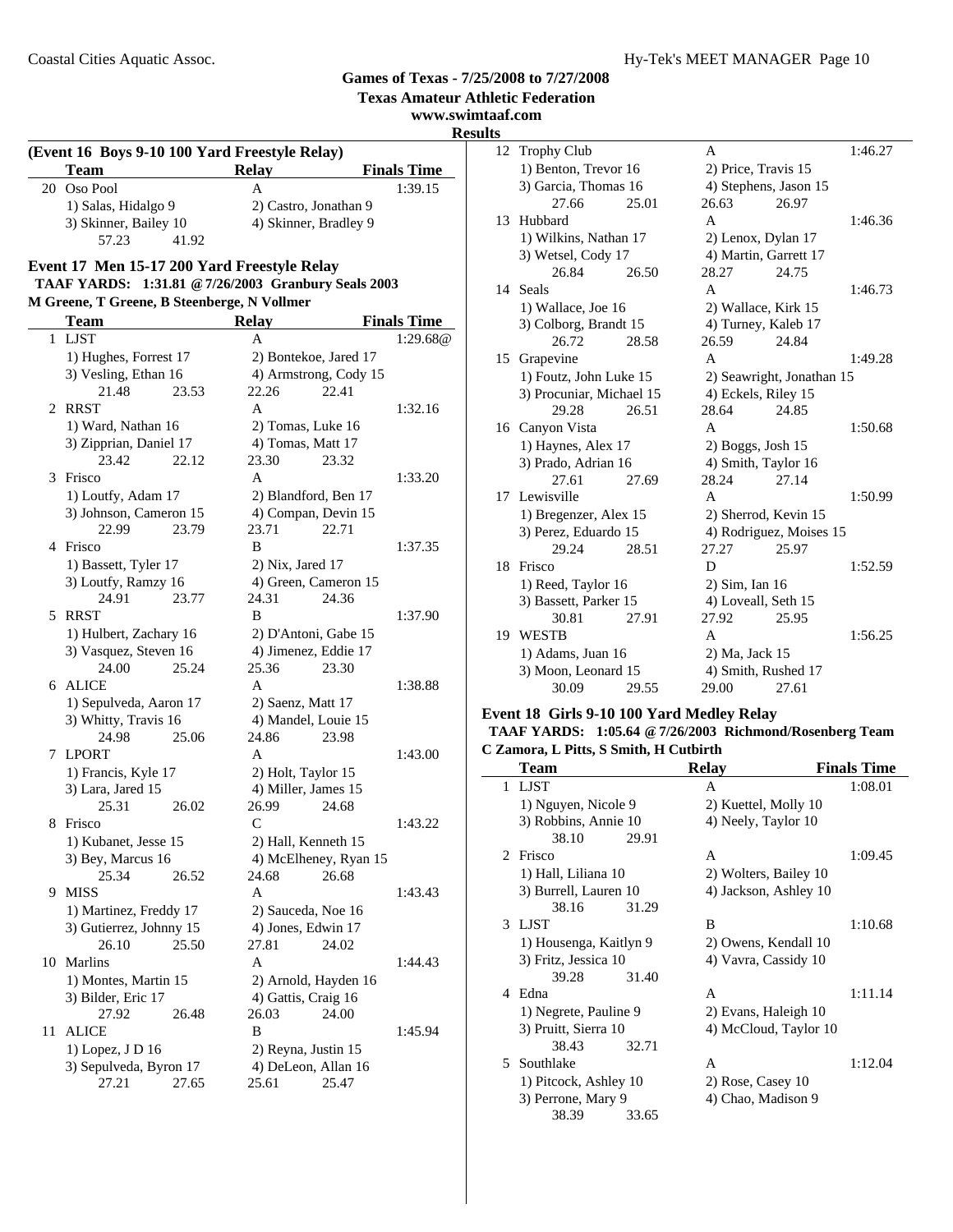**Texas Amateur Athletic Federation**

### **www.swimtaaf.com Results**

| <b>Team</b><br>Frisco<br>1) Sell, Karina 10<br>3) Koch, McKenzie 9 | <b>Relay</b><br>B<br>2) Winkle, Emily 10                                                                                                                                                                                                                                                                                                                                                                                                                                                                                                                                                                                                                                                                                       | <b>Finals Time</b><br>1:12.70                                                                                                                                                                                                                                                                                                                                                                             |
|--------------------------------------------------------------------|--------------------------------------------------------------------------------------------------------------------------------------------------------------------------------------------------------------------------------------------------------------------------------------------------------------------------------------------------------------------------------------------------------------------------------------------------------------------------------------------------------------------------------------------------------------------------------------------------------------------------------------------------------------------------------------------------------------------------------|-----------------------------------------------------------------------------------------------------------------------------------------------------------------------------------------------------------------------------------------------------------------------------------------------------------------------------------------------------------------------------------------------------------|
|                                                                    |                                                                                                                                                                                                                                                                                                                                                                                                                                                                                                                                                                                                                                                                                                                                |                                                                                                                                                                                                                                                                                                                                                                                                           |
|                                                                    |                                                                                                                                                                                                                                                                                                                                                                                                                                                                                                                                                                                                                                                                                                                                |                                                                                                                                                                                                                                                                                                                                                                                                           |
|                                                                    | 4) Ramey, Rachel 9                                                                                                                                                                                                                                                                                                                                                                                                                                                                                                                                                                                                                                                                                                             |                                                                                                                                                                                                                                                                                                                                                                                                           |
| 39.36<br>33.34                                                     |                                                                                                                                                                                                                                                                                                                                                                                                                                                                                                                                                                                                                                                                                                                                |                                                                                                                                                                                                                                                                                                                                                                                                           |
| Cars                                                               | A                                                                                                                                                                                                                                                                                                                                                                                                                                                                                                                                                                                                                                                                                                                              | 1:13.00                                                                                                                                                                                                                                                                                                                                                                                                   |
| 1) Sanchez, Isabella 9                                             | 2) Nelson, Leah 10                                                                                                                                                                                                                                                                                                                                                                                                                                                                                                                                                                                                                                                                                                             |                                                                                                                                                                                                                                                                                                                                                                                                           |
| 3) Rock, Mary Leigh 10                                             | 4) Wise, Caitlyn 10                                                                                                                                                                                                                                                                                                                                                                                                                                                                                                                                                                                                                                                                                                            |                                                                                                                                                                                                                                                                                                                                                                                                           |
| 42.00<br>31.00                                                     |                                                                                                                                                                                                                                                                                                                                                                                                                                                                                                                                                                                                                                                                                                                                |                                                                                                                                                                                                                                                                                                                                                                                                           |
| 8 Aquaducks                                                        | A                                                                                                                                                                                                                                                                                                                                                                                                                                                                                                                                                                                                                                                                                                                              | 1:14.45                                                                                                                                                                                                                                                                                                                                                                                                   |
| 1) Effren, Emily 10                                                | 2) Beam, Kyra 10                                                                                                                                                                                                                                                                                                                                                                                                                                                                                                                                                                                                                                                                                                               |                                                                                                                                                                                                                                                                                                                                                                                                           |
| 3) Morgan, Micayla 9                                               | 4) Young, Cameron 10                                                                                                                                                                                                                                                                                                                                                                                                                                                                                                                                                                                                                                                                                                           |                                                                                                                                                                                                                                                                                                                                                                                                           |
| 42.25<br>32.20                                                     |                                                                                                                                                                                                                                                                                                                                                                                                                                                                                                                                                                                                                                                                                                                                |                                                                                                                                                                                                                                                                                                                                                                                                           |
|                                                                    | B                                                                                                                                                                                                                                                                                                                                                                                                                                                                                                                                                                                                                                                                                                                              | 1:16.03                                                                                                                                                                                                                                                                                                                                                                                                   |
| 1) Nunez, Idalia 10                                                | 2) Schmidt, Lauren 10                                                                                                                                                                                                                                                                                                                                                                                                                                                                                                                                                                                                                                                                                                          |                                                                                                                                                                                                                                                                                                                                                                                                           |
| 3) Heighton, Michaela 10                                           | 4) Reid, Rebecca 9                                                                                                                                                                                                                                                                                                                                                                                                                                                                                                                                                                                                                                                                                                             |                                                                                                                                                                                                                                                                                                                                                                                                           |
| 35.34<br>40.69                                                     |                                                                                                                                                                                                                                                                                                                                                                                                                                                                                                                                                                                                                                                                                                                                |                                                                                                                                                                                                                                                                                                                                                                                                           |
|                                                                    | A                                                                                                                                                                                                                                                                                                                                                                                                                                                                                                                                                                                                                                                                                                                              | 1:17.20                                                                                                                                                                                                                                                                                                                                                                                                   |
| 1) Roth, Lauren 9                                                  | 2) Hein, Mimi 9                                                                                                                                                                                                                                                                                                                                                                                                                                                                                                                                                                                                                                                                                                                |                                                                                                                                                                                                                                                                                                                                                                                                           |
|                                                                    | 4) French, Makena 10                                                                                                                                                                                                                                                                                                                                                                                                                                                                                                                                                                                                                                                                                                           |                                                                                                                                                                                                                                                                                                                                                                                                           |
| 37.08                                                              |                                                                                                                                                                                                                                                                                                                                                                                                                                                                                                                                                                                                                                                                                                                                |                                                                                                                                                                                                                                                                                                                                                                                                           |
|                                                                    | A                                                                                                                                                                                                                                                                                                                                                                                                                                                                                                                                                                                                                                                                                                                              | 1:18.58                                                                                                                                                                                                                                                                                                                                                                                                   |
|                                                                    | 2) Willis, Malia 10                                                                                                                                                                                                                                                                                                                                                                                                                                                                                                                                                                                                                                                                                                            |                                                                                                                                                                                                                                                                                                                                                                                                           |
|                                                                    |                                                                                                                                                                                                                                                                                                                                                                                                                                                                                                                                                                                                                                                                                                                                |                                                                                                                                                                                                                                                                                                                                                                                                           |
| 35.59                                                              |                                                                                                                                                                                                                                                                                                                                                                                                                                                                                                                                                                                                                                                                                                                                |                                                                                                                                                                                                                                                                                                                                                                                                           |
|                                                                    | A                                                                                                                                                                                                                                                                                                                                                                                                                                                                                                                                                                                                                                                                                                                              | 1:18.80                                                                                                                                                                                                                                                                                                                                                                                                   |
|                                                                    |                                                                                                                                                                                                                                                                                                                                                                                                                                                                                                                                                                                                                                                                                                                                |                                                                                                                                                                                                                                                                                                                                                                                                           |
|                                                                    |                                                                                                                                                                                                                                                                                                                                                                                                                                                                                                                                                                                                                                                                                                                                |                                                                                                                                                                                                                                                                                                                                                                                                           |
|                                                                    |                                                                                                                                                                                                                                                                                                                                                                                                                                                                                                                                                                                                                                                                                                                                |                                                                                                                                                                                                                                                                                                                                                                                                           |
|                                                                    |                                                                                                                                                                                                                                                                                                                                                                                                                                                                                                                                                                                                                                                                                                                                | 1:21.03                                                                                                                                                                                                                                                                                                                                                                                                   |
|                                                                    |                                                                                                                                                                                                                                                                                                                                                                                                                                                                                                                                                                                                                                                                                                                                |                                                                                                                                                                                                                                                                                                                                                                                                           |
|                                                                    |                                                                                                                                                                                                                                                                                                                                                                                                                                                                                                                                                                                                                                                                                                                                |                                                                                                                                                                                                                                                                                                                                                                                                           |
|                                                                    |                                                                                                                                                                                                                                                                                                                                                                                                                                                                                                                                                                                                                                                                                                                                |                                                                                                                                                                                                                                                                                                                                                                                                           |
|                                                                    |                                                                                                                                                                                                                                                                                                                                                                                                                                                                                                                                                                                                                                                                                                                                | 1:22.10                                                                                                                                                                                                                                                                                                                                                                                                   |
|                                                                    |                                                                                                                                                                                                                                                                                                                                                                                                                                                                                                                                                                                                                                                                                                                                |                                                                                                                                                                                                                                                                                                                                                                                                           |
|                                                                    |                                                                                                                                                                                                                                                                                                                                                                                                                                                                                                                                                                                                                                                                                                                                |                                                                                                                                                                                                                                                                                                                                                                                                           |
|                                                                    |                                                                                                                                                                                                                                                                                                                                                                                                                                                                                                                                                                                                                                                                                                                                |                                                                                                                                                                                                                                                                                                                                                                                                           |
|                                                                    |                                                                                                                                                                                                                                                                                                                                                                                                                                                                                                                                                                                                                                                                                                                                | 1:22.86                                                                                                                                                                                                                                                                                                                                                                                                   |
|                                                                    |                                                                                                                                                                                                                                                                                                                                                                                                                                                                                                                                                                                                                                                                                                                                |                                                                                                                                                                                                                                                                                                                                                                                                           |
|                                                                    |                                                                                                                                                                                                                                                                                                                                                                                                                                                                                                                                                                                                                                                                                                                                |                                                                                                                                                                                                                                                                                                                                                                                                           |
|                                                                    |                                                                                                                                                                                                                                                                                                                                                                                                                                                                                                                                                                                                                                                                                                                                |                                                                                                                                                                                                                                                                                                                                                                                                           |
|                                                                    |                                                                                                                                                                                                                                                                                                                                                                                                                                                                                                                                                                                                                                                                                                                                | 1:32.97                                                                                                                                                                                                                                                                                                                                                                                                   |
|                                                                    |                                                                                                                                                                                                                                                                                                                                                                                                                                                                                                                                                                                                                                                                                                                                |                                                                                                                                                                                                                                                                                                                                                                                                           |
|                                                                    |                                                                                                                                                                                                                                                                                                                                                                                                                                                                                                                                                                                                                                                                                                                                |                                                                                                                                                                                                                                                                                                                                                                                                           |
|                                                                    |                                                                                                                                                                                                                                                                                                                                                                                                                                                                                                                                                                                                                                                                                                                                |                                                                                                                                                                                                                                                                                                                                                                                                           |
|                                                                    |                                                                                                                                                                                                                                                                                                                                                                                                                                                                                                                                                                                                                                                                                                                                | 1:37.27                                                                                                                                                                                                                                                                                                                                                                                                   |
|                                                                    |                                                                                                                                                                                                                                                                                                                                                                                                                                                                                                                                                                                                                                                                                                                                |                                                                                                                                                                                                                                                                                                                                                                                                           |
|                                                                    |                                                                                                                                                                                                                                                                                                                                                                                                                                                                                                                                                                                                                                                                                                                                |                                                                                                                                                                                                                                                                                                                                                                                                           |
|                                                                    |                                                                                                                                                                                                                                                                                                                                                                                                                                                                                                                                                                                                                                                                                                                                | 1:39.10                                                                                                                                                                                                                                                                                                                                                                                                   |
|                                                                    |                                                                                                                                                                                                                                                                                                                                                                                                                                                                                                                                                                                                                                                                                                                                |                                                                                                                                                                                                                                                                                                                                                                                                           |
|                                                                    |                                                                                                                                                                                                                                                                                                                                                                                                                                                                                                                                                                                                                                                                                                                                |                                                                                                                                                                                                                                                                                                                                                                                                           |
|                                                                    |                                                                                                                                                                                                                                                                                                                                                                                                                                                                                                                                                                                                                                                                                                                                |                                                                                                                                                                                                                                                                                                                                                                                                           |
| 15                                                                 | 9 Keller<br>10 Keller<br>3) Egbert, Mikaela 9<br>40.12<br>El Campo<br>1) Huddleston, Ashlyn 9<br>3) Nava, Jill 9<br>42.99<br>12 Victoria<br>1) Wang, Claire 9<br>3) Garza, Danielle 9<br>43.18<br>35.62<br>13 Patterson<br>1) Jackson, Lalita 10<br>3) Morris, Laurel 9<br>45.55<br>35.48<br>14 Lewisville<br>1) Munro, Emily 10<br>3) Blackshear, Kelsey 9<br>44.65<br>37.45<br>Canyon Vista<br>1) Elliott, Allison 10<br>3) Reeves, Claire 9<br>42.92<br>39.94<br><b>TM Hurricanes</b><br>1) Uribe, Elizabeth 10<br>3) Newton, Rhianen 10<br>45.41<br>47.56<br><b>ALICE</b><br>1) Hendricks, Karley 9<br>3) Reyna, Jayme 9<br>53.44<br>43.83<br><b>ALICE</b><br>1) Frisco, Nicole 9<br>3) Chapa, Valerie 9<br>52.49<br>46.61 | 4) West, Tiffany 10<br>2) Barker, Sydney 9<br>4) VanderStucken, Brittani 10<br>A<br>2) Myhre, Amanda 9<br>4) Stewart, Summer 10<br>A<br>2) Bingheim, Aubrey 10<br>4) Radke, Rachel 10<br>A<br>2) Huth, Emily 9<br>4) Morgan, Nicole 10<br>A<br>2) Ramos, Kaitlyn 10<br>4) Alonzo, Nicole 9<br>B<br>2) Villarreal, Jillian 9<br>4) Edwards, Aleah 9<br>A<br>2) Rivera, Savanna 9<br>4) DeLaTorre, Briana 9 |

**Event 19 Women 15-17 200 Yard Medley Relay TAAF YARDS: 1:53.46 @7/26/2004 Richmond/Rosenberg Team C Phillips, J Roth, H D'Antoni, J Louvier**

|    | питрэ, э топ, 11 D Antoni, э Eouvici<br><b>Team</b> | <b>Relay</b>        | <b>Finals Time</b>              |
|----|-----------------------------------------------------|---------------------|---------------------------------|
| 1  | <b>RRST</b>                                         | A                   | 1:57.58                         |
|    |                                                     |                     |                                 |
|    | 1) Gale, Marissa 17                                 |                     | 2) Snider, Valerie 17           |
|    | 3) Zamora, Courtney 15                              |                     | 4) Przybilla, Mehagan 16        |
|    | 30.04<br>32.55                                      | 27.92               | 27.07                           |
| 2  | <b>Trophy Club</b>                                  | A                   | 2:04.03                         |
|    | 1) Blair, Natalie 16                                |                     | 2) Greener, Casey 15            |
|    | 3) Haitz, Kelly 17                                  |                     | 4) Eichenseer, Kristen 16       |
|    | 30.59<br>36.36                                      | 30.10               | 26.98                           |
| 3  | <b>GTSA</b>                                         | A                   | 2:06.61                         |
|    | 1) Castille, Laura 15                               |                     | 2) Bradford, Miranda 16         |
|    | 3) Hooper, Amy 15                                   |                     | 4) Morrell, Krystan 16          |
|    | 32.29<br>37.18                                      | 31.84               | 25.30                           |
|    | 4 Southlake                                         | A                   | 2:08.07                         |
|    | 1) Anderson, Brooke 17                              |                     | 2) Lucius, Olivia 16            |
|    | 3) Anderson, Paige 15                               |                     | 4) Miritello, Ellen 16          |
|    | 32.54<br>35.84                                      | 30.46               | 29.23                           |
| 5  | Frisco                                              | A                   | 2:08.46                         |
|    | 1) Brown, Shannon 16                                |                     | 2) Roberson, Lauren 15          |
|    | 3) Johnson, Dolores 17                              |                     | 4) Emmons, Kelsey 15            |
|    | 32.84<br>38.74                                      | 31.13               | 25.75                           |
| 6  | LJST                                                | A                   | 2:08.67                         |
|    | 1) Paul, Linda 17                                   | 2) Vesling, Ava 15  |                                 |
|    | 3) Maes, Veronica 15                                |                     | 4) Schaefer, Ashley 17          |
|    | 32.69<br>39.18                                      | 33.29               | 23.51                           |
| 7  | Victoria                                            | A                   | 2:09.89                         |
|    | 1) Lauer, Hailey 16                                 |                     | 2) Garza, Elizabeth 15          |
|    | 3) Walden, Leah 17                                  |                     | 4) Lightfoot, Lauren 15         |
|    | 33.13<br>38.25                                      | 30.77               | 27.74                           |
| 8  | Lewisville                                          | A                   | 2:10.88                         |
|    | 1) Weatherford, Emily 16                            |                     | 2) McHugh, Amber 16             |
|    | 3) Bosma, Megan 17                                  |                     | 4) Wood, Courtney 17            |
|    | 37.06<br>34.10                                      | 31.50               | 28.22                           |
| 9  | <b>RRST</b>                                         | B                   | 2:11.46                         |
|    | 1) Martin, Kelly 17                                 |                     | 2) Teague, Jordan 17            |
|    | 3) Vrana, Samantha 16                               |                     | 4) Dunstan, Courtney 15         |
|    | 32.69<br>39.18                                      | 33.29               | 26.30                           |
| 10 | Frisco                                              | B                   | 2:13.93                         |
|    | 1) Campbell, Brooke 15                              |                     | 2) Patterson, Mariah 15         |
|    | 3) Gray, Matteson 16                                |                     | 4) Lennington, Lindsay 15       |
|    | 37.06<br>34.10<br>Lewisville                        | 31.50               | 31.27                           |
| 11 |                                                     | B                   | 2:19.22                         |
|    | 1) Seagraves, Melanie 16                            |                     | 2) Tyson, Marissa 15            |
|    | 3) Larson, Christina 15                             | 27.92               | 4) Hudson, Kamille 15<br>48.71  |
|    | 30.04<br>32.55<br><b>LPORT</b>                      |                     |                                 |
| 12 |                                                     | A                   | 2:19.68                         |
|    | 1) Beard, Corral 15                                 |                     | 2) Gadberry, Sarah 17           |
|    | 3) Gomez, Samantha 17                               | 4) Holt, Lindsay 17 |                                 |
|    | 32.54<br>35.84                                      | 30.46<br>A          | 40.84                           |
| 13 | <b>ALICE</b>                                        |                     | 2:27.40                         |
|    | 1) Albiar, Savannah 15                              |                     | 2) Brown, Brittany 16           |
|    | 3) Ramon, Ashley 17<br>32.29<br>37.18               | 31.84               | 4) Arismendez, Iris 16<br>46.09 |
|    |                                                     |                     |                                 |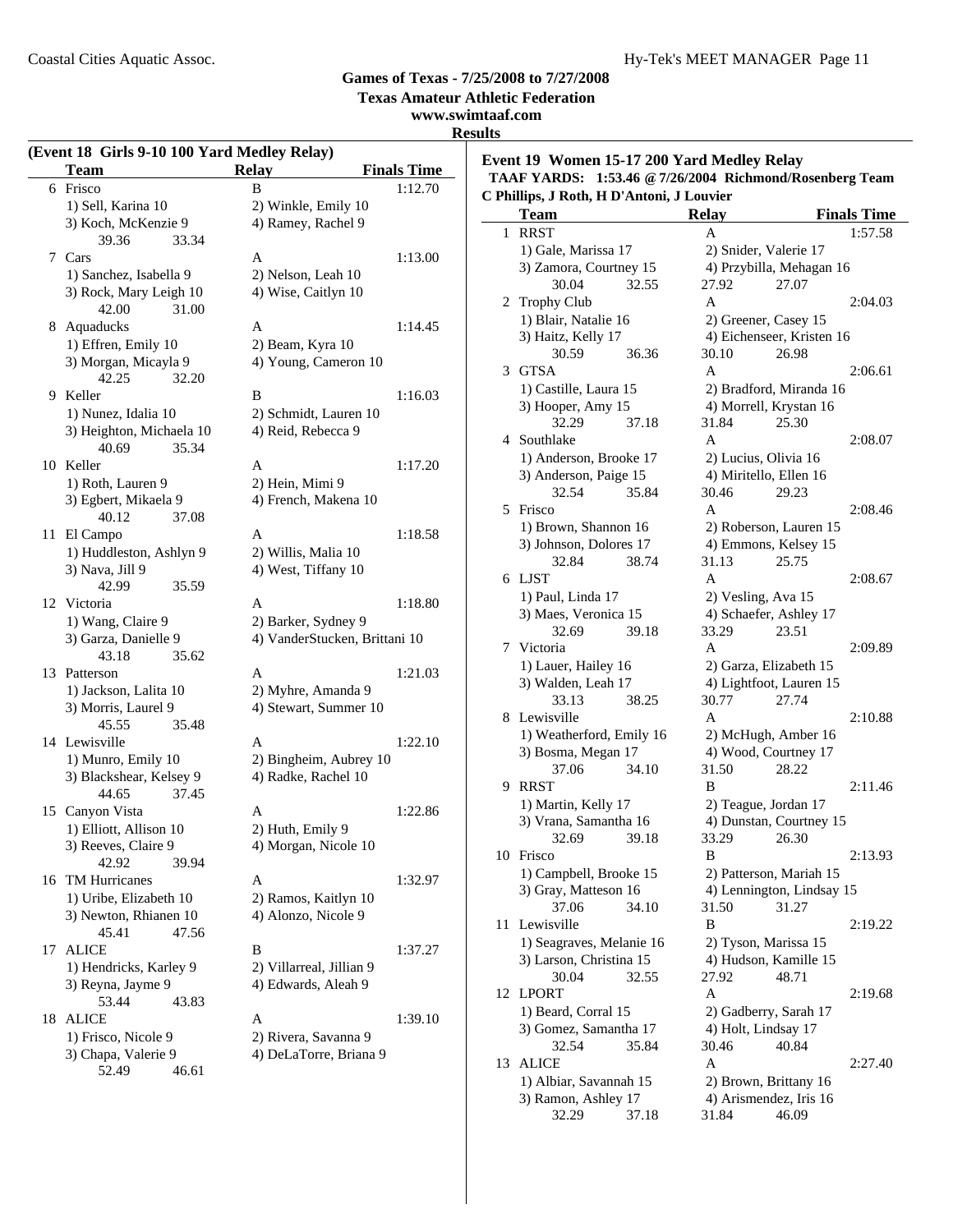**Texas Amateur Athletic Federation**

**www.swimtaaf.com Results**

|                                                   | (Event 19 Women 15-17 200 Yard Medley Relay) |    |                         |                    |  |
|---------------------------------------------------|----------------------------------------------|----|-------------------------|--------------------|--|
|                                                   | Team                                         |    | <b>Relay</b>            | <b>Finals Time</b> |  |
|                                                   | 14 Marlins                                   |    | A                       | 2:35.66            |  |
|                                                   | 1) Grimes, Heather 15                        |    | 2) Wilson, Meredith 16  |                    |  |
|                                                   | 3) Collins, Caitlin 17                       |    | 4) Willard, Danielle 15 |                    |  |
|                                                   | 30.59<br>36.36                               |    | 30.10<br>58.61          |                    |  |
|                                                   | Event 20 Girls 9-10 50 Yard Freestyle        |    |                         |                    |  |
| <b>TAAF YARDS:</b><br>28.69 @ 7/26/1999 Lisa Paul |                                              |    |                         |                    |  |
|                                                   | <b>Name</b>                                  |    | <b>Age Team</b>         | <b>Finals Time</b> |  |
| 1                                                 | Dixon, Rachel                                |    | 10 RRST                 | 29.92              |  |
| 2                                                 | Abraham, Caroline                            | 10 | Portland                | 30.77              |  |
| 3                                                 | Cutler, Savannah                             | 10 | Deer Park               | 31.42              |  |
| 4                                                 | Huggins, Audrey                              |    | 9 Weatherford           | 31.57              |  |
| 5                                                 | Wilson, Sadie                                | 9  | <b>WOOD</b>             | 32.27              |  |
| 6                                                 | Brechler, Jordyn                             | 10 | <b>MISS</b>             | 32.45              |  |
| 7                                                 | Grismer, Julia                               | 10 | Manta Rays              | 32.73              |  |
| 8                                                 | Warrum, Alicia                               | 10 | Tcat                    | 32.92              |  |
| 9                                                 | Worley, Alexis                               | 9  | <b>CCAC</b>             | 32.94              |  |
| 10                                                | Fowler, Mabel                                | 9  | <b>SAPAR</b>            | 33.12              |  |
| 11                                                | Unruh, Claire                                | 9  | <b>Trophy Club</b>      | 33.45              |  |
| 12                                                | Naughton, Emily                              | 10 | Lewisville              | 33.48              |  |
| 13                                                | Kinney, Haley                                | 10 | McKinney                | 33.67              |  |
| 14                                                | Cadriel, Diamond                             | 10 | West Houston Aqu        | 33.69              |  |
| 15                                                | Jolley, Mercedes                             | 10 | Rockport                | 34.44              |  |
|                                                   | 16 Ramey, Rachel                             | 9  | Frisco                  | 35.55              |  |
|                                                   | $\mathbf{r}$                                 |    |                         | 200                |  |

| 16 Ramey, Rachel        | 9  | Frisco    | 35.55 |
|-------------------------|----|-----------|-------|
| 17 Prieto, Anna         |    | 9 Rowlett | 36.29 |
| 18 Rowley, Hannah       |    | 9 Dittmar | 36.47 |
| 19 Coronado Winn, Chloe |    | 9 Stacy   | 36.51 |
| 20 Corbin, Josie        | 10 | Waco      | 37.65 |
| 21 Hathaway, Courtney   |    | 10 WESTB  | 38.14 |
| 22 Garza, Rhianna       |    | 10 MISS   | 38.58 |
| 23 Gilmore, Brooke      |    | 9 Killeen | 40.14 |
| 24 Girardeau, Anna      |    | Reed      | 41.49 |
| --- Vega, Rosie         |    | 10 SAPAR  | DQ    |
|                         |    |           |       |

### **Event 21 Women 15-17 50 Yard Freestyle**

|    | <b>TAAF YARDS:</b> |    | 24.43 @ 7/26/2004 Natalie Melenric |                    |
|----|--------------------|----|------------------------------------|--------------------|
|    | Name               |    | <b>Age Team</b>                    | <b>Finals Time</b> |
| 1  | Smith, Skylar      |    | 15 RRST                            | 23.25@             |
| 2  | Pope, Seabre       | 17 | Seals                              | 24.77              |
| 3  | Snider, Valerie    | 17 | <b>RRST</b>                        | 25.08              |
| 4  | Maxwell, Jenny     | 16 | Grapevine                          | 25.32              |
| 5  | Edwards, Collette  | 17 | Garland                            | 25.34              |
| 6  | Morrell, Krystan   | 16 | <b>GTSA</b>                        | 25.71              |
| 7  | Meinz, Alicia      | 17 | Southlake                          | 25.78              |
| 8  | Bard, Meredith     | 16 | El Campo                           | 25.80              |
| 9  | Wasmund, Michelle  |    | 16 Denison                         | 25.85              |
| 10 | Carrier, Kimi      |    | 16 Victoria                        | 25.97              |
| 11 | Gil, Jennifer      | 17 | <b>TM Hurricanes</b>               | 26.17              |
| 12 | Emmons, Kelsey     | 15 | Frisco                             | 26.37              |
| 13 | Hlavaty, Lyndey    | 17 | <b>RRST</b>                        | 26.60              |
| 14 | Reyes, Clarissa    | 16 | <b>TM Hurricanes</b>               | 26.82              |
| 15 | Nava, Blythe       | 15 | El Campo                           | 26.85              |
| 16 | Paul, Linda        | 17 | LJST                               | 27.10              |
| 17 | McMahon, Kaitlyn   | 17 | Seabrook                           | 27.15              |
| 18 | Teague, Jordan     | 17 | <b>RRST</b>                        | 27.18              |

| w     |                         |    |                  |       |
|-------|-------------------------|----|------------------|-------|
|       | 19 Martin, Kelly        | 17 | <b>RRST</b>      | 27.22 |
|       | 20 McConnell, Morgan    |    | 16 MW WM         | 27.35 |
| 21    | Moreno, Adriana         | 17 | <b>ALICE</b>     | 27.48 |
|       | 22 Eichenseer, Kristen  |    | 16 Trophy Club   | 27.64 |
|       | 23 Iglehart, Chelsea    | 17 | MW WM            | 28.13 |
|       | 24 Miller, Tiffany      |    | 16 COLST         | 28.51 |
|       | 25 Radford, Jennifer    |    | 16 Grapevine     | 28.65 |
|       | 26 Morgan, Megan        | 17 | Aquaducks        | 28.69 |
|       | 27 Deleon, Sarita       | 15 | <b>ALICE</b>     | 28.77 |
|       | 28 Bosma, Megan         |    | 17 Lewisville    | 28.87 |
|       | 29 Sands, Jeanette      |    | 15 Cars          | 28.88 |
|       |                         |    | 15 Victoria      |       |
|       | 30 Lightfoot, Lauren    |    | 17 Lewisville    | 28.93 |
| 31    | Wood, Courtney          |    |                  | 29.01 |
|       | 32 Moreno, Celeste      |    | 15 MISS          | 29.05 |
|       | 33 Lee, Anna            |    | 15 Aquaducks     | 29.08 |
|       | 34 Brown, Shannon       |    | 16 Frisco        | 29.14 |
|       | 35 Bowen, Andrea        |    | 16 DNR           | 29.18 |
|       | 36 Tyson, Marissa       |    | 15 Lewisville    | 29.29 |
|       | 37 Gray, Matteson       |    | 16 Frisco        | 29.42 |
|       | 38 Wendell, Leeann      |    | 15 DCTR          | 29.51 |
|       | 39 Koenning, Chelsey    |    | 15 TM Hurricanes | 29.52 |
|       | 40 Holt, Lindsay        |    | 17 LPORT         | 29.63 |
| 41    | Castillo, Michelle      |    | 16 Boerne        | 29.87 |
|       | *42 Schaefer, Ashley    |    | 17 LJST          | 29.95 |
|       | *42 Hooks, Breanna      |    | 15 DALAS         | 29.95 |
|       | 44 Lucius, Olivia       |    | 16 Southlake     | 30.07 |
|       | 45 Seagraves, Melanie   |    | 16 Lewisville    | 30.14 |
|       | 46 Beard, Corral        |    | 15 LPORT         | 30.27 |
| 47    | Lennington, Lindsay     |    | 15 Frisco        | 30.39 |
| 48    | Gomez, Samantha         |    | 17 LPORT         | 30.42 |
|       | *49 Trompeter, Joscelyn |    | 16 Aquaducks     | 30.43 |
|       | *49 Campbell, Brooke    |    | 15 Frisco        | 30.43 |
| $*51$ | Booher, Kaitlin         |    | 16 MW WM         | 30.46 |
| $*51$ | Romero, Daniela         |    | 15 MISS          | 30.46 |
|       | 53 Hudson, Kamille      |    | 15 Lewisville    |       |
|       |                         |    |                  | 30.61 |
|       | 54 Garza, Elizabeth     |    | 15 Victoria      | 30.75 |
|       | 55 Howell, Regina       |    | 15 Victoria      | 30.77 |
|       | 56 De Leon, Francee     |    | 16 SAPAR         | 30.89 |
|       | 57 Tolliver, Katy       |    | 16 Dolphins      | 30.94 |
|       | 58 Kent, Kelsey Jo      |    | 15 Hubbard       | 30.96 |
|       | 59 Costas, Caroline     | 15 | Canyon Vista     | 31.03 |
|       | 60 Berry, Maggie Rose   | 15 | Seals            | 31.07 |
| 61    | Speights, Cori          |    | 15 Waco          | 31.41 |
|       | 62 Wagner, Ashley       |    | 16 Victoria      | 31.72 |
|       | 63 Fitch, Brittany      | 17 | MW WM            | 31.87 |
|       | 64 Salazar, Bertha      | 15 | <b>MCAL</b>      | 32.07 |
|       | 65 Sparks, Katie        | 16 | Dolphins         | 32.46 |
|       | 66 Lopez, Jessica       | 15 | <b>MISS</b>      | 32.84 |
| 67    | Moreno, Christina       | 16 | <b>RRST</b>      | 32.91 |
| 68    | Tripulas, Alexandra     | 16 | RRST             | 33.36 |
| 69    | Yargo, Cheyenne         | 15 | Mudcats          | 34.00 |
| 70    | Albiar, Savannah        | 15 | <b>ALICE</b>     | 35.10 |
| 71    | Larson, Christina       |    | 15 Lewisville    | 35.13 |
|       | 72 England, Rachel      | 17 | Cars             | 36.61 |
|       |                         |    |                  |       |
|       | 73 Anzualda, Briana     | 15 | <b>CCAC</b>      | 37.72 |
|       | 74 Holliday, Rachael    | 15 | Tcat             | 39.14 |
| 75    | Rollins, Kimberly       |    | 15 DALAS         | 40.61 |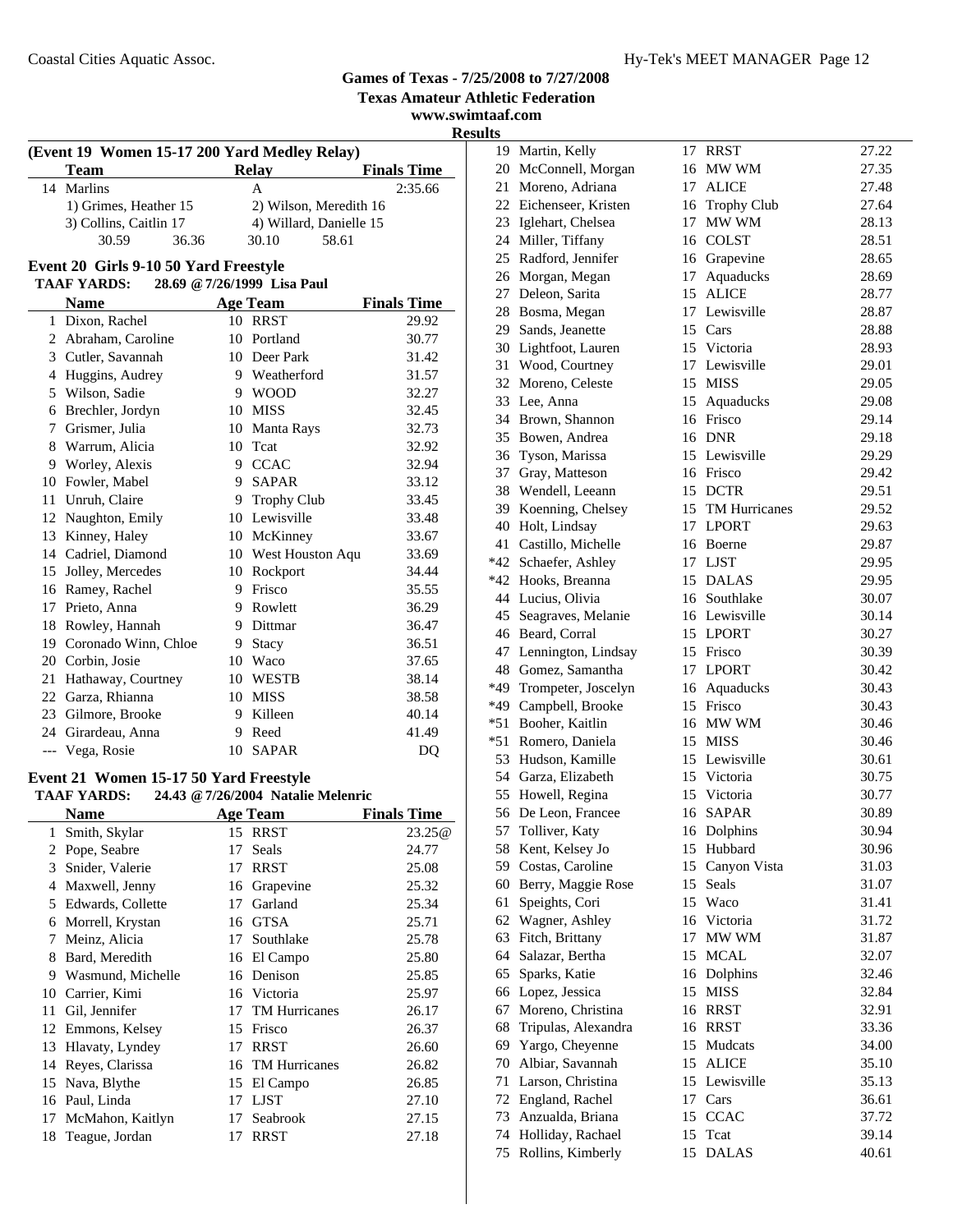### **Texas Amateur Athletic Federation www.swimtaaf.com Results (Event 21 Women 15-17 50 Yard Freestyle) Name Age Team Finals Time**<br>Wang, Christine 15 WESTB 41.48 76 41.48 Wang, Christine 15 WESTB 77 Endly, Caitlyn 15 Stephenville 42.75 78 47.68 Kunkel, Kittie 15 Stephenville **Event 22 Girls 9-10 25 Yard Backstroke TAAF YARDS: 15.97 @7/26/2003 Stacie O'Shea Name Age Team Finals Time** 1 Montanari, Maret 10 GTSA 16.47 2 Rowden, Katey 10 DCTR 16.91 3 Grismer, Julia 10 Manta Rays 17.90 4 18.11 Hall, Liliana 10 Frisco 5 18.23 Espinoza, Victoria 9 El Paso 6 18.27 Mohle, Brittni 10 Deer Park 7 Little, Kaitlyn 9 West Houston Aqu 18.37 8 Phelan, Keneally 10 SAPAR 18.39 9 18.41 Chao, Madison 9 Southlake 10 Nguyen, Nicole 9 LJST 18.43 11 Brawner, Kaylee 9 Seals 18.47 12 Roth, Lauren 9 Keller 18.79 13 Mick, Megan 10 Dolphins 18.96 14 Hutton, Sydney 10 DNB 19.02 15 Stankus, Olivia 9 Paris 19.11 16 Elliott, Allison 10 Canyon Vista 19.38 17 Rangnow, Jena 10 Victoria 19.45 \*18 19.64 Licon, Carina 10 El Paso \*18 Carter, Jenna 9 Paris 19.64 20 Negrete, Pauline 9 Edna 19.70 21 Rayl, Sierra 10 SAPAR 19.89 22 20.36 Ellison, Lindsey 10 Hubbard 23 Effren, Emily 10 Aquaducks 20.46 24 20.78 Rowley, Hannah 9 Dittmar 25 20.92 Kalka, Melissa 10 Frisco 26 21.08 Thomson, Katie 10 BARR 27 21.79 Lummus, Malisse 10 Nrst 28 22.96 Moon, Jade 9 WESTB 29 23.44 Ruiz, Julia 10 MISS --- Garmendia, Abby 9 MISS DQ **Event 23 Women 15-17 50 Yard Backstroke TAAF YARDS: 28.25 @7/26/2004 Courtney Phillips Name Age Team Finals Time** 1 Maxwell, Jenny 16 Grapevine 28.99

**Games of Texas - 7/25/2008 to 7/27/2008**

|   | Maxwell, Jenny       |    | 16 Grapevine     | 28.99 |
|---|----------------------|----|------------------|-------|
|   | 2 Carrier, Kimi      |    | 16 Victoria      | 29.47 |
|   | 3 Gale, Marissa      | 17 | <b>RRST</b>      | 29.74 |
| 4 | Haitz, Kelly         |    | 17 Trophy Club   | 30.00 |
|   | 5 Paul, Linda        | 17 | LJST             | 30.24 |
|   | 6 McMahon, Kaitlyn   |    | 17 Seabrook      | 30.41 |
|   | Vega, Liz            |    | 16 TM Hurricanes | 30.49 |
|   | 8 Meinz, Alicia      |    | 17 Southlake     | 30.81 |
| 9 | Bard, Meredith       |    | 16 El Campo      | 31.12 |
|   | 10 Hlavaty, Lyndey   | 17 | <b>RRST</b>      | 31.38 |
|   | 11 Nava, Blythe      |    | 15 El Campo      | 32.16 |
|   | *12 Roosevelt, Emily |    | 16 ALVIN         | 32.20 |
|   | *12 Teague, Jordan   | 17 | <b>RRST</b>      | 32.20 |
|   | 14 Miller, Tiffany   |    | 16 COLST         | 32.22 |
|   |                      |    |                  |       |

| πь |       |                       |         |                  |         |
|----|-------|-----------------------|---------|------------------|---------|
|    |       | 15 Duesterheft, Ruth  |         | 16 MW WM         | 32.43   |
|    | 16    | Anderson, Brooke      | 17      | Southlake        | 32.78   |
|    |       | 17 Lim, Nina          |         | 15 Cars          | 32.82   |
|    |       | 18 Martin, Kelly      | 17      | <b>RRST</b>      | 33.01   |
|    | 19    | Campbell, Brooke      | 15      | Frisco           | 33.19   |
|    |       | 20 Lauer, Hailey      |         | 16 Victoria      | 33.25   |
|    | 21    | Mick, Monica          |         | 15 Dolphins      | 33.32   |
|    |       | 22 Brown, Shannon     |         | 16 Frisco        | 33.33   |
|    |       | 23 Smith, Sarah       |         | 15 Canyon Vista  | 33.44   |
|    |       | 24 Mclain, Jacki      |         | 15 Huntsville    | 34.24   |
|    | 25    | Koenning, Chelsey     |         | 15 TM Hurricanes | 34.97   |
|    | 26    | Walker, Shawna        |         | 17 GTSA          | 35.00   |
|    | 27    | Wendell, Leeann       | 15      | <b>DCTR</b>      | 35.03   |
|    | 28    | Stankus, Anne         | $15-15$ | Paris            | 35.07   |
|    |       | 29 Patterson, Mariah  |         | 15 Frisco        | 35.44   |
|    |       | 30 Vrana, Samantha    |         | 16 RRST          | 36.27   |
|    | 31    | Weatherford, Emily    |         | 16 Lewisville    | 36.60   |
|    | 32    | Sands, Jeanette       |         | 15 Cars          | 37.04   |
|    |       | 33 Escalante, Tina    |         | 16 Dolphins      | 37.18   |
|    | 34    | Johnson, Jena         |         | 15 CCAC          | 37.55   |
|    | 35    | Speights, Cori        | 15      | Waco             | 40.06   |
|    |       | 36 Berry, Maggie Rose | 15      | Seals            | 40.11   |
|    |       | 37 Wilson, Meredith   |         | 16 Marlins       | 40.49   |
|    |       | 38 Moreno, Christina  |         | 16 RRST          | 40.62   |
|    |       | 39 Albiar, Savannah   |         | 15 ALICE         | 41.27   |
|    | 40    | Sult, Sydney          | 16      | Stephenville     | 43.24   |
|    | 41    | Willard, Danielle     | 15      | Marlins          | 43.92   |
|    |       | 42 Collins, Caitlin   |         | 17 Marlins       | 44.18   |
|    |       | 43 Holliday, Rachael  |         | 15 Teat          | 46.58   |
|    |       | 44 Anzualda, Briana   | 15      | <b>CCAC</b>      | 52.88   |
|    |       | 45 Kunkel, Kittie     | 15      | Stephenville     | 1:10.27 |
|    |       | --- Jolley, Journey   |         | 15 Rockport      | DQ      |
|    | $---$ | Salazar, Bertha       | 15      | <b>MCAL</b>      | DQ      |

#### **Event 24 Girls 9-10 25 Yard Breaststroke**

**TAAF YARDS: 17.19 @7/26/2004 Kirsten Ericksen**

|    | <b>Name</b>        |    | <b>Age Team</b> | <b>Finals Time</b> |
|----|--------------------|----|-----------------|--------------------|
| 1  | Adair, Mackenzie   | 10 | <b>WOOD</b>     | 18.08              |
| 2  | Evans, Haleigh     | 10 | Edna            | 18.70              |
| 3  | Wolters, Bailey    | 10 | Frisco          | 18.84              |
| 4  | Pitcock, Ashley    | 10 | Southlake       | 19.31              |
| 5  | Winkle, Emily      | 10 | Frisco          | 19.63              |
| 6  | Garcia, Arlene     | 10 | <b>RRST</b>     | 19.98              |
| 7  | Terry, Amber       | 10 | <b>WOOD</b>     | 20.05              |
| 8  | Stankus, Olivia    | 9  | Paris           | 20.09              |
| 9  | Worley, Alexis     | 9  | <b>CCAC</b>     | 20.11              |
| 10 | Daniel, Amanda     | 10 | Killeen         | 20.18              |
| 11 | Pierron, Katherine | 10 | McKinney        | 20.23              |
| 12 | Nelson, Leah       | 10 | Cars            | 20.24              |
| 13 | Hyams, Mazie       | 10 | Ramsey          | 20.50              |
| 14 | Barker, Sydney     | 9  | Victoria        | 21.11              |
| 15 | Ramos, Kaitlyn     | 10 | TM Hurricanes   | 21.32              |
| 16 | Brechler, Jordyn   | 10 | <b>MISS</b>     | 21.37              |
| 17 | Maya, Camille      | 9  | El Paso         | 21.42              |
| 18 | De La Riva, Emma   | 10 | El Paso         | 21.52              |
| 19 | Dorris, Maddie     |    | 10 Weatherford  | 21.57              |
| 20 | Bingheim, Aubrey   |    | 10 Lewisville   | 21.67              |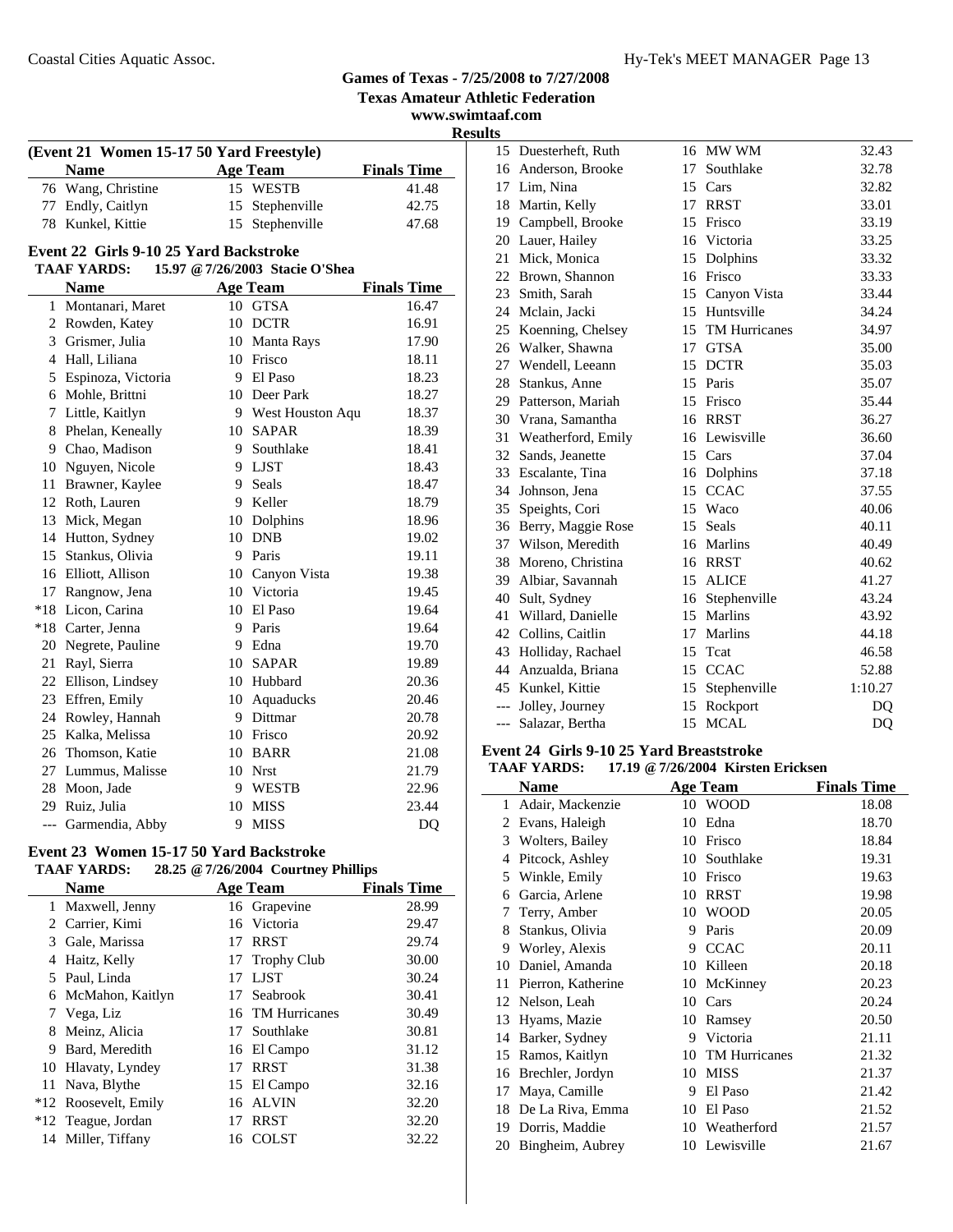**Texas Amateur Athletic Federation**

**www.swimtaaf.com Results**

| (Event 24 Girls 9-10 25 Yard Breaststroke) |   |                 |                    |  |  |  |
|--------------------------------------------|---|-----------------|--------------------|--|--|--|
| <b>Name</b>                                |   | <b>Age Team</b> | <b>Finals Time</b> |  |  |  |
| 21 Carter, Jenna                           |   | Paris           | 23.02              |  |  |  |
| 22 Phelan, Keneally                        |   | 10 SAPAR        | 23.43              |  |  |  |
| 23 Rayl, Sierra                            |   | 10 SAPAR        | 23.44              |  |  |  |
| 24 Kim, Michelle                           | 9 | <b>MCAL</b>     | 25.77              |  |  |  |
| --- Allen, Marlaina                        |   | 10 West Enfield | DQ                 |  |  |  |
| --- Roth, Lauren                           | 9 | Keller          | DQ                 |  |  |  |
| --- Hathaway, Courtney                     |   | <b>WESTB</b>    | DO                 |  |  |  |
|                                            |   |                 |                    |  |  |  |

### **Event 25 Women 15-17 50 Yard Breaststroke**

**TAAF YARDS: 31.68 @7/26/2003 Kaelly Simpson**

|                 | <b>Name</b>          |    | Age Team        | <b>Finals Time</b> |
|-----------------|----------------------|----|-----------------|--------------------|
| 1               | Smith, Skylar        | 15 | <b>RRST</b>     | 29.60@             |
| 2               | Wasmund, Michelle    |    | 16 Denison      | 32.93              |
|                 | 3 McHugh, Amber      |    | 16 Lewisville   | 33.80              |
|                 | 4 Brown, Brittany    |    | 16 ALICE        | 34.70              |
|                 | 5 Parker, Elizabeth  |    | 16 CLEB         | 35.03              |
|                 | 6 Smith, Kasie       | 17 | <b>CLEB</b>     | 35.12              |
| $7\phantom{.0}$ | Lucius, Olivia       |    | 16 Southlake    | 35.15              |
| 8               | Przybilla, Mehagan   |    | 16 RRST         | 35.44              |
| 9               | Vesling, Ava         |    | 15 LJST         | 35.92              |
| 10              | Brown, Jessica       |    | 16 ANGLE        | 36.40              |
| 11              | Teinert, Brooke      |    | 15 Unattached   | 36.61              |
| 12              | Bradford, Miranda    |    | 16 GTSA         | 37.17              |
|                 | 13 Greener, Casey    |    | 15 Trophy Club  | 37.43              |
|                 | 14 Miritello, Ellen  |    | 16 Southlake    | 37.62              |
| 15              | O'Briant, Hailey     |    | 15 El Campo     | 37.66              |
|                 | 16 Holt, Lindsay     | 17 | <b>LPORT</b>    | 38.36              |
| 17              | Lim, Nina            | 15 | Cars            | 38.73              |
| 18              | Roberson, Lauren     |    | 15 Frisco       | 38.85              |
| 19              | Johnson, Jena        | 15 | <b>CCAC</b>     | 39.20              |
| 20              | Garza, Elizabeth     |    | 15 Victoria     | 39.47              |
| 21              | Lennington, Lindsay  |    | 15 Frisco       | 40.20              |
| 22              | Hooks, Breanna       |    | 15 DALAS        | 40.83              |
|                 | 23 Larson, Christina |    | 15 Lewisville   | 41.00              |
|                 | 24 Schaefer, Ashley  |    | 17 LJST         | 41.19              |
| 25              | Hudson, Kamille      |    | 15 Lewisville   | 41.22              |
|                 | 26 Howell, Regina    |    | 15 Victoria     | 41.61              |
| 27              | Sparks, Katie        |    | 16 Dolphins     | 42.38              |
| 28              | Wagner, Ashley       |    | 16 Victoria     | 42.48              |
| 29              | Sult, Sydney         |    | 16 Stephenville | 42.76              |
| 30              | Endly, Caitlyn       | 15 | Stephenville    | 43.62              |
| 31              | Speights, Cori       |    | 15 Waco         | 44.23              |
| 32              | Fitch, Brittany      | 17 | MW WM           | 45.94              |
| 33              | England, Rachel      |    | 17 Cars         | 46.87              |
|                 | 34 Willard, Danielle |    | 15 Marlins      | 47.82              |
|                 | 35 Rollins, Kimberly |    | 15 DALAS        | 48.30              |
|                 | 36 Collins, Caitlin  |    | 17 Marlins      | 49.40              |
| 37              | Wang, Christine      | 15 | <b>WESTB</b>    | 54.40              |
| 38              | Kunkel, Kittie       | 15 | Stephenville    | 1:05.91            |

### **Event 26 Girls 9-10 25 Yard Butterfly**

### **TAAF YARDS: 13.51 @7/1/1998 Dana Vollmer**

| <b>Name</b>        | Age Team     | <b>Finals Time</b> |
|--------------------|--------------|--------------------|
| 1 Cutler, Savannah | 10 Deer Park | 15.33              |
| 2 Pruitt, Sierra   | 10 Edna      | 15.38              |

| 3  | Rock, Mary Leigh  |    | 10 Cars              | 15.49 |
|----|-------------------|----|----------------------|-------|
| 4  | Robbins, Annie    |    | 10 LJST              | 15.54 |
| 5  | Mohle, Brittni    | 10 | Deer Park            | 15.61 |
| 6  | Burrell, Lauren   | 10 | Frisco               | 16.18 |
| 7  | Rowden, Katey     | 10 | <b>DCTR</b>          | 16.49 |
| 8  | Rose, Casey       | 10 | Southlake            | 16.53 |
| 9  | Martinez, Kayla   | 9  | <b>ALICE</b>         | 16.64 |
| 10 | Little, Kaitlyn   | 9  | West Houston Aqu     | 16.79 |
| 11 | Hutton, Sydney    | 10 | <b>DNB</b>           | 16.89 |
| 12 | Jackson, Ashley   | 10 | Frisco               | 17.13 |
| 13 | Huggins, Audrey   | 9  | Weatherford          | 17.18 |
| 14 | Effren, Emily     | 10 | Aquaducks            | 17.40 |
| 15 | Fowler, Mabel     | 9  | <b>SAPAR</b>         | 17.52 |
| 16 | Kimbrell, Katie   | 10 | Lewisville           | 17.62 |
| 17 | Abraham, Caroline | 10 | Portland             | 17.71 |
| 18 | Middleton, Lauren | 9  | Dolphins             | 17.78 |
| 19 | Woodford, Ale     | 10 | <b>DNB</b>           | 17.90 |
| 20 | Elliott, Allison  | 10 | Canyon Vista         | 17.97 |
| 21 | Kelley, Meghan    | 10 | <b>CCAC</b>          | 18.02 |
| 22 | McGuire, Micaela  | 10 | <b>TM Hurricanes</b> | 18.32 |
| 23 | Mick, Megan       | 10 | Dolphins             | 18.34 |
| 24 | De La Riva, Emma  | 10 | El Paso              | 20.58 |
| 25 | Lopez, Ariana     | 10 | <b>SAPAR</b>         | 20.91 |
| 26 | Moon, Jade        | 9  | <b>WESTB</b>         | 22.08 |
| 27 | Kim, Michelle     | 9  | <b>MCAL</b>          | 22.32 |

### **Event 27 Women 15-17 50 Yard Butterfly**

|    | <b>Name</b>          |    | Age Team             | <b>Finals Time</b> |
|----|----------------------|----|----------------------|--------------------|
| 1  | Smith, Skylar        |    | 15 RRST              | 25.22@             |
| 2  | Pope, Seabre         | 17 | Seals                | 26.56@             |
| 3  | Maxwell, Jenny       |    | 16 Grapevine         | 27.90              |
| 4  | Zamora, Courtney     | 15 | <b>RRST</b>          | 28.22              |
| 5  | McConnell, Morgan    | 16 | MW WM                | 29.19              |
| 6  | Emmons, Kelsey       | 15 | Frisco               | 29.24              |
| 7  | O'Brien, Maggie      | 17 | Aquaducks            | 29.42              |
| 8  | Nava, Blythe         | 15 | El Campo             | 29.44              |
| 9  | Carrier, Kimi        | 16 | Victoria             | 29.54              |
|    | 10 Parker, Elizabeth | 16 | <b>CLEB</b>          | 29.81              |
| 11 | Moreno, Adriana      | 17 | <b>ALICE</b>         | 29.86              |
| 12 | Vega, Liz            | 16 | <b>TM Hurricanes</b> | 29.90              |
| 13 | Blair, Natalie       | 16 | <b>Trophy Club</b>   | 30.05              |
| 14 | Hayes, Madeline      | 16 | Denison              | 30.08              |
| 15 | McMahon, Kaitlyn     | 17 | Seabrook             | 30.15              |
| 16 | Morrell, Krystan     | 16 | <b>GTSA</b>          | 30.49              |
| 17 | Radford, Jennifer    | 16 | Grapevine            | 30.53              |
| 18 | Alaniz, Markie       | 15 | <b>TM Hurricanes</b> | 30.82              |
| 19 | Walden, Leah         | 17 | Victoria             | 30.98              |
|    | 20 O'Briant, Hailey  | 15 | El Campo             | 31.09              |
| 21 | Johnson, Dolores     | 17 | Frisco               | 31.12              |
| 22 | Smith, Sarah         | 15 | Canyon Vista         | 31.63              |
| 23 | Seagraves, Melanie   |    | 16 Lewisville        | 31.83              |
| 24 | Fedderke, Caitlin    | 17 | <b>RRST</b>          | 31.87              |
| 25 | Anderson, Brooke     | 17 | Southlake            | 31.88              |
| 26 | Mick, Monica         | 15 | Dolphins             | 32.22              |
| 27 | Beard, Corral        | 15 | <b>LPORT</b>         | 32.69              |
|    | 28 Lee, Anna         | 15 | Aquaducks            | 32.92              |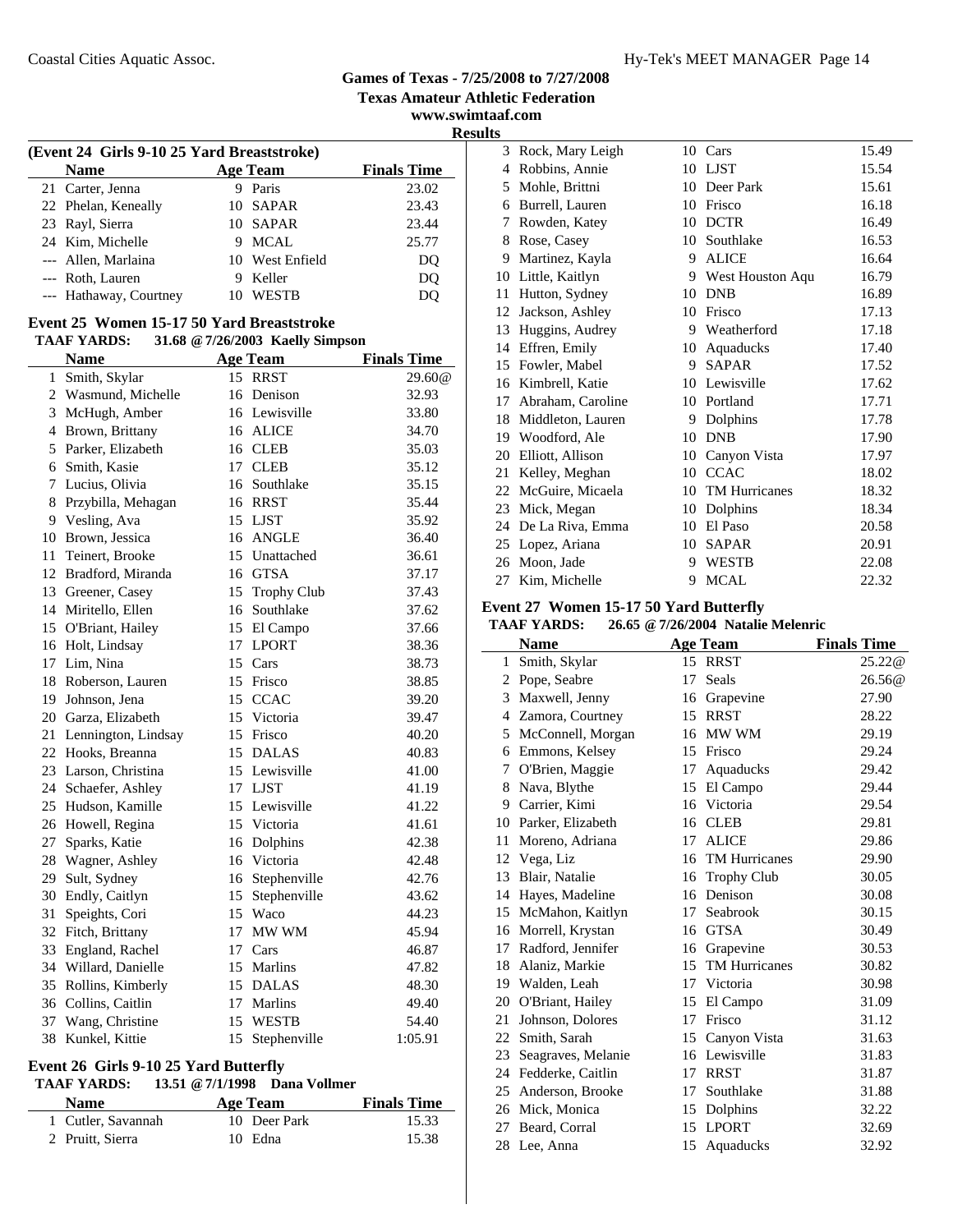**Event 29 Women 15-17 100 Yard Freestyle**

#### **Games of Texas - 7/25/2008 to 7/27/2008**

**Texas Amateur Athletic Federation**

**www.swimtaaf.com**

|    |                                                             |                             | <b>Results</b>     |     |
|----|-------------------------------------------------------------|-----------------------------|--------------------|-----|
|    | (Event 27 Women 15-17 50 Yard Butterfly)                    |                             |                    | Eve |
|    | <b>Name</b>                                                 | <b>Age Team</b>             | <b>Finals Time</b> | TΑ  |
|    | 29 Hooks, Breanna                                           | 15 DALAS                    | 32.94              |     |
|    | 30 Miller, Tiffany                                          | 16 COLST                    | 33.07              |     |
|    | 31 Dunnigan, Jessica                                        | 16 GTSA                     | 33.08              |     |
|    | 32 Patterson, Mariah                                        | 15 Frisco                   | 33.09              |     |
|    | 33 Walker, Shawna                                           | 17 GTSA                     | 33.17              |     |
|    | 34 Rhea, Christine                                          | 16 McKinney                 | 33.77              |     |
|    | 35 De Leon, Francee                                         | 16 SAPAR                    | 34.00              |     |
|    | 36 Maes, Veronica                                           | 15 LJST                     | 34.10              |     |
|    | 37 Vrana, Samantha                                          | 16 RRST                     | 34.19              |     |
|    | 38 Gray, Matteson                                           | 16 Frisco                   | 34.21              |     |
|    | 39 Schaefer, Ashley                                         | 17 LJST                     | 34.60              |     |
|    | 40 Cantu, Allyssa                                           | 16 MISS                     | 35.17              |     |
|    | 41 Rowlen, Samantha                                         | 15 MISS                     | 35.31              |     |
|    | 42 Tolliver, Katy                                           | 16 Dolphins                 | 35.44              |     |
|    | 43 Escalante, Tina                                          | 16 Dolphins                 | 35.52              |     |
|    | 44 Roberson, Lauren                                         | 15 Frisco                   | 36.36              |     |
|    | 45 Yargo, Cheyenne                                          | 15 Mudcats                  | 37.31              |     |
|    | 46 Romero, Daniela                                          | 15 MISS                     | 37.47              |     |
|    | 47 Gadberry, Sarah                                          | 17 LPORT                    | 38.43              |     |
|    | 48 Arismendez, Iris                                         | 16 ALICE                    | 41.04              |     |
|    | Event 28 Girls 9-10 25 Yard Freestyle<br><b>TAAF YARDS:</b> | 13.31 @ 7/26/1999 Lisa Paul |                    |     |
|    | <b>Name</b>                                                 | <b>Age Team</b>             | <b>Finals Time</b> |     |
|    | 1 Adair, Mackenzie                                          | 10 WOOD                     | 14.08              |     |
|    | *2 Pruitt, Sierra                                           | 10 Edna                     | 14.39              |     |
|    | *2 Mohle, Brittni                                           | 10 Deer Park                | 14.39              |     |
|    | 4 Huggins, Audrey                                           | 9 Weatherford               | 14.65              |     |
|    | 5 Montanari, Maret                                          | 10 GTSA                     | 14.80              |     |
|    | 6 Grismer, Julia                                            | 10 Manta Rays               | 14.82              |     |
|    | 7 Cadriel, Diamond                                          | 10 West Houston Aqu         | 14.90              |     |
|    | 8 Rock, Mary Leigh                                          | 10 Cars                     | 14.93              |     |
|    | 9 Warrum, Alicia                                            | 10 Tcat                     | 15.04              |     |
|    | 10 Herrera, Caroline                                        | 10 Canyon Vista             | 15.19              |     |
| 11 | Brawner, Kaylee                                             | 9 Seals                     | 15.25              |     |
|    |                                                             |                             |                    |     |

12 Maya, Camille 9 El Paso 15.39 13 15.44 McGuire, Micaela 10 TM Hurricanes 14 Unruh, Claire 9 Trophy Club 15.48 15 Martinez, Kayla 9 ALICE 15.64 16 Kinney, Haley 10 McKinney 15.67 17 Jolley, Mercedes 10 Rockport 15.94 18 Mick, Megan 10 Dolphins 15.96 19 Do, Tam 10 DNB 16.22 20 16.26 Rayl, Sierra 10 SAPAR 21 Corbin, Josie 10 Waco 16.44 22 De La Riva, Emma 10 El Paso 16.66 23 16.79 Nelson, Leah 10 Cars 24 Hathaway, Courtney 10 WESTB 17.05 25 Phelan, Keneally 10 SAPAR 17.07 26 17.09 Garza, Rhianna 10 MISS

|    | <b>TAAF YARDS:</b>        |       |    | 53.69 @ 7/22/2005 Natalie Melenric |                    |
|----|---------------------------|-------|----|------------------------------------|--------------------|
|    | <b>Name</b>               |       |    | <b>Age Team</b>                    | <b>Finals Time</b> |
|    | 1 Smith, Skylar           |       |    | 15 RRST                            | 51.13@             |
|    | 24.79                     | 26.34 |    |                                    |                    |
|    | 2 Snider, Valerie         |       | 17 | <b>RRST</b>                        | 54.77              |
|    | 26.09                     | 28.68 |    |                                    |                    |
| 3  | Pope, Seabre              |       | 17 | Seals                              | 54.88              |
|    | 26.17                     | 28.71 |    |                                    |                    |
| 4  | Meinz, Alicia             |       | 17 | Southlake                          | 56.26              |
|    | 27.40                     | 28.86 |    |                                    |                    |
| 5  | Edwards, Collette         |       | 17 | Garland                            | 56.50              |
|    | 27.11                     | 29.39 |    |                                    |                    |
|    | *6 Maxwell, Jenny         |       | 16 | Grapevine                          | 56.92              |
|    | 27.44                     | 29.48 |    |                                    |                    |
|    | *6 Gil, Jennifer<br>27.43 |       | 17 | TM Hurricanes                      | 56.92              |
|    | Haitz, Kelly              | 29.49 | 17 | <b>Trophy Club</b>                 | 57.23              |
| 8  | 27.30                     | 29.93 |    |                                    |                    |
|    | 9 Bard, Meredith          |       |    | 16 El Campo                        | 57.29              |
|    | 27.46                     | 29.83 |    |                                    |                    |
|    | 10 Wasmund, Michelle      |       |    | 16 Denison                         | 57.32              |
|    | 27.78                     | 29.54 |    |                                    |                    |
| 11 | Morrell, Krystan          |       |    | 16 GTSA                            | 57.65              |
|    | 27.45                     | 30.20 |    |                                    |                    |
|    | 12 Moreno, Adriana        |       | 17 | <b>ALICE</b>                       | 58.44              |
|    | 28.45                     | 29.99 |    |                                    |                    |
| 13 | Reyes, Clarissa           |       | 16 | <b>TM Hurricanes</b>               | 58.46              |
|    | 27.91                     | 30.55 |    |                                    |                    |
| 14 | Smith, Kasie              |       | 17 | <b>CLEB</b>                        | 1:00.44            |
|    | 28.83                     | 31.61 |    |                                    |                    |
|    | 15 Nava, Blythe           |       | 15 | El Campo                           | 1:01.13            |
|    | 28.79                     | 32.34 |    |                                    |                    |
| 16 | Abegg, Kylie<br>29.14     |       |    | 16 WOOD                            | 1:01.48            |
| 17 | Hayes, Madeline           | 32.34 |    | 16 Denison                         | 1:02.08            |
|    | 30.01                     | 32.07 |    |                                    |                    |
|    | 18 Radford, Jennifer      |       | 16 | Grapevine                          | 1:02.75            |
|    | 30.05                     | 32.70 |    |                                    |                    |
| 19 | O'Brien, Maggie           |       | 17 | Aquaducks                          | 1:03.00            |
|    | 30.46                     | 32.54 |    |                                    |                    |
|    | 20 Mick, Monica           |       |    | 15 Dolphins                        | 1:04.89            |
|    | 31.06                     | 33.83 |    |                                    |                    |
| 21 | Rhea, Christine           |       |    | 16 McKinney                        | 1:05.09            |
|    | 31.82                     | 33.27 |    |                                    |                    |
|    | 22 Wood, Courtney         |       | 17 | Lewisville                         | 1:05.12            |
|    | 30.64                     | 34.48 |    |                                    |                    |
|    | 23 Koenning, Chelsey      |       | 15 | <b>TM Hurricanes</b>               | 1:05.28            |
|    | 31.28                     | 34.00 |    |                                    |                    |
| 24 | Stankus, Anne             |       | 15 | Paris                              | 1:05.56            |
|    | 32.45                     | 33.11 |    |                                    |                    |
| 25 | Brown, Jessica<br>31.60   |       |    | 16 ANGLE                           | 1:05.58            |
|    | 26 Moreno, Celeste        | 33.98 | 15 | <b>MISS</b>                        | 1:05.60            |
|    | 31.59                     | 34.01 |    |                                    |                    |
|    |                           |       |    |                                    |                    |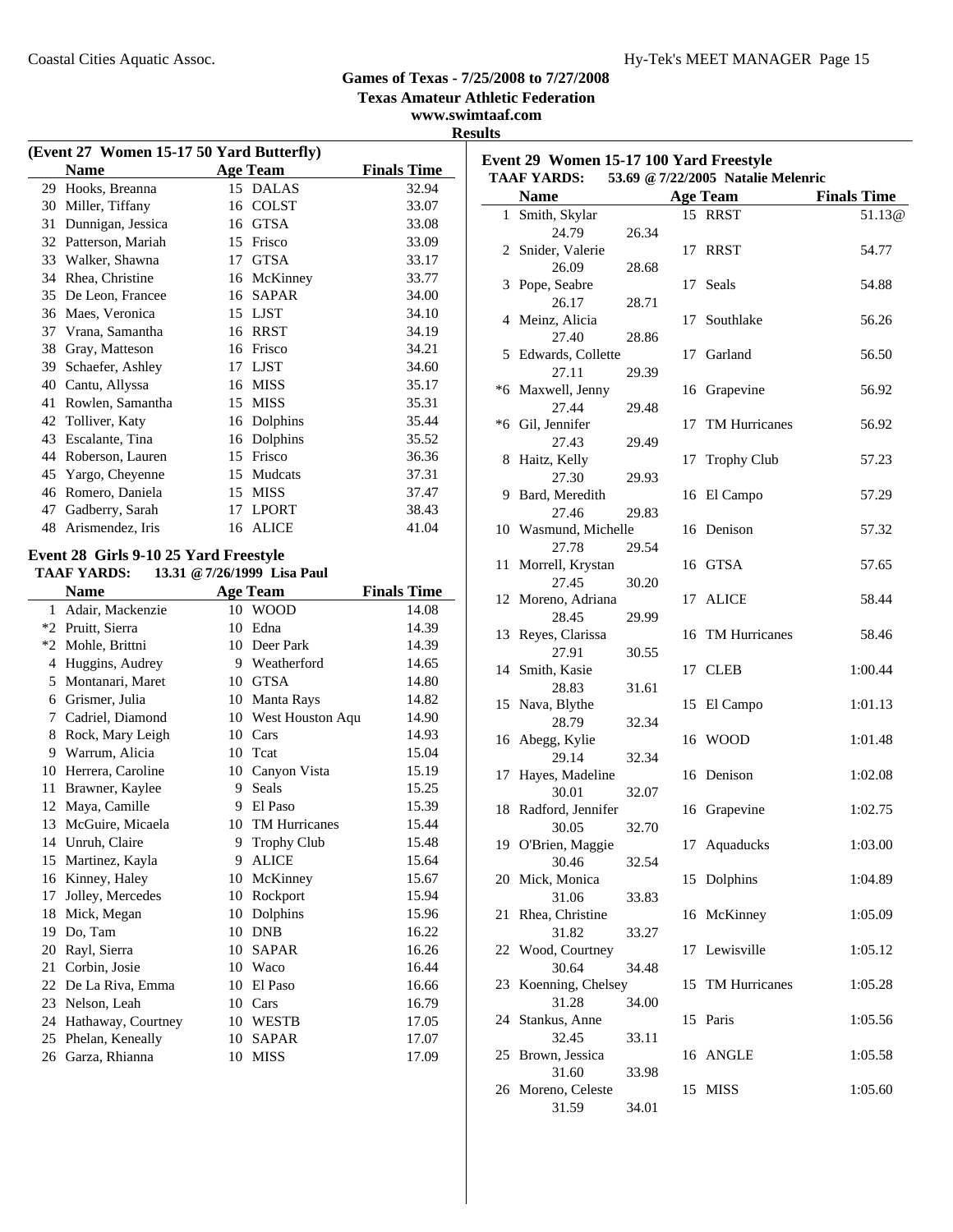**Texas Amateur Athletic Federation**

### **www.swimtaaf.com Results**

|       | (Event 29 Women 15-17 100 Yard Freestyle) |         |    |                 |                    |  |  |
|-------|-------------------------------------------|---------|----|-----------------|--------------------|--|--|
|       | <b>Name</b>                               |         |    | <b>Age Team</b> | <b>Finals Time</b> |  |  |
|       | 27 Bowen, Andrea                          |         |    | 16 DNR          | 1:05.77            |  |  |
|       | 30.36                                     | 35.41   |    |                 |                    |  |  |
|       | 28 De Leon, Francee                       |         |    | 16 SAPAR        | 1:05.79            |  |  |
|       | 31.60                                     | 34.19   |    |                 |                    |  |  |
|       | 29 Sands, Jeanette                        |         |    | 15 Cars         | 1:06.06            |  |  |
|       | 31.65                                     | 34.41   |    |                 |                    |  |  |
| 30    | Tyson, Marissa                            |         |    | 15 Lewisville   | 1:06.19            |  |  |
|       | 32.32                                     | 33.87   |    |                 |                    |  |  |
| 31    | Gomez, Samantha                           |         |    | 17 LPORT        | 1:06.33            |  |  |
|       | 32.07                                     | 34.26   |    |                 |                    |  |  |
|       | 32 Mclain, Jacki                          |         |    | 15 Huntsville   | 1:07.07            |  |  |
|       | 33 Escalante, Tina                        |         |    | 16 Dolphins     | 1:07.09            |  |  |
|       | 31.73                                     | 35.36   |    |                 |                    |  |  |
|       | 34 Howell, Regina                         |         | 15 | Victoria        | 1:08.45            |  |  |
|       | 33.15                                     | 35.30   |    |                 |                    |  |  |
|       | 35 Weatherford, Emily                     |         |    | 16 Lewisville   | 1:09.41            |  |  |
|       | 33.00                                     | 36.41   |    |                 |                    |  |  |
| 36    | Trompeter, Joscelyn                       |         |    | 16 Aquaducks    | 1:09.71            |  |  |
|       | 33.24                                     | 36.47   |    |                 |                    |  |  |
| 37    | Fitch, Brittany                           |         | 17 | MW WM           | 1:09.89            |  |  |
|       | 33.54                                     | 36.35   |    |                 |                    |  |  |
|       | 38 Rowlen, Samantha                       |         | 15 | <b>MISS</b>     | 1:09.91            |  |  |
|       | 33.09                                     | 36.82   |    |                 |                    |  |  |
|       | 39 Romero, Daniela                        |         | 15 | <b>MISS</b>     | 1:10.29            |  |  |
|       | 32.91                                     | 37.38   |    |                 |                    |  |  |
|       | 40 Berry, Maggie Rose                     |         |    | 15 Seals        | 1:11.66            |  |  |
|       | 34.68                                     | 36.98   |    |                 |                    |  |  |
| 41    | Grimes, Heather                           |         | 15 | Marlins         | 1:13.09            |  |  |
|       | 34.47                                     | 38.62   |    |                 |                    |  |  |
|       | 42 Wagner, Ashley                         |         |    | 16 Victoria     | 1:13.44            |  |  |
|       | 33.58                                     | 39.86   |    |                 |                    |  |  |
|       | 43 Kent, Kelsey Jo                        |         | 15 | Hubbard         | 1:13.71            |  |  |
|       | 32.64                                     | 41.07   |    |                 |                    |  |  |
|       | 44 Costas, Caroline                       |         |    | 15 Canyon Vista | 1:15.18            |  |  |
|       | 34.73                                     | 40.45   |    |                 |                    |  |  |
|       | 45 Collins, Caitlin                       |         | 17 | Marlins         | 1:16.59            |  |  |
|       | 35.82                                     | 40.77   |    |                 |                    |  |  |
|       | 46 Ramon, Ashley                          |         |    | 17 ALICE        | 1:18.38            |  |  |
|       | 35.47                                     | 42.91   |    |                 |                    |  |  |
| $*47$ | Anzualda, Briana                          |         |    | 15 CCAC         | 1:25.06            |  |  |
|       | 40.26                                     | 44.80   |    |                 |                    |  |  |
| *47   | Speights, Cori                            |         | 15 | Waco            | 1:25.06            |  |  |
|       | 39.03                                     | 46.03   |    |                 |                    |  |  |
| 49    | Wang, Christine                           |         | 15 | <b>WESTB</b>    | 1:49.49            |  |  |
|       | 47.46                                     | 1:02.03 |    |                 |                    |  |  |

### **Event 30 Girls 9-10 100 Yard IM**

#### **TAAF YARDS: 1:14.40 @7/26/2003 Stacie O'Shea**

| <b>Name</b>         | Age Team     | <b>Finals Time</b> |
|---------------------|--------------|--------------------|
| 1 Dixon, Rachel     | 10 RRST      | 1:19.45            |
| 37.77               | 41.68        |                    |
| 2 Cutler, Savannah  | 10 Deer Park | 1:21.73            |
| 36.97               | 44.76        |                    |
| 3 Abraham, Caroline | 10 Portland  | 1:22.33            |
| 39.49               | 42.84        |                    |

| LЭ             |                           |       |    |                  |         |
|----------------|---------------------------|-------|----|------------------|---------|
| $\overline{4}$ | Montanari, Maret          |       |    | 10 GTSA          | 1:22.61 |
|                | 37.21                     | 45.40 |    |                  |         |
|                | 5 Rowden, Katey<br>38.44  | 45.20 | 10 | <b>DCTR</b>      | 1:23.64 |
| 6              | Stankus, Olivia           |       | 9  | Paris            | 1:24.60 |
|                | 41.75                     | 42.85 |    |                  |         |
| 7              | Chao, Madison             |       | 9  | Southlake        | 1:25.07 |
|                | 39.66                     | 45.41 |    |                  |         |
| 8              | Fowler, Mabel             |       | 9  | <b>SAPAR</b>     | 1:27.21 |
|                | 39.44                     | 47.77 |    |                  |         |
| 9              | Little, Kaitlyn           |       | 9  | West Houston Aqu | 1:28.46 |
|                | 39.06                     | 49.40 |    |                  |         |
|                | 10 Perez, Kailee          |       | 10 | McKinney         | 1:28.58 |
| 11             | 41.31<br>Brechler, Jordyn | 47.27 | 10 | <b>MISS</b>      | 1:28.95 |
|                | 41.29                     | 47.66 |    |                  |         |
| 12             | Koch, McKenzie            |       | 9  | Frisco           | 1:28.98 |
|                | 40.52                     | 48.46 |    |                  |         |
| 13             | Hutton, Sydney            |       | 10 | <b>DNB</b>       | 1:29.49 |
|                | 39.89                     | 49.60 |    |                  |         |
|                | 14 Corbin, Josie          |       | 10 | Waco             | 1:30.20 |
|                | 42.72                     | 47.48 |    |                  |         |
|                | 15 Worley, Alexis         |       | 9  | <b>CCAC</b>      | 1:31.09 |
|                | 43.54                     | 47.55 |    |                  |         |
| 16             | Woodford, Ale             |       | 10 | <b>DNB</b>       | 1:31.40 |
|                | 41.78                     | 49.62 |    |                  |         |
| 17             | Naughton, Emily           |       | 10 | Lewisville       | 1:32.86 |
|                | 41.84                     | 51.02 |    |                  |         |
|                | 18 Garza, Danielle        |       | 9  | Victoria         | 1:32.98 |
| 19             | 40.68<br>Morgan, Micayla  | 52.30 | 9  | Aquaducks        | 1:33.43 |
|                | 39.83                     | 53.60 |    |                  |         |
|                | 20 Putter, Kaleigh        |       | 10 | <b>BARR</b>      | 1:35.68 |
|                | 47.72                     | 47.96 |    |                  |         |
| 21             | Middleton, Lauren         |       | 9  | Dolphins         | 1:36.96 |
|                | 41.40                     | 55.56 |    |                  |         |
|                | 22 Carter, Jenna          |       | 9  | Paris            | 1:38.66 |
|                | 45.31                     | 53.35 |    |                  |         |
|                | 23 Hasson, Kendall        |       |    | 9 CCAC           | 1:42.13 |
|                | 49.81                     | 52.32 |    |                  |         |
| 24             | Etherington, Paige        |       | 9  | Canyon Vista     | 1:42.88 |
|                | 48.10                     | 54.78 |    |                  |         |
| 25             | Moon, Jade                |       | 9  | <b>WESTB</b>     | 1:47.31 |
|                | 53.24                     | 54.07 |    |                  |         |
|                | --- Rose, Casey           |       |    | 10 Southlake     | DQ      |
|                | 38.24                     | 42.88 |    |                  |         |

#### **Event 31 Women 15-17 100 Yard IM**

J.

### **TAAF YARDS: 1:01.82 @7/26/2004 Natalie Melenric**

| Name            |       | Age Team    | <b>Finals Time</b> |
|-----------------|-------|-------------|--------------------|
| 1 Pope, Seabre  |       | 17 Seals    | 1:01.77@           |
| 28.20           | 33.57 |             |                    |
| 2 Gale, Marissa |       | 17 RRST     | 1:05.26            |
| 29.81           | 35.45 |             |                    |
| 3 Carrier, Kimi |       | 16 Victoria | 1:06.31            |
| 30.65           | 35.66 |             |                    |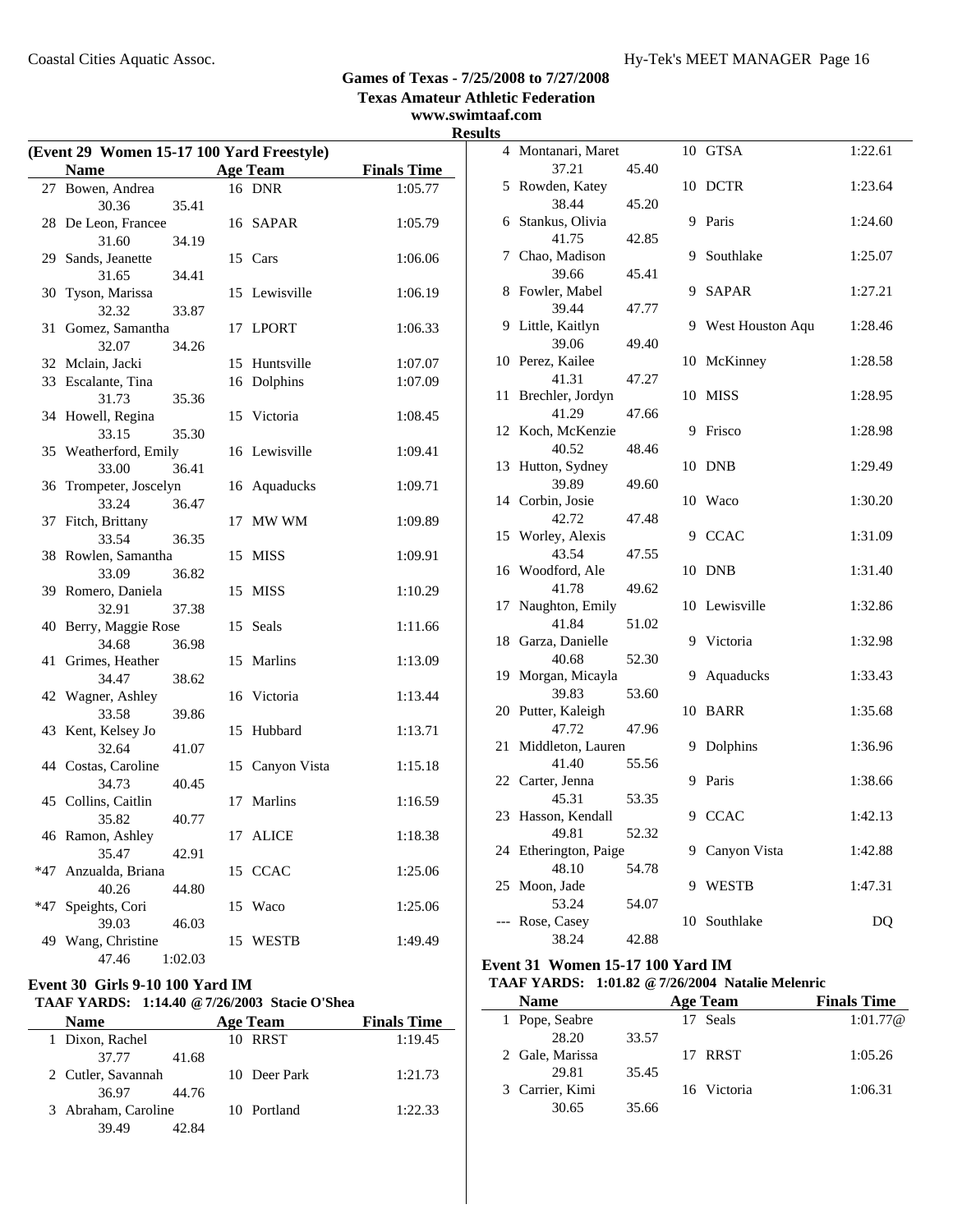**Texas Amateur Athletic Federation**

### **www.swimtaaf.com**

**Results**

| (Event 31 Women 15-17 100 Yard IM) |                  |                    |                                        |       | Event 32 Women 15-17 200 Yard Freestyle      |       |                    |
|------------------------------------|------------------|--------------------|----------------------------------------|-------|----------------------------------------------|-------|--------------------|
| <b>Name</b>                        | <b>Age Team</b>  | <b>Finals Time</b> |                                        |       | TAAF YARDS: 2:01.30 @ 7/26/2004 Emily Floyd  |       |                    |
| 4 Edwards, Collette                | 17 Garland       | 1:07.15            | <b>Name</b>                            |       | <b>Age Team</b>                              |       | <b>Finals Time</b> |
| 31.51<br>35.64                     |                  |                    | 1 Gil, Jennifer                        |       | 17 TM Hurricanes                             |       | 2:05.19            |
| 5 Wasmund, Michelle                | 16 Denison       | 1:08.95            | 28.72                                  | 32.01 | 32.48                                        | 31.98 |                    |
| 33.76<br>35.19                     |                  |                    | 2 Zamora, Courtney                     |       | 15 RRST                                      |       | 2:05.24            |
| 6 Smith, Kasie                     | 17 CLEB          | 1:10.21            | 29.26                                  | 31.96 | 32.64                                        | 31.38 |                    |
| 36.72<br>33.49                     |                  |                    | 3 Bard, Meredith                       |       | 16 El Campo                                  |       | 2:08.12            |
| 7 Przybilla, Mehagan               | 16 RRST          | 1:10.63            | 28.48                                  | 31.78 | 33.58                                        | 34.28 |                    |
| 33.79<br>36.84                     |                  |                    | 4 Hayes, Madeline                      |       | 16 Denison                                   |       | 2:12.72            |
| 8 Vesling, Ava                     | 15 LJST          | 1:11.66            | 30.76                                  | 33.48 | 34.64                                        | 33.84 |                    |
| 35.00<br>36.66                     |                  |                    | 5 Vega, Liz                            |       | 16 TM Hurricanes                             |       | 2:14.53            |
| 9 Parker, Elizabeth                | 16 CLEB          | 1:12.28            | 29.70                                  | 33.38 | 36.68                                        | 34.77 |                    |
| 33.92<br>38.36                     |                  |                    | 6 Abegg, Kylie                         |       | 16 WOOD                                      |       | 2:15.39            |
| *10 Johnson, Dolores               | 17 Frisco        | 1:12.49            | 30.58                                  | 34.44 | 35.39                                        | 34.98 |                    |
| 38.92<br>33.57                     |                  |                    | 7 McHugh, Amber                        |       | 16 Lewisville                                |       | 2:17.02            |
| *10 Alaniz, Markie                 | 15 TM Hurricanes | 1:12.49            | 31.15                                  |       | 36.04                                        |       |                    |
| 38.80<br>33.69                     |                  |                    |                                        | 34.60 |                                              | 35.23 |                    |
| 12 Roosevelt, Emily                | 16 ALVIN         | 1:12.76            | 8 O'Brien, Maggie                      |       | 17 Aquaducks                                 |       | 2:18.14            |
| 40.10<br>32.66                     |                  |                    | 32.07                                  | 35.35 | 36.35                                        | 34.37 |                    |
| 13 O'Briant, Hailey                | 15 El Campo      | 1:13.25            | 9 Stankus, Anne                        |       | 15 Paris                                     |       | 2:19.10            |
| 33.87<br>39.38                     |                  |                    | 32.69                                  | 36.28 | 36.01                                        | 34.12 |                    |
| 14 Fedderke, Caitlin               | 17 RRST          | 1:13.47            | 10 Miritello, Ellen                    |       | 16 Southlake                                 |       | 2:19.13            |
| 39.82<br>33.65                     |                  |                    | 32.46                                  | 34.90 | 36.27                                        | 35.50 |                    |
| 15 Lim, Nina                       | 15 Cars          | 1:14.26            | 11 Lightfoot, Lauren                   |       | 15 Victoria                                  |       | 2:21.94            |
| 40.39<br>33.87                     |                  |                    | 32.36                                  | 36.54 | 37.69                                        | 35.35 |                    |
| 16 Lee, Anna                       | 15 Aquaducks     | 1:14.83            | 12 Rhea, Christine                     |       | 16 McKinney                                  |       | 2:22.11            |
|                                    |                  |                    | 33.12                                  | 36.08 | 36.93                                        | 35.98 |                    |
| 34.35<br>40.48                     |                  |                    | 13 Brown, Jessica                      |       | 16 ANGLE                                     |       | 2:22.49            |
| 17 Lucius, Olivia                  | 16 Southlake     | 1:15.57            | 33.33                                  | 36.05 | 37.23                                        | 35.88 |                    |
| 34.87<br>40.70                     |                  |                    | 14 Ortiz, Hannah                       |       | 15 EGLAK                                     |       | 2:26.10            |
| 18 Walden, Leah                    | 17 Victoria      | 1:15.97            | 31.64                                  | 37.02 | 38.89                                        | 38.55 |                    |
| 42.15<br>33.82                     |                  |                    | 15 Mclain, Jacki                       |       | 15 Huntsville                                |       | 2:28.75            |
| 19 Seagraves, Melanie              | 16 Lewisville    | 1:16.18            | 16 Reamsbottom, Stephanie              |       | 15 Marlins                                   |       | 2:33.02            |
| 34.56<br>41.62                     |                  |                    | 33.14                                  | 38.58 | 41.44                                        | 39.86 |                    |
| 20 Deleon, Sarita                  | 15 ALICE         | 1:16.45            | 17 Deleon, Sarita                      |       | 15 ALICE                                     |       | 2:34.87            |
| 41.08<br>35.37                     |                  |                    | 33.20                                  | 39.43 | 41.05                                        | 41.19 |                    |
| 21 Sprinkle, Lorena                | 16 Manta Rays    | 1:16.72            | 18 Grimes, Heather                     |       | 15 Marlins                                   |       | 2:37.22            |
| 43.86<br>32.86                     |                  |                    |                                        |       |                                              |       |                    |
| 22 Maes, Veronica                  | 15 LJST          | 1:17.79            | 35.45                                  | 39.80 | 41.52                                        | 40.45 |                    |
| 40.51<br>37.28                     |                  |                    | 19 Sparks, Katie                       |       | 16 Dolphins                                  |       | 2:50.96            |
| 23 Weatherford, Emily              | 16 Lewisville    | 1:19.56            | 35.42                                  | 44.17 | 47.44                                        | 43.93 |                    |
| 37.14<br>42.42                     |                  |                    | 20 Lopez, Jessica                      |       | 15 MISS                                      |       | 2:54.37            |
| 24 Hooks, Breanna                  | 15 DALAS         | 1:20.28            | 38.87                                  | 43.33 | 47.37                                        | 44.80 |                    |
| 36.01<br>44.27                     |                  |                    | 21 Dorsten, Sharon                     |       | 15 EGLAK                                     |       | 3:01.27            |
| 25 Garza, Elizabeth                | 15 Victoria      | 1:21.00            | 37.91                                  | 46.90 | 48.27                                        | 48.19 |                    |
| 38.14<br>42.86                     |                  |                    |                                        |       | Event 33 Girls 9-10 100 Yard Freestyle Relay |       |                    |
| 26 Trompeter, Joscelyn             | 16 Aquaducks     | 1:23.10            | <b>TAAF YARDS:</b>                     |       | 57.01 @ 7/26/2003 Richmond/Rosenberg Team    |       |                    |
| 37.06<br>46.04                     |                  |                    | C Zamora, L Pitts, H Cutbirth, S Smith |       |                                              |       |                    |
| 27 Wilson, Meredith                | 16 Marlins       | 1:25.01            |                                        |       |                                              |       |                    |
|                                    |                  |                    | <b>Team</b>                            |       | <b>Relay</b>                                 |       | <b>Finals Time</b> |
| 40.30<br>44.71                     |                  |                    | 1 WOOD                                 |       | $\mathbf{A}$                                 |       | 58.94              |
| 28 Salazar, Bertha                 | 15 MCAL          | 1:27.55            | 1) Wilson, Sadie 9                     |       | 2) Gable, Morgan 10                          |       |                    |
| 36.67<br>50.88                     |                  |                    | 3) Terry, Amber 10                     |       | 4) Adair, Mackenzie 10                       |       |                    |
| 29 Ramon, Ashley                   | 17 ALICE         | 1:31.35            | 30.31                                  | 28.63 |                                              |       |                    |
| 41.50<br>49.85                     |                  |                    |                                        |       |                                              |       |                    |
| 30 Arismendez, Iris                | 16 ALICE         | 1:39.66            |                                        |       |                                              |       |                    |
| 43.77<br>55.89                     |                  |                    |                                        |       |                                              |       |                    |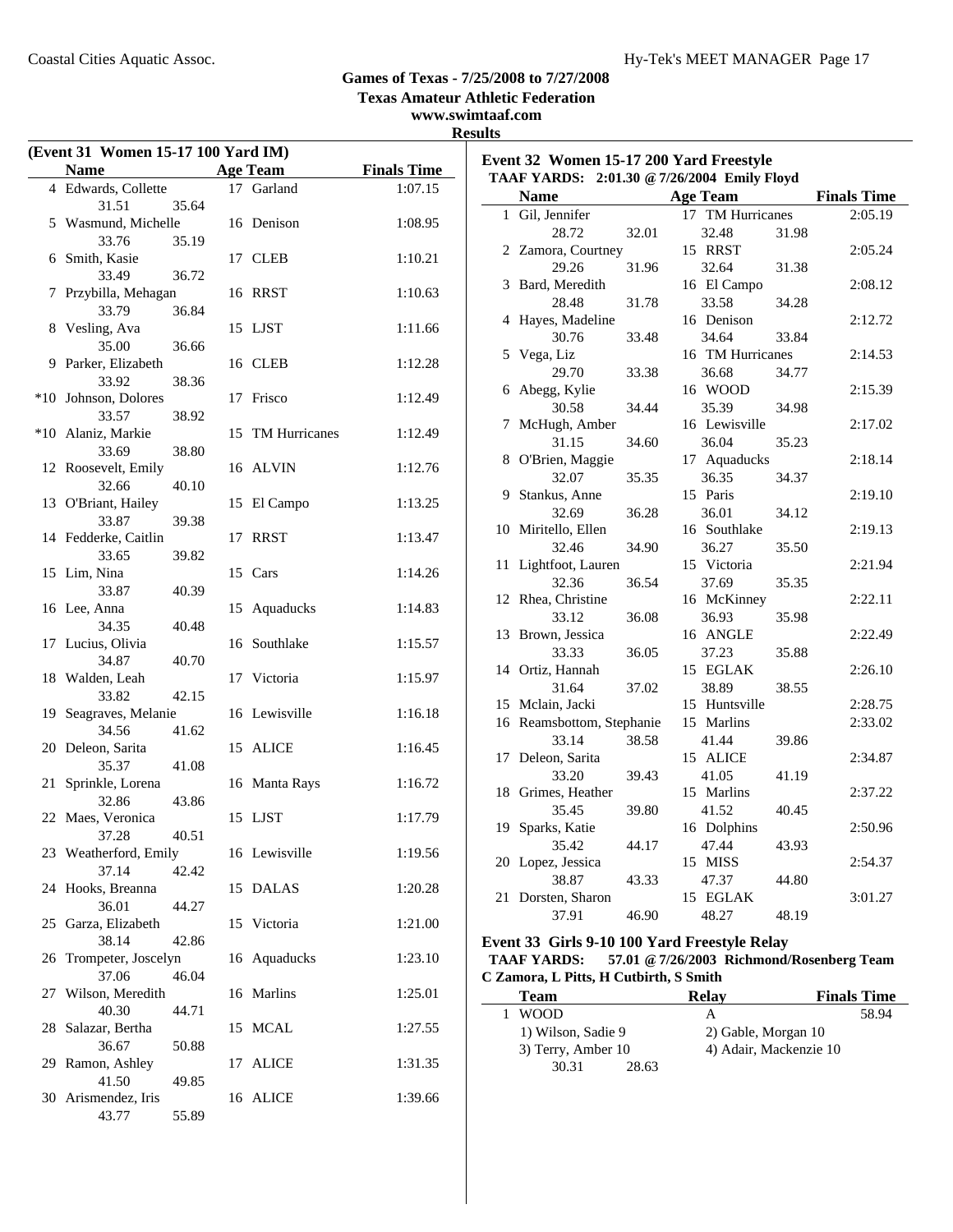**www.swimtaaf.com**

### **Results**

|    | (Event 33 Girls 9-10 100 Yard Freestyle Relay)<br><b>Team</b> | <b>Relay</b><br><b>Finals Time</b> |         |
|----|---------------------------------------------------------------|------------------------------------|---------|
| 2  | <b>LJST</b>                                                   | A                                  | 59.97   |
|    | 1) Robbins, Annie 10                                          | 2) Vavra, Cassidy 10               |         |
|    | 3) Neely, Taylor 10                                           | 4) Kuettel, Molly 10               |         |
|    | 30.17<br>29.80                                                |                                    |         |
| 3  | <b>RRST</b>                                                   | A                                  | 1:02.77 |
|    | 1) Mangel, Shelbi 10                                          | 2) Sanchez, Alexandra 10           |         |
|    | 3) Loser, Morgan 10                                           | 4) Dixon, Rachel 10                |         |
|    | 31.87<br>30.90                                                |                                    |         |
| 4  | Frisco                                                        | A                                  | 1:03.24 |
|    | 1) Jackson, Ashley 10                                         | 2) Wolters, Bailey 10              |         |
|    | 3) Burrell, Lauren 10                                         | 4) Hall, Liliana 10                |         |
|    | 31.58<br>31.66                                                |                                    |         |
| 5  | <b>Trophy Club</b>                                            | A                                  | 1:05.47 |
|    | 1) Unruh, Claire 9                                            | 2) Dunn, Hannah 9                  |         |
|    | 3) Taylor, Anna 10                                            | 4) Duininck, Grace 9               |         |
|    | 32.44<br>33.03                                                |                                    |         |
|    |                                                               |                                    | 1:06.28 |
| 6  | Landa Park                                                    | A                                  |         |
|    | 1) Gilcrease, Kaycee 9                                        | 2) Mazybolton, Yali 10             |         |
|    | 3) Stevens, Samantha 9                                        | 4) Gilcrease, Katelyn 9            |         |
|    | 34.24<br>32.04                                                |                                    |         |
| 7  | Lewisville                                                    | A                                  | 1:07.36 |
|    | 1) Kimbrell, Katie 10                                         | 2) Blackshear, Kelsey 9            |         |
|    | 3) Murphy, Ali 10                                             | 4) Naughton, Emily 10              |         |
|    | 34.97<br>32.39                                                |                                    |         |
| 8  | Frisco                                                        | C                                  | 1:07.58 |
|    | 1) Winkle, Emily 10                                           | 2) Davidsen, Lauren 9              |         |
|    | 3) Miller, Skyler 10                                          | 4) Deleon, Alta 9                  |         |
|    | 33.27<br>34.31                                                |                                    |         |
|    | 9 Cars                                                        | A                                  | 1:07.65 |
|    | 1) Jones, Lauren 10                                           | 2) McGee, Christina 10             |         |
|    | 3) Doocy, Laura 9                                             | 4) Wise, Caitlyn 10                |         |
|    | 35.06<br>32.59                                                |                                    |         |
| 10 | Keller                                                        | A                                  | 1:08.16 |
|    | 1) Schmidt, Lauren 10                                         | 2) Heighton, Michaela 10           |         |
|    | 3) Reid, Rebecca 9                                            | 4) Nunez, Idalia 10                |         |
| 11 | <b>MISS</b>                                                   | A                                  | 1:09.67 |
|    | 1) Castillo, Lauren 10                                        | 2) Garmendia, Abby 9               |         |
|    | 3) Ruiz, Julia 10                                             | 4) Garza, Rhianna 10               |         |
|    | 35.46<br>34.21                                                |                                    |         |
|    | 12 Teat                                                       | A                                  | 1:10.87 |
|    | 1) Adauto, Sam 9                                              | 2) Russell, Samantha 9             |         |
|    | 3) Wolnik, Molly 9                                            | 4) Warrum, Alicia 10               |         |
|    | 38.77<br>32.10                                                |                                    |         |
| 13 | <b>TM Hurricanes</b>                                          | A                                  | 1:14.37 |
|    | 1) McGuire, Micaela 10                                        | 2) Ramos, Kaitlyn 10               |         |
|    | 3) Newton, Rhianen 10                                         | 4) Uribe, Elizabeth 10             |         |
|    | 41.84<br>32.53                                                |                                    |         |
| 14 | Killeen                                                       | A                                  | 1:14.64 |
|    | 1) Gilmore, Brooke 9                                          | 2) Gilmore, Katy 10                |         |
|    | 3) Chiarenza, Alley 9                                         | 4) Lee, Samantha 9                 |         |
|    | 38.79<br>35.85                                                |                                    |         |
| 15 | Hubbard                                                       | A                                  | 1:15.50 |
|    | 1) Ellison, Lindsey 10                                        | 2) Walther, Morgan 9               |         |
|    | 3) McDowell, Breanne 9                                        | 4) Neiman, Kristy 10               |         |
|    | 38.95<br>36.55                                                |                                    |         |

|    | 16 Victoria                   | A                         | 1:15.85 |
|----|-------------------------------|---------------------------|---------|
|    | 1) VanderStucken, Brittani 10 | 2) Pohl, Kara 10          |         |
|    | 3) Marck, Kyleigh 10          | 4) Garza, Danielle 9      |         |
|    | 36.31<br>39.54                |                           |         |
|    | 17 ALICE                      | A                         | 1:17.53 |
|    | 1) Reyna, Jayme 9             | 2) Chapa, Valerie 9       |         |
|    | 3) Villarreal, Jillian 9      | 4) Martinez, Kayla 9      |         |
|    | 42.18<br>35.35                |                           |         |
|    | 18 DNB                        | A                         | 1:18.13 |
|    | 1) Stearns, McKinley 10       | 2) Hultgren, Gabrielle 10 |         |
|    | 3) Dewitt, Cara 10            | 4) Arnecke, Robyn 9       |         |
| 19 | Canyon Vista                  | A                         | 1:21.41 |
|    | 1) McDonald, Lydia 10         | $2)$ Lutz, Ella 10        |         |
|    | 3) Prado, Isabel 10           | 4) Etherington, Paige 9   |         |
|    | 40.71<br>40.70                |                           |         |
| 20 | <b>SAPAR</b>                  | D                         | 1:33.72 |
|    | 1) Flores, Devin 10           | 2) Guajardo, Annabell 10  |         |
|    | 3) Lopez, Ariana 10           | 4) Garcia, Jolene 9       |         |
|    | 56.47<br>37.25                |                           |         |

#### **Event 34 Women 15-17 200 Yard Freestyle Relay TAAF YARDS: 1:42.01 @7/26/2004 SouthBelt Area Swimteam N Melenric, C Cunningham, J Thibodaux, K Kelly**

|                | Telentic, C Cummigham, J Thibodaux, K Keny |       |                       |                           |                    |
|----------------|--------------------------------------------|-------|-----------------------|---------------------------|--------------------|
|                | Team                                       |       | <b>Relay</b>          |                           | <b>Finals Time</b> |
| $\mathbf{1}$   | <b>RRST</b>                                |       | A                     |                           | 1:44.20            |
|                | 1) Gale, Marissa 17                        |       |                       | 2) Snider, Valerie 17     |                    |
|                | 3) Przybilla, Mehagan 16                   |       |                       | 4) Hlavaty, Lyndey 17     |                    |
|                | 25.23                                      | 27.04 | 26.01                 | 25.92                     |                    |
| $\overline{2}$ | <b>Trophy Club</b>                         |       | $\overline{A}$        |                           | 1:49.13            |
|                | 1) Blair, Natalie 16                       |       |                       | 2) Greener, Casey 15      |                    |
|                | 3) Haitz, Kelly 17                         |       |                       | 4) Eichenseer, Kristen 16 |                    |
|                | 26.26                                      | 27.20 | 28.42                 | 27.25                     |                    |
| 3              | <b>RRST</b>                                |       | B                     |                           | 1:49.40            |
|                | 1) Fedderke, Caitlin 17                    |       |                       | 2) Teague, Jordan 17      |                    |
|                | 3) Martin, Kelly 17                        |       |                       | 4) Zamora, Courtney 15    |                    |
|                | 27.09                                      | 28.18 | 27.32                 | 26.81                     |                    |
| 4              | <b>TM Hurricanes</b>                       |       | A                     |                           | 1:50.11            |
|                | 1) Vega, Liz 16                            |       |                       | 2) Alaniz, Markie 15      |                    |
|                | 3) Reyes, Clarissa 16                      |       | 4) Gil, Jennifer 17   |                           |                    |
|                | 27.35                                      | 29.68 | 26.71                 | 26.37                     |                    |
| 5              | MW WM                                      |       | A                     |                           | 1:52.16            |
|                | 1) Duesterheft, Ruth 16                    |       | 2) Booher, Kaitlin 16 |                           |                    |
|                | 3) Iglehart, Chelsea 17                    |       |                       | 4) McConnell, Morgan 16   |                    |
|                | 28.02                                      | 29.72 | 27.49                 | 26.93                     |                    |
| 6              | Frisco                                     |       | A                     |                           | 1:54.55            |
|                | 1) Emmons, Kelsey 15                       |       |                       | 2) Brown, Shannon 16      |                    |
|                | 3) Roberson, Lauren 15                     |       |                       | 4) Johnson, Dolores 17    |                    |
|                | 26.81                                      | 28.36 | 30.09                 | 29.29                     |                    |
| 7              | Aquaducks                                  |       | A                     |                           | 1:56.31            |
|                | 1) Trompeter, Joscelyn 16                  |       | 2) Lee, Anna 15       |                           |                    |
|                | 3) O'Brien, Maggie 17                      |       |                       | 4) Morgan, Megan 17       |                    |
|                | 30.53                                      | 31.39 | 25.53                 | 28.86                     |                    |
| 8              | Lewisville                                 |       | A                     |                           | 1:56.43            |
|                | 1) Bosma, Megan 17                         |       | 2) Hudson, Kamille 15 |                           |                    |
|                | 3) Wood, Courtney 17                       |       |                       | 4) McHugh, Amber 16       |                    |
|                | 29.58                                      | 29.97 | 28.74                 | 28.14                     |                    |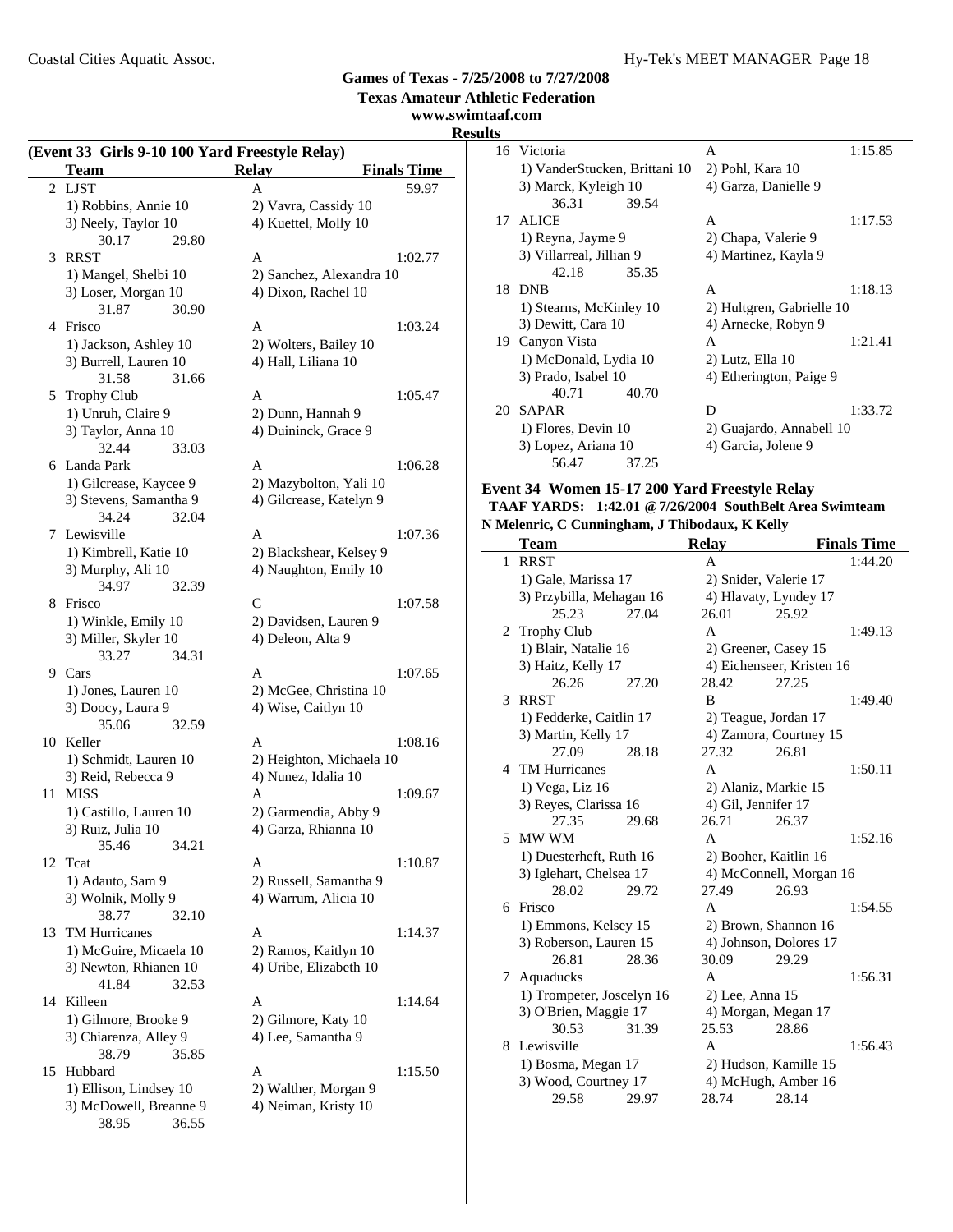**Texas Amateur Athletic Federation**

#### **www.swimtaaf.com Results**

### **(Event 34 Women 15-17 200 Yard Freestyle Relay) Team Relay Finals Time**<br> **Relay Finals Time**<br> **A** 2:00.40 9 LPORT A 1) Beard, Corral 15 2) Gadberry, Sarah 17 3) Gomez, Samantha 17 4) Holt, Lindsay 17 29.69 29.40 31.29 30.02 10 Frisco B 2:02.19 1) Patterson, Mariah 15 2) Gray, Matteson 16 3) Campbell, Brooke 15 4) Lennington, Lindsay 15<br>31.43 30.07 30.49 30.20 31.43 30.07 30.49 30.20 11 Victoria A 2:02.58 1) Walden, Leah 17 2) Wagner, Ashley 16 3) Howell, Regina 15 4) Lightfoot, Lauren 15 29.78 32.69 31.13 28.98 12 Marlins A 2:02.60 1) Davis, Brittany 15 2) Collins, Caitlin 17 3) Reamsbottom, Stephanie 15 4) Aleman, Ashley 16 30.39 31.21 33.45 27.55 13 MISS A 2:03.68 1) Romero, Daniela 15 2) Rowlen, Samantha 15 3) Cantu, Allyssa 16 4) Moreno, Celeste 15 31.52 32.23 30.90 29.03 14 2:04.45 Dolphins A 1) Escalante, Tina 16 2) Mick, Monica 15 3) Sparks, Katie 16 4) Tolliver, Katy 16 29.19 33.90 31.02 30.34 15 RRST C 2:04.66 1) Dunstan, Courtney 15 2) Tripulas, Alexandra 16 3) Vrana, Samantha 16 4) Moreno, Christina 16 28.86 33.01 32.92 29.87

### **Event 35 Boys 8 & Under 100 Yard Medley Relay**

### **TAAF YARDS: 1:17.93 @7/1/1998 Lajac A**

|   | Team                     | <b>Relay</b>            | <b>Finals Time</b> |
|---|--------------------------|-------------------------|--------------------|
| 1 | Frisco                   | A                       | 1:21.73            |
|   | 1) Waterman, Jonathan 8  | 2) Green, Nickolas 8    |                    |
|   | 3) Phillip, Ryan 8       | 4) Urbine, Austin 7     |                    |
|   | 43.67<br>38.06           |                         |                    |
|   | 2 LIST                   | A                       | 1:24.22            |
|   | 1) Miller, Dalton 8      | 2) McKinney, Reed 8     |                    |
|   | 3) Kuettel, Jack 8       | 4) Hight, Bradley 8     |                    |
|   | 47.06<br>37.16           |                         |                    |
| 3 | Southlake                | A                       | 1:29.71            |
|   | 1) Chao, Matthew 7       | 2) Zapinski, Jonathan 7 |                    |
|   | 3) Ferguson, Noah 8      | 4) Walsh, Christian 8   |                    |
|   | 4 Cars                   | A                       | 1:30.19            |
|   | 1) Rainwater, Grant 8    | 2) Boese, Stephen 8     |                    |
|   | 3) Mathews, Keith 7      | 4) Longcrier, Hunter 8  |                    |
|   | 5 ALVIN                  | A                       | 1:30.76            |
|   | 1) Nixon, Vaughn 8       | 2) Van Wagner, Hunter 8 |                    |
|   | 3) Trigo, Tristan 8      | 4) Putch, Grant 8       |                    |
|   | 47.88<br>42.88           |                         |                    |
|   | 6 Lewisville             | A                       | 1:31.46            |
|   | 1) Holly, Cody 8         | 2) Lantz, Rylan 7       |                    |
|   | 3) Heitschmidt, Jarren 8 | 4) Frank, Derek 8       |                    |
|   | 46.94<br>44.52           |                         |                    |

| 7  | Frisco                  | B                          | 1:33.81 |
|----|-------------------------|----------------------------|---------|
|    | 1) Fitzgibbon, Cooper 7 | 2) Kula, Joshua 7          |         |
|    | 3) Johnston, David 6    | 4) Garrigus, Tyler 8       |         |
|    | 8 RRST                  | A                          | 1:37.17 |
|    | 1) Jacks, Joshua 7      | 2) Ricklefsen, Jason 8     |         |
|    | 3) Miller, Brayden 8    | 4) Zamora, Zach 8          |         |
|    | 41.03<br>56.14          |                            |         |
|    | 9 Southlake             | B                          | 1:39.08 |
|    | 1) Whalen, Billy 8      | 2) Rose, Connor 8          |         |
|    | 3) Mysliwiec, Cody 8    | 4) Perrone, Michael 7      |         |
|    | 51.78<br>47.30          |                            |         |
|    | 10 Keller               | A                          | 1:39.96 |
|    | 1) Fisher, Zachary 8    | 2) Martin, Michael 8       |         |
|    | 3) Andre, Tim 8         | 4) Fay, Hampton 6          |         |
|    | 47.69<br>52.27          |                            |         |
| 11 | <b>ALICE</b>            | A                          | 1:43.01 |
|    | 1) Jones, Luke 7        | 2) Gonzalez, Derrick 4     |         |
|    | 3) Jones, Varon 7       | 4) White-Farrell, Holden 7 |         |
|    | 1:00.21<br>42.80        |                            |         |
| 12 | <b>DNR</b>              | A                          | 1:47.63 |
|    | 1) Lockhoof, Shane 8    | 2) Danzeiser, Case 8       |         |
|    | 3) Dougherty, Ethan 7   | 4) Mays, Joel 8            |         |
|    | 52.31<br>55.32          |                            |         |
|    | 13 Landa Park           | A                          | 1:51.96 |
|    | 1) Coonrod, Jack 7      | 2) Malatek, Will 7         |         |
|    | 3) Mazyboulton, Anhi 8  | 4) Smith, Joseph 8         |         |
|    | 1:05.05<br>46.91        |                            |         |
|    | Frisco                  | $\mathcal{C}$              | DQ      |
|    | 1) Phelps, Cooper 7     | 2) Dunton, Cole 8          |         |
|    | 3) Beard, Zachary 8     | 4) Fogle, Jack 7           |         |
|    | 51.68<br>48.14          |                            |         |

#### **Event 36 Men 18 & Over 200 Yard Medley Relay TAAF YARDS: 1:41.20 @7/27/2003 Lake Jackson Swim Team J Broussard, M Broussard, C Shuster, J Salinas**

|    | <b>Team</b>             |       | Relav            |                         | <b>Finals Time</b> |
|----|-------------------------|-------|------------------|-------------------------|--------------------|
| 1  | West Houston Aqu        |       | A                |                         | 1:42.69            |
|    | 1) Buckert, Jason 18    |       |                  | 2) Heppard, Ben 18      |                    |
|    | 3) Neumann, Peter 19    |       |                  | 4) Osterman, Craig 21   |                    |
|    | 26.87                   | 29.15 | 23.85            | 22.82                   |                    |
|    | 2 Frisco                |       | A                |                         | 1:46.52            |
|    | 1) LaCour, Parker 31    |       |                  | 2) Pena, Joshua 18      |                    |
|    | 3) Nix, Taylor 22       |       | 4) Kula, Paul 43 |                         |                    |
|    | 30.99                   | 27.63 | 24.51            | 23.39                   |                    |
|    | 3 Seals                 |       | A                |                         | 1:49.42            |
|    | 1) Verdeyen, Steven 23  |       |                  | 2) Verdeyen, Michael 21 |                    |
|    | 3) Ellison, Matthew 22  |       |                  | 4) Vollmer, Nick 22     |                    |
|    | 26.81                   | 29.37 | 27.07            | 26.17                   |                    |
|    | 4 Lewisville            |       | A                |                         | 1:49.77            |
|    | 1) Bathory, Travis 18   |       |                  | 2) Bowling, Justin 18   |                    |
|    | 3) Harvison, Matthew 20 |       |                  | 4) Larson, David 18     |                    |
|    | 28.02                   | 30.42 | 27.48            | 23.85                   |                    |
| 5. | <b>RRST</b>             |       | A                |                         | 1:52.76            |
|    | 1) Kempisty, Justin 18  |       |                  | 2) Moreno, Richard 18   |                    |
|    | 3) Jones, Kris 27       |       |                  | 4) Suffield, Jesse 23   |                    |
|    | 30.52                   | 33.45 | 26.13            | 22.66                   |                    |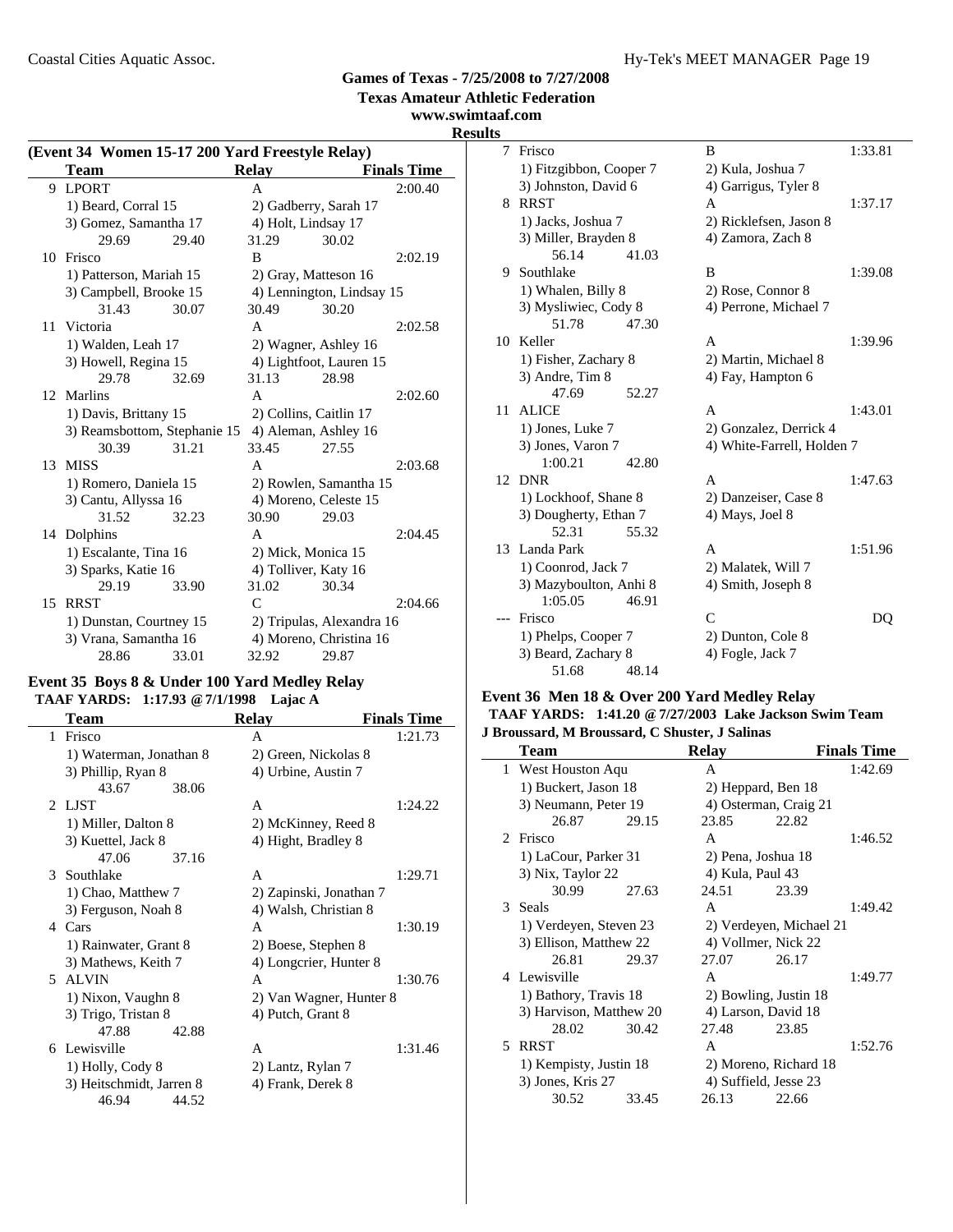**Texas Amateur Athletic Federation**

**www.swimtaaf.com**

**Results**

|   | (Event 36 Men 18 & Over 200 Yard Medley Relay) |       |       |                         |                    |
|---|------------------------------------------------|-------|-------|-------------------------|--------------------|
|   | Team                                           |       | Relay |                         | <b>Finals Time</b> |
|   | 6 Marlins                                      |       | A     |                         | 1:53.68            |
|   | 27.97                                          | 31.43 | 27.03 | 27.25                   |                    |
| 7 | Frisco                                         |       | B     |                         | 2:00.30            |
|   | 1) Johnson, Mike 49                            |       |       | 2) Rankin, Kevin 40     |                    |
|   | 3) Waterman, Jim 43                            |       |       | 4) Stonebarger, Tony 37 |                    |
|   | 30.56                                          | 35.83 | 26.94 | 26.97                   |                    |
|   | 8 Trophy Club                                  |       | A     |                         | 2:05.31            |
|   | 1) Daniel, Chance 18                           |       |       | 2) Worley, Scott 38     |                    |
|   | 3) Stephens, Brent 49                          |       |       | 4) Thomas, Brad 52      |                    |
|   | 36.16                                          | 36.22 | 25.39 | 27.54                   |                    |
|   | <b>BDFRD</b>                                   |       | A     |                         | DO                 |
|   | 1) Williamson, Justin 22                       |       |       | 2) Pardee, Jeffrey 22   |                    |
|   | 3) McDonald, Ray 55                            |       |       | 4) Thomas, Ray 45       |                    |
|   | 29.48                                          | 37.59 | 27.82 | 27.41                   |                    |

### **Event 37 Boys 8 & Under 50 Yard Freestyle TAAF YARDS: 31.92 @7/27/2004 Corey Duke**

|    | <b>Name</b>        |   | <b>Age Team</b>    | <b>Finals Time</b> |
|----|--------------------|---|--------------------|--------------------|
| 1  | Looney, Davis      | 8 | Denison            | 32.73              |
| 2  | Casas, Shane       | 8 | <b>MISS</b>        | 33.61              |
| 3  | Lisewsky, Blaise   | 8 | Seabrook           | 37.30              |
| 4  | Oakes, Noah        | 8 | Rowlett            | 37.64              |
| 5  | Menchaca, Justin   | 8 | Parker Pool        | 37.76              |
| 6  | Chambers, Austin   | 8 | Aquaducks          | 38.68              |
| 7  | Stockton, Davis    | 8 | El Campo           | 38.78              |
| 8  | Ehler, Andrew      | 8 | Denton             | 38.99              |
| 9  | Johnston, David    | 6 | Frisco             | 39.14              |
| 10 | Ramirez, Joel      | 7 | <b>WESTB</b>       | 39.46              |
| 11 | Zamora, Zach       | 8 | <b>RRST</b>        | 39.91              |
| 12 | Wolfe, Elijah      | 8 | <b>CCCE</b>        | 39.92              |
| 13 | Berry, Seaton      | 8 | Seals              | 40.46              |
| 14 | Mejia, Juan        | 8 | <b>PHARR</b>       | 40.99              |
| 15 | Cox, Dylan         | 8 | <b>DNB</b>         | 41.26              |
| 16 | Spinella, Charley  | 8 | <b>Trophy Club</b> | 41.59              |
| 17 | Hanson, Benji      | 8 | <b>SAPAR</b>       | 41.66              |
| 18 | Molina, Michael    | 8 | <b>SAPAR</b>       | 42.47              |
| 19 | Flukinger, Jack    | 8 | Ramsey             | 42.90              |
| 20 | Zapinski, Jonathan | 7 | Southlake          | 43.29              |
| 21 | Caerbert, Ryan     | 8 | Hubbard            | 43.94              |
| 22 | Dulaney, Aidan     | 7 | Ramsey             | 47.18              |
| 23 | Serrano, Armando   | 8 | Odem               | 47.30              |
| 24 | Overman, Charles   | 7 | Hubbard            | 55.10              |
| 25 | Coonrod, Jack      | 7 | Landa Park         | 56.39              |
|    | 26 Peak, Xzavious  | 7 | <b>WESTB</b>       | 58.17              |
|    |                    |   |                    |                    |

### **Event 38 Men 18-24 50 Yard Freestyle**

#### **TAAF YARDS: 22.04 @7/27/2004 Matt Broussard**

| <b>Name</b>        | <b>Age Team</b>  | <b>Finals Time</b> |
|--------------------|------------------|--------------------|
| 1 Walden, Jon      | 20 Victoria      | 21.73@             |
| 2 Pena, Joshua     | 18 Frisco        | 22.03@             |
| 3 Downs, Erik      | 19 TM Hurricanes | 22.80              |
| 4 Kempisty, Justin | 18 RRST          | 22.82              |
| 5 Regetz, Kenny    | 19 RRST          | 23.02              |
| 6 Vollmer, Nick    | 22 Seals         | 23.08              |
| 7 Daniel, Chance   | 18 Trophy Club   | 23.27              |

|    | 8 Marshall, Ricky  | 18 | RRST             | 23.36 |
|----|--------------------|----|------------------|-------|
| 9  | Heppard, Ben       | 18 | West Houston Aqu | 23.50 |
| 10 | Verdeyen, Michael  | 21 | Seals            | 23.76 |
| 11 | Murdock, Matt      |    | 22 Lewisville    | 23.79 |
| 12 | McCormick, Colin   |    | 18 Country Club  | 23.87 |
| 13 | Bathory, Travis    | 18 | Lewisville       | 24.50 |
|    | 14 Larson, David   |    | 18 Lewisville    | 25.19 |
|    | 15 Murdock, Mark   |    | 18 Lewisville    | 25.20 |
|    | 16 Suffield, Jesse | 23 | RRST             | 25.41 |
|    | 17 Williams, Matt  |    | 20 Weatherford   | 25.43 |
| 18 | Nguyen, Vi         | 20 | Coppel           | 25.53 |
| 19 | Harvison, Matthew  |    | 20 Lewisville    | 25.69 |
| 20 | Bowling, Justin    | 18 | Lewisville       | 25.87 |
| 21 | Moran, Shane       | 19 | <b>LPORT</b>     | 25.93 |
| 22 | Thai, Henry        | 19 | Lewisville       | 26.49 |
| 23 | Bergeman, Evan     | 18 | Seals            | 26.72 |
|    | 24 Rodriguez, Jose | 18 | <b>CCCOL</b>     | 30.14 |
|    | 25 Smith, Eric     | 23 | Oso Pool         | 30.54 |
|    |                    |    |                  |       |

### **Event 39 Men 25-39 50 Yard Freestyle**

### **TAAF YARDS: 22.44 @7/27/2002 Ryan Mullins**

| <b>Name</b>             | <b>Age Team</b> | <b>Finals Time</b> |
|-------------------------|-----------------|--------------------|
| 1 LaCour, Parker        | 31 Frisco       | 24.16              |
| 2 Pacheco, Casey        | 27 Seals        | 25.53              |
| 3 Bromfield, Jeff       | 33 Lewisville   | 26.34              |
| 4 Adauto, Pete          | 33 Teat         | 27.05              |
| 5 Moore, Bobby          | 37 LPORT        | 28.49              |
| 6 Liston, David         | 35 Marlins      | 28.56              |
| 7 Wood, Liberty         | 34 Lewisville   | 28.98              |
| 8 Penk, Joel            | 28 MISS         | 31.00              |
| Benavides, Michael<br>9 | 31 SAPAR        | 43.39              |

### **Event 40 Men 40 & Over 50 Yard Freestyle**

### **TAAF YARDS: 23.25 @7/27/2004 Steve Long**

|    | Name              |    | <b>Age Team</b>    | <b>Finals Time</b> |
|----|-------------------|----|--------------------|--------------------|
| 1  | Kula, Paul        |    | 43 Frisco          | 24.01              |
| 2  | Waterman, Jim     | 43 | Frisco             | 24.44              |
| 3  | Johnson, Mike     | 49 | Frisco             | 24.91              |
| 4  | Levine, Jordi     | 47 | City of Kyle       | 24.93              |
| 5  | Liston, Paul      | 40 | <b>Marlins</b>     | 25.09              |
| 6  | Howrey, Rick      | 43 | Southlake          | 25.45              |
| 7  | Stagg, Shane      | 43 | Coppel             | 25.46              |
| 8  | Rankin, Kevin     | 40 | Frisco             | 26.31              |
| 9  | Hasty, Thomas     | 43 | <b>LPORT</b>       | 27.26              |
| 10 | Thomas, Ray       | 45 | <b>BDFRD</b>       | 27.37              |
| 11 | Winstead, John    | 47 | <b>Trophy Club</b> | 27.99              |
| 12 | Shea, Dan         | 47 | <b>CCAC</b>        | 28.46              |
| 13 | Hayes, Ted        | 53 | Denison            | 28.76              |
| 14 | Jolley, David     | 40 | Rockport           | 28.88              |
| 15 | Gopffarth, Robert | 41 | Keller             | 28.94              |
| 16 | Johnson, Jay      | 44 | Frisco             | 28.98              |
| 17 | Goodman, Steve    | 51 | Keller             | 29.03              |
| 18 | Bryan, Steve      | 51 | Landa Park         | 29.67              |
| 19 | Beckman, Jeff     | 47 | Landa Park         | 29.90              |
| 20 | Krone, Peter      | 42 | Seals              | 30.31              |
| 21 | Rumsey, Danny     | 42 | <b>LJST</b>        | 31.65              |
|    | 22 May, Tom       | 43 | Frisco             | 32.29              |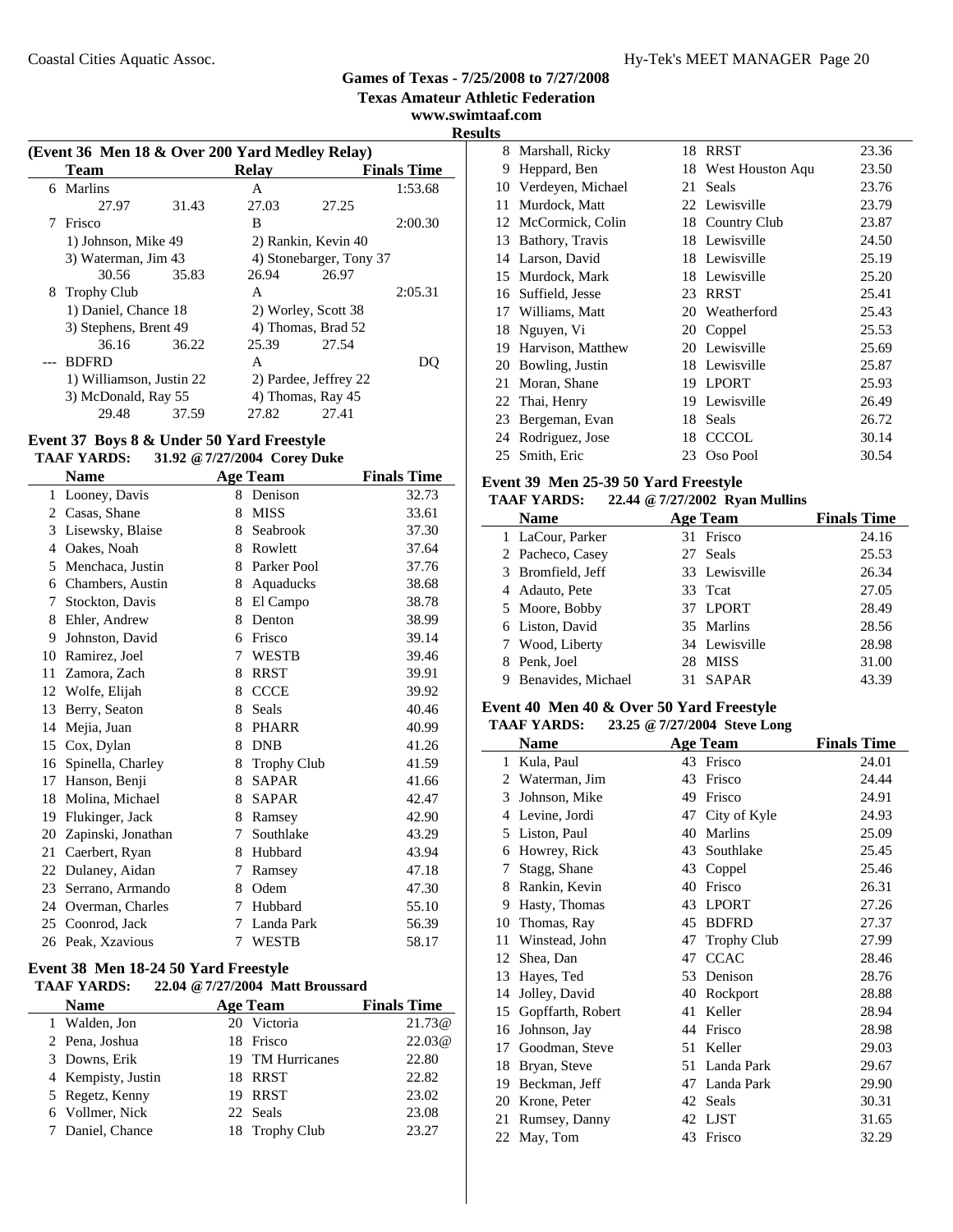**Texas Amateur Athletic Federation**

### **www.swimtaaf.com Results**

| (Event 40 Men 40 & Over 50 Yard Freestyle) |  |                 |                    |
|--------------------------------------------|--|-----------------|--------------------|
| <b>Name</b>                                |  | <b>Age Team</b> | <b>Finals Time</b> |
| 23 Russell, Tim                            |  | 47 Teat         | 33.85              |
| 24 Thomas, Brad                            |  | 52 Trophy Club  | 34.18              |
| 25 Kelly, Robert                           |  | 54 SBELT        | 35.40              |
| 26 Stone, William                          |  | 45 Lewisville   | 39.33              |
| 27 Trevino, Rudy                           |  | 56 SAPAR        | 39.51              |

#### **Event 41 Boys 8 & Under 25 Yard Backstroke TAAF YARDS: 17.17 @7/1/1999 Derek Loebbecke**

|                | $\sim$ $111177$    |   |                 |                    |  |  |
|----------------|--------------------|---|-----------------|--------------------|--|--|
|                | <b>Name</b>        |   | <b>Age Team</b> | <b>Finals Time</b> |  |  |
| 1              | Looney, Davis      |   | 8 Denison       | 18.83              |  |  |
| $\overline{2}$ | Stockton, Davis    | 8 | El Campo        | 19.22              |  |  |
| 3              | Casas, Shane       | 8 | <b>MISS</b>     | 20.12              |  |  |
| $\overline{4}$ | Chao, Matthew      | 7 | Southlake       | 20.39              |  |  |
| 5              | Beene, Garrett     | 8 | Rowlett         | 20.85              |  |  |
| 6              | Waterman, Jonathan | 8 | Frisco          | 20.98              |  |  |
| 7              | Berry, Seaton      | 8 | Seals           | 21.03              |  |  |
| 8              | Leutner, John      | 8 | <b>WOOD</b>     | 21.42              |  |  |
| 9              | Petix, Brandon     | 8 | <b>GTSA</b>     | 21.59              |  |  |
| 10             | Hanson, Stuart     | 8 | <b>SAPAR</b>    | 22.68              |  |  |
| 11             | Garrigus, Tyler    | 8 | Frisco          | 22.78              |  |  |
|                | 12 Wilkins, Ryan   | 8 | <b>DNB</b>      | 23.06              |  |  |
| 13             | Crabtree, Riley    | 8 | <b>Nrst</b>     | 23.17              |  |  |
| 14             | Fisher, Zachary    | 8 | Keller          | 23.91              |  |  |
| 15             | Mayrant, Dawson    | 8 | <b>Nrst</b>     | 24.12              |  |  |
| 16             | Nunez, Memo        | 7 | <b>MCAL</b>     | 24.32              |  |  |
| 17             | Phelan, Shamus     | 8 | <b>SAPAR</b>    | 24.87              |  |  |
| 18             | McCoy, Drake       | 8 | Seals           | 24.93              |  |  |
| 19             | Ferriola, Owen     | 5 | El Paso         | 25.04              |  |  |
|                | 20 Walsh, Cordell  | 8 | Mudcats         | 25.45              |  |  |
| 21             | Union, Franklin    | 8 | Patterson       | 25.70              |  |  |
| 22             | Kvinta, Hunter     | 8 | Victoria        | 26.95              |  |  |
| 23             | Caerbert, Ryan     | 8 | Hubbard         | 27.36              |  |  |
| 24             | Chapa, James       | 8 | Odem            | 28.97              |  |  |
| 25             | Epling, Seth       | 6 | <b>MISS</b>     | 37.52              |  |  |
|                | 26 Coe, Jefferson  | 7 | <b>DALAS</b>    | 48.87              |  |  |
| $---$          | Lockhoof, Shane    | 8 | <b>DNR</b>      | DQ                 |  |  |

### **Event 42 Men 18-24 50 Yard Backstroke**

| <b>TAAF YARDS:</b> | 25.88 @ 7/27/2002 Matt Broussard |                    |
|--------------------|----------------------------------|--------------------|
| <b>Name</b>        | Age Team                         | <b>Finals Time</b> |
| 1 Vollmer, Nick    | 22 Seals                         | 27.52              |
| 2 Walden Ion       | 20 Victoria                      | 27.85              |

|    | 2 Walden, Jon          |     | 20 Victoria     | 27.85 |
|----|------------------------|-----|-----------------|-------|
|    | 3 Murdock, Matt        |     | 22 Lewisville   | 28.26 |
|    | 4 Regetz, Kenny        | 19  | RRST            | 28.29 |
|    | 5 Williamson, Justin   |     | 22 BDFRD        | 29.17 |
|    | 6 McCormick, Colin     |     | 18 Country Club | 29.22 |
|    | 7 Thai, Henry          |     | 19 Lewisville   | 30.51 |
|    | 8 Suffield, Jesse      |     | 23 RRST         | 32.09 |
|    | 9 Marthiljohni, Justin |     | 18 Victoria     | 33.23 |
|    | 20.40                  |     | 13.09           |       |
| 10 | Smith, Eric            | 23. | Oso Pool        | 34.83 |
|    |                        |     |                 |       |

### **Event 43 Men 25-39 50 Yard Backstroke**

| <b>TAAF YARDS:</b> | 26.58 @ 7/27/2004 Chris Shuster |  |
|--------------------|---------------------------------|--|
|                    |                                 |  |

| <b>Name</b>     | Age Team | <b>Finals Time</b> |
|-----------------|----------|--------------------|
| 1 Mauk, Derrick | 31 SBELT | 27.01              |

| 2 Pacheco, Casey | 27 Seals  | 30.94 |
|------------------|-----------|-------|
| 3 LaCour, Parker | 31 Frisco | 32.68 |
| 4 Peele, Morgan  | 29 Teat   | 34.26 |

### **Event 44 Men 40 & Over 50 Yard Backstroke**

### **TAAF YARDS: 27.64 @7/27/2002 Dean Thiboudaux**

|   | <b>Name</b>       |    | <b>Age Team</b> | <b>Finals Time</b> |
|---|-------------------|----|-----------------|--------------------|
|   | 1 Powell, Jaime   |    | 41 Marlins      | 27.74              |
|   | 2 Leutner, Gerry  |    | 44 WOOD         | 29.56              |
|   | 3 Miller, Scott   |    | 44 COLST        | 30.36              |
|   | 4 Johnson, Mike   | 49 | Frisco          | 30.61              |
|   | 5 Howrey, Rick    |    | 43 Southlake    | 31.02              |
|   | 6 McDonald, Ray   |    | 55 BDFRD        | 32.86              |
|   | 7 Johnson, Jay    |    | 44 Frisco       | 34.40              |
|   | 8 Tintera, George |    | 47 CCAC         | 34.76              |
| 9 | Stephens, Brent   |    | 49 Trophy Club  | 37.13              |
|   | 10 Anderson, Curt |    | 47 Lewisville   | 38.06              |

### **Event 45 Boys 8 & Under 25 Yard Breaststroke**

### **TAAF YARDS: 19.00 @7/1/1997 Dylan Brandt**

|    | <b>Name</b>           |   | <b>Age Team</b>    | <b>Finals Time</b> |
|----|-----------------------|---|--------------------|--------------------|
| 1  | Hart, Marshall        | 8 | Seabrook           | 21.58              |
| 2  | Horn, C.J.            | 8 | Hubbard            | 22.34              |
| 3  | Oakes, Noah           | 8 | Rowlett            | 22.37              |
| 4  | Chao, Matthew         | 7 | Southlake          | 22.99              |
| 5  | Chambers, Austin      | 8 | Aquaducks          | 23.04              |
| 6  | Taylor, Justin        | 8 | <b>BEL</b>         | 23.22              |
| 7  | McKinney, Reed        | 8 | <b>LJST</b>        | 23.37              |
| 8  | Obeirne, Thomas       | 8 | El Paso            | 23.38              |
| 9  | Wilkins, Ryan         | 8 | <b>DNB</b>         | 23.39              |
| 10 | Niles, Matthew        | 8 | Aquacats           | 23.61              |
| 11 | Crabtree, Riley       | 8 | <b>Nrst</b>        | 23.94              |
| 12 | Pruitt, Tristen       | 8 | Edna               | 23.95              |
| 13 | Hinsley, Justin       | 8 | <b>MISS</b>        | 24.10              |
| 14 | Cox, Dylan            | 8 | <b>DNB</b>         | 24.25              |
| 15 | Martin, Michael       | 8 | Keller             | 24.50              |
| 16 | McRitchie, Declan     | 8 | <b>Trophy Club</b> | 24.51              |
| 17 | Ehler, Andrew         | 8 | Denton             | 24.88              |
| 18 | Thorne, Aaron         | 8 | Aquaducks          | 24.95              |
| 19 | Boese, Stephen        | 8 | Cars               | 25.17              |
| 20 | Hanson, Benji         | 8 | <b>SAPAR</b>       | 25.74              |
| 21 | Molina, Michael       | 8 | <b>SAPAR</b>       | 27.67              |
| 22 | Gibbons, Matthew      | 8 | Killeen            | 27.87              |
| 23 | Ji, Jesse             | 7 | <b>WESTB</b>       | 31.55              |
|    | --- Velasquez, Joseph | 8 | <b>PHARR</b>       | DQ                 |
|    | --- Benjamin, Daniel  | 8 | City of Kyle       | DQ                 |

### **Event 46 Men 18-24 50 Yard Breaststroke**

### **TAAF YARDS: 27.79 @8/3/2001 Joe Salinas**

| <b>Name</b>         | <b>Age Team</b>     | <b>Finals Time</b> |
|---------------------|---------------------|--------------------|
| 1 Pena, Joshua      | 18 Frisco           | 28.12              |
| 2 Tappan, Jake      | 19 DNR              | 28.14              |
| 3 Garza, Matthew    | 18 ALICE            | 29.13              |
| 4 Neumann, Peter    | 19 West Houston Aqu | 29.34              |
| 5 Verdeyen, Michael | 21 Seals            | 29.44              |
| 6 Downs, Erik       | 19 TM Hurricanes    | 29.68              |
| 7 Oliver, Michael   | 18 Deer Park        | 30.51              |
| 8 Larson, David     | 18 Lewisville       | 31.34              |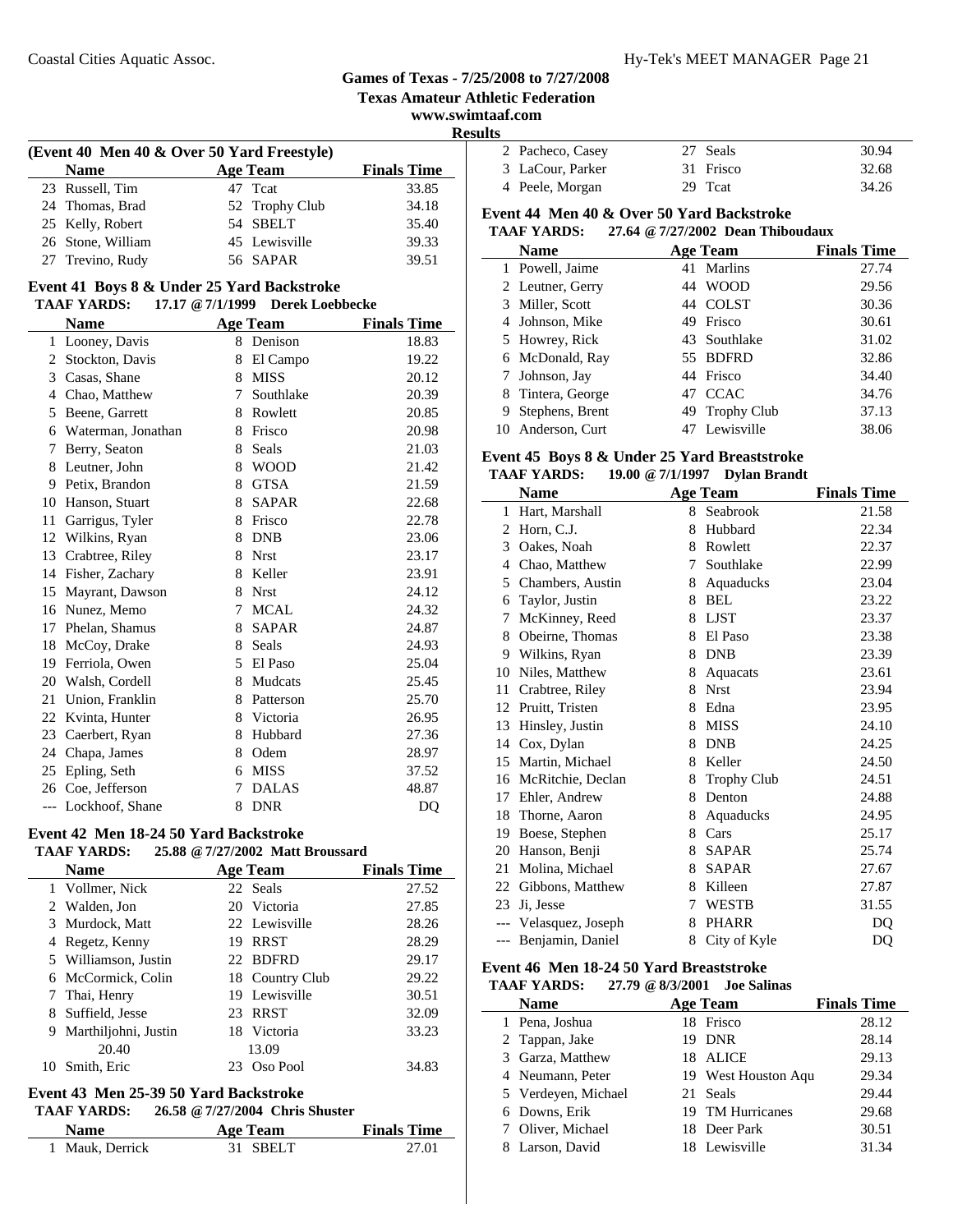9 Rodriguez, Jose

### **Games of Texas - 7/25/2008 to 7/27/2008**

**Texas Amateur Athletic Federation**

**www.swimtaaf.com Results**

 $\overline{a}$ 

| ,,,,,,, |                      |            |    |
|---------|----------------------|------------|----|
|         | --- Thomas, Ethan    | 8 Killeen  | DO |
|         | --- Hoisington, Noah | 8 McKinney | DO |

### **Event 50 Men 18-24 50 Yard Butterfly**

### **TAAF YARDS: 23.55 @7/1/1998 Anthony Kwee**

|               | Name              |    | <b>Age Team</b>     | <b>Finals Time</b> |
|---------------|-------------------|----|---------------------|--------------------|
| 1             | Osterman, Craig   |    | 21 West Houston Aqu | 23.69              |
| $\mathcal{L}$ | Walden, Jon       | 20 | Victoria            | 24.40              |
| 3             | Nix, Taylor       | 22 | Frisco              | 24.53              |
| 4             | Buckert, Jason    | 18 | West Houston Aqu    | 24.80              |
| 5             | Kempisty, Justin  | 18 | <b>RRST</b>         | 24.96              |
| 6             | Vollmer, Nick     | 22 | Seals               | 25.30              |
| 7             | Heppard, Ben      | 18 | West Houston Aqu    | 25.39              |
| 8             | Verdeyen, Michael | 21 | Seals               | 25.41              |
| 9             | Rodriguez, Jose   | 18 | <b>CCCOL</b>        | 25.52              |
| 10            | Daniel, Chance    | 18 | <b>Trophy Club</b>  | 26.05              |
| 11            | Oliver, Michael   | 18 | Deer Park           | 26.39              |
| 12            | Howard, Landon    | 20 | <b>SBELT</b>        | 26.40              |
| 13            | Moreno, Richard   | 18 | <b>RRST</b>         | 26.79              |
| 14            | Hutto, Ryan       | 21 | Marlins             | 26.91              |
| 15            | Regetz, Kenny     | 19 | <b>RRST</b>         | 27.01              |
| 16            | Bathory, Travis   | 18 | Lewisville          | 27.86              |
| 17            | Harvison, Matthew |    | 20 Lewisville       | 28.04              |
| 18            | Pardee, Jeffrey   | 22 | <b>BDFRD</b>        | 28.98              |
| 19            | Bergeman, Evan    | 18 | Seals               | 30.03              |

### **Event 51 Men 25-39 50 Yard Butterfly**

### **TAAF YARDS: 24.82 @7/27/2002 Ryan Mullins**

| <b>Name</b>          | Age Team      | <b>Finals Time</b> |
|----------------------|---------------|--------------------|
| 1 Mauk, Derrick      | 31 SBELT      | 25.99              |
| 2 LaCour, Parker     | 31 Frisco     | 26.89              |
| 3 Bromfield, Jeff    | 33 Lewisville | 27.90              |
| 4 Pacheco, Casey     | 27 Seals      | 27.98              |
| 5 Benavides, Michael | 31 SAPAR      | 54.31              |

### **Event 52 Men 40 & Over 50 Yard Butterfly**

### **TAAF YARDS: 25.62 @7/27/2004 Steve Long**

|    |                  |    | o               |                    |
|----|------------------|----|-----------------|--------------------|
|    | Name             |    | Age Team        | <b>Finals Time</b> |
|    | 1 Powell, Jaime  |    | 41 Marlins      | 25.94              |
|    | 2 Leutner, Gerry |    | 44 WOOD         | 25.96              |
|    | 3 Waterman, Jim  | 43 | Frisco          | 26.51              |
|    | 4 Kula, Paul     |    | 43 Frisco       | 26.66              |
|    | 5 Miller, Scott  |    | 44 COLST        | 27.57              |
|    | 6 Price, Rick    |    | 46 Stephenville | 28.40              |
|    | Anderson, Sean   | 41 | Cars            | 28.44              |
| 8  | Stagg, Shane     |    | 43 Coppel       | 29.46              |
| 9  | Johnson, Jay     |    | 44 Frisco       | 31.42              |
| 10 | Hasty, Thomas    | 43 | <b>LPORT</b>    | 31.93              |
| 11 | Beckman, Jeff    |    | Landa Park      | 34.69              |

### **Event 53 Boys 8 & Under 25 Yard Freestyle**

### **TAAF YARDS: 14.76 @7/1/1998 J.D. Scott**

| <b>Name</b>        | Age Team    | <b>Finals Time</b> |
|--------------------|-------------|--------------------|
| 1 Casas, Shane     | 8 MISS      | 15.41              |
| 2 Looney, Davis    | 8 Denison   | 15.53              |
| 3 Nixon, Vaughn    | 8 ALVIN     | 16.26              |
| 4 Horn, C.J.       | 8 Hubbard   | 16.59              |
| 5 Walsh, Christian | 8 Southlake | 16.67              |

### **Event 47 Men 25-39 50 Yard Breaststroke**

**(Event 46 Men 18-24 50 Yard Breaststroke)**

| <b>TAAF YARDS:</b> | 29.64 @ 8/3/2001 Carey Ward |               |                    |
|--------------------|-----------------------------|---------------|--------------------|
| <b>Name</b>        | <b>Age Team</b>             |               | <b>Finals Time</b> |
| 1 Bromfield, Jeff  |                             | 33 Lewisville | 32.67              |
| 2 Jones, Kris      | 27 RRST                     |               | 33.57              |
| 3 Liston, David    |                             | 35 Marlins    | 34.49              |
| 4 Peele, Morgan    | 29 Teat                     |               | 37.04              |

**Name Age Team Finals Time**<br>Rodriguez, Jose 18 CCCOL 31.86

10 32.57 Marthiljohni, Justin 18 Victoria 11 Smith, Eric 23 Oso Pool 32.62 12 Williams, Matt 20 Weatherford 33.81 13 Bowling, Justin 18 Lewisville 33.98<br>14 Moran, Shane 19 LPORT 34.44 14 34.44 Moran, Shane 19 LPORT 15 38.92 Perales, Javi 18 Manta Rays

### **Event 48 Men 40 & Over 50 Yard Breaststroke**

### **TAAF YARDS: 29.46 @7/27/2004 Jay McDonald**

|   | <b>Name</b>       |    | <b>Age Team</b> | <b>Finals Time</b> |
|---|-------------------|----|-----------------|--------------------|
|   | 1 Waterman, Jim   |    | 43 Frisco       | 30.82              |
|   | 2 Liston, Paul    |    | 40 Marlins      | 30.93              |
|   | 3 Tintera, George |    | 47 CCAC         | 34.35              |
|   | 4 Jolley, David   |    | 40 Rockport     | 36.27              |
|   | 5 Winstead, John  |    | 47 Trophy Club  | 36.82              |
| 6 | Gopffarth, Robert | 41 | Keller          | 38.03              |
|   | Kelly, Robert     |    | 54 SBELT        | 39.99              |
|   | 8 Thomas, Brad    |    | 52 Trophy Club  | 41.44              |
| 9 | Russell, Tim      | 47 | Tcat            | 42.35              |
|   | Rumsey, Danny     |    | 42 LJST         | 44.82              |

### **Event 49 Boys 8 & Under 25 Yard Butterfly**

| TAAF YARDS:<br>15.48 @ 7/27/2003 Corey Nix |                  |   |                 |                    |  |  |
|--------------------------------------------|------------------|---|-----------------|--------------------|--|--|
|                                            | Name             |   | <b>Age Team</b> | <b>Finals Time</b> |  |  |
| $\mathbf{1}$                               | Gable, Chris     | 8 | <b>WOOD</b>     | 17.11              |  |  |
| 2                                          | Phillip, Ryan    | 8 | Frisco          | 18.30              |  |  |
| 3                                          | Helzer, Jacob    | 6 | Denton          | 20.37              |  |  |
| 4                                          | Leutner, John    | 8 | <b>WOOD</b>     | 20.43              |  |  |
| 5                                          | Chambers, Austin | 8 | Aquaducks       | 20.60              |  |  |
| 6                                          | Adams, Eriq      | 8 | <b>WOOD</b>     | 21.38              |  |  |
| 7                                          | Obeirne, Thomas  | 8 | El Paso         | 21.63              |  |  |
| 8                                          | Jackson, Matthew | 8 | Coppel          | 22.45              |  |  |
| 9                                          | Wolfe, Elijah    | 8 | <b>CCCE</b>     | 22.96              |  |  |
| 10                                         | Taylor, Justin   | 8 | <b>BEL</b>      | 23.43              |  |  |
| 11                                         | Lantz, Rylan     | 7 | Lewisville      | 23.65              |  |  |
| 12                                         | Ramirez, Joel    | 7 | <b>WESTB</b>    | 23.77              |  |  |
| 13                                         | Bow, Andrew      | 7 | Boerne          | 24.08              |  |  |
| $*14$                                      | Mayrant, Dawson  | 8 | <b>Nrst</b>     | 24.20              |  |  |
| $*14$                                      | Whalen, Billy    | 8 | Southlake       | 24.20              |  |  |
| 16                                         | Mejia, Juan      | 8 | <b>PHARR</b>    | 24.37              |  |  |
| 17                                         | Coonrod, Jack    | 7 | Landa Park      | 24.43              |  |  |
| 18                                         | McCain, Braden   | 6 | Dolphins        | 24.57              |  |  |
| 19                                         | Hinsley, Justin  | 8 | <b>MISS</b>     | 27.53              |  |  |
| 20                                         | Tinajero, Nahbi  | 8 | Splash          | 27.84              |  |  |
| 21                                         | Dietsch, Erik    | 8 | <b>DNB</b>      | 29.86              |  |  |
| 22                                         | Ji, Jesse        | 7 | <b>WESTB</b>    | 31.61              |  |  |
| 23                                         | O'Dea, Sean      | 8 | <b>SAPAR</b>    | 35.44              |  |  |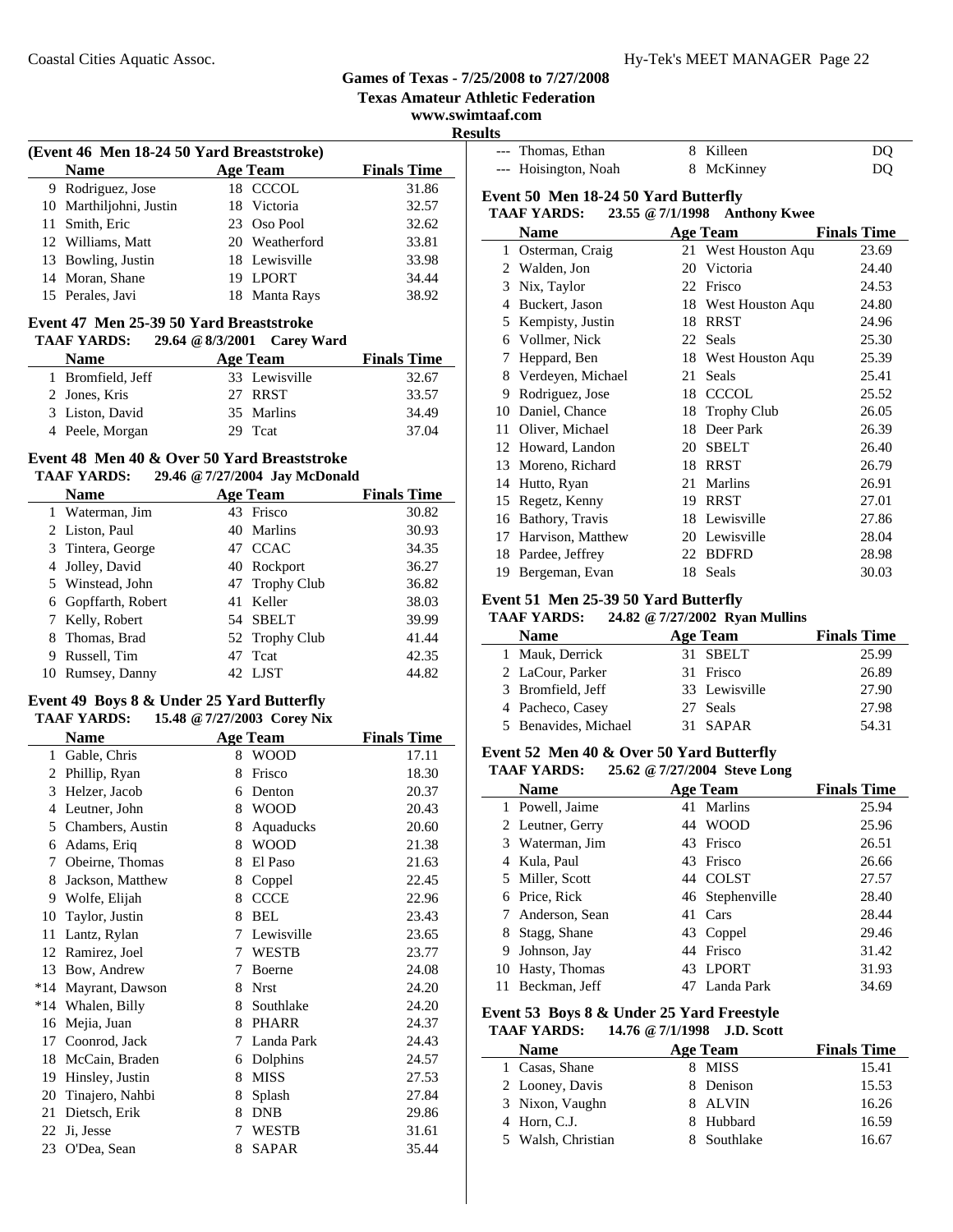**Texas Amateur Athletic Federation**

### **www.swimtaaf.com Results**

| (Event 53 Boys 8 & Under 25 Yard Freestyle) |                   |   |                    |                    |  |
|---------------------------------------------|-------------------|---|--------------------|--------------------|--|
|                                             | <b>Name</b>       |   | <b>Age Team</b>    | <b>Finals Time</b> |  |
| 6                                           | Obeirne, Thomas   |   | 8 El Paso          | 16.74              |  |
| 7                                           | Berry, Seaton     | 8 | Seals              | 16.90              |  |
| 8                                           | Urbine, Austin    | 7 | Frisco             | 17.09              |  |
| 9                                           | Hight, Bradley    | 8 | <b>LJST</b>        | 17.16              |  |
| 10                                          | Petix, Brandon    | 8 | <b>GTSA</b>        | 17.38              |  |
| 11                                          | Jamail, Connor    | 8 | <b>BEL</b>         | 17.76              |  |
| 12                                          | Helzer, Jacob     | 6 | Denton             | 18.46              |  |
| 13                                          | Spinella, Charley | 8 | <b>Trophy Club</b> | 18.64              |  |
| 14                                          | Ramirez, Joel     | 7 | <b>WESTB</b>       | 18.68              |  |
| 15                                          | Taylor, Justin    | 8 | <b>BEL</b>         | 18.81              |  |
| 16                                          | Hinsley, Justin   | 8 | <b>MISS</b>        | 18.82              |  |
| $*17$                                       | Mays, Joel        | 8 | <b>DNR</b>         | 18.83              |  |
| $*17$                                       | Wolfe, Elijah     | 8 | <b>CCCE</b>        | 18.83              |  |
| 19                                          | Longcrier, Hunter | 8 | Cars               | 18.93              |  |
| 20                                          | Rainwater, Camden | 8 | Cars               | 19.24              |  |
| 21                                          | Lauer, Holden     | 7 | Victoria           | 19.40              |  |
| 22                                          | Crabtree, Riley   | 8 | <b>Nrst</b>        | 19.76              |  |
| 23                                          | Miller, Reilly    | 8 | <b>SAPAR</b>       | 20.82              |  |
| 24                                          | Ward, Jackson     | 8 | Hubbard            | 21.03              |  |
| 25                                          | Phelan, Shamus    | 8 | <b>SAPAR</b>       | 21.24              |  |
| 26                                          | Pruitt, Tristen   | 8 | Edna               | 22.03              |  |
| 27                                          | Henry, Mikael     | 8 | <b>DALAS</b>       | 23.44              |  |
| 28                                          | Coe, Jefferson    | 7 | <b>DALAS</b>       | 24.68              |  |
| 29                                          | Peak, Xzavious    | 7 | <b>WESTB</b>       | 25.75              |  |

### **Event 54 Men 18-24 100 Yard Freestyle**

| <b>TAAF YARDS:</b> | 49.46 @ 7/27/2004 Matt Broussard |  |
|--------------------|----------------------------------|--|
|                    |                                  |  |

| <b>Name</b>             |       | <b>Age Team</b>  | <b>Finals Time</b> |
|-------------------------|-------|------------------|--------------------|
| 1 Pena, Joshua          |       | 18 Frisco        | 48.58@             |
| 23.55                   | 25.03 |                  |                    |
| 2 Downs, Erik           |       | 19 TM Hurricanes | 51.13              |
| 24.99                   | 26.14 |                  |                    |
| 3 Verdeyen, Michael     |       | 21 Seals         | 51.24              |
| 24.86                   | 26.38 |                  |                    |
| 4 McCormick, Colin      |       | 18 Country Club  | 51.79              |
| 24.86                   | 26.93 |                  |                    |
| 5 Oliver, Michael       |       | 18 Deer Park     | 52.34              |
| 25.06                   | 27.28 |                  |                    |
| 6 Nguyen, Vi<br>24.83   |       | 20 Coppel        | 54.34              |
| 7 Marshall, Ricky       | 29.51 | 18 RRST          | 55.04              |
| 25.32                   | 29.72 |                  |                    |
| 8 Howard, Landon        |       | 20 SBELT         | 55.07              |
| 26.65                   | 28.42 |                  |                    |
| 9 Harvison, Matthew     |       | 20 Lewisville    | 55.74              |
| 940:00:00.00 1:23:20.00 |       |                  |                    |
| 28.87                   |       |                  |                    |
| 10 Bathory, Travis      |       | 18 Lewisville    | 56.26              |
| 27.50                   | 28.76 |                  |                    |
| 11 Tappan, Jake         |       | 19 DNR           | 56.72              |
| 26.25                   | 30.47 |                  |                    |
| 12 Suffield, Jesse      |       | 23 RRST          | 57.31              |
| 27.70                   | 29.61 |                  |                    |

|  | 13 Moran, Shane   |       | 19 LPORT      | 57.33   |
|--|-------------------|-------|---------------|---------|
|  | 26:40.00          |       |               |         |
|  | 30.52             |       |               |         |
|  | 14 Bergeman, Evan |       | 18 Seals      | 1:00.42 |
|  | 28.40             | 32.02 |               |         |
|  | 15 Thai, Henry    |       | 19 Lewisville | 1:05.77 |
|  |                   |       |               |         |

### **Event 55 Men 25-39 100 Yard Freestyle**

### **TAAF YARDS: 50.33 @7/1/2001 Ben Meisenheimer**

| <b>Name</b>             |       |     | Age Team      | <b>Finals Time</b> |
|-------------------------|-------|-----|---------------|--------------------|
| 1 LaCour, Parker        |       |     | 31 Frisco     | 55.66              |
| 27.66                   | 28.00 |     |               |                    |
| 2 Pacheco, Casey        |       |     | 27 Seals      | 55.87              |
| 27.51                   | 28.36 |     |               |                    |
| 3 Bromfield, Jeff       |       |     | 33 Lewisville | 56.97              |
| 27.29                   | 29.68 |     |               |                    |
| 4 Stonebarger, Tony     |       |     | 37 Frisco     | 1:01.91            |
| 29.95                   | 31.96 |     |               |                    |
| 5 Wood, Liberty         |       |     | 34 Lewisville | 1:10.13            |
| 31.68                   | 38.45 |     |               |                    |
| Benavides, Michael<br>6 |       | 31. | <b>SAPAR</b>  | 1:50.84            |
| 51.90                   | 58.94 |     |               |                    |

### **Event 56 Men 40 & Over 100 Yard Freestyle**

| <b>TAAF YARDS:</b> |  |  | 52.67 @ 7/27/2004 Ben Meisenheimer |
|--------------------|--|--|------------------------------------|
|--------------------|--|--|------------------------------------|

|   | <b>Name</b>       |       | <b>Age Team</b> | <b>Finals Time</b> |
|---|-------------------|-------|-----------------|--------------------|
|   | 1 Kula, Paul      |       | 43 Frisco       | 53.89              |
|   | 26.10             | 27.79 |                 |                    |
|   | 2 Waterman, Jim   |       | 43 Frisco       | 55.35              |
|   | 26.52             | 28.83 |                 |                    |
|   | 3 Howrey, Rick    |       | 43 Southlake    | 55.72              |
|   | 27.30             | 28.42 |                 |                    |
|   | 4 Stagg, Shane    |       | 43 Coppel       | 56.53              |
|   | 26.87             | 29.66 |                 |                    |
|   | 5 Price, Rick     |       | 46 Stephenville | 59.20              |
|   | 28.71             | 30.49 |                 |                    |
|   | 6 Rankin, Kevin   |       | 40 Frisco       | 1:00.52            |
|   | 27.81             | 32.71 |                 |                    |
| 7 | Hasty, Thomas     |       | 43 LPORT        | 1:01.16            |
|   | 29.73             | 31.43 |                 |                    |
|   | 8 Thomas, Ray     |       | 45 BDFRD        | 1:01.93            |
|   | 29.44             | 32.49 |                 |                    |
|   | 9 McDonald, Ray   |       | 55 BDFRD        | 1:02.20            |
|   | 29.58             | 32.62 |                 |                    |
|   | 10 Shea, Dan      |       | 47 CCAC         | 1:03.32            |
|   | 30.48             | 32.84 |                 |                    |
|   | 11 Anderson, Curt |       | 47 Lewisville   | 1:05.75            |
|   | 30.55             | 35.20 |                 |                    |
|   | *12 Hayes, Ted    |       | 53 Denison      | 1:07.24            |
|   | 31.73             | 35.51 |                 |                    |
|   | *12 Bryan, Steve  |       | 51 Landa Park   | 1:07.24            |
|   | 31.55             | 35.69 |                 |                    |
|   | 14 Beckman, Jeff  |       | 47 Landa Park   | 1:09.47            |
|   | 31.78             | 37.69 |                 |                    |
|   | 15 Rumsey, Danny  |       | 42 LJST         | 1:17.34            |
|   | 35.00             | 42.34 |                 |                    |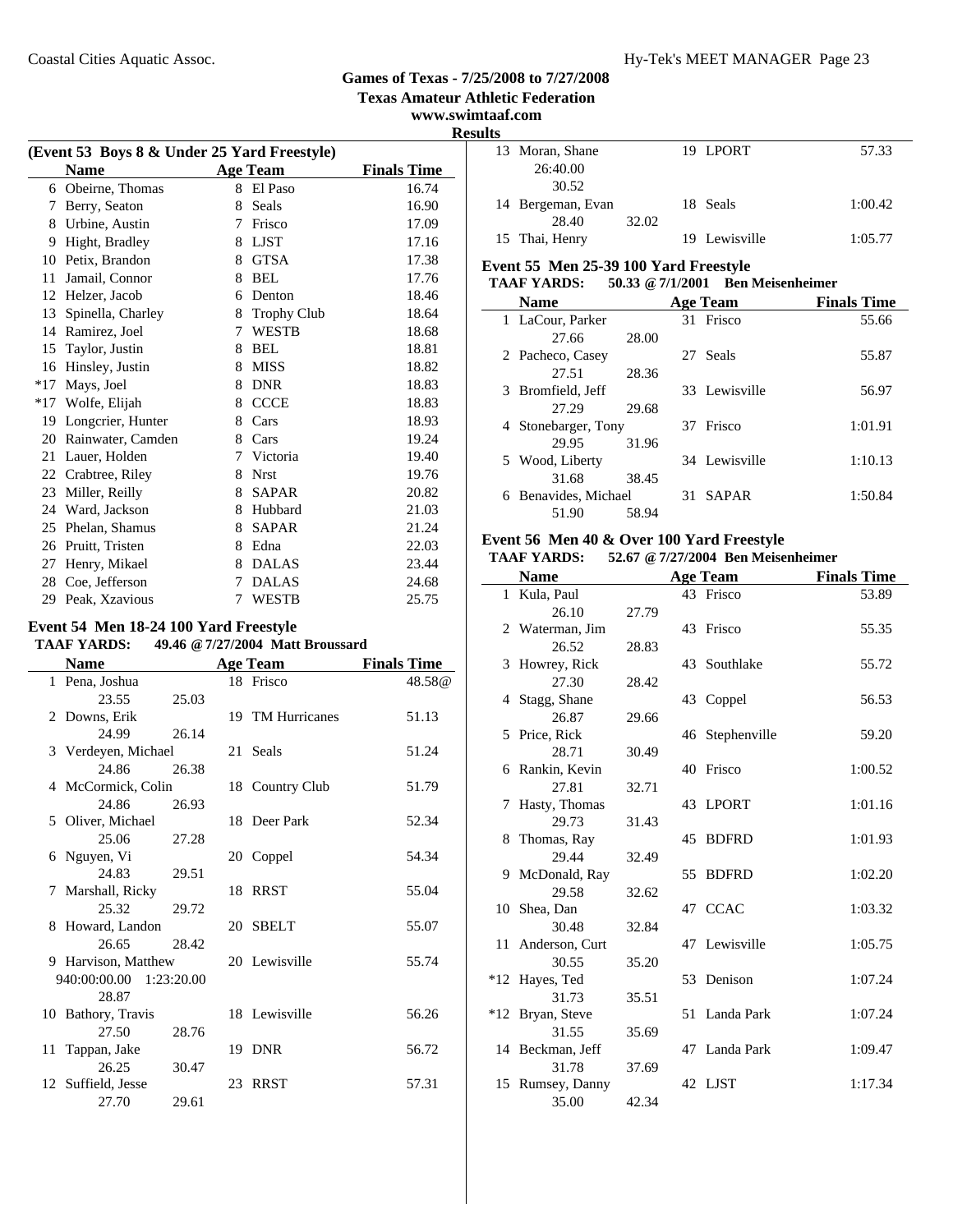**Texas Amateur Athletic Federation**

### **www.swimtaaf.com**

**Results Event 57 Boys 8 & Under 100 Yard IM TAAF YARDS: 1:28.74 @7/1/1998 Graham Webster Name Age Team Finals Time** 1 Gable, Chris 8 WOOD 1:29.73 40.47 49.26 2 Ehler, Andrew 8 Denton 1:42.94 49.64 53.30 3 Stockton, Davis 8 El Campo 1:43.00 45.09 57.91 4 1:45.92 Menchaca, Justin 8 Parker Pool 46.73 59.19 5 Lantz, Rylan 7 Lewisville 1:45.94 50.13 55.81 6 1:48.41 Lisewsky, Blaise 8 Seabrook 49.61 58.80 7 Cox, Dylan 8 DNB 1:56.42 59.25 57.17 8 Ferguson, Noah 8 Southlake 1:57.62 56.88 1:00.74 9 Holly, Cody 8 Lewisville 1:59.42 54.67 1:04.75 10 2:04.60 Bow, Andrew 7 Boerne 58.31 1:06.29 11 2:09.04 Kula, Joshua 7 Frisco 1:01.76 1:07.28 12 Money, Chance 8 ALICE 2:18.49 1:06.39 1:12.10 13 2:20.31 Powers, Sam 7 Reed 1:07.16 1:13.15 14 Hildebrant, Austin 8 Marlins 2:31.91 --- Dougherty, Ethan 7 DNR DQ 1:09.24 1:08.98 --- Green, Nickolas 8 Frisco DO 46.83 53.86 **Event 58 Men 18-24 100 Yard IM**

**TAAF YARDS: 55.20 @7/1/1999 Eric Wiley**

| <b>Name</b>          |       | <b>Age Team</b>     | <b>Finals Time</b> |
|----------------------|-------|---------------------|--------------------|
| 1 Downs, Erik        |       | 19 TM Hurricanes    | 57.05              |
| 26.63                | 30.42 |                     |                    |
| 2 Pena, Joshua       |       | 18 Frisco           | 58.46              |
| 28.23                | 30.23 |                     |                    |
| 3 Rodriguez, Jose    |       | 18 CCCOL            | 59.07              |
| 26.71                | 32.36 |                     |                    |
| 4 Buckert, Jason     |       | 18 West Houston Aqu | 59.16              |
| 26.97                | 32.19 |                     |                    |
| 5 Garza, Matthew     |       | 18 ALICE            | 1:00.19            |
| 28.40                | 31.79 |                     |                    |
| 6 Oliver, Michael    |       | 18 Deer Park        | 1:01.00            |
| 29.23                | 31.77 |                     |                    |
| 7 Neumann, Peter     |       | 19 West Houston Aqu | 1:02.27            |
| 28.59                | 33.68 |                     |                    |
| 8 Murdock, Matt      |       | 22 Lewisville       | 1:02.28            |
| 28.07                | 34.21 |                     |                    |
| Osterman, Craig<br>9 |       | 21 West Houston Aqu | 1:02.75            |
| 26.41                | 36.34 |                     |                    |

| யு |                       |       |    |                |         |
|----|-----------------------|-------|----|----------------|---------|
|    | 10 Murdock, Mark      |       |    | 18 Lewisville  | 1:05.86 |
|    | 30.64                 | 35.22 |    |                |         |
| 11 | Williams, Matt        |       |    | 20 Weatherford | 1:05.94 |
|    | 30.11                 | 35.83 |    |                |         |
|    | 12 Williamson, Justin |       |    | 22 BDFRD       | 1:06.46 |
|    | 29.37                 | 37.09 |    |                |         |
| 13 | Marthiljohni, Justin  |       |    | 18 Victoria    | 1:09.08 |
|    | 33.41                 | 35.67 |    |                |         |
| 14 | Pardee, Jeffrey       |       |    | 22 BDFRD       | 1:09.26 |
|    | 31.86                 | 37.40 |    |                |         |
|    | 15 Moran, Shane       |       | 19 | <b>LPORT</b>   | 1:11.50 |
|    | 32.45                 | 39.05 |    |                |         |
|    | --- Bowling, Justin   |       |    | 18 Lewisville  | DO.     |
|    | 32.75                 | 35.60 |    |                |         |

#### **Event 59 Men 25-39 100 Yard IM**

#### **TAAF YARDS: 57.94 @7/23/2005 Wright Stanton**

| <b>Name</b>         | Age Team      | <b>Finals Time</b> |
|---------------------|---------------|--------------------|
| 1 Bromfield, Jeff   | 33 Lewisville | 1:05.40            |
| 31.95<br>33.45      |               |                    |
| 2 Stonebarger, Tony | 37 Frisco     | 1:09.30            |
| 32.87<br>36.43      |               |                    |
| --- Liston, David   | 35 Marlins    | DO                 |
| 35.51<br>40.75      |               |                    |

#### **Event 60 Men 40 & Over 100 Yard IM**

#### **TAAF YARDS: 1:01.13 @7/27/2004 Ben Meisenheimer**

|    | <b>Name</b>        |       |    | <b>Age Team</b>    | <b>Finals Time</b> |
|----|--------------------|-------|----|--------------------|--------------------|
|    | 1 Leutner, Gerry   |       |    | 44 WOOD            | 1:00.00@           |
|    | 28.11              | 31.89 |    |                    |                    |
|    | 2 Liston, Paul     |       |    | 40 Marlins         | 1:02.32            |
|    | 29.06              | 33.26 |    |                    |                    |
| 3  | Powell, Jaime      |       |    | 41 Marlins         | 1:03.14            |
|    | 28.31              | 34.83 |    |                    |                    |
|    | 4 Kula, Paul       |       |    | 43 Frisco          | 1:03.38            |
|    | 29.79              | 33.59 |    |                    |                    |
|    | 5 Peralta, Sal     |       |    | 40 Marlins         | 1:04.50            |
|    | 28.81              | 35.69 |    |                    |                    |
|    | 6 Anderson, Sean   |       |    | 41 Cars            | 1:05.75            |
|    | 30.65              | 35.10 |    |                    |                    |
|    | 7 Levine, Jordi    |       |    | 47 City of Kyle    | 1:07.86            |
|    | 30.72              | 37.14 |    |                    |                    |
| 8  | Stagg, Shane       |       |    | 43 Coppel          | 1:08.73            |
|    | 32.97              | 35.76 |    |                    |                    |
| 9  | Miller, Scott      |       |    | 44 COLST           | 1:09.66            |
|    | 29.66              | 40.00 |    |                    |                    |
|    | 10 McDonald, Ray   |       | 55 | <b>BDFRD</b>       | 1:12.40            |
|    | 32.23              | 40.17 |    |                    |                    |
|    | 11 Tintera, George |       |    | 47 CCAC            | 1:13.40            |
|    | 33.73              | 39.67 |    |                    |                    |
|    | 12 Shea, Dan       |       |    | 47 CCAC            | 1:14.38            |
|    | 34.92              | 39.46 |    |                    |                    |
| 13 | Hayes, Ted         |       | 53 | Denison            | 1:22.60            |
|    | 37.05              | 45.55 |    |                    |                    |
|    | Stephens, Brent    |       | 49 | <b>Trophy Club</b> | DQ                 |
|    | 35.30              | 42.79 |    |                    |                    |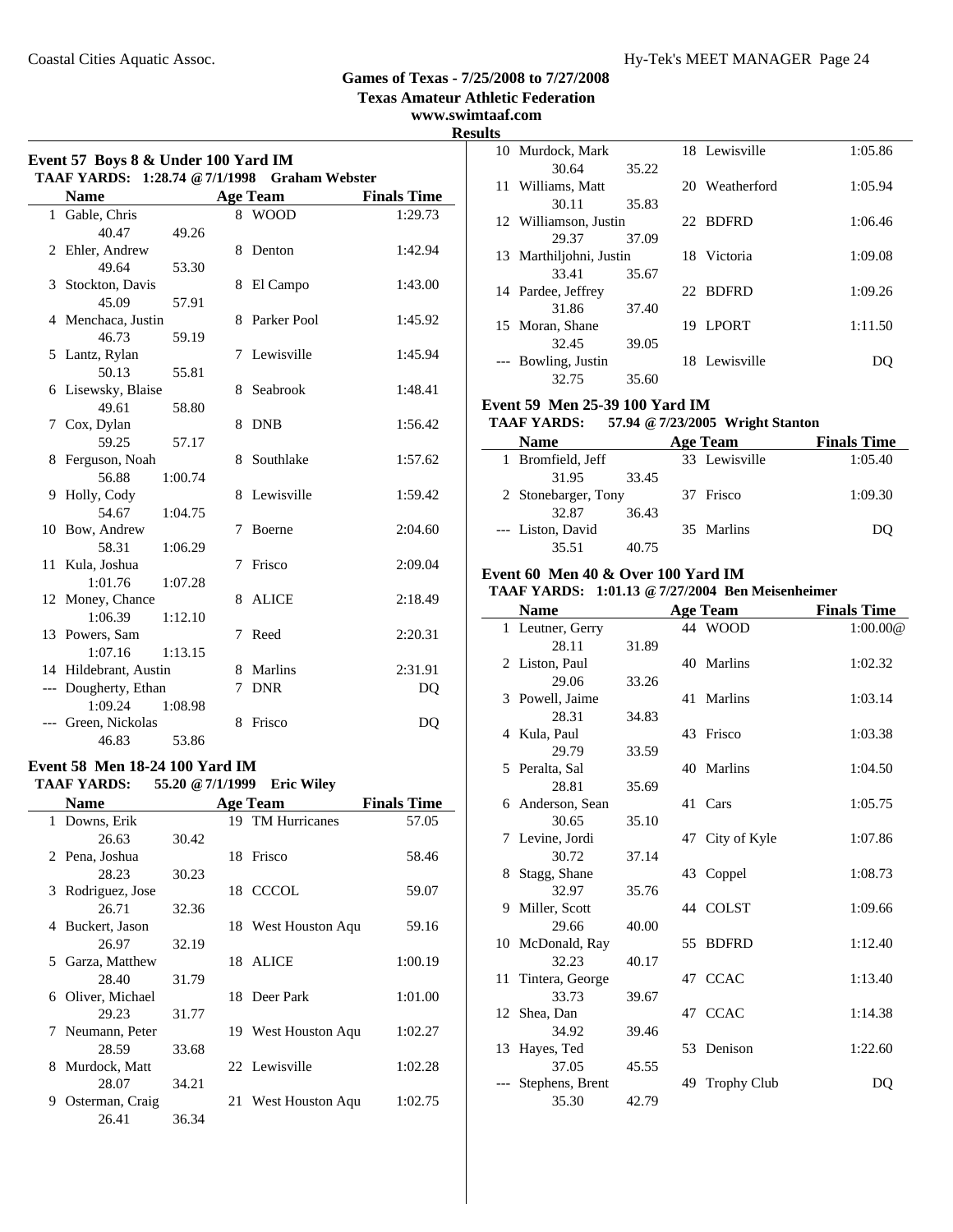**Texas Amateur Athletic Federation**

### **www.swimtaaf.com**

**Event 61 Men 18 & Over 200 Yard Freestyle TAAF YARDS: 2:00.57 @7/23/2005 Matt Murdock Name Age Team Finals Time** 

| 1 Pacheco, Casey |       | 27 Seals        |       | 2:06.45 |
|------------------|-------|-----------------|-------|---------|
| 28.03            | 31.56 | 32.99           | 33.87 |         |
| 2 Price, Rick    |       | 46 Stephenville |       | 2:10.80 |
| 29.56            | 32.12 | 34.14           | 34.98 |         |
| 3 Garza, Matthew |       | ALICE<br>18     |       | 2:15.44 |
| 27.64            | 31.22 | 36.52           | 40.06 |         |

### **Event 62 Boys 8 & Under 100 Yard Freestyle Relay TAAF YARDS: 1:06.38 @7/1/1995 Bedford**

|    | Team                    |       | <b>Relay</b>           | <b>Finals Time</b> |
|----|-------------------------|-------|------------------------|--------------------|
| 1  | <b>WOOD</b>             |       | A                      | 1:08.98            |
|    | 1) Gable, Chris 8       |       | 2) Adams, Eriq 8       |                    |
|    | 3) Leutner, John 8      |       | 4) Rizzo, Luke 7       |                    |
|    | 32.58                   | 36.40 |                        |                    |
| 2  | Frisco                  |       | A                      | 1:10.58            |
|    | 1) Phillip, Ryan 8      |       | 2) Urbine, Austin 7    |                    |
|    | 3) Green, Nickolas 8    |       | 4) Johnston, David 6   |                    |
|    | 35.70                   | 34.88 |                        |                    |
| 3  | <b>LJST</b>             |       | A                      | 1:11.88            |
|    | 1) Miller, Dalton 8     |       | 2) Kuettel, Jack 8     |                    |
|    | 3) Friedrichs, Zacary 8 |       | 4) Hight, Bradley 8    |                    |
|    | 35.80                   | 36.08 |                        |                    |
|    | 4 Cars                  |       | A                      | 1:14.22            |
|    | 1) Longcrier, Hunter 8  |       | 2) Rainwater, Camden 8 |                    |
|    | 3) Kell, Jake 8         |       | 4) Robinson, Morgan 7  |                    |
|    | 37.77                   | 36.45 |                        |                    |
| 5  | <b>RRST</b>             |       | A                      | 1:14.81            |
|    | 1) Zamora, Zach 8       |       | 2) Jacks, Joshua 7     |                    |
|    | 3) Cook, Trent 7        |       | 4) Miller, Brayden 8   |                    |
|    | 44.40                   | 30.41 |                        |                    |
| 6  | Southlake               |       | A                      | 1:15.11            |
|    | 1) Zapinski, Jonathan 7 |       | 2) Whalen, Billy 8     |                    |
|    | 3) Mysliwiec, Cody 8    |       | 4) Walsh, Christian 8  |                    |
|    | 37.76                   | 37.35 |                        |                    |
| 7  | Frisco                  |       | B                      | 1:17.65            |
|    | 1) Waterman, Jonathan 8 |       | 2) Garrigus, Tyler 8   |                    |
|    | 3) Kula, Joshua 7       |       | 4) Fogle, Jack 7       |                    |
|    | 38.55                   | 39.10 |                        |                    |
| 8  | Hubbard                 |       | A                      | 1:22.11            |
|    | 1) Caerbert, Ryan 8     |       | 2) Horn, C.J. 8        |                    |
|    | 3) Morris, Logan 6      |       | 4) Ward, Jackson 8     |                    |
|    | 44.19                   | 37.92 |                        |                    |
| 9  | <b>Trophy Club</b>      |       | A                      | 1:22.48            |
|    | 40.01                   | 42.47 |                        |                    |
| 10 | Keller                  |       | A                      | 1:27.34            |
|    | 1) Fisher, Zachary 8    |       | 2) Martin, Michael 8   |                    |
|    | 3) Fay, Hampton 6       |       | 4) Goodman, Miles 6    |                    |
|    | 54.29                   | 33.05 |                        |                    |
| 11 | <b>ALICE</b>            |       | A                      | 1:28.43            |
|    | 1) Jones, Varon 7       |       | 2) Rios, Christopher 7 |                    |
|    | 3) Gonzalez, David 6    |       | 4) Jones, Luke 7       |                    |
|    | 53.87                   | 34.56 |                        |                    |

| <b>Results</b>  |                               |       |                         |         |
|-----------------|-------------------------------|-------|-------------------------|---------|
|                 | 12 Frisco                     |       | $\mathsf{C}$            | 1:28.75 |
|                 | 1) Campos, Ashton 8           |       | 2) Beard, Zachary 8     |         |
|                 | 3) May, Gregory 6             |       | 4) Fitzgibbon, Cooper 7 |         |
|                 | 46.26                         | 42.49 |                         |         |
| 13 <sup>7</sup> | <b>SAPAR</b>                  |       | K                       | 1:32.70 |
|                 | 1) Miller, Reilly 8           |       | 2) Phelan, Wesley 7     |         |
|                 | 3) O'Dea, Sean 8              |       | 4) Phelan, Shamus 8     |         |
|                 | 47.01                         | 45.69 |                         |         |
|                 | 14 Odem                       |       | A                       | 1:33.02 |
|                 | 57.24                         | 35.78 |                         |         |
|                 | 15 Southlake                  |       | B                       | 1:33.20 |
|                 | 1) Howrey, Jack 7             |       | 2) Ferguson, Noah 8     |         |
|                 | 3) Perrone, Michael 7         |       | 4) Rose, Connor 8       |         |
|                 | 43.25                         | 49.95 |                         |         |
|                 | 16 CCCOL                      |       | A                       | 1:36.33 |
|                 | 1) Mladenka, Daniel 7         |       | 2) Cravey, Travis 8     |         |
|                 | 3) Rangel, Dyllan 8           |       | 4) Silvas, Jeremy 7     |         |
|                 | 46.98                         | 49.35 |                         |         |
| 17              | <b>SAPAR</b>                  |       | $\mathsf{C}$            | 1:39.82 |
|                 | 1) Sanchez, Bralyn 7          |       | 2) Rogue, Nathan 8      |         |
|                 | 3) Rutkowski, Ryan 7          |       | 4) Molina, Michael 8    |         |
|                 | 46.56                         | 53.26 |                         |         |
|                 | 18 Landa Park                 |       | $\mathsf{A}$            | 2:20.08 |
|                 | 1) Beckman, Nate 4            |       | 2) Bracher, Drew 4      |         |
|                 | 3) Bracher, Jack 7<br>1:26.54 | 53.54 | 4) Brown, Drake 8       |         |
|                 | --- ALICE                     |       | B                       |         |
|                 |                               |       |                         | DQ      |
|                 | 1) White-Farrell, Holden 7    |       | 2) Villarreal, Damien 7 |         |
|                 | 3) Bowden, Jason 6<br>59.92   | 46.46 | 4) Money, Chance 8      |         |
|                 |                               |       |                         |         |

#### **Event 63 Men 18 & Over 200 Yard Freestyle Relay TAAF YARDS: 1:31.91 @7/27/2004 Granbury M Greene, S Verdeyen, N Vollmer, B Tolar**

|                             | <b>Team</b>            |       | <b>Relay</b>       |                         | <b>Finals Time</b> |
|-----------------------------|------------------------|-------|--------------------|-------------------------|--------------------|
| 1                           | <b>RRST</b>            |       | A                  |                         | 1:31.21@           |
|                             | 1) Regetz, Kenny 19    |       |                    | 2) Moreno, Richard 18   |                    |
|                             | 3) Marshall, Ricky 18  |       |                    | 4) Kempisty, Justin 18  |                    |
|                             | 22.91                  | 23.59 | 22.86              | 21.85                   |                    |
| $\mathcal{D}_{\mathcal{L}}$ | Frisco                 |       | A                  |                         | 1:32.97            |
|                             | 1) Pena, Joshua 18     |       |                    | 2) Waterman, Jim 43     |                    |
|                             | 3) Kula, Paul 43       |       | 4) Nix, Taylor 22  |                         |                    |
|                             | 22.79                  | 23.78 | 24.41              | 21.99                   |                    |
|                             | 3 Lewisville           |       | A                  |                         | 1:36.10            |
|                             | 24.73                  | 23.85 | 24.22              | 23.30                   |                    |
|                             | 4 Seals                |       | $\mathsf{A}$       |                         | 1:37.79            |
|                             | 1) Verdeyen, Steven 23 |       |                    | 2) Verdeyen, Michael 21 |                    |
|                             | 3) Ellison, Matthew 22 |       |                    | 4) Vollmer, Nick 22     |                    |
|                             | 23.54                  | 26.37 | 25.60              | 22.28                   |                    |
| 5.                          | Marlins                |       | $\mathsf{A}$       |                         | 1:39.60            |
|                             | 25.27                  | 24.66 | 24.12              | 25.55                   |                    |
| 6                           | Frisco                 |       | B                  |                         | 1:44.27            |
|                             | 1) Rankin, Kevin 40    |       | 2) Johnson, Jay 44 |                         |                    |
|                             | 3) Johnson, Mike 49    |       |                    | 4) LaCour, Parker 31    |                    |
|                             | 24.60                  | 24.77 | 26.86              | 28.04                   |                    |
|                             | 7 Lewisville           |       | B                  |                         | 1:47.10            |
|                             | 25.95                  | 27.52 | 28.94              | 24.69                   |                    |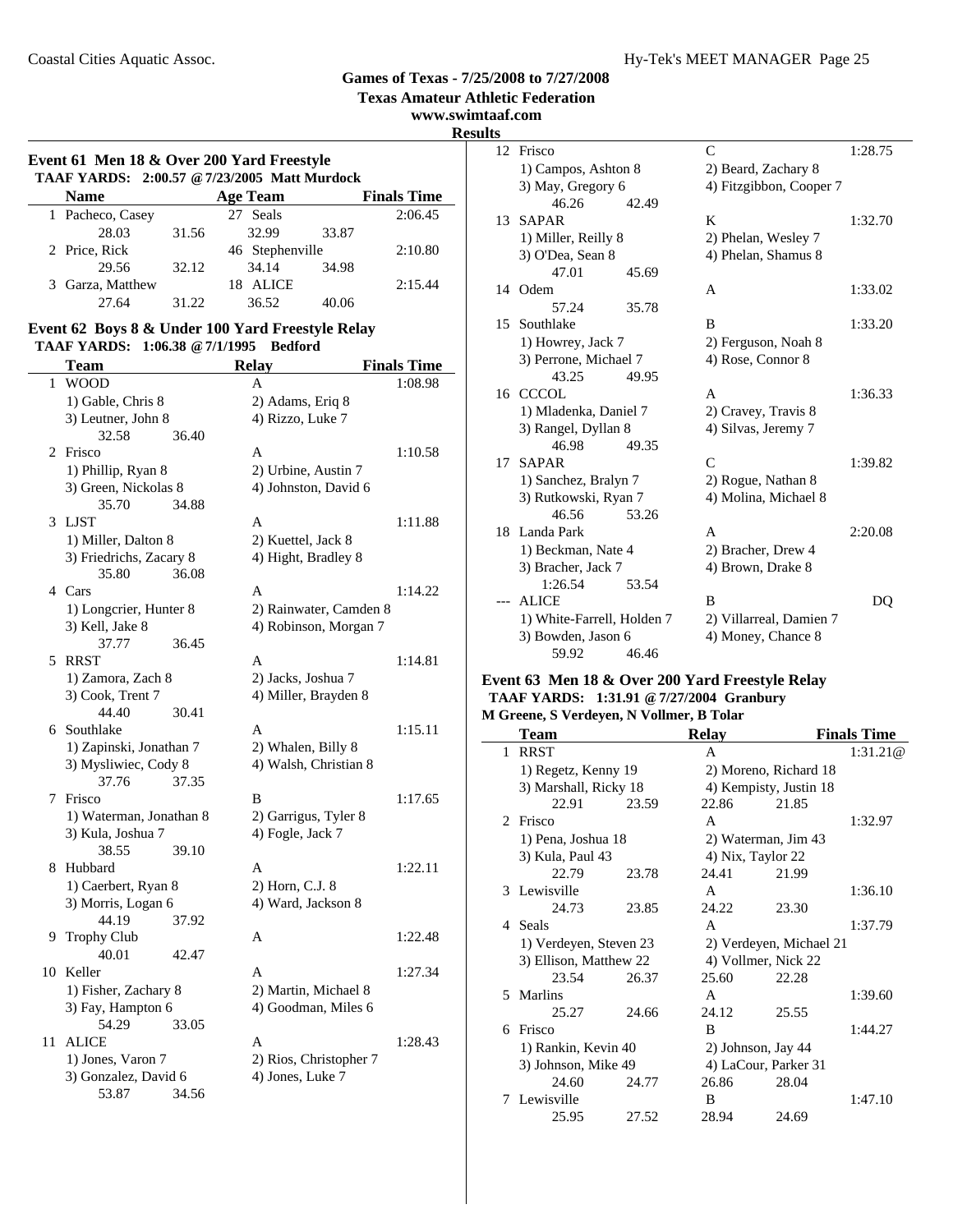**Texas Amateur Athletic Federation**

**www.swimtaaf.com**

**Results**

| (Event 63 Men 18 & Over 200 Yard Freestyle Relay) |                       |                    |  |  |  |
|---------------------------------------------------|-----------------------|--------------------|--|--|--|
| <b>Team</b>                                       | Relay                 | <b>Finals Time</b> |  |  |  |
| 8 Trophy Club                                     | А                     | 1:47.44            |  |  |  |
| 1) Daniel, Chance 18                              | 2) Melbourn, Steve 41 |                    |  |  |  |
| 3) Stephens, Brent 49                             | 4) Thomas, Brad 52    |                    |  |  |  |
| 23.25                                             | 27.01<br>30.00        | 27.18              |  |  |  |

### **Event 64 Mixed 18 & Over 100 Yard Freestyle Relay TAAF YARDS: 47.63 @7/27/2004 Granbury**

# **E Barto, V Hamrick, N Vollmer, S Verdeyen**

|    | <b>Team</b>                               | <b>Relay</b><br><b>Finals Time</b> |        |
|----|-------------------------------------------|------------------------------------|--------|
| 1  | Frisco                                    | A                                  | 46.14@ |
|    | 1) Nix, Taylor M22                        | 2) Hunt, Kim W43                   |        |
|    | 3) Blizzard, Haley W18                    | 4) Pena, Joshua M18                |        |
|    | 22.81<br>23.33                            |                                    |        |
| 2  | Lewisville                                | B                                  | 46.74@ |
|    | 23.27<br>23.47                            |                                    |        |
| 3  | Seals                                     | A                                  | 46.92@ |
|    | 1) Verdeyen, Michael M21                  | 2) Vollmer, Nick M22               |        |
|    | 3) Steenberge, Xela W18                   | 4) Hidalgo, Mary W19               |        |
|    | 24.59<br>22.33                            |                                    |        |
| 4  | <b>Trophy Club</b>                        | A                                  | 47.68  |
|    | 23.50<br>24.18                            |                                    |        |
| 5  | Frisco                                    | B                                  | 47.90  |
|    | 1) Kula, Paul M43                         | 2) Duer, Torrie W23                |        |
|    | 3) Blizzard, Heather W19                  | 4) Waterman, Jim M43               |        |
|    | 23.89<br>24.01                            |                                    |        |
| 6  | <b>TM Hurricanes</b>                      | A                                  | 48.88  |
|    | 1) Alonzo, Tiffany W20                    | 2) Downs, Erik M19                 |        |
|    | 3) Wilcox, Cassandra W19                  | 4) Alaniz, Alyssa W18              |        |
|    | 25.83<br>23.05                            |                                    |        |
| 7  | Seals                                     | C                                  | 53.72  |
|    | 1) Krone, Peter M42                       | 2) Bergeman, Evan M18              |        |
|    | 3) Krone, Jennifer W42                    | 4) Hamrick, Christa W21            |        |
| 8  | 27.77<br>25.95<br><b>MISS</b>             | A                                  | 56.02  |
|    |                                           | 2) Billings, Danyelle W20          |        |
|    | 1) Reyna, Sony W21<br>3) Fabian, Lara M39 | 4) Perez, Arnold M33               |        |
|    | 27.99<br>28.03                            |                                    |        |
| 9  | <b>BDFRD</b>                              | A                                  | 56.21  |
|    | 1) Tony, Kathy W55                        | 2) Powell, Sharon W47              |        |
|    | 3) Thomas, Ray M45                        | 4) McDonald, Ray M55               |        |
|    | 28.32<br>27.89                            |                                    |        |
|    | 10 Tcat                                   | A                                  | 56.25  |
|    | 1) Adauto, Jennifer W33                   | 2) Russell, Tim M47                |        |
|    | 3) Peele, Morgan M29                      | 4) Adauto, Pete M33                |        |
|    | 31.53<br>24.72                            |                                    |        |
| 11 | Frisco                                    | C                                  | 56.90  |
|    | 1) Stonebarger, Tony M37                  | 2) Little, Kelly W43               |        |
|    | 3) McCracken, Nancy W43                   | 4) Johnson, Jay M44                |        |
|    | 26.03<br>30.87                            |                                    |        |
| 12 | Lewisville                                | A                                  | 58.00  |
|    |                                           | 4) Merrill, Nikki W21              |        |
|    | 32.26<br>25.74                            |                                    |        |

| . . |                        |                           |         |
|-----|------------------------|---------------------------|---------|
| 13  | <b>MISS</b>            | В                         | 1:02.27 |
|     | 1) Epling, Monica W33  | 2) Gutierrez, Juan M35    |         |
|     | 3) Garza, Toby M31     | 4) Hulse, Sonti W26       |         |
|     | 33.65<br>28.62         |                           |         |
|     | <b>BDFRD</b>           | в                         |         |
|     | 1) Dick, Tori W22      | 2) Pardee, Jeffrey M22    |         |
|     | 3) Ocasio, Lourdes W21 | 4) Williamson, Justin M22 |         |
|     | 26.42<br>25.67         |                           |         |

### **Event 65 Mixed 18 & Over 200 Yard Freestyle Relay TAAF YARDS: 1:50.46 @7/27/2004 Southlake Stingrays 2004**

| L Barnhart, K Marshall, K Marshall, R Spencer |                             |       |                   |                         |                    |
|-----------------------------------------------|-----------------------------|-------|-------------------|-------------------------|--------------------|
|                                               | <b>Team</b>                 |       | <b>Relay</b>      |                         | <b>Finals Time</b> |
| $\mathbf{1}$                                  | Frisco                      |       | A                 |                         | 1:42.49@           |
|                                               | 1) Nix, Taylor M22          |       | 2) Hunt, Kim W43  |                         |                    |
|                                               | 3) Blizzard, Heather W19    |       |                   | 4) Pena, Joshua M18     |                    |
|                                               | 24.54                       | 26.64 | 28.69             | 22.62                   |                    |
| $\mathcal{D}_{\mathcal{L}}$                   | <b>SBELT</b>                |       | A                 |                         | 1:46.74@           |
|                                               | 1) Mauk, Derrick M31        |       |                   | 2) Howard, Landon M20   |                    |
|                                               | 3) Mauk, Kasey W21          |       |                   | 4) Hernandez, Lisa W27  |                    |
|                                               | 28.89                       | 23.74 | 31.56             | 22.55                   |                    |
| 3                                             | Frisco                      |       | B                 |                         | 1:47.17@           |
|                                               | 1) LaCour, Parker M31       |       |                   | 2) Duer, Torrie W23     |                    |
|                                               | 3) Blizzard, Haley W18      |       | 4) Kula, Paul M43 |                         |                    |
|                                               | 28.43                       | 24.96 | 29.89             | 23.89                   |                    |
|                                               | 4 TM Hurricanes             |       | A                 |                         | 1:48.24@           |
|                                               | 1) Alonzo, Tiffany W20      |       |                   | 2) Alaniz, Alyssa W18   |                    |
|                                               | 3) Wilcox, Cassandra W19    |       |                   | 4) Downs, Erik M19      |                    |
|                                               | 27.65                       | 27.84 | 29.78             | 22.97                   |                    |
| 5                                             | <b>RRST</b>                 |       | A                 |                         | 1:55.47            |
|                                               | 1) Schramme, Toni W46       |       |                   | 2) Atkinson, Kellie W23 |                    |
|                                               | 3) Jones, Kris M27          |       |                   | 4) Littleton, Laura W19 |                    |
|                                               | 32.00                       | 28.91 | 28.28             | 26.28                   |                    |
| 6                                             | Lewisville                  |       | A                 |                         | 1:56.94            |
|                                               | 28.05                       | 33.13 | 29.74             | 26.02                   |                    |
| 7                                             | Victoria                    |       | $\mathsf{A}$      |                         | 2:00.49            |
|                                               | 1) Marthiljohni, Justin M18 |       |                   | 2) Parma, Nancy W18     |                    |
|                                               | 3) Parma, Jennifer W21      |       |                   | 4) Walden, Jon M20      |                    |
|                                               | 27.63                       | 32.04 | 38.98             | 21.84                   |                    |
| 8                                             | Frisco                      |       | C                 |                         | 2:05.81            |
|                                               | 1) Johnson, Mike M49        |       |                   | 2) Little, Kelly W43    |                    |
|                                               | 3) McCracken, Nancy W43     |       |                   | 4) Rankin, Kevin M40    |                    |
|                                               | 25.32                       | 30.12 | 48.11             | 22.26                   |                    |
|                                               | City of Kyle                |       | A                 |                         | DQ                 |
|                                               | 1) Miller, William M44      |       |                   | 2) Moreno, Joshua M18   |                    |
|                                               | 3) Halberdier, Phil M26     |       |                   |                         |                    |
|                                               | 34.84                       | 26.56 | 30.53             | 24.69                   |                    |
|                                               | Seals                       |       | $\mathsf{A}$      |                         | DQ                 |
|                                               | 1) Barron, Pam W54          |       |                   | 2) Krone, Peter M42     |                    |
|                                               | 3) Wallace, Barbara W46     |       |                   | 4) Bergeman, Evan M18   |                    |
|                                               | 31.49                       | 44.50 | 39.06             | 26.40                   |                    |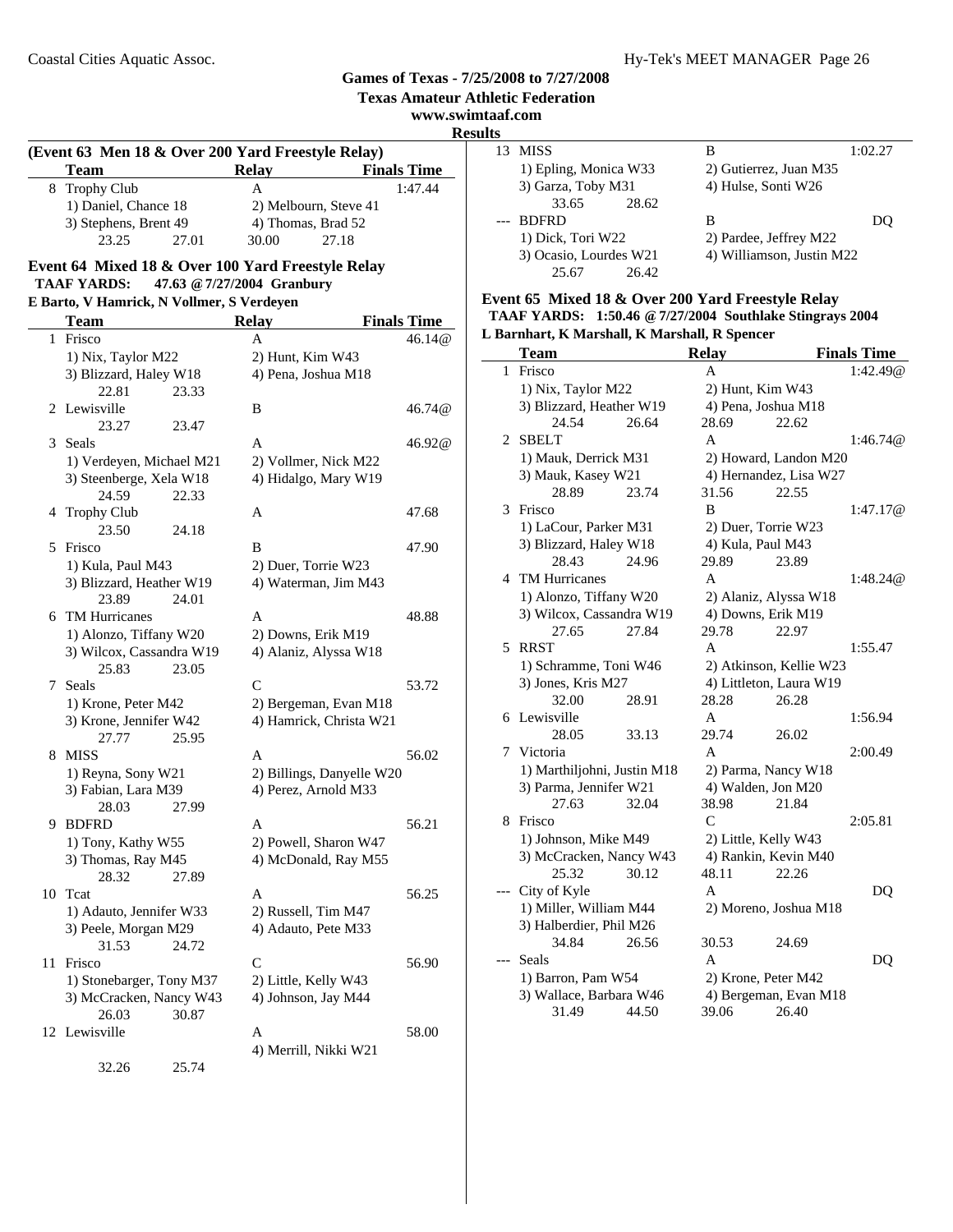**Texas Amateur Athletic Federation**

### **www.swimtaaf.com**

**Results**

### $\mathbf{I}$

|    | M Hayes, E Landers, A Privett, H Vassios<br><b>Team</b> | <b>Relay</b>                                 | <b>Finals Time</b>           |
|----|---------------------------------------------------------|----------------------------------------------|------------------------------|
|    | 1 El Campo                                              | A                                            | 1:14.80                      |
|    | 1) Williams, Hope 8                                     | 2) Espinosa, Krystan 8                       |                              |
|    | 3) Willis, Ivy 8                                        | 4) Krpec, Brooke 8                           |                              |
|    | 40.80<br>34.00                                          |                                              |                              |
| 2  | Frisco                                                  | A                                            | 1:16.50                      |
|    | 1) Smith, Spencer 8                                     | 2) Johnston, Carolyn 8                       |                              |
|    | 3) Marshall, McKenzie 8                                 | 4) Nelson, Courtney 8                        |                              |
|    | 41.11<br>35.39                                          |                                              |                              |
|    | 3 Cars                                                  | A                                            | 1:22.77                      |
|    | 1) Roessler, Jennifer 8                                 | 2) Anderson, Maya 8                          |                              |
|    | 3) Dillard, Allison 8                                   | 4) Ortega, Callia 8                          |                              |
|    | 45.12<br>37.65                                          |                                              |                              |
| 4  | Frisco                                                  | B                                            | 1:23.94                      |
|    | 1) Snyder, Samantha 8                                   | 2) Sundbreg, Samantha 8                      |                              |
|    | 3) Foster, MaryRose 8                                   | 4) Wolters, MaKenzie 8                       |                              |
|    | 44.69<br>39.25                                          |                                              |                              |
|    | 5 Cars                                                  | B                                            | 1:24.66                      |
|    | 1) Bales, Alia 7                                        | 2) Crowhurst, Gabby 7                        |                              |
|    | 3) Bales, Kimberly 8                                    | 4) Thrower, Adeline 7                        |                              |
|    | 44.21<br>40.45                                          |                                              |                              |
|    | 6 Southlake                                             | A                                            | 1:25.70                      |
|    | 1) Privett, Kate 7                                      | 2) Monroe, Chloe 8                           |                              |
|    | 3) Pitcock, Rachel 8                                    | 4) Apple, Sarah 8                            |                              |
|    | 43.52<br>42.18                                          |                                              |                              |
| 7  |                                                         | B                                            | 1:26.38                      |
|    | Ramsey                                                  |                                              |                              |
|    | 1) Blankenship, Molly 8                                 | 2) Owen, Ellie 8                             |                              |
|    | 3) Blankenship, Ellie 7<br>46.07<br>40.31               | 4) Graf, Marissa 8                           |                              |
| 8  | LJST                                                    | A                                            | 1:27.38                      |
|    |                                                         |                                              |                              |
|    | 1) Housenga, Melanie 8                                  | 2) Tran, Vivie 7                             |                              |
|    | 3) Jimenez, Allison 8                                   | 4) Grey, Tara 8                              |                              |
| 9  | 43.84<br>43.54<br>Seals                                 |                                              |                              |
|    |                                                         | A                                            | 1:30.67                      |
|    | 1) Land, Kyleigh 8                                      | 2) Wallace, Lauren 8                         |                              |
|    | 3) Myers, Alexandra 8                                   | 4) Brawner, Kinsey 7                         |                              |
|    | 46.76<br>43.91                                          |                                              |                              |
|    | 10 Keller                                               | Α                                            | 1:30.76                      |
|    | 1) Funck, Claire 8                                      | 2) Black, Julia 8                            |                              |
|    | 3) Schmidt, Claire 7                                    | 4) Urbanosky, Cameryn 8                      |                              |
|    | 42.25<br>48.51                                          |                                              |                              |
| 11 | <b>RRST</b>                                             | A                                            | 1:32.07                      |
|    | 1) Sugawara, Alissa 7                                   |                                              | 2) Davenport-Johnson, Hana 8 |
|    | 3) Dzierzanowsky, Kathryn 8                             | 4) Kloeber, Hannah 8                         |                              |
|    | 59.87<br>32.20                                          |                                              |                              |
|    | 12 Lewisville                                           | A                                            | 1:33.24                      |
|    | 1) Scherer, Bailey 8                                    | 2) Owen, Quinn 8                             |                              |
|    | 3) Maxson, Brylie 8                                     | 4) Wiborg, Emma 8                            |                              |
|    | 36.47<br>56.77                                          |                                              |                              |
|    | <b>ALICE</b>                                            | A                                            | 1:34.79                      |
|    |                                                         |                                              |                              |
| 13 | 1) Cruz, Aryssa 8<br>3) Hayslip, Hannah 8               | 2) Downes, Caroline 8<br>4) Gonzalez, Alex 7 |                              |

|    | 14 ALICE                  |         | B                       | 1:45.81 |
|----|---------------------------|---------|-------------------------|---------|
|    | 1) Moralez, Sierra 6      |         | 2) Downes, Kendall 6    |         |
|    | 3) Campos, Sarah Jo 8     |         | 4) Ramon, Alyssa 8      |         |
|    | 56.62                     | 49.19   |                         |         |
|    | 15 Hubbard                |         | A                       | 1:50.25 |
|    | 1) Gray, Robin 8          |         | 2) Gillham, Jaydyn 6    |         |
|    | 3) Woodall, Payton 7      |         | 4) Woodall, Annamarie 8 |         |
|    | 59.15                     | 51.10   |                         |         |
|    | 16 WESTB                  |         | A                       | 1:54.28 |
|    | 1) Batoum Bassong, Anna 7 |         | 2) Moon, Alon 7         |         |
|    | 3) Perez, Abrielle 8      |         | 4) Pickard, Priscilla 8 |         |
|    | 1:02.64                   | 51.64   |                         |         |
| 17 | Rockport                  |         | A                       | 2:05.08 |
|    | 1:00.00                   | 1:05.08 |                         |         |
|    | <b>DNB</b>                |         | A                       | DO.     |
|    | 1) Hutton, Sofia 7        |         | 2) Telang, Deepa 8      |         |
|    | 3) Marley, Belle 7        |         | 4) Janes, Claudia 7     |         |
|    | 56.00                     | 54.16   |                         |         |

#### **Event 67 Women 18 & Over 200 Yard Medley Relay TAAF YARDS: 2:01.54 @7/27/2004 Richmond/Rosenberg Team A Neal, A Tyler, J Cutbirth, K Atkinson**

|   | <b>Team</b>               |       | <b>Relay</b>         |                           | <b>Finals Time</b> |
|---|---------------------------|-------|----------------------|---------------------------|--------------------|
| 1 | <b>RRST</b>               |       | A                    |                           | 1:59.51@           |
|   | 1) Roth, Jessica 21       |       |                      | 2) Phillips, Courtney 21  |                    |
|   | 3) Littleton, Laura 19    |       | 4) Floyd, Emily 20   |                           |                    |
|   | 29.57                     | 36.21 | 28.17                | 25.56                     |                    |
|   | 2 Trophy Club             |       | A                    |                           | 2:09.02            |
|   | 1) Benton, Kelly 38       |       |                      | 2) Caldwell, Christine 19 |                    |
|   | 3) Eichenseer, Melissa 42 |       | 4) Gerloff, Sara 20  |                           |                    |
|   | 32.63                     | 33.79 | 30.78                | 31.82                     |                    |
|   | 3 Seals                   |       | A                    |                           | 2:11.18            |
|   | 1) Hidalgo, Mary 19       |       |                      | 2) Chastain, Raven 18     |                    |
|   | 3) Steenberge, Xela 18    |       |                      | 4) Hamrick, Vicki 50      |                    |
|   | 32.43                     | 39.53 | 28.75                | 30.47                     |                    |
| 4 | Frisco                    |       | A                    |                           | 2:12.50            |
|   | 1) Blizzard, Haley 18     |       | 2) Duer, Torrie 23   |                           |                    |
|   | 3) Blizzard, Heather 19   |       | 4) Little, Kelly 43  |                           |                    |
|   | 34.55                     | 35.22 | 33.09                | 29.64                     |                    |
|   | 5 Lewisville              |       | $\mathsf{A}$         |                           | 2:20.81            |
|   |                           |       | 2) Merrill, Nikki 21 |                           |                    |
|   | 30.50                     | 45.69 | 31.42                | 33.20                     |                    |
| 6 | <b>BDFRD</b>              |       | A                    |                           | 2:44.56            |
|   | 1) Dick, Tori 22          |       | 2) Tony, Kathy 55    |                           |                    |
|   | 3) Powell, Sharon 47      |       |                      | 4) Thornton, Donna 48     |                    |
|   | 41.40                     | 45.74 | 1:17.42              |                           |                    |

#### **Event 68 Girls 8 & Under 50 Yard Freestyle TAAF YARDS: 32.66 @7/27/2002 MayLin Meisenheimer**

| іллі ілішэ.<br>$32.00 \approx 7/27/2002$ MayLin Meisenheimer |  |              |                    |  |  |
|--------------------------------------------------------------|--|--------------|--------------------|--|--|
| <b>Name</b>                                                  |  | Age Team     | <b>Finals Time</b> |  |  |
| 1 Augustyn, Alexandra                                        |  | 8 Lewisville | 34.44              |  |  |
| 2 Huggins, Gabby                                             |  | Weatherford  | 34.61              |  |  |
| 3 Hudson, Stacie                                             |  | <b>WESTB</b> | 36.46              |  |  |
| 4 Bouthillette, Kaitelyn                                     |  | <b>WOOD</b>  | 36.87              |  |  |
| 5 Montag, Ashley                                             |  | <b>WOOD</b>  | 38.23              |  |  |
| 6 Bozarth, Sierra                                            |  | Denison      | 39.01              |  |  |
| 7 Meinhausen, Kacey                                          |  | Rockport     | 39.73              |  |  |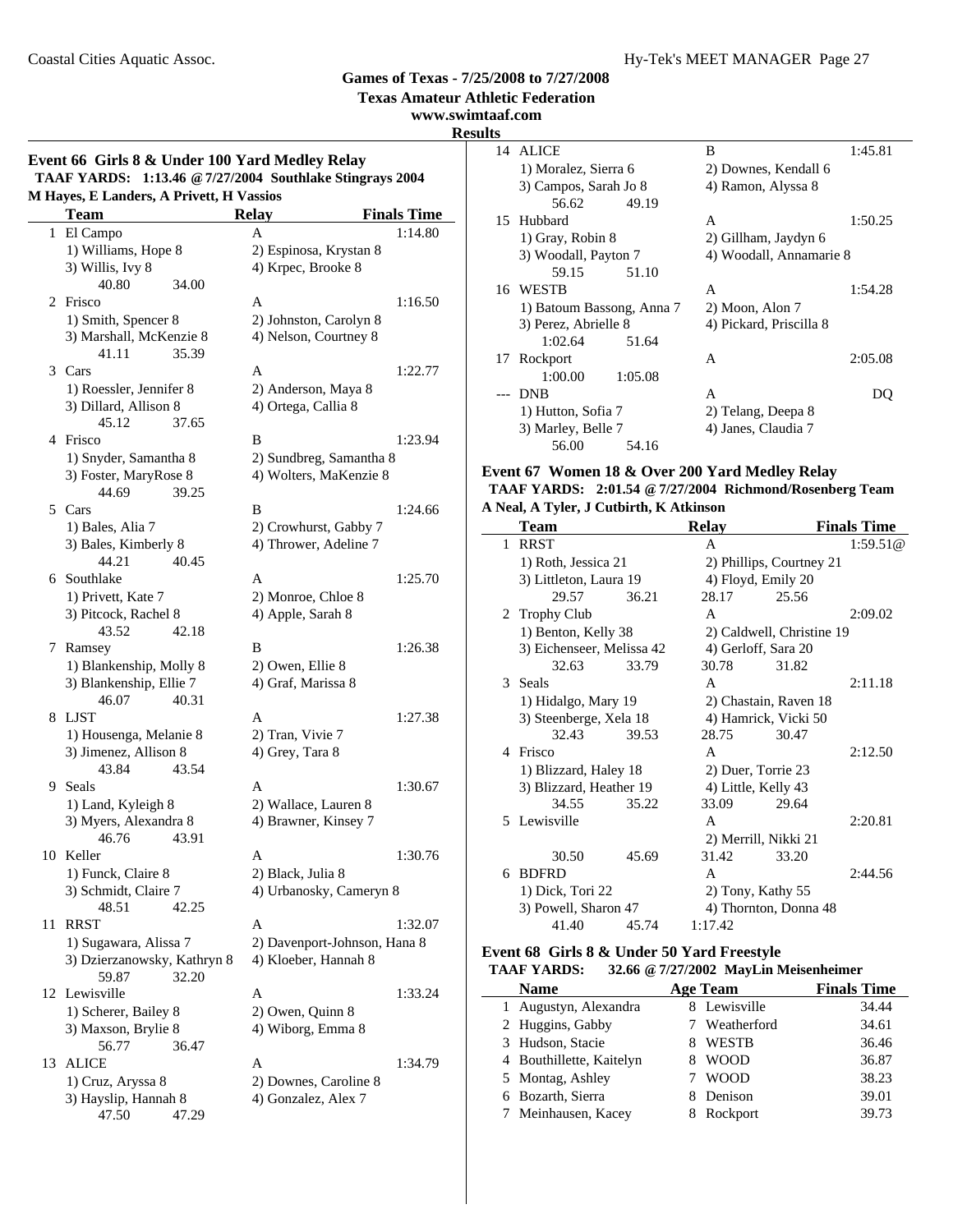**Texas Amateur Athletic Federation**

**www.swimtaaf.com**

| Results |  |
|---------|--|
|         |  |

| (Event 68 Girls 8 & Under 50 Yard Freestyle) |                      |   |                      |                    |
|----------------------------------------------|----------------------|---|----------------------|--------------------|
|                                              | <b>Name</b>          |   | <b>Age Team</b>      | <b>Finals Time</b> |
| 8                                            | Hopper, Rylee        | 8 | <b>AMRIL</b>         | 39.74              |
| 9                                            | Alonzo, Alyssa       | 8 | <b>TM Hurricanes</b> | 39.87              |
| 10                                           | Deschenes, Haley     | 8 | <b>ALLEN</b>         | 40.62              |
| 11                                           | Housenga, Melanie    | 8 | <b>LJST</b>          | 40.94              |
| 12                                           | Willis, Ivy          | 8 | El Campo             | 41.28              |
| 13                                           | Hummell, Michaela    | 8 | Manta Rays           | 41.80              |
| 14                                           | Perkovich, Elizabeth | 8 | McKinney             | 41.82              |
| 15                                           | Knifton, Kate        | 7 | Ramsey               | 41.96              |
| 16                                           | Husle, Marin         | 8 | <b>MISS</b>          | 42.10              |
| 17                                           | Hudson, Kacie        | 8 | <b>WESTB</b>         | 42.11              |
| 18                                           | Fiorilli, Ashlyn     | 6 | McKinney             | 42.15              |
| 19                                           | Myers, Alexandra     | 8 | Seals                | 42.21              |
| 20                                           | Blankenship, Molly   | 8 | Ramsey               | 43.66              |
| 21                                           | Rodriguez, Esmer     | 8 | <b>EDIN</b>          | 43.88              |
| 22                                           | Holson, Caycee       | 7 | <b>DCTR</b>          | 44.51              |
| 23                                           | Graf, Marissa        | 8 | Ramsey               | 45.00              |
| 24                                           | Feder, Bailey        | 8 | Mudcats              | 45.45              |
| 25                                           | Handley, Sage        | 8 | Splash               | 46.63              |
| 26                                           | Woodall, Annamarie   | 8 | Hubbard              | 48.20              |
| 27                                           | DeLuna, Liberty      | 8 | <b>SAPAR</b>         | 50.88              |
| 28                                           | Hulse, Santi         | 6 | <b>MISS</b>          | 59.11              |
| 29                                           | Starks, Lindsey      | 7 | <b>DALAS</b>         | 1:05.45            |
| $---$                                        | Beckman, Sam         | 7 | Landa Park           | DQ                 |

#### **Event 69 Women 18-24 50 Yard Freestyle TAAF YARDS: 25.60 @7/27/2003 Amber Tyler**

|              | <b>Name</b>           | $\sim\cdot\cdot$ | <b>Age Team</b>      | <b>Finals Time</b> |
|--------------|-----------------------|------------------|----------------------|--------------------|
| $\mathbf{1}$ | Anderson, Alyse       |                  | 20 Lewisville        | 25.89              |
|              | 2 Caldwell, Christine | 19               | <b>Trophy Club</b>   | 27.05              |
| 3            | Phillips, Courtney    | 21               | <b>RRST</b>          | 27.48              |
| 4            | Gerloff, Sara         | 20               | <b>Trophy Club</b>   | 27.73              |
| 5            | Alonzo, Tiffany       | 20               | <b>TM Hurricanes</b> | 27.82              |
| $*6$         | Summers, Kristin      | 18               | <b>RRST</b>          | 27.92              |
| *6           | Reitz, Mollee         | 18               | Grapevine            | 27.92              |
| 8            | Alaniz, Alyssa        | 18               | <b>TM Hurricanes</b> | 28.07              |
| 9            | Mauk, Kasey           | 21               | <b>SBELT</b>         | 28.90              |
| 10           | Blizzard, Haley       | 18               | Frisco               | 29.94              |
| 11           | Ocasio, Lourdes       | 21               | <b>BDFRD</b>         | 30.16              |
| 12           | Sherman, Barbara      | 23               | Aquacats             | 30.43              |
| 13           | Fadeley, Jillian      | 24               | Country Club         | 30.67              |
| 14           | Newsome, Shaelyn      | 18               | Marlins              | 30.89              |
| 15           | Ragan, Jennifer       | 19               | <b>ALVIN</b>         | 31.09              |
| 16           | Gay, Staci            | 24               | Country Club         | 31.36              |
| 17           | Parma, Nancy          | 18               | Victoria             | 32.12              |
| 18           | Terry, Sommer         | 18               | <b>WOOD</b>          | 32.83              |
| 19           | Salinas, Sam          | 19               | <b>MISS</b>          | 33.75              |
| 20           | Hamrick, Christa      | 21               | Seals                | 34.61              |
| 21           | Parma, Jennifer       | 21               | Victoria             | 40.32              |

### **Event 70 Women 25-39 50 Yard Freestyle**

### **TAAF YARDS: 26.46 @7/27/2004 Joyce Curry**

| <b>Name</b>     | Age Team  | <b>Finals Time</b> |
|-----------------|-----------|--------------------|
| 1 Curry, Jo     | 35 Cars   | 28.59              |
| 2 McKinney, Amy | 39 LJST   | 32.19              |
| 3 Pruitt, Diane | 26 Denton | 32.38              |

| 4 Beissel Rosales, Jenny | 28 Coppel      | 33.49 |
|--------------------------|----------------|-------|
| 5 Benton, Kelly          | 38 Trophy Club | 35.81 |
| 6 Pendergrass, Cassandra | 35 El Paso     | 39.62 |
| 7 Castillo, Samantha     | 35 Lewisville  | 40.35 |
| 8 Castillo, Carmen       | 35 SAPAR       | 51.34 |

### **Event 71 Women 40 & Over 50 Yard Freestyle**

### **TAAF YARDS: 27.16 @7/27/2004 Nancy Wendell**

|    | Name              |    | <b>Age Team</b> | <b>Finals Time</b> |
|----|-------------------|----|-----------------|--------------------|
| 1  | Hunt, Kim         |    | 43 Frisco       | 26.67@             |
| 2  | Stone, Beverly    |    | 44 Lewisville   | 27.16@             |
| 3  | Little, Kelly     | 43 | Frisco          | 30.19              |
| 4  | Hamrick, Vicki    |    | 50 Seals        | 30.57              |
| 5  | Stone, Dianne     | 48 | Aquacats        | 31.62              |
| 6  | Hayes, Shannon    | 47 | Denison         | 33.28              |
| 7  | Fryar, Michelle   |    | 42 Denison      | 33.86              |
| 8  | French, Sherry    | 51 | Keller          | 33.98              |
| 9  | Riedl, Barbara    |    | 62 Denison      | 34.89              |
| 10 | McQuaid, Cindy    |    | 46 Boerne       | 34.99              |
| 11 | Young, Judy       | 43 | Landa Park      | 35.58              |
|    | 12 Powell, Sharon | 47 | <b>BDFRD</b>    | 35.79              |
| 13 | Wallace, Barbara  |    | 46 Seals        | 38.89              |
| 14 | Clark, Sabrina    | 40 | Boerne          | 41.60              |
| 15 | Mott, Joanne      | 44 | Aquaducks       | 43.57              |
| 16 | McCracken, Nancy  | 43 | Frisco          | 43.73              |
| 17 | Krone, Jennifer   | 42 | Seals           | 45.20              |
| 18 | Barron, Pam       |    | 54 Seals        | 47.49              |

# **Event 72 Girls 8 & Under 25 Yard Backstroke**

|    | <b>Name</b>          |   | <b>Age Team</b> | <b>Finals Time</b> |
|----|----------------------|---|-----------------|--------------------|
| 1  | Privett, Kate        | 7 | Southlake       | 18.49              |
| 2  | Williams, Hope       | 8 | El Campo        | 18.64              |
| 3  | Lasky, Ashley        | 8 | <b>WOOD</b>     | 18.86              |
| 4  | Holson, Caycee       | 7 | <b>DCTR</b>     | 20.21              |
| 5  | Eubank, Emily        | 8 | Grapevine       | 20.31              |
| 6  | Montag, Ashley       | 7 | <b>WOOD</b>     | 20.88              |
| 7  | Smith, Spencer       | 8 | Frisco          | 20.89              |
| 8  | Longino, Jayden      | 7 | Rockport        | 21.02              |
| 9  | Langford, MJ         | 7 | <b>CCFB</b>     | 21.21              |
| 10 | Blankenship, Molly   | 8 | Ramsey          | 21.26              |
| 11 | Giles, Morgan        | 8 | <b>Blacones</b> | 21.43              |
| 12 | Deschenes, Haley     | 8 | <b>ALLEN</b>    | 21.74              |
| 13 | Gonzalez, Alondra    | 8 | Killeen         | 21.97              |
| 14 | Snyder, Samantha     | 8 | Frisco          | 22.19              |
| 15 | Olivarez, Alexandria | 8 | <b>SAPAR</b>    | 22.26              |
| 16 | Fiorilli, Ashlyn     | 6 | McKinney        | 22.41              |
| 17 | Graves, Jasmine      | 8 | <b>CCCE</b>     | 22.51              |
| 18 | Scott, Hannah        | 8 | BEL             | 23.23              |
| 19 | Rowden, Lizey        | 7 | <b>DCTR</b>     | 23.63              |
| 20 | Annarino, Blakely    | 7 | Dolphins        | 23.93              |
| 21 | Husle, Marin         | 8 | <b>MISS</b>     | 24.84              |
| 22 | Martinez, Angelina   | 6 | <b>SAPAR</b>    | 28.00              |
| 23 | Honrubia, Lilly      | 7 | <b>MISS</b>     | 28.06              |
| 24 | Pickard, Priscilla   | 8 | <b>WESTB</b>    | 29.82              |
| 25 | Starks, Lindsey      | 7 | <b>DALAS</b>    | 30.60              |
| 26 | Hulse, Santi         | 6 | <b>MISS</b>     | 41.39              |
|    |                      |   |                 |                    |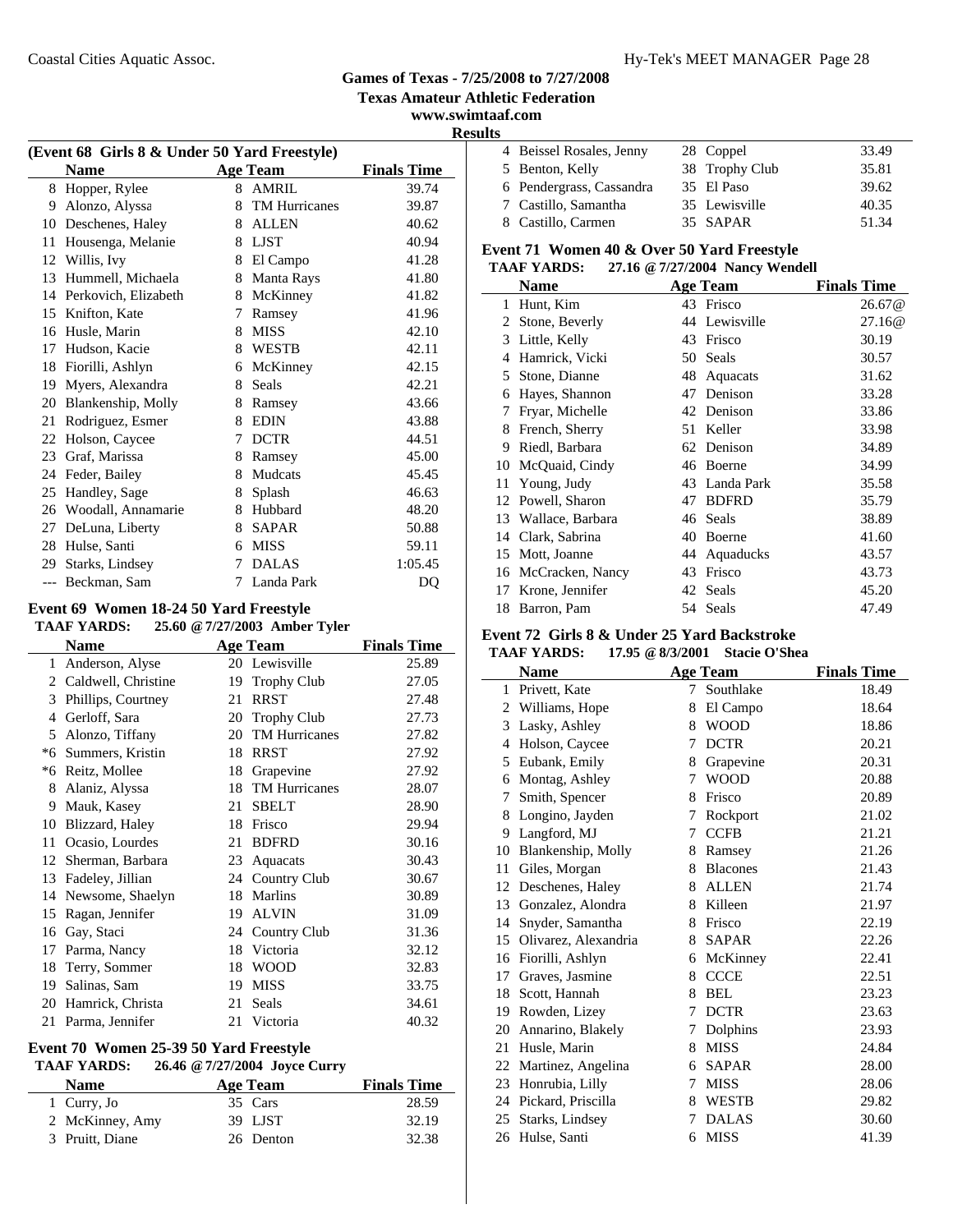**Texas Amateur Athletic Federation**

**www.swimtaaf.com**

|  | <b>Results</b> |  |
|--|----------------|--|
|  |                |  |

| (Event 72 Girls 8 & Under 25 Yard Backstroke) |              |                    |  |  |
|-----------------------------------------------|--------------|--------------------|--|--|
| <b>Name</b>                                   | Age Team     | <b>Finals Time</b> |  |  |
| 27 Perez, Abrielle                            | 8 WESTB      | 41.46              |  |  |
| --- Schab, Sabina                             | 8 Landa Park | DO                 |  |  |

### **Event 73 Women 18-24 50 Yard Backstroke**

#### **TAAF YARDS: 29.48 @7/23/2005 Courtney Phillips**

|   | <b>Name</b>          |    | <b>Age Team</b>  | <b>Finals Time</b> |
|---|----------------------|----|------------------|--------------------|
|   | 1 Anderson, Alyse    |    | 20 Lewisville    | 29.50              |
|   | 2 Phillips, Courtney | 21 | <b>RRST</b>      | 29.90              |
|   | 3 Littleton, Laura   | 19 | <b>RRST</b>      | 29.95              |
|   | 4 Steenberge, Xela   |    | 18 Seals         | 30.71              |
|   | 5 Hidalgo, Mary      | 19 | Seals            | 32.01              |
|   | 6 Wilcox, Cassandra  |    | 19 TM Hurricanes | 33.36              |
|   | Blizzard, Heather    | 19 | Frisco           | 34.21              |
|   | Adams, Candace       |    | 22 Deer Park     | 34.80              |
| 9 | Blizzard, Haley      | 18 | Frisco           | 36.74              |
|   | 10 Newsome, Shaelyn  | 18 | <b>Marlins</b>   | 39.26              |
|   | 11 Parma, Nancy      |    | 18 Victoria      | 42.20              |
|   | 12 Terry, Sommer     | 18 | <b>WOOD</b>      | 42.73              |

### **Event 74 Women 25-39 50 Yard Backstroke**

#### **TAAF YARDS: 32.71 @7/27/2003 Jackie White**

| <b>Name</b>              | Age Team  | <b>Finals Time</b> |
|--------------------------|-----------|--------------------|
| 1 McKinney, Amy          | 39 LJST   | 39.51              |
| 2 Beissel Rosales, Jenny | 28 Coppel | 41.91              |
| 3 Pruitt, Diane          | 26 Denton | 45.49              |
| 4 Adauto, Jennifer       | 33 Teat   | 46.10              |

#### **Event 75 Women 40 & Over 50 Yard Backstroke TAAF YARDS: 31.91 @7/27/2004 Lynn Barnhart**

| --------<br>$\frac{1}{2}$ |  |                 |                    |  |  |
|---------------------------|--|-----------------|--------------------|--|--|
| <b>Name</b>               |  | <b>Age Team</b> | <b>Finals Time</b> |  |  |
| 1 Little, Kelly           |  | 43 Frisco       | 36.68              |  |  |
| 2 French, Sherry          |  | 51 Keller       | 40.69              |  |  |
| 3 Thornton, Donna         |  | 48 BDFRD        | 41.57              |  |  |
| 4 Fryar, Michelle         |  | 42 Denison      | 42.14              |  |  |
| 5 Johnson, Leslie         |  | 47 CCAC         | 42.82              |  |  |
| 6 Couelehan, Kathy        |  | 50 Landa Park   | 44.41              |  |  |
| 7 Hayes, Shannon          |  | 47 Denison      | 46.53              |  |  |
| 8 Merrill, Teresa         |  | 53 Lewisville   | 47.59              |  |  |
| Clark, Sabrina            |  | <b>Boerne</b>   | 48.34              |  |  |

#### **Event 76 Girls 8 & Under 25 Yard Breaststroke TAAF YARDS: 19.89 @7/1/1998 Lauren Weeks**

|    | <b>Name</b>          |   | Age Team      | <b>Finals Time</b> |
|----|----------------------|---|---------------|--------------------|
| 1  | Johnston, Carolyn    | 8 | Frisco        | 21.05              |
| 2  | Velasco, Hannah      | 8 | Dittmar       | 21.35              |
| 3  | Downes, Caroline     | 8 | <b>ALICE</b>  | 21.44              |
| 4  | Johnson, Sydnee      | 8 | Lewisville    | 21.73              |
|    | 5 Notarainni, Bianca | 8 | <b>WOOD</b>   | 22.01              |
| 6  | Pitcock, Rachel      | 8 | Southlake     | 22.33              |
| 7  | Lemmons, Avery       | 8 | <b>Boerne</b> | 22.37              |
| 8  | Makris, Courtney     | 8 | Seabrook      | 22.97              |
| 9  | Anderson, Maya       | 8 | Cars          | 23.17              |
|    | 10 Tran, Vivie       |   | <b>LIST</b>   | 23.23              |
| 11 | Sundbreg, Samantha   | 8 | Frisco        | 23.38              |
| 12 | Crowhurst, Gabby     |   | Cars          | 23.68              |
| 13 | Meinhausen, Kacey    | 8 | Rockport      | 23.76              |

| ιJ |                      |    |              |                |
|----|----------------------|----|--------------|----------------|
|    | 14 Monroe, Chloe     | 8  | Southlake    | 24.84          |
|    | 15 Black, Julia      | 8  | Keller       | 25.47          |
|    | 16 Bennett, Mary     | 8  | <b>DNB</b>   | 25.69          |
|    | 17 Rodriguez, Esmer  | 8  | <b>EDIN</b>  | 25.94          |
|    | 18 Hopper, Emma      | 8  | Murchison    | 27.02          |
|    | 19 Skomp, Taylor     | 8. | Parker Pool  | 27.94          |
|    | 20 Santos, Sophia    |    | <b>SAPAR</b> | 30.89          |
|    | --- Adan, Cynthia    |    | <b>SAPAR</b> | DQ             |
|    | --- Cargile, Kaci    | 8  | Hubbard      | D <sub>O</sub> |
|    | --- Johnson, Martina |    | Hubbard      | DO             |
|    |                      |    |              |                |

### **Event 77 Women 18-24 50 Yard Breaststroke**

|   | 32.62 @ 7/27/2003 Heather Claney<br><b>TAAF YARDS:</b> |     |                  |                    |  |  |
|---|--------------------------------------------------------|-----|------------------|--------------------|--|--|
|   | <b>Name</b>                                            |     | <b>Age Team</b>  | <b>Finals Time</b> |  |  |
|   | 1 Orred, Kelsey                                        |     | 18 Trophy Club   | 33.35              |  |  |
|   | 2 Alaniz, Alyssa                                       |     | 18 TM Hurricanes | 34.90              |  |  |
|   | 3 Stone, Anne                                          | 18  | RRST             | 35.03              |  |  |
|   | 4 Wilcox, Cassandra                                    |     | 19 TM Hurricanes | 35.74              |  |  |
|   | 5 Duer, Torrie                                         | 23  | Frisco           | 36.39              |  |  |
|   | 6 Roth, Jessica                                        | 21  | <b>RRST</b>      | 36.54              |  |  |
|   | 7 Spell, Courtney                                      | 23  | <b>Boerne</b>    | 38.02              |  |  |
| 8 | Fadeley, Jillian                                       |     | 24 Country Club  | 38.12              |  |  |
| 9 | Hidalgo, Mary                                          | 19  | Seals            | 38.36              |  |  |
|   | 10 Chastain, Raven                                     | 18. | Seals            | 40.20              |  |  |

### 11 Gattis, Linsey 19 Marlins 40.23 12 Terry, Sommer 18 WOOD 47.39 13 47.53 Newsome, Shaelyn 18 Marlins 14 Parma, Jennifer 21 Victoria 51.57

### **Event 78 Women 25-39 50 Yard Breaststroke**

#### **TAAF YARDS: 34.88 @7/1/1996 Kim Sine**

| <b>Name</b>              | Age Team      | <b>Finals Time</b> |
|--------------------------|---------------|--------------------|
| 1 Beissel Rosales, Jenny | 28 Coppel     | 45.95              |
| 2 Meinhausen, Carrie     | 29 Rockport   | 46.53              |
| 3 Augustyn, Britt        | 36 Lewisville | 48.93              |
| 4 Pendergrass, Cassandra | 35 El Paso    | 53.38              |

### **Event 79 Women 40 & Over 50 Yard Breaststroke**

**TAAF YARDS: 35.53 @7/1/1998 Kim Sine**

| <b>Name</b>     |                    | Age Team      | <b>Finals Time</b> |
|-----------------|--------------------|---------------|--------------------|
| 1 Young, Judy   |                    | 43 Landa Park | 41.11              |
| 2 Stone, Dianne |                    | 48 Aquacats   | 41.34              |
|                 | 3 Goodman, Joan    | 41 Keller     | 43.14              |
|                 | 4 Wallace, Barbara | 46 Seals      | 45.10              |
| 5 Tony, Kathy   |                    | 55 BDFRD      | 45.29              |
| 6 Barron, Pam   |                    | 54 Seals      | 47.18              |
| Mott, Joanne    |                    | 44 Aquaducks  | 50.89              |

#### **Event 80 Girls 8 & Under 25 Yard Butterfly**

**TAAF YARDS: 15.73 @7/1/1996 Dana Vollmer**

| <b>Name</b>              | Age Team      | <b>Finals Time</b> |
|--------------------------|---------------|--------------------|
| 1 Dzierzanowsky, Kathryn | 8 RRST        | 17.72              |
| 2 Huggins, Gabby         | 7 Weatherford | 17.77              |
| 3 Lasky, Ashley          | <b>WOOD</b>   | 17.94              |
| 4 Badillo, Gabrealla     | 8 Coppel      | 18.10              |
| 5 Soriano, Nicole        | <b>CCAC</b>   | 18.98              |
| *6 Hudson, Stacie        | <b>WESTB</b>  | J19.02             |
| *6 Dillard, Allison      | Cars          | J19.20             |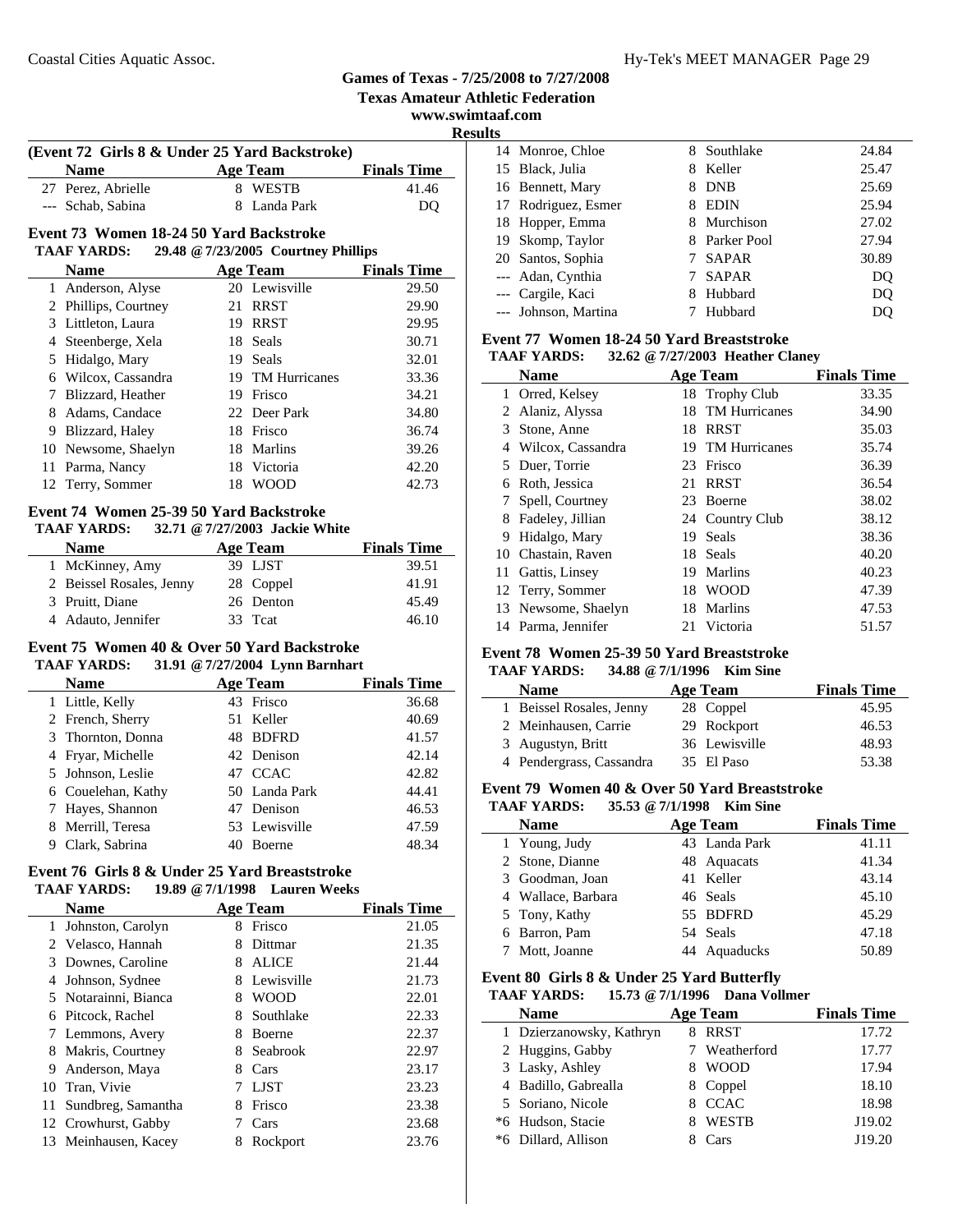**Texas Amateur Athletic Federation**

**www.swimtaaf.com Results**

| (Event 80 Girls 8 & Under 25 Yard Butterfly) |                     |   |                 |                    |  |
|----------------------------------------------|---------------------|---|-----------------|--------------------|--|
|                                              | <b>Name</b>         |   | <b>Age Team</b> | <b>Finals Time</b> |  |
| 7                                            | Pitcock, Rachel     | 8 | Southlake       | J19.94             |  |
| 8                                            | Thompson, Mallory   | 8 | Boerne          | J20.22             |  |
| 10                                           | Velasco, Hannah     | 8 | Dittmar         | 20.50              |  |
| 11                                           | Maxson, Brylie      | 8 | Lewisville      | 20.73              |  |
| 12                                           | Wilson, Lillie      | 8 | <b>WOOD</b>     | 20.86              |  |
| 13                                           | Lange, Monica       | 7 | Boerne          | 21.75              |  |
| 14                                           | Marshall, McKenzie  | 8 | Frisco          | 22.21              |  |
| 15                                           | Roessler, Jennifer  | 8 | Cars            | 22.68              |  |
| 16                                           | Gonzalez, Alondra   | 8 | Killeen         | 22.91              |  |
| 17                                           | Blankenship, Ellie  | 7 | Ramsey          | 23.01              |  |
| 18                                           | Wilson, Lillian     | 8 | McKinney        | 24.80              |  |
| 19                                           | Hayslip, Hannah     | 8 | <b>ALICE</b>    | 25.49              |  |
| 20                                           | Marley, Belle       | 7 | <b>DNB</b>      | 25.73              |  |
| 21                                           | Annarino, Blakely   | 7 | Dolphins        | 27.09              |  |
|                                              | 22 Alaniz, Savanah  | 8 | <b>CCCE</b>     | 27.90              |  |
|                                              | Rodriguez, Monica   | 7 | <b>EDIN</b>     | DO                 |  |
|                                              | --- Perez, Abrielle | 8 | WESTB           | DQ                 |  |
| E. 4. 04 . W 4.0. 04 EQ V 1 D 44 0.          |                     |   |                 |                    |  |

#### **Event 81 Women 18-24 50 Yard Butterfly TAAF YARDS: 28.06 @8/3/2001 Jessica Kent**

 $\overline{a}$ 

|              | <b>Name</b>       |     | Age Team             | <b>Finals Time</b> |
|--------------|-------------------|-----|----------------------|--------------------|
| $\mathbf{1}$ | Floyd, Emily      | 20  | <b>RRST</b>          | 28.98              |
| 2            | Steenberge, Xela  | 18  | Seals                | 29.43              |
| 3            | Gerloff, Sara     | 20  | <b>Trophy Club</b>   | 30.43              |
| 4            | Summers, Kristin  | 18  | <b>RRST</b>          | 30.76              |
| 5            | Hidalgo, Mary     | 19  | Seals                | 31.47              |
| 6            | Reitz, Mollee     | 18  | Grapevine            | 31.72              |
| 7            | Alonzo, Tiffany   | 20  | <b>TM Hurricanes</b> | 32.11              |
| 8            | Spell, Courtney   | 23  | Boerne               | 32.27              |
| 9            | Duer, Torrie      | 23  | Frisco               | 32.63              |
| 10           | Blizzard, Heather | 19  | Frisco               | 32.66              |
| 11           | Chastain, Raven   | 18  | Seals                | 32.68              |
| 12           | Cahill, Caitlin   | 18  | <b>WOOD</b>          | 33.04              |
| 13           | Mcdonald, Crystal | 21  | WESTB                | 34.01              |
| 14           | Crowson, Melanie  | 20  | Deer Park            | 34.22              |
| 15           | Fadeley, Jillian  | 24  | Country Club         | 34.85              |
| 16           | Ocasio, Lourdes   | 21  | <b>BDFRD</b>         | 35.06              |
| 17           | Gay, Staci        | 24  | Country Club         | 37.65              |
| 18           | Dick, Tori        | 22. | <b>BDFRD</b>         | 41.95              |

### **Event 82 Women 25-39 50 Yard Butterfly**

# **TAAF YARDS: 28.97 @7/1/1995 Kristi Bertelsman**

| <b>Name</b>          | <b>Age Team</b> | <b>Finals Time</b> |
|----------------------|-----------------|--------------------|
| 1 Curry, Jo          | 35 Cars         | 32.43              |
| 2 Pottorff, Kristi   | 26 Marlins      | 34.04              |
| 3 Hernandez, Lisa    | 27 SBELT        | 36.50              |
| 4 Benton, Kelly      | 38 Trophy Club  | 48.15              |
| 5 Castillo, Samantha | 35 Lewisville   | 1:04.74            |

### **Event 83 Women 40 & Over 50 Yard Butterfly**

### **TAAF YARDS: 29.07 @7/27/2004 Lynn Barnhart**

| <b>Name</b>           | Age Team       | <b>Finals Time</b> |
|-----------------------|----------------|--------------------|
| 1 Leutner, Joy        | 49 WOOD        | 33.19              |
| 2 Hamrick, Vicki      | 50 Seals       | 37.56              |
| 3 Eichenseer, Melissa | 42 Trophy Club | 39.00              |
| 4 McQuaid, Cindy      | 46 Boerne      | 40.32              |

|                | <b>TAAF YARDS:</b><br>14.85 @ 8/3/2001 Kelsey Emmons |                 |                      |                    |  |
|----------------|------------------------------------------------------|-----------------|----------------------|--------------------|--|
|                | <b>Name</b>                                          |                 | Age Team             | <b>Finals Time</b> |  |
| 1              | Velasco, Hannah                                      | 8               | Dittmar              | 16.28              |  |
| 2              | Lasky, Ashley                                        | 8               | <b>WOOD</b>          | 16.41              |  |
| 3              | Lemmons, Avery                                       | 8               | Boerne               | 16.79              |  |
| $\overline{4}$ | Johnson, Sydnee                                      |                 | 8 Lewisville         | 16.85              |  |
| 5              | Wilson, Lillie                                       | 8               | <b>WOOD</b>          | 17.05              |  |
| 6              | Gonzalez, Alondra                                    | 8               | Killeen              | 17.41              |  |
| 7              | Thompson, Mallory                                    | 8               | Boerne               | 17.58              |  |
| 8              | Cordier, Lindsay                                     | 8               | <b>WOOD</b>          | 17.70              |  |
| 9              | Soriano, Nicole                                      | 8               | <b>CCAC</b>          | 17.79              |  |
| 10             | Eubank, Emily                                        | 8               | Grapevine            | 17.86              |  |
| 11             | Bozarth, Sierra                                      | 8               | Denison              | 18.11              |  |
| 12             | Alonzo, Alyssa                                       | 8               | <b>TM Hurricanes</b> | 18.31              |  |
| 13             | Badillo, Gabrealla                                   | 8               | Coppel               | 18.35              |  |
| 14             | Ortega, Callia                                       | 8               | Cars                 | 18.41              |  |
|                | 15 Hopper, Rylee                                     | 8               | <b>AMRIL</b>         | 18.50              |  |
|                | 16 Scott, Hannah                                     | 8               | BEL                  | 18.62              |  |
| 17             | Battles, Cameron                                     | 8               | Hubbard              | 18.81              |  |
|                | 18 Owen, Quinn                                       |                 | 8 Lewisville         | 18.83              |  |
| 19             | Adan, Cynthia                                        | $7\phantom{.0}$ | <b>SAPAR</b>         | 18.88              |  |
|                | 20 Hudson, Kacie                                     | 8               | <b>WESTB</b>         | 18.93              |  |
| 21             | Schumacher, Emily                                    | 8               | Frisco               | 19.17              |  |
| 22             | Knifton, Kate                                        | 7               | Ramsey               | 19.37              |  |
| 23             | Rodriguez, Esmer                                     | 8               | <b>EDIN</b>          | 19.45              |  |
|                | 24 Perkovich, Elizabeth                              | 8               | McKinney             | 19.75              |  |
|                | 25 Wilson, Miranda                                   | 8               | <b>EDIN</b>          | 20.47              |  |
| 26             | Starks, Lindsey                                      | 7               | <b>DALAS</b>         | 24.84              |  |
| 27             | Torres, Grace                                        | 8               | <b>SAPAR</b>         | 24.88              |  |
| 28             | Hulse, Santi                                         | 6               | <b>MISS</b>          | 28.99              |  |
| 29             | Sanders, Ashton                                      | 6               | <b>DALAS</b>         | 29.27              |  |

### **Event 85 Women 18-24 100 Yard Freestyle**

**Event 84 Girls 8 & Under 25 Yard Freestyle**

### **TAAF YARDS: 58.23 @7/1/1999 Holly Bennett**

|    | <b>Name</b>           |       |    | <b>Age Team</b>  | <b>Finals Time</b> |
|----|-----------------------|-------|----|------------------|--------------------|
|    | 1 Floyd, Emily        |       |    | 20 RRST          | 56.24@             |
|    | 27.39                 | 28.85 |    |                  |                    |
|    | 2 Anderson, Alyse     |       |    | 20 Lewisville    | 56.43@             |
|    | 27.13                 | 29.30 |    |                  |                    |
|    | 3 Stone, Anne         |       |    | 18 RRST          | 59.40              |
|    | 27.97                 | 31.43 |    |                  |                    |
|    | 4 Alonzo, Tiffany     |       |    | 20 TM Hurricanes | 59.88              |
|    | 28.57                 | 31.31 |    |                  |                    |
|    | 5 Caldwell, Christine |       |    | 19 Trophy Club   | 1:00.33            |
|    | 28.79                 | 31.54 |    |                  |                    |
|    | 6 Reitz, Mollee       |       |    | 18 Grapevine     | 1:00.73            |
|    | 29.29                 | 31.44 |    |                  |                    |
| 7  | Mauk, Kasey           |       | 21 | <b>SBELT</b>     | 1:05.18            |
|    | 30.76                 | 34.42 |    |                  |                    |
| 8  | Mcdonald, Crystal     |       |    | 21 WESTB         | 1:08.67            |
|    | 34.03                 | 34.64 |    |                  |                    |
| 9. | Sherman, Barbara      |       | 23 | Aquacats         | 1:09.56            |
|    | 33.72                 | 35.84 |    |                  |                    |
| 10 | Ragan, Jennifer       |       | 19 | ALVIN            | 1:10.81            |
|    | 32.66                 | 38.15 |    |                  |                    |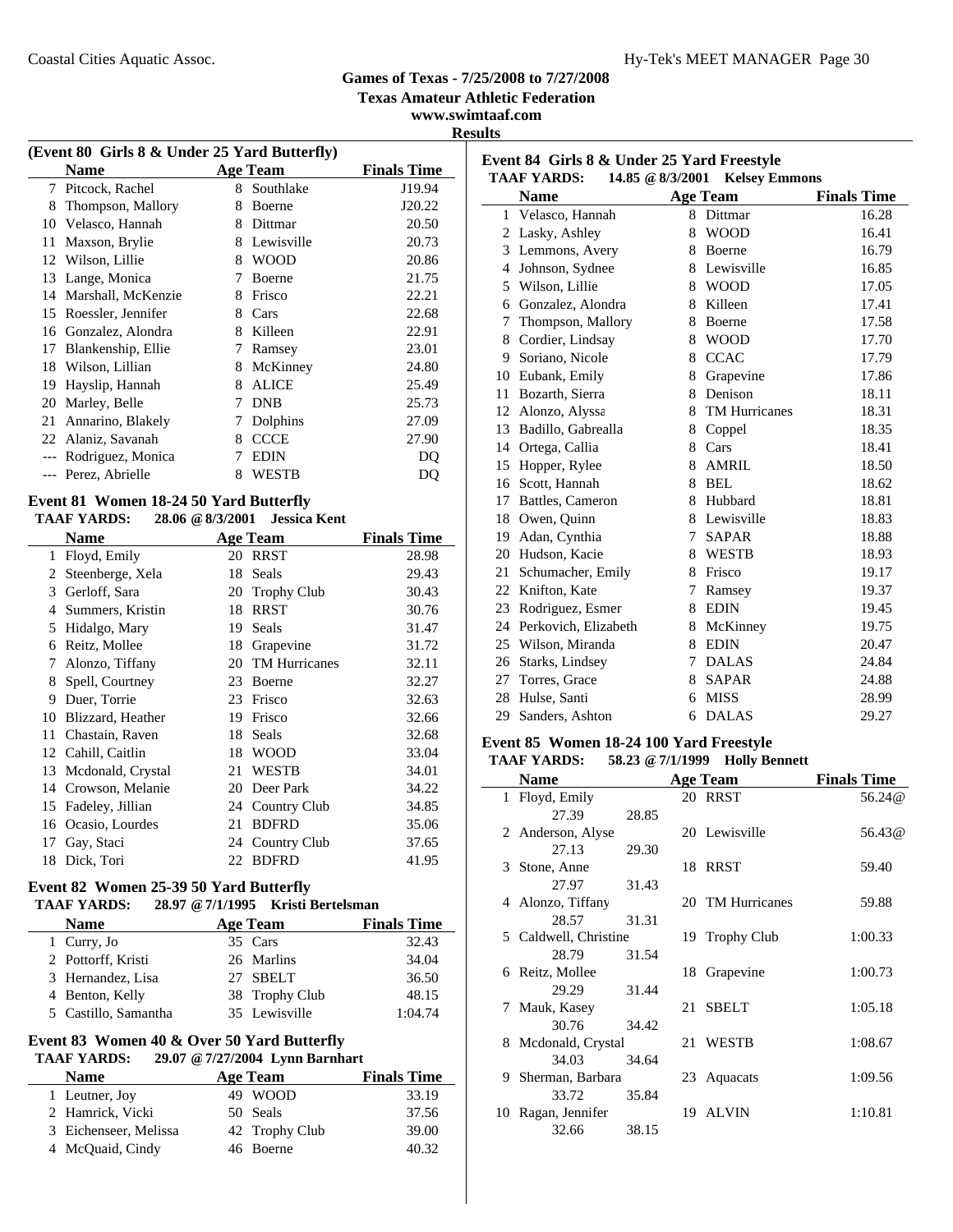**Texas Amateur Athletic Federation**

**www.swimtaaf.com**

 $\overline{\phantom{0}}$ 

**Results**

| (Event 85 Women 18-24 100 Yard Freestyle) |       |                 |                    |
|-------------------------------------------|-------|-----------------|--------------------|
| <b>Name</b>                               |       | <b>Age Team</b> | <b>Finals Time</b> |
| 11 Parma, Nancy                           |       | 18 Victoria     | 1:16.57            |
| 35.94                                     | 40.63 |                 |                    |
| 12 Parma, Jennifer                        |       | 21 Victoria     | 1:38.77            |
| 44 46                                     | 54.31 |                 |                    |

#### **Event 86 Women 25-39 100 Yard Freestyle TAAF YARDS: 59.72 @7/1/1998 Trina Campbell**

| <b>Name</b>              |       |    | <b>Age Team</b> | <b>Finals Time</b> |
|--------------------------|-------|----|-----------------|--------------------|
| 1 Loken, Katrina         |       | 27 | <b>GTSA</b>     | 1:02.43            |
| 29.54                    | 32.89 |    |                 |                    |
| 2 Curry, Jo              |       |    | 35 Cars         | 1:04.81            |
| 30.92                    | 33.89 |    |                 |                    |
| 3 Pruitt, Diane          |       |    | 26 Denton       | 1:14.61            |
| 34.94                    | 39.67 |    |                 |                    |
| Augustyn, Britt<br>4     |       |    | 36 Lewisville   | 1:18.63            |
| 35.84                    | 42.79 |    |                 |                    |
| 5 Pendergrass, Cassandra |       |    | 35 El Paso      | 1:34.67            |
| 43.29                    | 51.38 |    |                 |                    |

### **Event 87 Women 40 & Over 100 Yard Freestyle**

### **TAAF YARDS: 1:00.52 @7/27/2003 Lynn Barnhart**

|   | <b>Name</b>         |         |    | <b>Age Team</b>    | <b>Finals Time</b> |
|---|---------------------|---------|----|--------------------|--------------------|
|   | 1 Stone, Beverly    |         |    | 44 Lewisville      | 59.67 <sub>@</sub> |
|   | 28.39               | 31.28   |    |                    |                    |
|   | 2 Hunt, Kim         |         |    | 43 Frisco          | 1:00.09@           |
|   | 28.56               | 31.53   |    |                    |                    |
|   | 3 Leutner, Joy      |         |    | 49 WOOD            | 1:04.33            |
|   | 30.97               | 33.36   |    |                    |                    |
|   | 4 Little, Kelly     |         |    | 43 Frisco          | 1:09.08            |
|   | 32.09               | 36.99   |    |                    |                    |
|   | 5 Riedl, Barbara    |         |    | 62 Denison         | 1:19.19            |
|   | 37.84               | 41.35   |    |                    |                    |
|   | 6 Johnson, Leslie   |         |    | 47 CCAC            | 1:19.91            |
|   | 35.93               | 43.98   |    |                    |                    |
|   | 7 Couelehan, Kathy  |         |    | 50 Landa Park      | 1:20.89            |
|   | 37.29               | 43.60   |    |                    |                    |
| 8 | Hayes, Shannon      |         |    | 47 Denison         | 1:22.48            |
|   | 39.15               | 43.33   |    |                    |                    |
|   | 9 Merrill, Teresa   |         |    | 53 Lewisville      | 1:37.51            |
|   | 44.84               | 52.67   |    |                    |                    |
|   | 10 McCracken, Nancy |         | 43 | Frisco             | 1:40.95            |
|   | 49.68               | 51.27   |    |                    |                    |
|   | 11 Carr, Francesca  |         | 58 | <b>Trophy Club</b> | 1:54.29            |
|   | 53.16               | 1:01.13 |    |                    |                    |

#### **Event 88 Girls 8 & Under 100 Yard IM TAAF YARDS: 1:28.29 @7/23/2005 Aila Talyor**

| <b>Name</b>              | <b>Age Team</b> | <b>Finals Time</b> |
|--------------------------|-----------------|--------------------|
| 1 Williams, Hope         | El Campo        | 1:26.74@           |
| 39.83<br>46.91           |                 |                    |
| 2 Johnston, Carolyn      | Frisco          | 1:28.06@           |
| 40.91<br>47.15           |                 |                    |
| 3 Augustyn, Alexandra    | 8 Lewisville    | 1:31.05            |
| 47.89<br>43.16           |                 |                    |
| 4 Dzierzanowsky, Kathryn | <b>RRST</b>     | 1:36.32            |
| 53.61<br>42.71           |                 |                    |

| lэ |                          |         |   |                 |         |
|----|--------------------------|---------|---|-----------------|---------|
|    | 5 Privett, Kate          |         |   | 7 Southlake     | 1:36.87 |
|    | 44.23                    | 52.64   |   |                 |         |
|    | 6 Bouthillette, Kaitelyn |         |   | 8 WOOD          | 1:37.11 |
|    | 45.41                    | 51.70   |   |                 |         |
|    | 7 Badillo, Gabrealla     |         | 8 | Coppel          | 1:40.28 |
|    | 45.98                    | 54.30   |   |                 |         |
|    | 8 Soriano, Nicole        |         | 8 | <b>CCAC</b>     | 1:41.71 |
|    | 46.63                    | 55.08   |   |                 |         |
|    | 9 Dillard, Allison       |         | 8 | Cars            | 1:42.55 |
|    | 46.64                    | 55.91   |   |                 |         |
|    | 10 Nelson, Courtney      |         | 8 | Frisco          | 1:42.79 |
|    | 44.50                    | 58.29   |   |                 |         |
|    | 11 Hudson, Stacie        |         | 8 | WESTB           | 1:43.23 |
|    | 48.47                    | 54.76   |   |                 |         |
|    | 12 Wallace, Lauren       |         | 8 | Seals           | 1:44.44 |
|    | 47.38                    | 57.06   |   |                 |         |
|    | 13 Anderson, Maya        |         | 8 | Cars            | 1:49.29 |
|    | 53.28                    | 56.01   |   |                 |         |
|    | 14 Hudson, Kacie         |         | 8 | <b>WESTB</b>    | 1:53.69 |
|    | 50.72                    | 1:02.97 |   |                 |         |
|    | 15 Alonzo, Alyssa        |         |   | 8 TM Hurricanes | 1:54.13 |
|    | 51.82                    | 1:02.31 |   |                 |         |
|    | 16 Handley, Sage         |         | 8 | Splash          | 1:55.14 |
|    | 55.27                    | 59.87   |   |                 |         |
|    | 17 Cruz, Aryssa          |         | 8 | <b>ALICE</b>    | 1:55.73 |
|    | 55.29                    | 1:00.44 |   |                 |         |
|    | 18 Hayslip, Hannah       |         | 8 | <b>ALICE</b>    | 2:07.82 |
|    | 1:00.59                  | 1:07.23 |   |                 |         |

### **Event 89 Women 18-24 100 Yard IM**

### **TAAF YARDS: 1:05.43 @7/27/2004 Amanda Neal**

| <b>Name</b>         |       | <b>Age Team</b> | <b>Finals Time</b> |
|---------------------|-------|-----------------|--------------------|
| 1 Steenberge, Xela  |       | 18 Seals        | 1:05.62            |
| 30.47               | 35.15 |                 |                    |
| 2 Littleton, Laura  |       | 19 RRST         | 1:06.23            |
| 30.17               | 36.06 |                 |                    |
| 3 Orred, Kelsey     |       | 18 Trophy Club  | 1:07.21            |
| 32.84               | 34.37 |                 |                    |
| 4 Stone, Anne       |       | 18 RRST         | 1:09.02            |
| 32.24               | 36.78 |                 |                    |
| 5 Roth, Jessica     |       | 21 RRST         | 1:13.68            |
| 33.24               | 40.44 |                 |                    |
| 6 Duer, Torrie      |       | 23 Frisco       | 1:14.24            |
| 34.38               | 39.86 |                 |                    |
| 7 Chastain, Raven   |       | 18 Seals        | 1:17.98            |
| 36.61               | 41.37 |                 |                    |
| 8 Mcdonald, Crystal |       | 21 WESTB        | 1:18.17            |
| 35.30               | 42.87 |                 |                    |
| 9 Fadeley, Jillian  |       | 24 Country Club | 1:18.38            |
| 37.18               | 41.20 |                 |                    |
| 10 Cahill, Caitlin  |       | 18 WOOD         | 1:20.43            |
| 36.26               | 44.17 |                 |                    |
| 11 Newsome, Shaelyn |       | 18 Marlins      | 1:27.82            |
| 40.72               | 47.10 |                 |                    |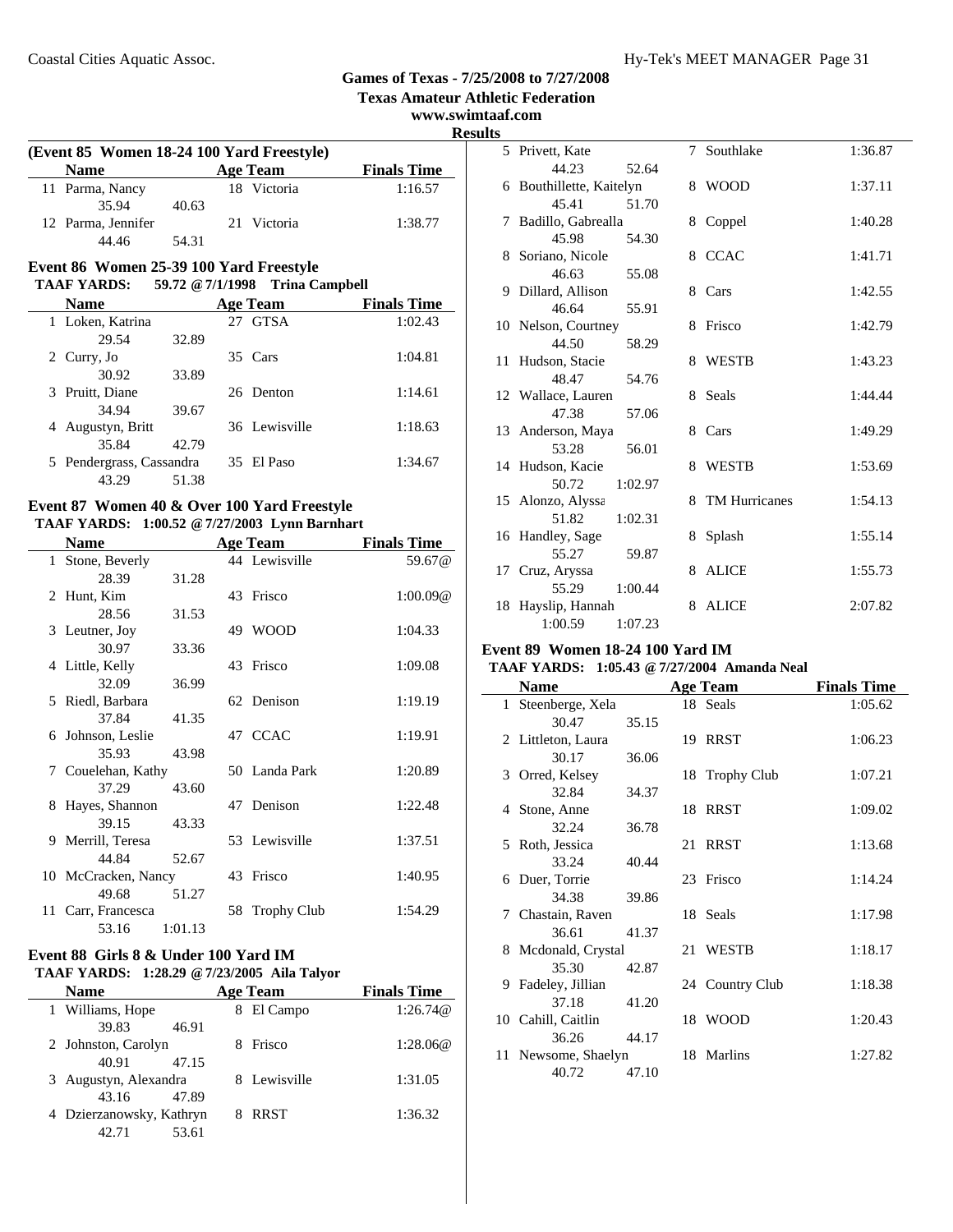**Texas Amateur Athletic Federation**

**www.swimtaaf.com**

### **Event 90 Women 25-39 100 Yard IM TAAF YARDS: 1:05.54 @7/1/1999 Cindy Johnson Name Age Team Finals Time** 1 Loken, Katrina 27 GTSA 1:12.65 33.71 38.94 2 1:19.50 Hernandez, Lisa 27 SBELT

| 38.07           | 41.43 |           |         |
|-----------------|-------|-----------|---------|
| 3 McKinney, Amy |       | 39 LJST   | 1:24.67 |
| 38.16           | 46.51 |           |         |
| 4 Pruitt, Diane |       | 26 Denton | 1:28.96 |
| 43.81           | 45.15 |           |         |

#### **Event 91 Women 40 & Over 100 Yard IM TAAF YARDS: 1:07.76 @7/27/2004 Lynn Barnhart**

|   | TAAF TANDS: 1,07,70 @ 7/27/2004 LVIIII Daliilialt |         |    |                 |                    |  |
|---|---------------------------------------------------|---------|----|-----------------|--------------------|--|
|   | <b>Name</b>                                       |         |    | <b>Age Team</b> | <b>Finals Time</b> |  |
|   | 1 Stone, Beverly                                  |         |    | 44 Lewisville   | 1:14.36            |  |
|   | 34.43                                             | 39.93   |    |                 |                    |  |
|   | 2 Leutner, Joy                                    |         | 49 | <b>WOOD</b>     | 1:15.03            |  |
|   | 35.27                                             | 39.76   |    |                 |                    |  |
|   | 3 McQuaid, Cindy                                  |         |    | 46 Boerne       | 1:30.17            |  |
|   | 41.28                                             | 48.89   |    |                 |                    |  |
| 4 | Goodman, Joan                                     |         |    | 41 Keller       | 1:30.27            |  |
|   | 44.93                                             | 45.34   |    |                 |                    |  |
|   | 5 Fryar, Michelle                                 |         |    | 42 Denison      | 1:30.91            |  |
|   | 42.31                                             | 48.60   |    |                 |                    |  |
|   | 6 Couelehan, Kathy                                |         |    | 50 Landa Park   | 1:31.55            |  |
|   | 44.59                                             | 46.96   |    |                 |                    |  |
|   | Carr, Francesca                                   |         |    | 58 Trophy Club  | 2:05.26            |  |
|   | 1:02.56                                           | 1:02.70 |    |                 |                    |  |

#### **Event 92 Girls 8 & Under 100 Yard Freestyle Relay TAAF YARDS: 1:05.12 @7/27/2002 Callalen Area Swim Team**

**K Kemp, K Kemp, K Schwirtlich, M Meisenheimer**

|                | Team                    |       | <b>Relay</b>            | <b>Finals Time</b> |
|----------------|-------------------------|-------|-------------------------|--------------------|
|                | 1 El Campo              |       | A                       | 1:10.30            |
|                | 1) McComb, Cailyn 6     |       | 2) Priesmeyer, Kinsey 8 |                    |
|                | 3) Espinosa, Krystan 8  |       | 4) Krpec, Brooke 8      |                    |
|                | 36.37                   | 33.93 |                         |                    |
| $\mathfrak{D}$ | Frisco                  |       | A                       | 1:13.17            |
|                | 1) Wolters, MaKenzie 8  |       | 2) Smith, Spencer 8     |                    |
|                | 3) Marshall, McKenzie 8 |       | 4) Snyder, Samantha 8   |                    |
|                | 35.53                   | 37.64 |                         |                    |
| 3              | Boerne                  |       | A                       | 1:13.61            |
|                | 1) Thompson, Mallory 8  |       | 2) Lange, Monica 7      |                    |
|                | 3) Klar, Presley 8      |       | 4) Lemmons, Avery 8     |                    |
|                | 37.23                   | 36.38 |                         |                    |
| 4              | LJST                    |       | A                       | 1:16.24            |
|                | 1) Tran, Vivie 7        |       | 2) Rumsey, Kimberlyn 8  |                    |
|                | 3) Jimenez, Allison 8   |       | 4) Housenga, Melanie 8  |                    |
|                | 38.94                   | 37.30 |                         |                    |
|                | 5 Trophy Club           |       | A                       | 1:17.31            |
|                | 1) Kelly, Olivia 8      |       | 2) McKowen, Brydon 7    |                    |
|                | 3) Mann, Abby 7         |       | 4) Cantu, Allaya 7      |                    |
|                | 39.48                   | 37.83 |                         |                    |

| swimtaal.com<br><b>Results</b> |                                         |                                                 |         |
|--------------------------------|-----------------------------------------|-------------------------------------------------|---------|
|                                | 6 Cars                                  | A                                               | 1:17.46 |
|                                | 1) Roessler, Jennifer 8                 | 2) Thrower, Adeline 7                           |         |
|                                | 3) Bales, Alia 7                        | 4) Ortega, Callia 8                             |         |
|                                | 39.67<br>37.79                          |                                                 |         |
|                                | 7 WOOD                                  | A                                               | 1:18.09 |
|                                | 1) Cahill, Bailey 7                     | 2) Rubel, Sarah 8                               |         |
|                                | 3) Bonhomme, Kendall 7                  | 4) Wilson, Lillie 8                             |         |
|                                | 34.92<br>43.17                          |                                                 |         |
|                                | 8 Frisco                                | B                                               | 1:18.63 |
|                                | 1) Foster, MaryRose 8                   | 2) Sundbreg, Samantha 8                         |         |
|                                | 3) Kumar, Maya 8                        | 4) Emmons, Kyndall 7                            |         |
|                                | 38.53<br>40.10<br>9 McKinney            | A                                               | 1:18.99 |
|                                | 1) Wilson, Lillian 8                    | 2) Landis, Valerie 6                            |         |
|                                | 3) Casas, Yesenia 8                     | 4) Perkovich, Elizabeth 8                       |         |
|                                | 39.04<br>39.95                          |                                                 |         |
|                                | 10 Keller                               | A                                               | 1:20.06 |
|                                | 1) Urbanosky, Cameryn 8                 | 2) Schmidt, Claire 7                            |         |
|                                | 3) Funck, Claire 8                      | 4) Ghizzoni, Emily 8                            |         |
|                                | 40.09<br>39.97                          |                                                 |         |
|                                | 11 MISS                                 | A                                               | 1:20.15 |
|                                | 1) Brechler, Lauren 7                   | 2) Husle, Marin 8                               |         |
|                                | 3) Honrubia, Lilly 7                    | 4) Pavia, Sienna 8                              |         |
|                                | 39.17<br>40.98<br>12 Hubbard            | A                                               | 1:22.05 |
|                                | 1) Woodall, Payton 7                    | 2) Zettler, Alexis 8                            |         |
|                                | 3) Price, Josie 8                       | 4) Battles, Cameron 8                           |         |
|                                | 40.67<br>41.38                          |                                                 |         |
|                                | 13 ALICE                                | A                                               | 1:22.76 |
|                                | 1) Bowden, Brooklyn 8                   | 2) Cruz, Aryssa 8                               |         |
|                                | 3) Gonzalez, Alex 7                     | 4) Downes, Caroline 8                           |         |
|                                | 40.64<br>42.12                          |                                                 |         |
|                                | 14 Patterson                            | A                                               | 1:24.97 |
|                                | 1) Foote, Wytok 8                       | 2) Sayer, Audrey 7                              |         |
|                                | 3) Metcalf, Suzanna 7<br>45.37<br>39.60 | 4) Morgan, Ruby 7                               |         |
|                                | 15 Grapevine                            | A                                               | 1:25.55 |
|                                | 1) Grapshi, Margo 8                     | 2) Eckels, Tatum 8                              |         |
|                                | 3) Eubank, Emily 8                      | 4) Walden, Madison 8                            |         |
|                                | 47.84<br>37.71                          |                                                 |         |
|                                | 16 Landa Park                           | A                                               | 1:29.00 |
|                                | 1) Hardwick, Eleanor 8                  | 2) Mcintush, Gloria 8                           |         |
|                                | 3) Beckman, Sam 7                       | 4) Mcdonald, Lizzy 8                            |         |
|                                | 46.72<br>42.28                          |                                                 |         |
|                                | 17 Hubbard                              | B                                               | 1:35.68 |
|                                | 1) Cargile, Kaci 8<br>3) Mayo, Caylie 7 | 2) Pederson, Kaylee 8<br>4) McDowell, Bridget 7 |         |
|                                | 48.47<br>47.21                          |                                                 |         |
| 18                             | WESTB                                   | A                                               | 1:39.73 |
|                                | 1) Bailey, Justine 7                    | 2) Batoum Bassong, Anna 7                       |         |
|                                | 3) Moon, Alon 7                         | 4) Pickard, Priscilla 8                         |         |
|                                | 49.94<br>49.79                          |                                                 |         |
|                                | 19 DNB                                  | A                                               | 1:41.53 |
|                                | 1) Janes, Claudia 7                     | 2) Telang, Deepa 8                              |         |
|                                | 3) Rudy, Claire 7                       | 4) Bennett, Mary 8                              |         |
|                                | 43.04<br>58.49                          |                                                 |         |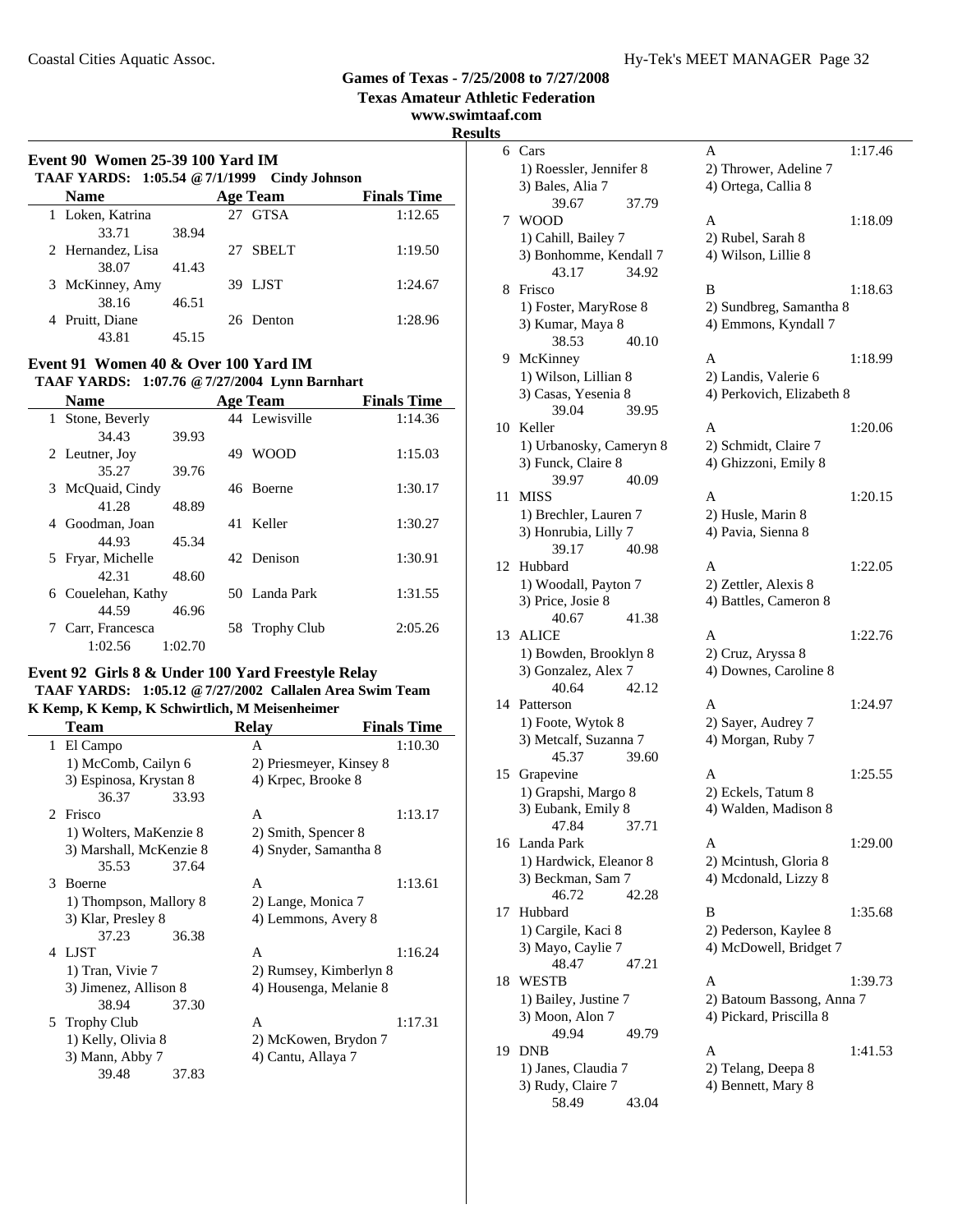**Texas Amateur Athletic Federation**

**www.swimtaaf.com**

**Results**

### **(Event 92 Girls 8 & Under 100 Yard Freestyle Relay) Team Relay Finals Time**<br>SAPAR **J** 1:43.06 20 SAPAR J 1) Rodriguez, Alejandra 8 2) Torres, Grace 8 3) Torres, Stephanie 8 4) Martinez, Angelina 6 49.66 53.40 --- Lewisville A DQ 1) Augustyn, Alexandra 8 2) Maxson, Brylie 8 3) Wiborg, Emma 8 4) Johnson, Sydnee 8 35.73 35.47 35.47 --- CCAC A DQ 1) Anderson, Seja 7 2) Ayala, Amy 7 3) Lopez, Isabella 8 4) Sandoval, Gabby 8 38.49 40.28

#### **Event 93 Women 18 & Over 200 Yard Freestyle TAAF YARDS: 2:12.03 @7/23/2005 Jessica Louvier**

|   | <b>Name</b>         |       | <b>Age Team</b>  |       | <b>Finals Time</b> |
|---|---------------------|-------|------------------|-------|--------------------|
|   | 1 Floyd, Emily      |       | 20 RRST          |       | 2:03.30@           |
|   | 28.50               | 30.39 | 31.84            | 32.57 |                    |
|   | 2 Steenberge, Xela  |       | 18 Seals         |       | 2:04.07@           |
|   | 28.57               | 31.00 | 31.84            | 32.66 |                    |
|   | 3 Wilcox, Cassandra |       | 19 TM Hurricanes |       | 2:14.04            |
|   | 31.23               | 34.06 | 35.57            | 33.18 |                    |
|   | 4 Alonzo, Tiffany   |       | 20 TM Hurricanes |       | 2:15.36            |
|   | 31.42               | 33.95 | 35.31            | 34.68 |                    |
|   | 5 Loken, Katrina    |       | 27 GTSA          |       | 2:16.99            |
|   | 30.79               | 34.32 | 35.91            | 35.97 |                    |
|   | 6 Reitz, Mollee     |       | 18 Grapevine     |       | 2:17.88            |
|   | 30.30               | 34.85 | 36.83            | 35.90 |                    |
|   | 7 Sherman, Barbara  |       | 23 Aquacats      |       | 2:41.17            |
|   | 36.73               | 39.79 | 43.14            | 41.51 |                    |
| 8 | Riedl, Barbara      |       | 62 Denison       |       | 3:03.66            |
|   | 43.83               | 44.94 | 47.06            | 47.83 |                    |

### **Event 94 Women 18 & Over 200 Yard Freestyle Relay TAAF YARDS: 1:48.26 @7/27/2004 Richmond/Rosenberg Team A Tyler, K Atkinson, J Cutbirth, A Neal**

|              | <b>Team</b>               |       | <b>Relay</b>           |                         | <b>Finals Time</b> |
|--------------|---------------------------|-------|------------------------|-------------------------|--------------------|
| $\mathbf{1}$ | <b>RRST</b>               |       | A                      |                         | 1:47.66@           |
|              | 1) Phillips, Courtney 21  |       |                        | 2) Summers, Kristin 18  |                    |
|              | 3) Stone, Anne 18         |       | 4) Littleton, Laura 19 |                         |                    |
|              | 27.53                     | 27.51 | 25.98                  | 26.64                   |                    |
|              | 2 Trophy Club             |       | A                      |                         | 1:55.33            |
|              | 1) Benton, Kelly 38       |       | 2) Orred, Kelsey 18    |                         |                    |
|              | 3) Caldwell, Christine 19 |       | 4) Carr, Francesca 58  |                         |                    |
|              | 28.17                     | 32.25 | 28.13                  | 26.78                   |                    |
| 3            | Frisco                    |       | A                      |                         | 1:55.37            |
|              | 1) Blizzard, Haley 18     |       |                        | 2) Blizzard, Heather 19 |                    |
|              | 3) Duer, Torrie 23        |       | 4) Hunt, Kim 43        |                         |                    |
|              | 30.13                     | 28.92 | 29.73                  | 26.59                   |                    |
|              | 4 Seals                   |       | A                      |                         | 2:34.76            |
|              | 1) Wallace, Barbara 46    |       | 2) Krone, Jennifer 42  |                         |                    |
|              | 3) Hamrick, Christa 21    |       | 4) Barron, Pam 54      |                         |                    |
|              | 35.20                     | 48.12 | 38.87                  | 32.57                   |                    |
|              |                           |       |                        |                         |                    |

#### **Event 95 Boys 11-12 200 Yard Medley Relay TAAF YARDS: 2:09.08 @7/1/1999 Trophy Club**

|    | AAF TAKDS: 2:09.00 $\otimes$ //1/1999 - 1 rophy Club |                         |                    |
|----|------------------------------------------------------|-------------------------|--------------------|
|    | <b>Team</b>                                          | <b>Relay</b>            | <b>Finals Time</b> |
| 1  | <b>RRST</b>                                          | A                       | 2:19.64            |
|    | 1) Kempisty, Ryan 12                                 | 2) Mangel, Sean 12      |                    |
|    | 3) Garza, Christopher 12                             | 4) Burditt, Mason 12    |                    |
|    | 36.84<br>38.98                                       | 33.92<br>29.90          |                    |
| 2  | Frisco                                               | B                       | 2:23.24            |
|    | 1) Medigovich, Addisson 11                           | 2) Rodriguez, Konner 12 |                    |
|    | 3) Emmons, Miller 12                                 | 4) Madden, John 12      |                    |
|    | 36.63<br>42.77                                       | 33.33<br>30.51          |                    |
| 3  | Southlake                                            | A                       | 2:24.11            |
|    | 1) Anderson, Drew 12                                 | 2) Walsh, Baron 11      |                    |
|    | 3) Zapinski, Joseph 11                               | 4) Perrone, Samuel 12   |                    |
|    | 36.36<br>41.71                                       | 32.63<br>33.41          |                    |
| 4  | Landa Park                                           | A                       | 2:25.95            |
|    | 1) Buck, Tyler 11                                    | 2) Stevens, Ben 11      |                    |
|    | 3) Schmitz, Hayden 12                                | 4) O'Toole, Conner 11   |                    |
|    | 38.87<br>42.43                                       | 33.64<br>31.01          |                    |
| 5. | ALVIN                                                | A                       | 2:26.29            |
|    |                                                      |                         |                    |
|    | 1) Alderman, Grayson 12                              | 2) Moore, Jacob 11      |                    |
|    | 3) Wiley, Derek 12                                   | 4) Alderman, Gavin 12   |                    |
|    | 39.11<br>39.77                                       | 35.49<br>31.92          |                    |
| 6  | Deer Park                                            | A                       | 2:26.70            |
|    | 1) Fussell, Will 12                                  | 2) Garcia, Esteban 11   |                    |
|    | 3) Mohle, Brandon 12                                 | 4) Jimenez, Renzo 12    |                    |
|    | 36.14<br>42.42                                       | 37.22<br>30.92          |                    |
| 7  | Frisco                                               | C                       | 2:31.51            |
|    | 1) McElheney, Wesley 12                              | 2) Fugina, Austin 12    |                    |
|    | 3) Pena, Jerick 11                                   | 4) Simpson, Brian 12    |                    |
|    | 40.01<br>40.79                                       | 37.59<br>33.12          |                    |
| 8  | Keller                                               | A                       | 2:33.35            |
|    | 1) Sorrells, Caden 12                                | 2) LeBlanc, Brandon 11  |                    |
|    | 3) Hein, Josh 11                                     | 4) Gopffarth, Kenan 12  |                    |
|    | 36.87<br>48.15                                       | 40.55<br>27.78          |                    |
|    | 9 Weatherford                                        | A                       | 2:35.00            |
|    | 1) Babcock, Tanner 11                                | 2) Gary, Tyler 12       |                    |
|    | 3) Huggins, Bryant 11                                | 4) Steeves, Austin 12   |                    |
|    | 46.24<br>35.89                                       | 33.51<br>39.36          |                    |
| 10 | Frisco                                               | D                       | 2:35.31            |
|    | 1) Green, Curtis 12                                  | 2) Marti, Andrew 11     |                    |
|    | 3) Rickerhauser, Andrew 11                           | 4) Loveall, Ben 12      |                    |
|    | 35.41<br>46.67                                       | 41.65<br>31.58          |                    |
| 11 | <b>Trophy Club</b>                                   | A                       | 2:37.29            |
|    | 1) Sampognaro, Daniel 12                             | 2) Newns, Richard 12    |                    |
|    | 3) Winstead, Seth 11                                 | 4) Embree, Harrison 11  |                    |
|    | 44.51<br>39.15                                       | 41.82<br>31.81          |                    |
| 12 | <b>ALICE</b>                                         | Α                       | 2:38.60            |
|    | 1) Aguilar, Christopher 11                           | 2) Pena, A. Michael 12  |                    |
|    | 3) Arismendez, Isaul 11                              | 4) Hinojosa, Brandon 12 |                    |
|    | 42.96<br>46.74                                       | 34.90<br>34.00          |                    |
| 13 | Victoria                                             | Α                       | 2:41.50            |
|    |                                                      |                         |                    |
|    | 1) Carroll, Mason 11                                 | 2) Huber, Joseph 11     |                    |
|    | 3) Lauer, Hunter 11                                  | 4) Morris, Clay 12      |                    |
|    | 37.59<br>44.15                                       | 46.18<br>33.58          |                    |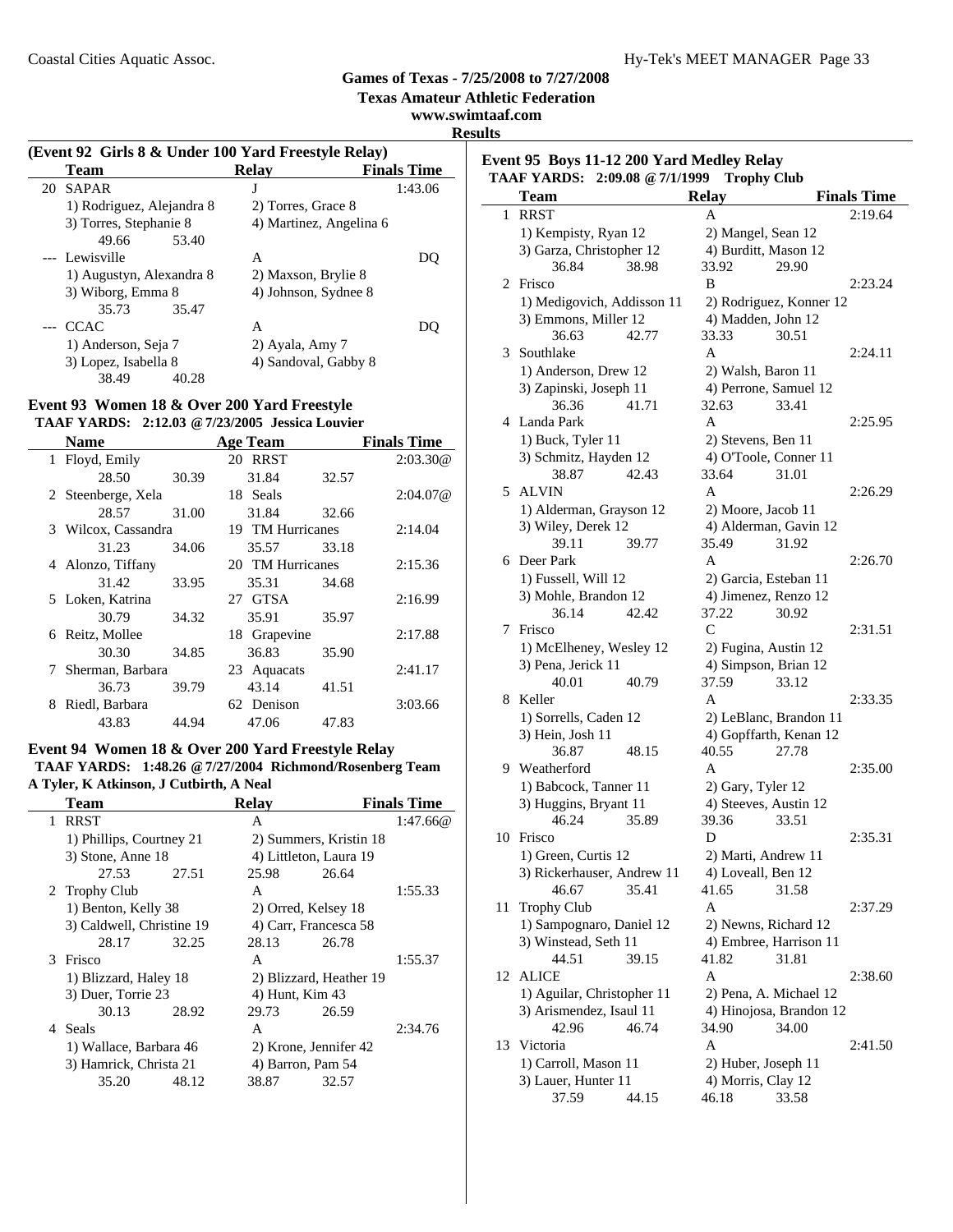**www.swimtaaf.com**

# **Results**

| (Event 95 Boys 11-12 200 Yard Medley Relay) |                                                                             |                                                |                    |  |  |
|---------------------------------------------|-----------------------------------------------------------------------------|------------------------------------------------|--------------------|--|--|
|                                             | Team                                                                        | <b>Relay</b>                                   | <b>Finals Time</b> |  |  |
| 14                                          | <b>WESTB</b>                                                                | A                                              | 3:16.13            |  |  |
|                                             | 1) Ramirez, Noel 11                                                         | 2) Wang, Stephen 11                            |                    |  |  |
|                                             | 3) Yu, Kenneth 11                                                           | 4) Yun, Edward 12                              |                    |  |  |
|                                             | 56.64<br>53.28                                                              | 50.36<br>35.85                                 |                    |  |  |
|                                             |                                                                             |                                                |                    |  |  |
|                                             | Event 96 Boys 13-14 200 Yard Medley Relay<br>TAAF YARDS: 1:51.40 @ 7/1/1995 | <b>Bedford</b>                                 |                    |  |  |
|                                             |                                                                             |                                                |                    |  |  |
|                                             | <b>Team</b>                                                                 | <b>Relay</b><br>A                              | <b>Finals Time</b> |  |  |
|                                             | 1 Southlake                                                                 |                                                | 1:55.27            |  |  |
|                                             | 1) Henderson, Carson 14                                                     | 2) Remetta, John 13                            |                    |  |  |
|                                             | 3) Ausdenmoore, John 14<br>28.80<br>33.84                                   | 4) Tovey, Jake 13<br>26.92<br>25.71            |                    |  |  |
| 2                                           | ALICE                                                                       | A                                              |                    |  |  |
|                                             | 1) Garcia, Nicholas 13                                                      |                                                | 1:55.98            |  |  |
|                                             | 3) Chavarria, Ryan 14                                                       | 2) Rangel, Horacio 14<br>4) Galvan, Leonard 14 |                    |  |  |
|                                             | 32.40<br>30.82                                                              | 24.93<br>27.83                                 |                    |  |  |
|                                             | 3 GTSA                                                                      | A                                              | 1:59.59            |  |  |
|                                             | 1) Stockmann, Christopher 14                                                | 2) Hughes, Alexander 14                        |                    |  |  |
|                                             | 3) Scott, Eddie 13                                                          | 4) Qin, Peter 14                               |                    |  |  |
|                                             | 33.52<br>32.49                                                              | 28.48<br>25.10                                 |                    |  |  |
|                                             | 4 Trophy Club                                                               | A                                              | 2:00.78            |  |  |
|                                             | 1) Doran, Kevin 14                                                          | 2) Crowley, Steven 14                          |                    |  |  |
|                                             | 3) Guthrie, Ryan 14                                                         | 4) Garza, Shane 13                             |                    |  |  |
|                                             | 31.82<br>33.94                                                              | 28.45<br>26.57                                 |                    |  |  |
| 5.                                          | <b>LPORT</b>                                                                | A                                              | 2:01.82            |  |  |
|                                             | 1) Beard, Zacory 14                                                         | 2) Brown, Tyler 13                             |                    |  |  |
|                                             | 3) Lara, Thomas 14                                                          | 4) Melo, Clayton 13                            |                    |  |  |
|                                             | 29.09<br>35.67                                                              | 31.20<br>25.86                                 |                    |  |  |
| 6                                           | Frisco                                                                      | A                                              | 2:02.77            |  |  |
|                                             | 1) Clothier, Joshua 13                                                      | 2) Liggett, Jacob 13                           |                    |  |  |
|                                             | 3) Fugina, Zachary 14                                                       | 4) McCracken, Dalton 13                        |                    |  |  |
|                                             | 29.57<br>35.56                                                              | 30.05<br>27.59                                 |                    |  |  |
| 7                                           | Cars                                                                        | A                                              | 2:03.13            |  |  |
|                                             | 1) Sullivan, Matthew 14                                                     | 2) Nelson, Logan 14                            |                    |  |  |
|                                             | 3) Sands, David 14                                                          | 4) Skiles, Ted 14                              |                    |  |  |
|                                             | 32.92<br>34.22                                                              | 27.80<br>28.19                                 |                    |  |  |
| 8                                           | Deer Park                                                                   | A                                              | 2:03.66            |  |  |
|                                             | 1) Patrick, Cody 14                                                         | 2) Richards, Zachary 14                        |                    |  |  |
|                                             | 3) Veedell, Nicholas 14<br>34.10<br>35.64                                   | 4) Lindstrom, Andrew 14<br>28.28<br>25.64      |                    |  |  |
| 9                                           | <b>BDFRD</b>                                                                | A                                              | 2:11.36            |  |  |
|                                             | 1) Pullano, Michael 14                                                      | 2) Prevensilk, Jamey 14                        |                    |  |  |
|                                             | 3) Tony, Bryan 14                                                           | 4) Yerigan, Reid 13                            |                    |  |  |
|                                             | 33.82<br>37.68                                                              | 33.93<br>25.93                                 |                    |  |  |
| 10                                          | Aquaducks                                                                   | A                                              | 2:12.61            |  |  |
|                                             | 1) Trompeter, Sean 13                                                       | 2) Banh, Danny 14                              |                    |  |  |
|                                             | 3) O'Brien, Tom 14                                                          | 4) Thorne, Luke 13                             |                    |  |  |
|                                             | 35.25<br>37.47                                                              | 29.31<br>30.58                                 |                    |  |  |
| 11                                          | <b>ALICE</b>                                                                | B                                              | 2:16.22            |  |  |
|                                             | 1) Saenz, Gian 13                                                           | 2) Saenz, Andre 13                             |                    |  |  |
|                                             | 3) Chavarria, Rony 13                                                       | 4) Garcia, Marcus 13                           |                    |  |  |
|                                             | 38.39<br>39.56                                                              | 31.41<br>26.86                                 |                    |  |  |

|    | 12 WESTB               |         | A                          |                         | 2:20.99 |
|----|------------------------|---------|----------------------------|-------------------------|---------|
|    | 1) Adams, Gator 13     |         |                            | $2)$ Gu, Kevin 13       |         |
|    | 3) Jones, Vanarthur 13 |         |                            | 4) Walker, Taylor 13    |         |
|    | 38.32                  | 37.03   | 36.75                      | 28.89                   |         |
| 13 | <b>Stingrays</b>       |         | A                          |                         | 2:26.83 |
|    | 1) Seward, Robert 14   |         |                            | 2) Brown, Travis 13     |         |
|    | 3) Adame, Taylor 14    |         |                            | 4) McGinnis, Brandon 13 |         |
|    | 45.86                  | 32.47   | 33.05                      | 35.45                   |         |
| 14 | Odem                   |         | A                          |                         | 2:45.61 |
|    | 42.24                  | 1:17.18 | 46.19                      |                         |         |
|    | Landa Park             |         | A                          |                         | DO      |
|    | 1) Coulehan, Duval 13  |         | 2) Mazyboulton, Hadiyah 13 |                         |         |
|    | 3) Edge, Matthew 14    |         |                            | 4) Hardwick, Andrew 13  |         |
|    | 53.13                  | 1:04.20 | 37.26                      | 27.23                   |         |
|    | <b>Nrst</b>            |         | A                          |                         | DO)     |
|    | 1) Simpson, Britton 14 |         |                            | 2) Huerta, Michael 13   |         |
|    | 3) LaMantia, Tony 14   |         |                            | 4) Manning, Colby 14    |         |
|    | 40.09                  | 37.68   | 32.48                      | 28.26                   |         |
|    |                        |         |                            |                         |         |

### **Event 97 Boys 11-12 100 Yard Freestyle**

### **TAAF YARDS: 57.06 @7/24/2005 Cody Armstrong**

|    | <b>Name</b>                |       |    | <b>Age Team</b>    | <b>Finals Time</b> |
|----|----------------------------|-------|----|--------------------|--------------------|
|    | 1 Sheffield, Logan         |       |    | 12 ANGLE           | 1:00.74            |
|    | 28.95                      | 31.79 |    |                    |                    |
|    | 2 Sluss, Matthew           |       |    | 11 Killeen         | 1:03.79            |
|    | 29.47                      | 34.32 |    |                    |                    |
|    | 3 Nicholson, Ethan         |       |    | 12 Paris           | 1:03.85            |
|    | 30.98                      | 32.87 |    |                    |                    |
|    | 4 Seymour, Andy            |       |    | 12 LJST            | 1:04.59            |
|    | 31.17                      | 33.42 |    |                    |                    |
|    | 5 Sterling, Wyatt          |       |    | 12 LJST            | 1:04.88            |
|    | 30.80                      | 34.08 |    |                    |                    |
|    | 6 Oliver, Joey             |       |    | 12 Denison         | 1:08.13            |
|    | 32.17                      | 35.96 |    |                    |                    |
| 7  | Padgett, Nick              |       |    | 12 CCCOL           | 1:08.72            |
|    | 32.72                      | 36.00 |    |                    |                    |
|    | 8 Anderson, Drew           |       | 12 | Southlake          | 1:08.95            |
|    | 32.84                      | 36.11 |    |                    |                    |
|    | 9 Martin, Casen            |       | 12 | Hubbard            | 1:10.40            |
|    | 33.15                      | 37.25 |    |                    |                    |
|    | 10 Johns, Wes              |       |    | 12 Brentwood       | 1:10.57            |
|    | 33.48                      | 37.09 |    |                    |                    |
|    | 11 Salazar, Humberto       |       | 12 | <b>MCAL</b>        | 1:11.15            |
|    | 32.88                      | 38.27 |    |                    |                    |
|    | 12 Loveall, Ben<br>33.63   |       |    | 12 Frisco          | 1:11.29            |
|    |                            | 37.66 | 11 | <b>SAPAR</b>       | 1:11.43            |
|    | 13 Casey, Shamaan<br>34.22 | 37.21 |    |                    |                    |
|    | 14 Price, Ryan             |       |    | 12 Stephenville    | 1:11.77            |
|    | 33.15                      | 38.62 |    |                    |                    |
|    | 15 Trompeter, Mark         |       | 11 | Aquaducks          | 1:11.90            |
|    | 34.55                      | 37.35 |    |                    |                    |
|    | 16 Schmitz, Hayden         |       |    | 12 Landa Park      | 1:11.93            |
|    | 34.40                      | 37.53 |    |                    |                    |
| 17 | Winstead, Seth             |       | 11 | <b>Trophy Club</b> | 1:12.30            |
|    | 35.30                      | 37.00 |    |                    |                    |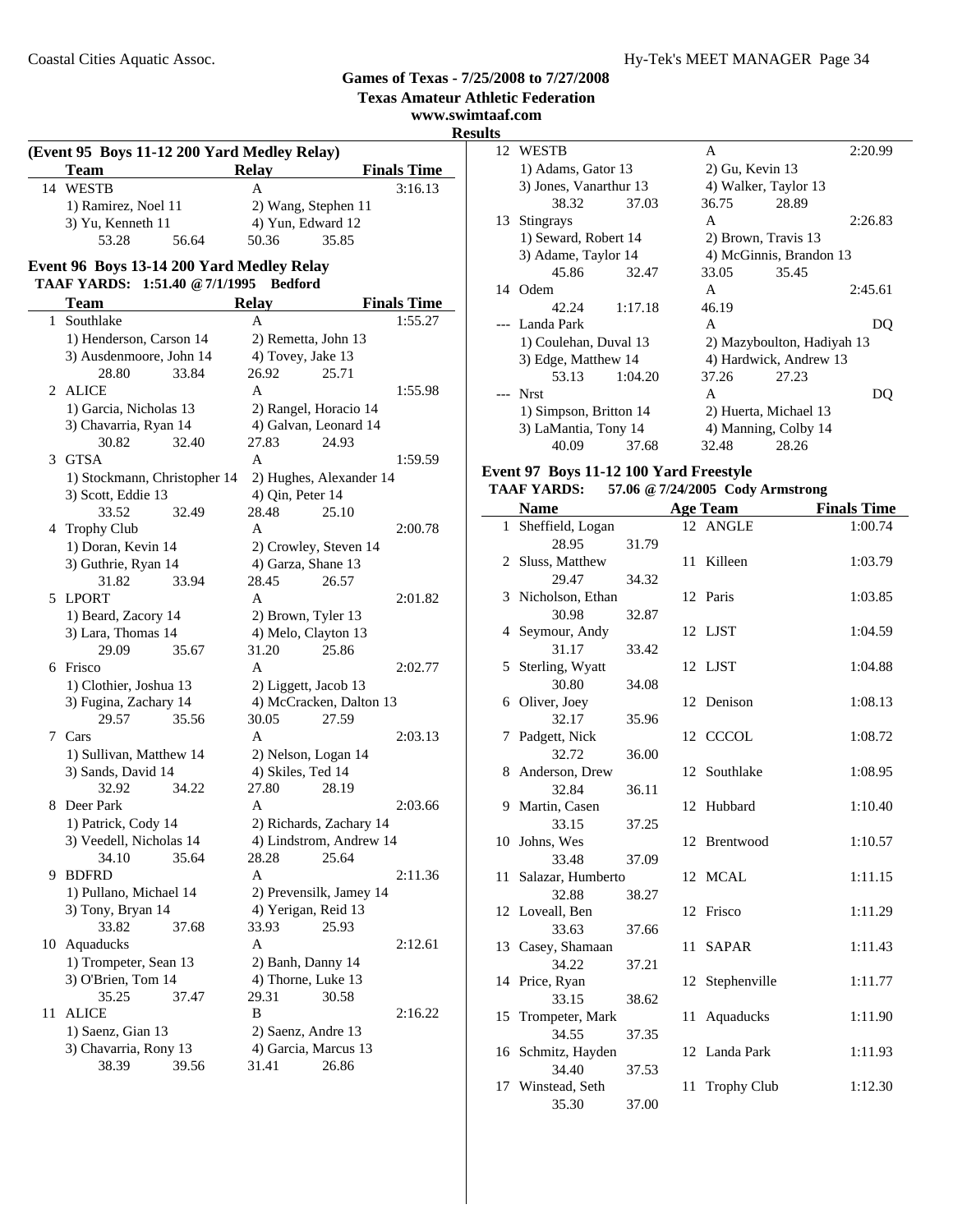**www.swimtaaf.com**

**Results**

| (Event 97 Boys 11-12 100 Yard Freestyle) |                       |       |  |                 |                    |
|------------------------------------------|-----------------------|-------|--|-----------------|--------------------|
|                                          | <b>Name</b>           |       |  | <b>Age Team</b> | <b>Finals Time</b> |
|                                          | 18 Everly, David      |       |  | 11 Cars         | 1:12.57            |
|                                          | 34.01                 | 38.56 |  |                 |                    |
|                                          | 19 Dickey, Ben        |       |  | 12 Brentwood    | 1:13.29            |
|                                          | 35.42                 | 37.87 |  |                 |                    |
|                                          | 20 Babcock, Tanner    |       |  | 11 Weatherford  | 1:13.51            |
|                                          | 35.34                 | 38.17 |  |                 |                    |
|                                          | 21 Arnold, Cody       |       |  | 12 FREER        | 1:14.24            |
|                                          | 35.28                 | 38.96 |  |                 |                    |
|                                          | 22 Rinkenberger, Nick |       |  | 11 DNB          | 1:15.42            |
|                                          | 35.10                 | 40.32 |  |                 |                    |
|                                          | 23 Ramirez, Noel      |       |  | 11 WESTB        | 1:17.51            |
|                                          | 35.12                 | 42.39 |  |                 |                    |
|                                          | 24 Elliott, Neville   |       |  | 12 CCAC         | 1:22.78            |
|                                          | 38.64                 | 44.14 |  |                 |                    |
|                                          | 25 Nguyen, Brennen    |       |  | 12 Rockport     | 1:23.46            |
|                                          | 39.01                 | 44.45 |  |                 |                    |
|                                          | 26 Jones, Cypriece    |       |  | 12 WESTB        | 1:40.17            |
|                                          | 43.58                 | 56.59 |  |                 |                    |
|                                          | Kelly, Keithan        |       |  | 12 DALAS        | DO                 |
|                                          | 37.56                 | 52.98 |  |                 |                    |

#### **Event 98 Boys 13-14 100 Yard Freestyle TAAF YARDS: 50.80 @7/24/2005 Jason Armstrong**

|              | <b>Name</b>         |       | <b>Age Team</b> | <b>Finals Time</b> |
|--------------|---------------------|-------|-----------------|--------------------|
| $\mathbf{1}$ | Tunon, Brandon      |       | 14 SAPAR        | 51.79              |
|              | 24.83               | 26.96 |                 |                    |
|              | 2 Palma, Gabe       |       | 14 Rowlett      | 53.49              |
|              | 25.68               | 27.81 |                 |                    |
|              | 3 Lowe, Tate        |       | 14 WHAR         | 53.73              |
|              | 4 Veedell, Nicholas |       | 14 Deer Park    | 53.74              |
|              | 25.50               | 28.24 |                 |                    |
|              | 5 Ausdenmoore, John |       | 14 Southlake    | 54.44              |
|              | 25.96               | 28.48 |                 |                    |
|              | 6 Oin, Peter        |       | 14 GTSA         | 55.73              |
|              | 26.31               | 29.42 |                 |                    |
|              | 7 Martinez, Chris   |       | 14 MISS         | 56.41              |
|              | 26.22               | 30.19 |                 |                    |
|              | 8 Sands, David      |       | 14 Cars         | 56.84              |
|              | 26.69               | 30.15 |                 |                    |
|              | 9 Wilson, John      |       | 14 Victoria     | 58.86              |
|              | 28.69               | 30.17 |                 |                    |
|              | 10 Oakes, Nathan    |       | 13 Rowlett      | 59.64              |
|              | 27.95               | 31.69 |                 |                    |
|              | 11 Garza, Scott     |       | 14 EDIN         | 59.74              |
|              | 28.32               | 31.42 |                 |                    |
|              | 12 Fugina, Zachary  |       | 14 Frisco       | 59.92              |
|              | 28.37               | 31.55 |                 |                    |
|              | 13 Lin, Steven      |       | 13 Victoria     | 1:02.56            |
|              | 29.33               | 33.23 |                 |                    |
|              | 14 Babcock, Blake   |       | 13 Weatherford  | 1:02.87            |
|              | 30.66               | 32.21 |                 |                    |
|              | 15 Gillespie, Gabe  |       | 14 DCTR         | 1:03.93            |
|              | 30.71               | 33.22 |                 |                    |
|              | 16 Salinas, A.J.    |       | 14 Nat Squids   | 1:05.24            |
|              | 31.80               | 33.44 |                 |                    |

|    | 17 Greener, Jake   |       |    | 14 Trophy Club      | 1:05.91 |
|----|--------------------|-------|----|---------------------|---------|
|    | 18 Christian, John |       |    | 14 Hubbard          | 1:06.65 |
|    | 30.62              | 36.03 |    |                     |         |
| 19 | Gu, Kevin          |       | 13 | <b>WESTB</b>        | 1:09.67 |
|    | 31.71              | 37.96 |    |                     |         |
| 20 | Aldama, Ever       |       |    | 14 El Paso          | 1:09.85 |
|    | 32.02              | 37.83 |    |                     |         |
| 21 | Castro, Nicolas    |       |    | 14 West Houston Aqu | 1:10.99 |
|    | 32.74              | 38.25 |    |                     |         |
|    | 22 Tovar, Greg     |       |    | 13 SAPAR            | 1:17.68 |
|    | 35.89              | 41.79 |    |                     |         |

#### **Event 99 Boys 11-12 50 Yard Backstroke**

**TAAF YARDS: 29.99 @7/27/2003 Nicholas Han**

|    | <b>Name</b>          |    | <b>Age Team</b> | <b>Finals Time</b> |
|----|----------------------|----|-----------------|--------------------|
| 1  | Fauber, Daniel       |    | 12 Seals        | 30.93              |
| 2  | Powell, Jake         | 12 | <b>BDFRD</b>    | 31.80              |
| 3  | Campbell, Logan      |    | 12 Deer Park    | 32.00              |
| 4  | Bryans, Jake         |    | 12 DCTR         | 33.23              |
| 5  | Warrum, Samuel       |    | 12 Teat         | 34.29              |
| 6  | Martin, Casen        | 12 | Hubbard         | 34.53              |
| 7  | Seymour, Andy        | 12 | <b>LJST</b>     | 34.83              |
| 8  | Rice, Seth           |    | 12 GTSA         | 35.04              |
| 9  | Smith, William       | 11 | Mudcats         | 35.62              |
| 10 | Rinkenberger, Nick   | 11 | <b>DNB</b>      | 36.16              |
| 11 | Mayfield, Travis     | 11 | Cars            | 36.17              |
| 12 | Stoltz, Tristan      | 12 | McKinney        | 36.28              |
| 13 | Medigovich, Addisson | 11 | Frisco          | 36.32              |
| 14 | Oliver, Joey         | 12 | Denison         | 36.40              |
|    | 15 Padgett, Max      | 12 | <b>CCCOL</b>    | 37.88              |
| 16 | Morris, Clay         | 12 | Victoria        | 37.89              |
| 17 | Rodriguez, Cruz      | 12 | El Paso         | 37.92              |
|    | 18 Phelan, Travis    | 12 | <b>SAPAR</b>    | 38.01              |
|    | 19 Do, Liem          | 12 | <b>DNB</b>      | 38.38              |
| 20 | Austin, Alex         | 12 | El Paso         | 38.99              |
| 21 | Nicholson, Ethan     | 12 | Paris           | 39.61              |
| 22 | Stevens, Benjamin    | 11 | Landa Park      | 40.25              |
|    | 23 Gilbert, Bently   | 11 | Paris           | 40.38              |
|    | 24 Dotson, Jerome    | 12 | <b>DALAS</b>    | 41.59              |
| 25 | Garza, Mathew        | 12 | <b>MISS</b>     | 42.45              |
| 26 | Floyd, Trenton       | 11 | <b>Nrst</b>     | 42.64              |
| 27 | Aguilar, Christopher | 11 | <b>ALICE</b>    | 44.18              |
| 28 | Yu. Kenneth          | 11 | <b>WESTB</b>    | 54.51              |
| 29 | Yun, Edward          | 12 | <b>WESTB</b>    | 54.77              |
| 30 | Kelly, Keithan       | 12 | <b>DALAS</b>    | 1:01.40            |

#### **Event 100 Boys 13-14 50 Yard Backstroke TAAF YARDS: 27.51 @7/27/2003 Roel Rivera**

| <b>Name</b>         | <b>Age Team</b>   | <b>Finals Time</b> |
|---------------------|-------------------|--------------------|
| 1 Henderson, Carson | 14 Southlake      | 28.88              |
| 2 Beard, Zacory     | 14 LPORT          | 28.96              |
| 3 Anthony, Jonathon | 14 Edna           | 29.04              |
| 4 Clothier, Joshua  | 13 Frisco         | 29.60              |
| 5 Jordan, Cole      | 14 Grapevine      | 30.34              |
| 6 Tovey, Jake       | 13 Southlake      | 30.72              |
| 7 Buls, Guy         | 14 Dolphins       | 30.84              |
| Griffin, Jermel     | <b>WOTB</b><br>14 | 30.86              |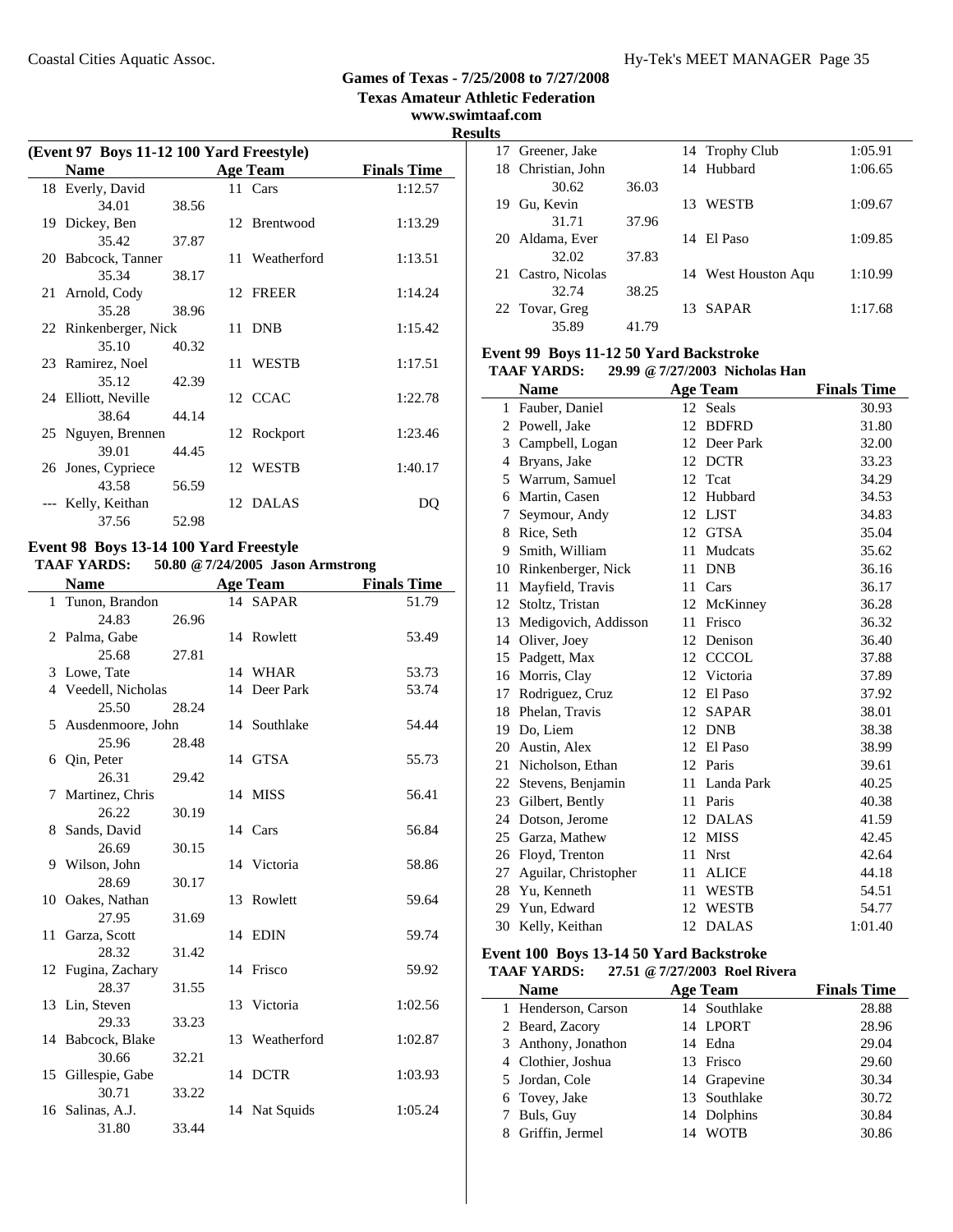**Texas Amateur Athletic Federation**

### **www.swimtaaf.com Results**

| (Event 100 Boys 13-14 50 Yard Backstroke) |                      |    |                  |                    |  |  |
|-------------------------------------------|----------------------|----|------------------|--------------------|--|--|
|                                           | Name                 |    | Age Team         | <b>Finals Time</b> |  |  |
| 9                                         | Doran, Kevin         |    | 14 Trophy Club   | 31.00              |  |  |
| 10                                        | Scott, Eddie         | 13 | <b>GTSA</b>      | 32.18              |  |  |
| 11                                        | Mattei, Matt         | 13 | McKinney         | 32.74              |  |  |
| 12                                        | Hubbard, Tyler       | 14 | <b>CCKFI</b>     | 32.98              |  |  |
| 13                                        | Oakes, Nathan        | 13 | Rowlett          | 33.03              |  |  |
| 14                                        | King, Adam           | 14 | Ingleside        | 34.01              |  |  |
| 15                                        | Garcia, Marcus       | 13 | <b>ALICE</b>     | 34.04              |  |  |
| 16                                        | Rourke, Evan         | 14 | West Houston Aqu | 34.15              |  |  |
| 17                                        | Phelps, Coleman      | 13 | Frisco           | 35.32              |  |  |
| 18                                        | Anderson, Blake      | 13 | <b>DNR</b>       | 35.46              |  |  |
| 19                                        | Villegas, Jesus      | 13 | <b>FREER</b>     | 35.74              |  |  |
| 20                                        | Brown, Travis        | 13 | <b>Stingrays</b> | 36.25              |  |  |
| 21                                        | Holwerda, Joshua     | 13 | Killeen          | 36.56              |  |  |
| 22                                        | Castro, Nicolas      | 14 | West Houston Aqu | 37.91              |  |  |
| 23                                        | Aldama, Ever         | 14 | El Paso          | 41.08              |  |  |
| 24                                        | Lopez, Jaymes        | 14 | SAPAR            | 42.42              |  |  |
|                                           | 25 De La Pena, Mario | 14 | <b>SAPAR</b>     | 46.38              |  |  |
|                                           | 26 Baker, Jalen      |    | 14 DALAS         | 49.85              |  |  |

#### **Event 101 Boys 11-12 50 Yard Breaststroke TAAF YARDS: 32.31 @7/1/1996 Chase Kessinger**

|                | IAAF IANDJ;<br>$34.31 \oplus 1111390$ Chase Ressinger |    |              |                    |  |  |  |
|----------------|-------------------------------------------------------|----|--------------|--------------------|--|--|--|
|                | <b>Name</b>                                           |    | Age Team     | <b>Finals Time</b> |  |  |  |
| $\mathbf{1}$   | Adair, Jake                                           |    | 12 WOOD      | 33.74              |  |  |  |
| 2              | Madden, Connor                                        | 12 | Cars         | 37.13              |  |  |  |
| 3              | Gopffarth, Kenan                                      | 12 | Keller       | 37.46              |  |  |  |
| $\overline{4}$ | Tony, Chris                                           | 12 | <b>BDFRD</b> | 37.80              |  |  |  |
| 5              | Pantalion, Nathan                                     | 12 | <b>ALLEN</b> | 37.87              |  |  |  |
| 6              | Zacny, Collin                                         | 12 | Frisco       | 38.47              |  |  |  |
| 7              | Sluss, Matthew                                        | 11 | Killeen      | 39.81              |  |  |  |
| 8              | Manley, Shane                                         | 11 | <b>FAST</b>  | 40.59              |  |  |  |
| 9              | Tintera, Benjamin                                     | 12 | <b>CCAC</b>  | 40.67              |  |  |  |
| 10             | Gaither, Jidediah                                     | 12 | Stephenville | 40.71              |  |  |  |
| 11             | Murphy, Joey                                          | 12 | Lewisville   | 40.78              |  |  |  |
| 12             | Stribling, Hudson                                     | 11 | Mudcats      | 40.87              |  |  |  |
| 13             | Austin, Alex                                          | 12 | El Paso      | 41.05              |  |  |  |
| 14             | Ballou, Noah                                          | 12 | Boerne       | 41.26              |  |  |  |
| 15             | Mitchell, Terrin                                      | 12 | <b>DALAS</b> | 41.42              |  |  |  |
| 16             | Wiley, Derek                                          | 12 | <b>ALVIN</b> | 41.71              |  |  |  |
| 17             | Ramsden, Jorge                                        | 11 | <b>MCAL</b>  | 41.75              |  |  |  |
| 18             | Macicak, Jesse                                        | 12 | West Enfield | 42.32              |  |  |  |
| 19             | Matson, Thomas                                        | 11 | West Enfield | 43.21              |  |  |  |
| 20             | Gilbert, Bently                                       | 11 | Paris        | 43.26              |  |  |  |
| 21             | O'Toole, Conner                                       | 11 | Landa Park   | 44.71              |  |  |  |
| 22             | Arnold, Cody                                          | 12 | <b>FREER</b> | 44.81              |  |  |  |
| 23             | Nicholson, Ethan                                      | 12 | Paris        | 45.09              |  |  |  |
| 24             | Gu, Brett                                             | 11 | <b>WESTB</b> | 45.97              |  |  |  |
| 25             | Stanford, Robert                                      | 11 | <b>CCKFI</b> | 50.21              |  |  |  |
| 26             | Dotson, Jerome                                        | 12 | <b>DALAS</b> | 50.56              |  |  |  |
| 27             | Yu, Kenneth                                           | 11 | <b>WESTB</b> | 59.84              |  |  |  |
| $---$          | Rodriguez, Cruz                                       | 12 | El Paso      | DO                 |  |  |  |
| $---$          | Mayfield, Travis                                      | 11 | Cars         | DQ                 |  |  |  |

| Event 102 Boys 13-14 50 Yard Breaststroke<br><b>TAAF YARDS:</b><br>29.94 @ 7/28/2004 Sean O'Shea |                   |    |                    |                    |  |  |
|--------------------------------------------------------------------------------------------------|-------------------|----|--------------------|--------------------|--|--|
|                                                                                                  | <b>Name</b>       |    | <b>Age Team</b>    | <b>Finals Time</b> |  |  |
| $\mathbf{1}$                                                                                     | Alexander, Gator  | 14 | Grapevine          | 30.97              |  |  |
| 2                                                                                                | Pullano, Michael  | 14 | <b>BDFRD</b>       | 32.38              |  |  |
| 3                                                                                                | Crowley, Steven   | 14 | <b>Trophy Club</b> | 32.55              |  |  |
| 4                                                                                                | Brown, Hunter     | 14 | <b>ALVIN</b>       | 32.69              |  |  |
| 5                                                                                                | Castillo, Timothy | 14 | Boerne             | 32.77              |  |  |
| 6                                                                                                | Pajela, Laurence  | 14 | McKinney           | 33.03              |  |  |
| 7                                                                                                | Fugina, Zachary   | 14 | Frisco             | 33.36              |  |  |
| 8                                                                                                | Pierron, Brandon  | 14 | McKinney           | 33.48              |  |  |
| 9                                                                                                | Hughes, Alexander | 14 | <b>GTSA</b>        | 33.53              |  |  |
| 10                                                                                               | Palma, Gabe       | 14 | Rowlett            | 33.97              |  |  |
| 11                                                                                               | Gomez, Tyler      | 14 | <b>MISS</b>        | 34.13              |  |  |
| 12                                                                                               | Garza, Shane      | 13 | <b>Trophy Club</b> | 34.19              |  |  |
| 13                                                                                               | Thorn, Jake       | 14 | <b>ANGLE</b>       | 34.40              |  |  |
| 14                                                                                               | Mundahl, Phillip  | 14 | <b>CCAC</b>        | 34.93              |  |  |
| 15                                                                                               | Solis, Andy       | 13 | <b>MISS</b>        | 35.52              |  |  |
| 16                                                                                               | Yargo, Dakota     | 13 | Mudcats            | 37.28              |  |  |
| 17                                                                                               | Gu, Kevin         | 13 | <b>WESTB</b>       | 38.39              |  |  |
| 18                                                                                               | Obeirne, Sean     | 13 | El Paso            | 38.42              |  |  |
| 19                                                                                               | Renteria, Edwin   | 14 | El Paso            | 38.50              |  |  |
| 20                                                                                               | Phillips, Jerrell | 14 | Odem               | 38.67              |  |  |
| 21                                                                                               | Smith, Aaron      | 13 | Canyon Vista       | 41.54              |  |  |
| 22                                                                                               | Banfield, Lucas   | 14 | <b>SAPAR</b>       | 42.40              |  |  |

### **Event 103 Boys 11-12 50 Yard Butterfly**

### **TAAF YARDS: 29.00 @7/1/1997 Michael Hernalsteen**

|    | <b>Name</b>       |    | <b>Age Team</b> | <b>Finals Time</b> |
|----|-------------------|----|-----------------|--------------------|
| 1  | Sheffield, Logan  |    | 12 ANGLE        | 29.39              |
| 2  | Campbell, Logan   | 12 | Deer Park       | 29.53              |
| 3  | Dugan, Kyle       | 12 | <b>WOOD</b>     | 30.46              |
| 4  | Fauber, Daniel    | 12 | Seals           | 30.60              |
| 5  | Powell, Jake      | 12 | <b>BDFRD</b>    | 30.73              |
| 6  | Zapinski, Joseph  | 11 | Southlake       | 32.04              |
| 7  | Smith, William    | 11 | Mudcats         | 32.08              |
| 8  | Buck, Tyler       | 11 | Landa Park      | 32.55              |
| 9  | Emmons, Miller    | 12 | Frisco          | 33.27              |
| 10 | Pantalion, Nathan | 12 | <b>ALLEN</b>    | 34.32              |
| 11 | Neal, Jeffery     | 12 | Boerne          | 34.54              |
| 12 | Obeirne, Colin    | 12 | El Paso         | 35.13              |
| 13 | Constien, Carter  | 12 | Aquaducks       | 35.35              |
| 14 | Madden, Connor    | 12 | Cars            | 36.07              |
| 15 | Stribling, Hudson | 11 | Mudcats         | 36.30              |
| 16 | Arismendez, Isaul | 11 | <b>ALICE</b>    | 36.63              |
| 17 | Do, Liem          | 12 | <b>DNB</b>      | 36.78              |
| 18 | Ramsden, Jorge    | 11 | MCAL            | 37.09              |
| 19 | Casey, Shamaan    | 11 | <b>SAPAR</b>    | 37.86              |
| 20 | Telang, Vipul     | 11 | <b>DNB</b>      | 38.19              |
| 21 | Jordan, Drew      | 11 | Grapevine       | 38.28              |
| 22 | Gu, Brett         | 11 | <b>WESTB</b>    | 38.46              |
| 23 | Padgett, Max      | 12 | <b>CCCOL</b>    | 38.64              |
| 24 | Tintera, Benjamin | 12 | <b>CCAC</b>     | 39.84              |
| 25 | Polter, Ezra      | 11 | Ramsey          | 40.63              |
|    | 26 Ramirez, Noel  | 11 | <b>WESTB</b>    | 44.58              |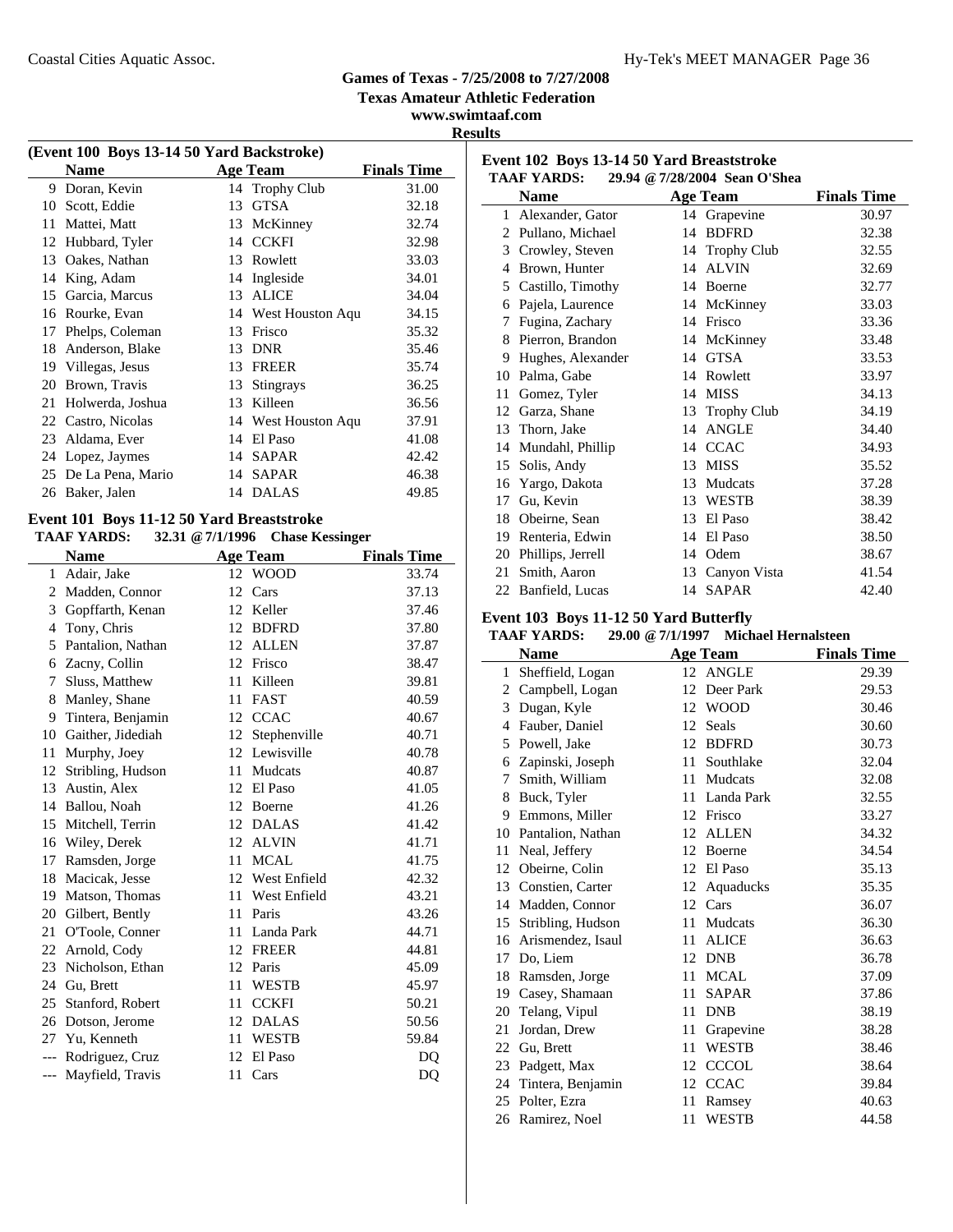### Coastal Cities Aquatic Assoc. The Coastal Cities Aquatic Assoc. The Coastal Cities Aquatic Assoc.

### **Games of Texas - 7/25/2008 to 7/27/2008**

**Texas Amateur Athletic Federation**

**www.swimtaaf.com Results**

| Event 104 Boys 13-14 50 Yard Butterfly<br><b>TAAF YARDS:</b><br>25.29 @ 7/1/1995<br><b>Peter Idziak</b> |                    |    |                     |                    |  |  |
|---------------------------------------------------------------------------------------------------------|--------------------|----|---------------------|--------------------|--|--|
|                                                                                                         | <b>Name</b>        |    | <b>Age Team</b>     | <b>Finals Time</b> |  |  |
|                                                                                                         | 1 Tunon, Brandon   |    | 14 SAPAR            | 26.18              |  |  |
| 2                                                                                                       | Ausdenmoore, John  |    | 14 Southlake        | 26.52              |  |  |
| 3                                                                                                       | Dyer, Austin       | 14 | <b>Marlins</b>      | 27.16              |  |  |
| 4                                                                                                       | Knezek, Tyler      |    | 14 WHAR             | 27.43              |  |  |
| 5                                                                                                       | Martinez, Chris    | 14 | <b>MISS</b>         | 27.80              |  |  |
| 6                                                                                                       | Chavarria, Ryan    | 14 | <b>ALICE</b>        | 27.96              |  |  |
| 7                                                                                                       | Jordan, Cole       | 14 | Grapevine           | 28.03              |  |  |
| 8                                                                                                       | Guthrie, Ryan      | 14 | <b>Trophy Club</b>  | 28.57              |  |  |
| *9                                                                                                      | Sullivan, Matthew  | 14 | Cars                | 29.26              |  |  |
| *Q                                                                                                      | Scott, Eddie       | 13 | <b>GTSA</b>         | 29.26              |  |  |
| 11                                                                                                      | White, Derek       | 14 | <b>GTSA</b>         | 29.27              |  |  |
| 12                                                                                                      | Alexander, Gator   | 14 | Grapevine           | 29.39              |  |  |
| 13                                                                                                      | O'Brien, Tom       | 14 | Aquaducks           | 29.88              |  |  |
| 14                                                                                                      | Beyer, Matt        |    | 13 PAST             | 29.97              |  |  |
| 15                                                                                                      | Mclain, Tyler      | 13 | Huntsville          | 31.13              |  |  |
| 16                                                                                                      | Buls, Guy          | 14 | Dolphins            | 31.42              |  |  |
| 17                                                                                                      | Lin, Steven        |    | 13 Victoria         | 31.45              |  |  |
| 18                                                                                                      | Anthony, Jonathon  |    | 14 Edna             | 32.12              |  |  |
| 19                                                                                                      | Pajela, Laurence   | 14 | McKinney            | 32.36              |  |  |
| 20                                                                                                      | Adame, Taylor      | 14 | <b>Stingrays</b>    | 33.42              |  |  |
| 21                                                                                                      | Rourke, Evan       |    | 14 West Houston Aqu | 33.73              |  |  |
|                                                                                                         | 22 Renteria, Edwin | 14 | El Paso             | 34.02              |  |  |
| 23                                                                                                      | Piersall, William  | 14 | <b>Blacones</b>     | 34.99              |  |  |
| 24                                                                                                      | Jones, Vanarthur   | 13 | <b>WESTB</b>        | 35.83              |  |  |
| 25                                                                                                      | Munn, Deonte       | 14 | <b>SAPAR</b>        | 36.02              |  |  |

### **Event 105 Boys 11-12 50 Yard Freestyle**

| <b>TAAF YARDS:</b> |          | $25.66 \& 8/1/1993$ John Zimmerman - Grapevine |
|--------------------|----------|------------------------------------------------|
| <b>Name</b>        | Age Team | <b>Finals Time</b>                             |

|       | wann               |    | $12.5$ really | т пино типе |
|-------|--------------------|----|---------------|-------------|
| 1     | Fauber, Daniel     |    | 12 Seals      | 26.76       |
| 2     | Adair, Jake        | 12 | <b>WOOD</b>   | 27.33       |
| 3     | Warrum, Samuel     | 12 | Teat          | 28.51       |
| 4     | Mayfield, Travis   | 11 | Cars          | 28.56       |
| 5     | Sterling, Wyatt    | 12 | LJST          | 28.98       |
| 6     | Smith, William     | 11 | Mudcats       | 29.54       |
| 7     | Alaniz, Arnold     | 11 | <b>RRST</b>   | 29.61       |
| 8     | Bryans, Jake       | 12 | <b>DCTR</b>   | 29.67       |
| 9     | Constien, Carter   | 12 | Aquaducks     | 30.31       |
| 10    | Neal, Jeffery      | 12 | Boerne        | 30.52       |
| 11    | Gilbert, Bently    | 11 | Paris         | 30.67       |
| 12    | Everly, David      | 11 | Cars          | 30.71       |
| 13    | Mulchrone, Patrick | 12 | <b>BEL</b>    | 30.91       |
| 14    | Stribling, JC      | 12 | Mudcats       | 31.07       |
| 15    | Padgett, Nick      | 12 | <b>CCCOL</b>  | 31.44       |
| 16    | Cole, Criss        | 12 | Ramsey        | 31.50       |
| 17    | Salazar, Humberto  | 12 | <b>MCAL</b>   | 31.66       |
| 18    | Madden, John       | 12 | Frisco        | 31.99       |
| 19    | Rodriguez, Cruz    | 12 | El Paso       | 32.25       |
| $*20$ | Hein, Josh         | 11 | Keller        | 32.44       |
| $*20$ | Schmitz, Hayden    |    | 12 Landa Park | 32.44       |
| 22    | Gu, Brett          | 11 | <b>WESTB</b>  | 32.67       |
| 23    | Padgett, Max       | 12 | <b>CCCOL</b>  | 32.82       |
| 24    | Dickey, Ben        | 12 | Brentwood     | 32.89       |
|       |                    |    |               |             |

| 25 Arnold, Cody   | 12 FREER   | 33.16 |
|-------------------|------------|-------|
| 26 Aldama, Edgar  | 12 El Paso | 33.23 |
| 27 Phelan, Travis | 12 SAPAR   | 33.82 |
| 28 Dotson, Jerome | 12 DALAS   | 34.92 |
| 29 Kelly, Keithan | 12 DALAS   | 37.45 |

### **Event 106 Boys 13-14 50 Yard Freestyle**

### **TAAF YARDS: 23.15 @7/24/2005 Jason Armstrong**

|              | <b>Name</b>          |    | <b>Age Team</b> | <b>Finals Time</b> |
|--------------|----------------------|----|-----------------|--------------------|
| $\mathbf{1}$ | Lowe, Tate           |    | 14 WHAR         | 23.98              |
| 2            | Tunon, Brandon       | 14 | <b>SAPAR</b>    | 24.36              |
| 3            | Garcia, Nicholas     |    | 13 ALICE        | 25.75              |
| 4            | Clothier, Joshua     | 13 | Frisco          | 25.86              |
| 5            | Qin, Peter           | 14 | <b>GTSA</b>     | 25.88              |
| 6            | Tovey, Jake          |    | 13 Southlake    | 25.89              |
| 7            | Griffin, Jermel      |    | 14 WOTB         | 26.01              |
| 8            | Yerigan, Reid        | 13 | <b>BDFRD</b>    | 26.02              |
| 9            | Dyer, Austin         |    | 14 Marlins      | 26.07              |
| 10           | Mundahl, Phillip     |    | 14 CCAC         | 26.17              |
| 11           | Rozinsky, Zach       |    | 14 Rowlett      | 26.33              |
|              | 12 Castillo, Timothy | 14 | Boerne          | 26.40              |
| 13           | McKowen, Connor      |    | 14 Trophy Club  | 26.56              |
| 14           | Baker, Mitchell      |    | 14 Marlins      | 26.98              |
| 15           | Pigmon, Zach         | 13 | Garland         | 27.44              |
|              | 16 Anthony, Jonathon |    | 14 Edna         | 27.64              |
| 17           | Hubbard, Tyler       |    | 14 CCKFI        | 27.73              |
| 18           | Martinez, Chris      | 14 | MISS            | 28.07              |
|              | 19 Walker, Taylor    |    | 13 WESTB        | 28.23              |
| 20           | Yargo, Dakota        |    | 13 Mudcats      | 28.34              |
| 21           | Adams, Gator         | 13 | WESTB           | 28.71              |
| 22           | Mclain, Tyler        | 13 | Huntsville      | 28.85              |
|              | 23 Smith, Aaron      |    | 13 Canyon Vista | 30.95              |
|              | 24 Aldama, Ever      |    | 14 El Paso      | 31.33              |
| 25           | Anderson, Blake      | 13 | <b>DNR</b>      | 32.49              |
| 26           | Lopez, Jaymes        |    | 14 SAPAR        | 33.74              |
| 27           | Baker, Jalen         |    | 14 DALAS        | 37.05              |
| 28           | Starling, Timothy    |    | 13 DALAS        | 37.80              |

### **Event 107 Boys 11-12 100 Yard IM**

### **TAAF YARDS: 1:07.63 @7/1/1999 Jonathan Carey**

| <b>Name</b>         |       |    | <b>Age Team</b> | <b>Finals Time</b> |
|---------------------|-------|----|-----------------|--------------------|
| 1 Adair, Jake       |       |    | 12 WOOD         | 1:11.31            |
| 34.56               | 36.75 |    |                 |                    |
| 2 Sheffield, Logan  |       |    | 12 ANGLE        | 1:11.53            |
| 32.48               | 39.05 |    |                 |                    |
| 3 Powell, Jake      |       |    | 12 BDFRD        | 1:13.15            |
| 32.44               | 40.71 |    |                 |                    |
| 4 Dugan, Kyle       |       |    | 12 WOOD         | 1:16.06            |
| 34.93               | 41.13 |    |                 |                    |
| 5 Princehouse, Hank |       |    | 12 Aquaducks    | 1:16.92            |
| 36.24               | 40.68 |    |                 |                    |
| 6 Sluss, Matthew    |       | 11 | Killeen         | 1:17.00            |
| 35.95               | 41.05 |    |                 |                    |
| Madden, Connor<br>7 |       |    | 12 Cars         | 1:18.17            |
| 37.80               | 40.37 |    |                 |                    |
| Fogle, Adam         |       |    | 12 Frisco       | 1:18.48            |
| 38.15               | 40.33 |    |                 |                    |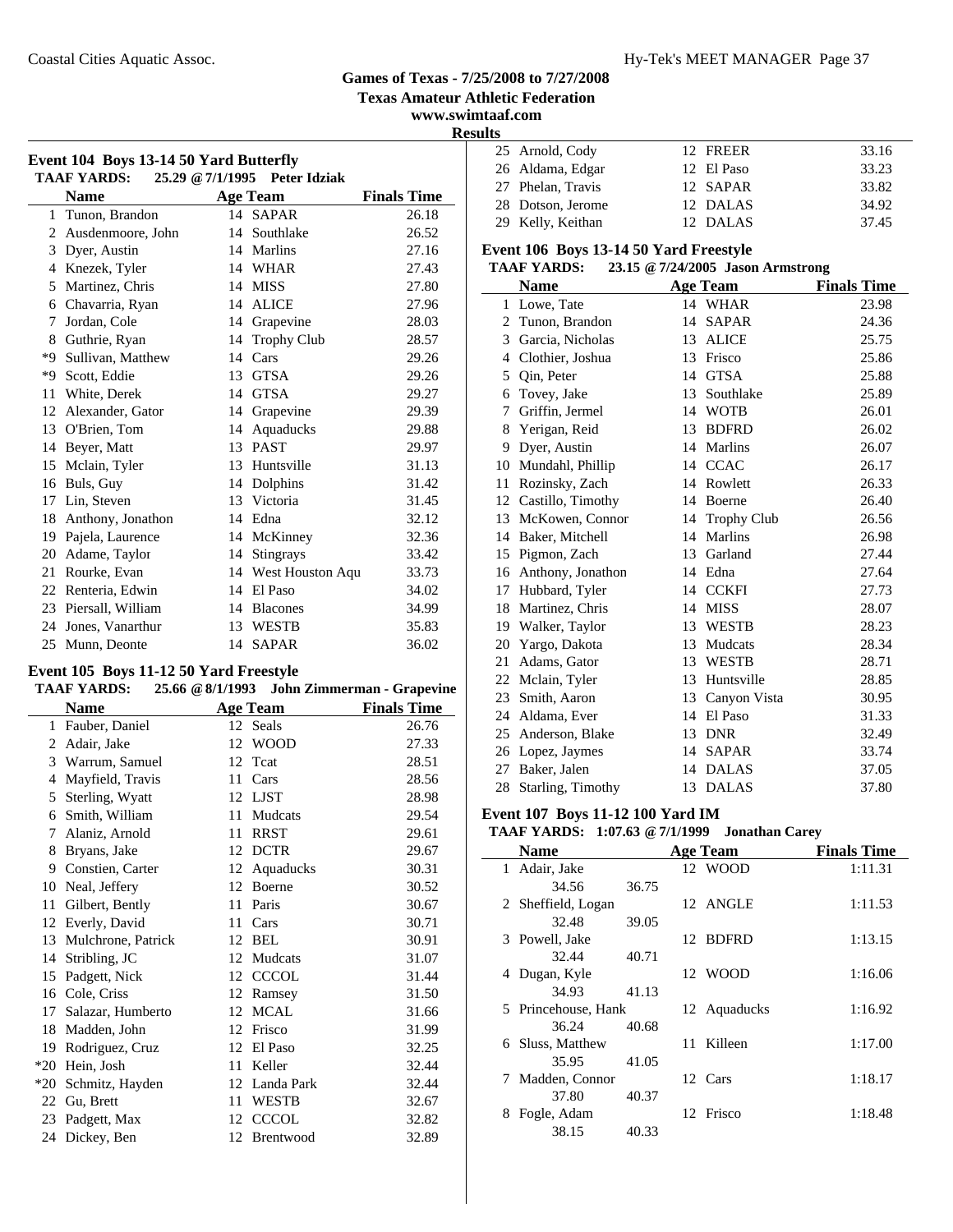**www.swimtaaf.com**

# **Results**

| (Event 107 Boys 11-12 100 Yard IM) |                       |       |    |                 |                    |
|------------------------------------|-----------------------|-------|----|-----------------|--------------------|
|                                    | <b>Name</b>           |       |    | <b>Age Team</b> | <b>Finals Time</b> |
|                                    | 9 Obeirne, Colin      |       |    | 12 El Paso      | 1:18.62            |
|                                    | 36.04                 | 42.58 |    |                 |                    |
|                                    | 10 Fomby, Garrett     |       |    | 12 Frisco       | 1:19.29            |
|                                    | 37.01                 | 42.28 |    |                 |                    |
| 11                                 | Tony, Chris           |       |    | 12 BDFRD        | 1:19.61            |
|                                    | 37.89                 | 41.72 |    |                 |                    |
|                                    | 12 Austin, Alex       |       |    | 12 El Paso      | 1:20.08            |
|                                    | 38.47                 | 41.61 |    |                 |                    |
| 13                                 | Buck, Tyler           |       | 11 | Landa Park      | 1:21.08            |
|                                    | 36.29                 | 44.79 |    |                 |                    |
|                                    | 14 Stribling, Hudson  |       | 11 | Mudcats         | 1:21.67            |
|                                    | 38.34                 | 43.33 |    |                 |                    |
|                                    | 15 Rinkenberger, Nick |       | 11 | <b>DNB</b>      | 1:22.49            |
|                                    | 38.09                 | 44.40 |    |                 |                    |
|                                    | 16 Mulchrone, Patrick |       | 12 | BEL             | 1:23.26            |
|                                    | 39.45                 | 43.81 |    |                 |                    |
|                                    | 17 Yang, Eric         |       | 12 | Tcat            | 1:23.98            |
|                                    | 40.89                 | 43.09 |    |                 |                    |
|                                    | 18 Hein, Josh         |       | 11 | Keller          | 1:24.20            |
|                                    | 40.39                 | 43.81 |    |                 |                    |
|                                    | 19 Ramsden, Jorge     |       | 11 | <b>MCAL</b>     | 1:24.69            |
|                                    | 42.61                 | 42.08 |    |                 |                    |
|                                    | 20 Padgett, Nick      |       |    | 12 CCCOL        | 1:27.49            |
|                                    | 42.02                 | 45.47 |    |                 |                    |
| 21                                 | Casey, Shamaan        |       | 11 | <b>SAPAR</b>    | 1:29.33            |
|                                    | 40.10                 | 49.23 |    |                 |                    |
|                                    | 22 Escobedo, Xavier   |       | 12 | <b>PHARR</b>    | 1:29.62            |
|                                    | 42.96                 | 46.66 |    |                 |                    |
| 23                                 | Tintera, Benjamin     |       |    | 12 CCAC         | 1:30.12            |
|                                    | 42.78                 | 47.34 |    |                 |                    |
|                                    | 24 Polter, Ezra       |       | 11 | Ramsey          | 1:30.15            |
|                                    | 43.05                 | 47.10 |    |                 |                    |
|                                    | 25 Handley, Scott     |       | 11 | Splash          | 1:41.61            |
|                                    | 50.26                 | 51.35 |    |                 |                    |
|                                    | 26 Yun, Edward        |       | 12 | WESTB           | 1:45.62            |
|                                    | 51.03                 | 54.59 |    |                 |                    |

### **Event 108 Boys 13-14 100 Yard IM**

### **TAAF YARDS: 1:00.43 @7/28/2004 Daniel Karkoska**

| <b>Name</b>          |       |     | <b>Age Team</b> | <b>Finals Time</b> |
|----------------------|-------|-----|-----------------|--------------------|
| 1 Henderson, Carson  |       |     | 14 Southlake    | 1:02.43            |
| 28.63                | 33.80 |     |                 |                    |
| 2 Palma, Gabe        |       |     | 14 Rowlett      | 1:03.22            |
| 30.30                | 32.92 |     |                 |                    |
| Knezek, Tyler<br>3.  |       | 14  | WHAR            | 1:05.75            |
| 30.57                | 35.18 |     |                 |                    |
| Rangel, Horacio<br>4 |       |     | 14 ALICE        | 1:06.54            |
| 30.18                | 36.36 |     |                 |                    |
| Remetta, John<br>5.  |       | 13. | Southlake       | 1:06.86            |
| 30.40                | 36.46 |     |                 |                    |
| 6 Alexander, Gator   |       | 14  | Grapevine       | 1:07.74            |
| 32.09                | 35.65 |     |                 |                    |
| Buls, Guy            |       |     | 14 Dolphins     | 1:07.91            |
| 30.66                | 37.25 |     |                 |                    |

| 8 Stockmann, Christopher      |       |    | 14 GTSA      | 1:08.25 |
|-------------------------------|-------|----|--------------|---------|
| 31.93                         | 36.32 |    |              |         |
| 9 Mundahl, Phillip            |       |    | 14 CCAC      | 1:09.54 |
| 32.62                         | 36.92 |    |              |         |
| 10 Griffin, Jermel            |       |    | 14 WOTB      | 1:10.21 |
| 31.31                         | 38.90 |    |              |         |
| 11 Adame, Taylor              |       |    | 14 Stingrays | 1:12.96 |
| 33.55                         | 39.41 |    |              |         |
| 12 Pierron, Brandon           |       |    | 14 McKinney  | 1:12.97 |
| 34.80                         | 38.17 |    |              |         |
| 13 Garza, Joseph              |       |    | 14 MISS      | 1:14.03 |
| 35.19                         | 38.84 |    |              |         |
| 14 Renteria, Edwin            |       |    | 14 El Paso   | 1:14.16 |
| 35.17                         | 38.99 |    |              |         |
| 15 McLeod, Cody               |       |    | 14 Marlins   | 1:14.93 |
| 35.96                         | 38.97 |    |              |         |
| 16 Tony, Bryan                |       |    | 14 BDFRD     | 1:15.69 |
| 36.24                         | 39.45 |    |              |         |
| 17 Oliver, Austin             |       |    | 13 Denison   | 1:16.45 |
| 37.20                         | 39.25 |    |              |         |
| 18 Yargo, Dakota              |       |    | 13 Mudcats   | 1:19.24 |
| 35.20                         | 44.04 |    |              |         |
| 19 Piersall, William          |       |    | 14 Blacones  | 1:21.12 |
| 37.25                         | 43.87 |    |              |         |
| 20 Schneider, Christopher     |       |    | 14 Victoria  | 1:24.74 |
| 38.86                         | 45.88 |    |              |         |
| 21 Munn, Deonte               |       |    | 14 SAPAR     | 1:26.23 |
| 22 Anderson, Blake            |       |    | 13 DNR       | 1:28.62 |
| 41.56                         | 47.06 |    |              |         |
| 23 De La Pena, Mario<br>47.81 | 52.45 |    | 14 SAPAR     | 1:40.26 |
| --- Hill, William             |       | 13 | Edna         | DQ      |
| 37.99                         |       |    |              |         |
|                               | 41.92 |    |              |         |

# **Event 109 Boys 13-14 200 Yard Freestyle**

### **TAAF YARDS: 1:54.39 @7/1/1995 Adam Main**

|              | Name              |       | <b>Age Team</b> |       | <b>Finals Time</b> |
|--------------|-------------------|-------|-----------------|-------|--------------------|
| $\mathbf{1}$ | Veedell, Nicholas |       | 14 Deer Park    |       | 2:00.55            |
|              | 27.04             | 30.41 | 32.37           | 30.73 |                    |
|              | 2 Sands, David    |       | 14 Cars         |       | 2:04.97            |
|              | 27.92             | 31.91 | 33.19           | 31.95 |                    |
|              | 3 McKowen, Connor |       | 14 Trophy Club  |       | 2:08.98            |
|              | 28.42             | 32.09 | 33.74           | 34.73 |                    |
|              | 4 Galvan, Leonard |       | 14 ALICE        |       | 2:11.34            |
|              | 28.65             | 33.52 | 34.70           | 34.47 |                    |
|              | 5 Curlee, Colin   |       | 14 WHAR         |       | 2:13.30            |
|              | 29.40             | 33.48 | 35.71           | 34.71 |                    |
|              | 6 Beyer, Matt     |       | 13 PAST         |       | 2:15.78            |
|              | 28.55             | 34.50 | 36.46           | 36.27 |                    |
|              | 7 Wilson, John    |       | 14 Victoria     |       | 2:17.36            |
|              | 32.90             | 36.45 | 37.24           | 30.77 |                    |
| 8            | Trompeter, Sean   |       | 13 Aquaducks    |       | 2:17.57            |
|              | 32.54             | 35.74 | 36.13           | 33.16 |                    |
| 9.           | Spencer, Kyle     |       | 14 Southlake    |       | 2:19.66            |
|              | 31.25             | 35.49 | 36.90           | 36.02 |                    |
| 10           | Booth, Alexander  |       | 14 Southlake    |       | 2:20.28            |
|              | 30.81             | 35.32 | 37.51           | 36.64 |                    |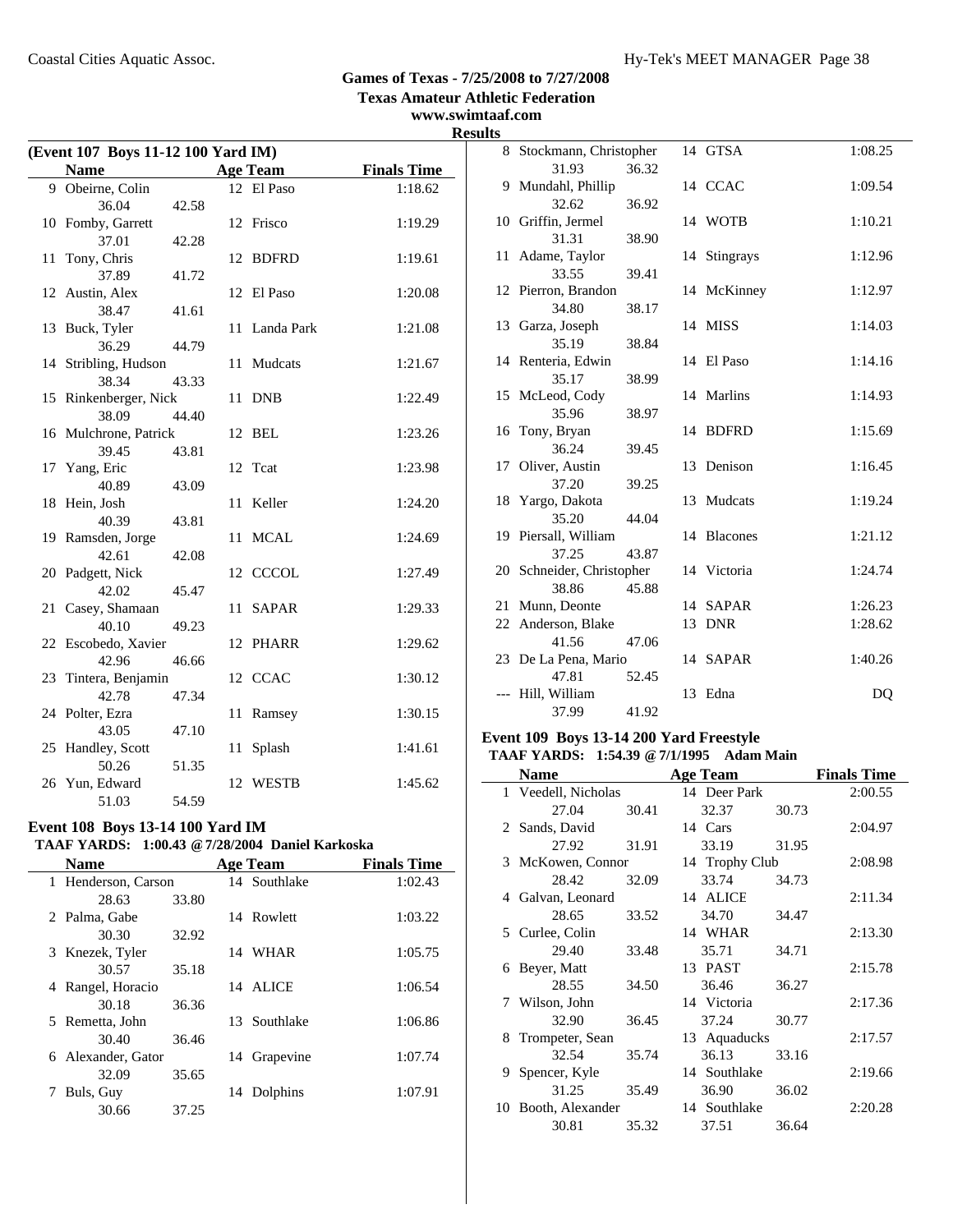**www.swimtaaf.com**

## **Results**

| (Event 109 Boys 13-14 200 Yard Freestyle) |                        |       |  |                 |       |                    |
|-------------------------------------------|------------------------|-------|--|-----------------|-------|--------------------|
|                                           | <b>Name</b>            |       |  | <b>Age Team</b> |       | <b>Finals Time</b> |
|                                           | 11 Miller, Zach        |       |  | 14 Southlake    |       | 2:22.40            |
|                                           | 30.48                  | 35.40 |  | 37.98           | 38.54 |                    |
|                                           | 12 Thorne, Luke        |       |  | 13 Aquaducks    |       | 2:22.53            |
|                                           | 33.68                  | 35.90 |  | 36.63           | 36.32 |                    |
|                                           | 13 O'Brien, Tom        |       |  | 14 Aquaducks    |       | 2:25.28            |
|                                           | 33.19                  | 37.52 |  | 39.23           | 35.34 |                    |
|                                           | 14 Patrick, Cody       |       |  | 14 Deer Park    |       | 2:26.18            |
|                                           | 32.45                  | 37.22 |  | 39.41           | 37.10 |                    |
|                                           | 15 Gomez, Tyler        |       |  | 14 MISS         |       | 2:26.86            |
|                                           | 33.57                  | 36.76 |  | 40.19           | 36.34 |                    |
|                                           | 16 Hill, William       |       |  | 13 Edna         |       | 2:31.85            |
|                                           | 33.25                  | 38.59 |  | 41.21           | 38.80 |                    |
|                                           | 17 Lopez, Jaymes       |       |  | 14 SAPAR        |       | 2:41.30            |
|                                           | 36.64                  | 41.30 |  | 43.11           | 40.25 |                    |
|                                           | 18 Jones, Vanarthur    |       |  | 13 WESTB        |       | 2:49.16            |
|                                           | 36.11                  | 42.69 |  | 45.37           | 44.99 |                    |
| 19                                        | Mangolini-Thomas, Tayr |       |  | 14 Killeen      |       | 2:57.41            |
|                                           | 37.02                  | 42.33 |  | 51.46           | 46.60 |                    |
|                                           |                        |       |  |                 |       |                    |

### **Event 110 Boys 11-12 200 Yard Freestyle Relay TAAF YARDS: 1:54.88 @7/1/1995 Rst A**

 $\overline{\phantom{a}}$ 

|                       | Team                       |       | <b>Relay</b>       |                            | <b>Finals Time</b> |
|-----------------------|----------------------------|-------|--------------------|----------------------------|--------------------|
| $\mathbf{1}$          | Deer Park                  |       | A                  |                            | 2:02.78            |
|                       | 1) Fussell, Will 12        |       |                    | 2) Garcia, Esteban 11      |                    |
|                       | 3) Campbell, Logan 12      |       |                    | 4) Mohle, Brandon 12       |                    |
|                       | 32.01                      | 30.25 | 33.13              | 27.39                      |                    |
| $\mathcal{D}_{\cdot}$ | <b>RRST</b>                |       | A                  |                            | 2:02.79            |
|                       | 1) Miller, Gabriel 12      |       |                    | 2) Alaniz, Arnold 11       |                    |
|                       | 3) Mangel, Sean 12         |       |                    | 4) Burditt, Mason 12       |                    |
|                       | 30.68                      | 30.38 | 30.82              | 30.91                      |                    |
| $\mathcal{F}$         | Frisco                     |       | A                  |                            | 2:05.61            |
|                       | 1) Fomby, Garrett 12       |       |                    | 2) Madden, John 12         |                    |
|                       | 3) Emmons, Miller 12       |       |                    | 4) Zacny, Collin 12        |                    |
|                       | 30.50                      | 31.51 | 31.46              | 32.14                      |                    |
|                       | 4 LJST                     |       | A                  |                            | 2:08.12            |
|                       | 1) Seymour, Andy 12        |       |                    | 2) Vanderhider, Zachary 11 |                    |
|                       | 3) Bradshaw, Dylan 11      |       |                    | 4) Sterling, Wyatt 12      |                    |
|                       | 30.80                      | 33.93 | 32.28              | 31.11                      |                    |
| 5.                    | Frisco                     |       | B                  |                            | 2:09.61            |
|                       | 1) Simpson, Brian 12       |       | 2) Fogle, Adam 12  |                            |                    |
|                       | 3) Medigovich, Addisson 11 |       | 4) Loveall, Ben 12 |                            |                    |
|                       | 32.41                      | 32.60 | 32.29              | 32.31                      |                    |
| 6.                    | Southlake                  |       | A                  |                            | 2:11.38            |
|                       | 1) Walsh, Baron 11         |       |                    | 2) Zapinski, Joseph 11     |                    |
|                       | 3) Perrone, Samuel 12      |       |                    | 4) Anderson, Drew 12       |                    |
|                       | 31.56                      | 31.16 | 37.25              | 31.41                      |                    |
|                       | 7 Lewisville               |       | A                  |                            | 2:13.85            |
|                       | 1) Pierce, Nathaniel 11    |       |                    | 2) Doyle, Trevor 12        |                    |
|                       | 3) Bregenzer, Brian 11     |       |                    | 4) Murphy, Joey 12         |                    |
|                       | 31.78                      | 32.81 | 37.31              | 31.95                      |                    |
| 8                     | Frisco                     |       | $\mathsf{C}$       |                            | 2:14.89            |
|                       | 1) Pena, Jerick 11         |       |                    | 2) Rodriguez, Konner 12    |                    |
|                       | 3) Fugina, Austin 12       |       |                    | 4) Green, Curtis 12        |                    |
|                       | 34.12                      | 34.11 | 34.03              | 32.63                      |                    |

| τs |                           |       |                        |                            |         |
|----|---------------------------|-------|------------------------|----------------------------|---------|
| 9  | <b>Trophy Club</b>        |       | A                      |                            | 2:15.47 |
|    | 1) Winstead, Seth 11      |       | 2) Embree, Harrison 11 |                            |         |
|    | 3) Sampognaro, Daniel 12  |       | 4) Marshall, Jack 11   |                            |         |
|    | 33.90                     | 34.10 | 33.23                  | 34.24                      |         |
|    | 10 Grapevine              |       | $\mathsf{A}$           |                            | 2:16.83 |
|    | 1) Eckels, Tucker 12      |       | 2) Ferrer, Matthew 12  |                            |         |
|    | 3) Jordan, Drew 11        |       | 4) Lewis, Carson 12    |                            |         |
|    | 32.24                     | 36.70 | 33.99                  | 33.90                      |         |
| 11 | Hubbard                   |       | A                      |                            | 2:20.25 |
|    | 1) Johnson, JohnNick 12   |       | $2)$ Zettler, Ty 11    |                            |         |
|    | 3) Morris, Gage 12        |       | 4) Martin, Casen 12    |                            |         |
|    | 36.92                     | 34.23 | 37.80                  | 31.30                      |         |
|    | 12 Frisco                 |       | D                      |                            | 2:20.54 |
|    | 1) McElheney, Wesley 12   |       |                        | 2) Rickerhauser, Andrew 11 |         |
|    | 3) Phillip, Matthew 11    |       | 4) Marti, Andrew 11    |                            |         |
|    | 35.36                     | 36.18 | 35.53                  | 33.47                      |         |
|    | 13 ALICE                  |       | A                      |                            | 2:20.95 |
|    | 1) Arismendez, Isaul 11   |       |                        | 2) Aguilar, Christopher 11 |         |
|    | 3) Pena, A. Michael 12    |       |                        | 4) Hinojosa, Brandon 12    |         |
|    | 39.57                     | 36.75 | 33.37                  | 31.26                      |         |
|    | 14 MISS                   |       | A                      |                            | 2:21.40 |
|    | 1) Solis, Alex 11         |       | 2) Farias, Ian 12      |                            |         |
|    | 3) Myska, Bret 11         |       | 4) Garza, Mathew 12    |                            |         |
|    | 36.93                     | 35.29 | 35.76                  | 33.42                      |         |
| 15 | <b>SAPAR</b>              |       | F                      |                            | 2:35.50 |
|    | 1) Miller, Hunter 11      |       | 2) Salazar, Daniel 11  |                            |         |
|    | 3) Stankeiwicz, Hunter 12 |       | 4) Phelan, Travis 12   |                            |         |
|    | 38.32                     | 39.80 | 48.03                  | 29.35                      |         |
|    | 16 WESTB                  |       | B                      |                            | 2:47.99 |
|    | 1) Jones, Cypriece 12     |       | 2) Morris, Alister 12  |                            |         |
|    | 3) Pointer, Joel 11       |       | 4) Zhang, Tom 11       |                            |         |
|    | 40.24                     | 42.25 | 34.86                  | 50.64                      |         |

#### **Event 111 Boys 13-14 200 Yard Freestyle Relay TAAF YARDS: 1:39.21 @7/24/2005 McKinney Sea Lions S Andrews, J Pajela, N Mucci, M Clark**

|      | $\sim$ matrices $\sigma$ is a peak in the contract $\sim$ matrix<br>Team |       | <b>Relay</b>          |                        | <b>Finals Time</b> |
|------|--------------------------------------------------------------------------|-------|-----------------------|------------------------|--------------------|
|      |                                                                          |       |                       |                        |                    |
| 1    | <b>ALICE</b>                                                             |       | A                     |                        | 1:42.26            |
|      | 1) Chavarria, Rony 13                                                    |       |                       | 2) Galvan, Leonard 14  |                    |
|      | 3) Rangel, Horacio 14                                                    |       |                       | 4) Garcia, Nicholas 13 |                    |
|      | 25.90                                                                    | 25.77 | 25.36                 | 25.23                  |                    |
|      | 2 WHAR                                                                   |       | A                     |                        | 1:42.95            |
|      | 1) Knezek, Tyler 14                                                      |       |                       | 2) Curlee, Colin 14    |                    |
|      | 3) Harbaugh, David 14                                                    |       | 4) Lowe, Tate 14      |                        |                    |
|      | 25.82                                                                    | 26.78 | 26.87                 | 23.48                  |                    |
|      | 3 Trophy Club                                                            |       | A                     |                        | 1:47.24            |
|      | 1) Guthrie, Ryan 14                                                      |       |                       | 2) Doran, Kevin 14     |                    |
|      | 3) Garza, Shane 13                                                       |       | 4) Crowley, Steven 14 |                        |                    |
|      | 26.37                                                                    | 26.51 | 27.29                 | 27.07                  |                    |
|      | 4 ALVIN                                                                  |       | A                     |                        | 1:50.32            |
|      | 1) Kaldis, Alex 14                                                       |       |                       | 2) Easley, Justin 13   |                    |
|      | 3) Vanderhoef, Ryan 14                                                   |       |                       | 4) Brown, Hunter 14    |                    |
|      | 28.11                                                                    | 27.96 | 27.53                 | 26.72                  |                    |
| $*5$ | <b>WESTB</b>                                                             |       | A                     |                        | 1:51.87            |
|      | 1) Blanco, Francisco 13                                                  |       |                       | 2) Blaze, Reginald 14  |                    |
|      | 3) Walker, Taylor 13                                                     |       |                       | 4) Adams, Gator 13     |                    |
|      | 30.06                                                                    | 27.51 | 27.48                 | 26.82                  |                    |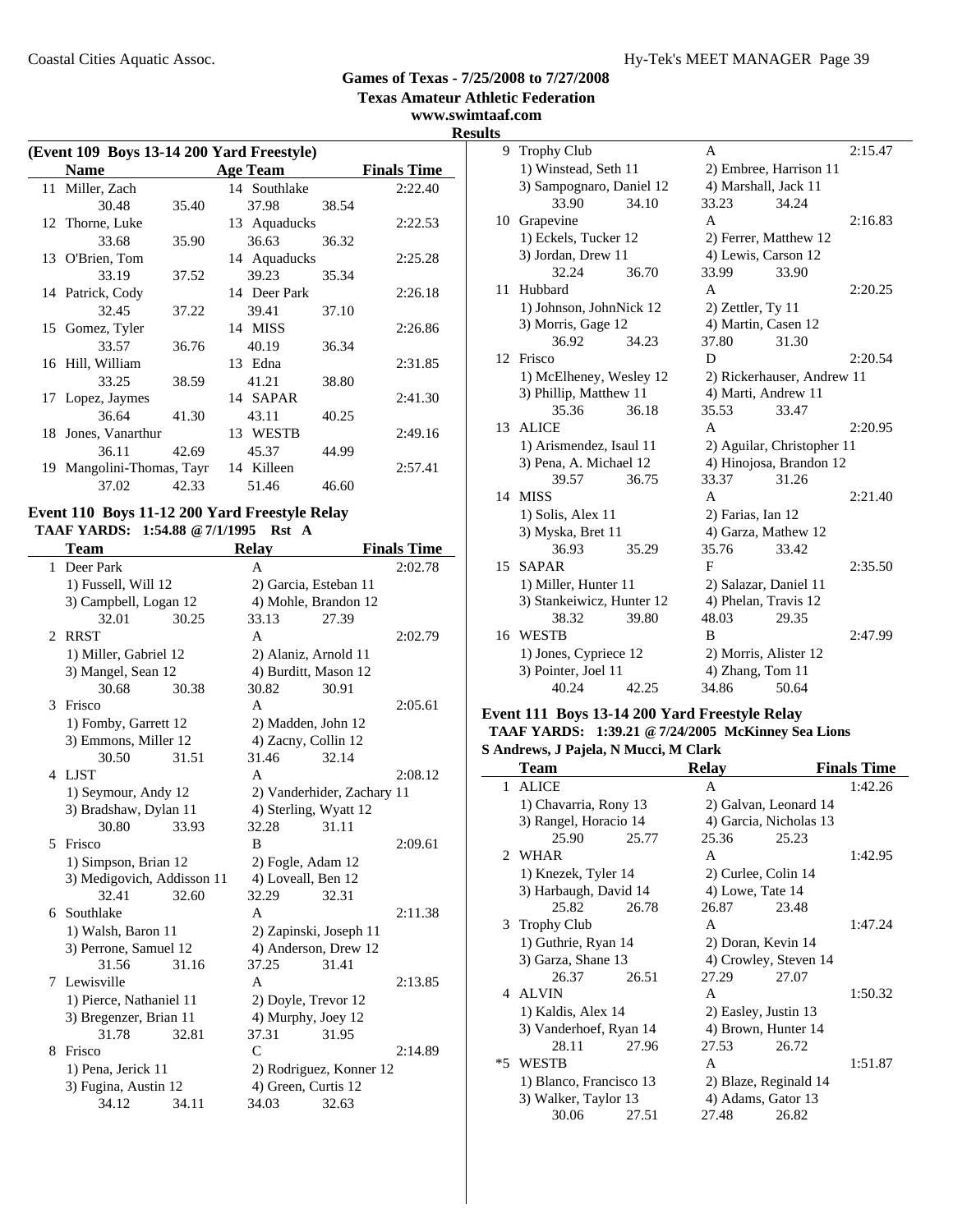**www.swimtaaf.com**

## **Results**

| (Event 111 Boys 13-14 200 Yard Freestyle Relay) |                             |                          |                            |  |  |  |  |
|-------------------------------------------------|-----------------------------|--------------------------|----------------------------|--|--|--|--|
|                                                 | <b>Team</b>                 | <b>Relay</b>             | <b>Finals Time</b>         |  |  |  |  |
| $*5$                                            | Deer Park                   | A                        | 1:51.87                    |  |  |  |  |
|                                                 | 1) Chandler, Dakota 13      |                          | 2) Patrick, Cody 14        |  |  |  |  |
|                                                 | 3) Louviere, Joshua 14      | 4) Sadler, Scott 14      |                            |  |  |  |  |
|                                                 | 27.39<br>28.56              | 28.17                    | 27.75                      |  |  |  |  |
| 7                                               | Seals                       | A                        | 1:54.07                    |  |  |  |  |
|                                                 | 1) Pearson, Hunter 13       | 2) Hewitt, Noel 14       |                            |  |  |  |  |
|                                                 | 3) Titus, Tyler 13          |                          | 4) Wallace, Charles 13     |  |  |  |  |
|                                                 | 26.85<br>28.92              | 29.12                    | 29.18                      |  |  |  |  |
| 8                                               | <b>EDIN</b>                 | A                        | 1:55.80                    |  |  |  |  |
|                                                 | 1) Garza, Scott 14          |                          | 2) Pena, Kenneth 14        |  |  |  |  |
|                                                 | 3) Sauceda, David 14        |                          | 4) Villarreal, James 13    |  |  |  |  |
|                                                 | 26.54<br>29.38              | 30.24                    | 29.64                      |  |  |  |  |
| 9                                               | Southlake                   | A                        | 1:56.45                    |  |  |  |  |
|                                                 | 1) Miller, Zach 14          |                          | 2) Booth, Alexander 14     |  |  |  |  |
|                                                 | 3) Spencer, Kyle 14         |                          | 4) Remetta, John 13        |  |  |  |  |
|                                                 | 28.65<br>30.61              | 30.11                    | 27.08                      |  |  |  |  |
| 10                                              | Frisco                      | A                        | 2:00.41                    |  |  |  |  |
|                                                 | 1) McCracken, Dalton 13     |                          | 2) Liggett, Jacob 13       |  |  |  |  |
|                                                 | 3) Phelps, Coleman 13       |                          | 4) Stonebarger, Jacob 14   |  |  |  |  |
|                                                 | 30.76<br>28.67              | 32.91                    | 28.07                      |  |  |  |  |
| 11                                              | <b>Trophy Club</b>          | B                        | 2:00.56                    |  |  |  |  |
|                                                 | 1) McKowen, Connor 14       |                          | 2) Champion, Nathaniel 14  |  |  |  |  |
|                                                 | 3) Marshall, Neill 14       |                          | 4) Greener, Jake 14        |  |  |  |  |
|                                                 | 29.11<br>33.32              | 30.41                    | 27.72                      |  |  |  |  |
| 12                                              | Killeen                     | A                        | 2:03.95                    |  |  |  |  |
|                                                 | 1) Mangolini-Thomas, Tayren | 2) Lee, Daniel 14        |                            |  |  |  |  |
|                                                 | 3) Lutgens, Jonathan 13     | 4) Daniels, Alexander 14 |                            |  |  |  |  |
|                                                 | 33.87<br>31.12              | 30.71                    | 28.25                      |  |  |  |  |
| 13                                              | <b>TM Hurricanes</b>        | A                        | 2:06.02                    |  |  |  |  |
|                                                 | 1) Chism, Dakota 14         |                          | 2) Ortega, Ronnie 13       |  |  |  |  |
|                                                 | 3) Calk, Alec 13            |                          | 4) Stockton, Zachary 13    |  |  |  |  |
|                                                 | 29.98<br>35.28              | 30.19                    | 30.57                      |  |  |  |  |
| ---                                             | Landa Park                  | A                        | DQ                         |  |  |  |  |
|                                                 | 1) Coulehan, Duval 13       |                          | 2) Edge, Matthew 14        |  |  |  |  |
|                                                 | 3) Hardwick, Andrew 13      |                          | 4) Mazyboulton, Hadiyah 13 |  |  |  |  |
|                                                 | 29.19<br>53.26              | 28.66                    | 28.13                      |  |  |  |  |
| ---                                             | Marlins                     | A                        | DQ                         |  |  |  |  |
|                                                 | 1) Wayne, Neil 13           |                          | 2) McLeod, Cody 14         |  |  |  |  |
|                                                 | 3) Baker, Mitchell 14       | 4) Dyer, Austin 14       |                            |  |  |  |  |
|                                                 | 29.98<br>29.28              | 26.33                    | 24.98                      |  |  |  |  |

### **Event 112 Girls 11-12 200 Yard Medley Relay TAAF YARDS: 2:07.90 @8/3/2001 Alvin**

### **M Lostracco, L Follmar, N Leslie, N Melenric**

| Team                |                         | <b>Relav</b> |                      | <b>Finals Time</b> |  |
|---------------------|-------------------------|--------------|----------------------|--------------------|--|
| Southlake           |                         | А            |                      | 2:12.59            |  |
| 1) Privett, Abby 12 |                         |              | 2) Landers, Elise 12 |                    |  |
|                     | 3) Vassios, Haley 12    |              | 4) Hayes, Madison 12 |                    |  |
| 32.97               | 38.90                   | 32.54        | 28.18                |                    |  |
| 2 LJST              |                         | А            |                      | 2:13.55            |  |
|                     | 1) Zhou, Nijia 12       |              | 2) Vavra, Sidney 12  |                    |  |
|                     | 3) Doughty, Madeline 12 |              | 4) Bai, Carrie 11    |                    |  |
| 35.95               | 35.93                   | 32.86        | 28.81                |                    |  |
|                     |                         |              |                      |                    |  |

| S  |                                              |                                           |         |
|----|----------------------------------------------|-------------------------------------------|---------|
| 3  | Frisco                                       | А                                         | 2:16.76 |
|    | 1) Campbell, Heather 12                      | 2) Gray, Meredith 12                      |         |
|    | 3) Williams, Caroline 12                     | 4) Rankin, Nicole 12                      |         |
|    | 37.99<br>36.24                               | 32.45<br>30.08                            |         |
| 4  | <b>RRST</b>                                  | A                                         | 2:18.68 |
|    | 1) Przybilla, Hannah 12                      | 2) Haman, Taylor 12                       |         |
|    | 3) Hartensteiner, Ashley 12                  | 4) Veazey, Ashley 12                      |         |
|    | 35.94<br>38.89                               | 34.24<br>29.61                            |         |
| 5  | Southlake                                    | B                                         | 2:18.70 |
|    | 1) Stockton, Madeleine 12                    | 2) Cummings, Erin 11                      |         |
|    | 3) Martin, Katie 11                          | 4) Childress, Sarah 11                    |         |
|    | 36.16<br>38.96                               | 33.34<br>30.24                            |         |
|    | 6 Lewisville                                 | A                                         | 2:20.24 |
|    | 1) Walters, Brenna 12<br>3) Rice, Madison 12 | 2) Watson, Emily 12<br>4) Stone, Sarah 11 |         |
|    | 38.78<br>36.63                               | 35.58<br>29.25                            |         |
|    | 7 Cars                                       | A                                         | 2:20.33 |
|    | 1) Pike, Jessica 11                          | 2) Chrisman, Julie 12                     |         |
|    | 3) Rogan, Caroline 11                        | 4) Sands, Alyssa 12                       |         |
|    | 38.07<br>38.65                               | 35.53<br>28.08                            |         |
| 8  | Frisco                                       | B                                         | 2:28.80 |
|    | 1) Kirk, Camille 11                          | 2) Palsson, Alyssa 11                     |         |
|    | 3) Homoky, Kendall 12                        | 4) Bland, Mackenzie 11                    |         |
|    | 44.57<br>35.40                               | 37.96<br>30.87                            |         |
| 9  | Seals                                        | A                                         | 2:29.03 |
|    | 1) Willis, Miranda 12                        | 2) Rodgers, Rachael 12                    |         |
|    | 3) Manlapaz, Isabella 11                     | 4) Montgomery, Macaul 12                  |         |
|    | 41.98<br>41.23                               | 37.34<br>28.48                            |         |
| 10 | <b>RRST</b>                                  | B                                         | 2:30.35 |
|    | 1) McGrath, Katy 11<br>3) McGuane, Willow 12 | 2) Janer, Jessica 12                      |         |
|    | 41.46<br>40.47                               | 4) Cook, Taylor 12<br>37.03<br>31.39      |         |
| 11 | Cars                                         | B                                         | 2:32.32 |
|    | 1) Horn, Taylor 12                           | 2) Jones, Rachel 12                       |         |
|    | 3) Gula, Audrey 12                           | 4) Harris, Rebecca 12                     |         |
|    | 37.50<br>45.55                               | 36.01<br>33.26                            |         |
| 12 | <b>DNB</b>                                   | A                                         | 2:32.76 |
|    | 1) Funk, Kim 11                              | 2) Morgan, Kayli 12                       |         |
|    | 3) Carter, Shelby 11                         | 4) Hulet, Chantelle 12                    |         |
|    | 43.03<br>39.95                               | 37.48<br>32.30                            |         |
| 13 | ALICE                                        | А                                         | 2:37.25 |
|    | 1) Rodriguez, Nicole 11                      | 2) Rangel, Julyssa 11                     |         |
|    | 3) Adams, Kalee 12                           | 4) Moralez, Christina 12                  |         |
|    | 43.09<br>43.35                               | 37.21<br>33.60                            |         |
| 14 | Stingrays                                    | A                                         | 2:44.45 |
|    | 1) Atkinson, Emma 12                         | 2) Watkins, Danielle 12                   |         |
|    | 3) Carmony, Tiffany 11                       | 4) Carmony, Michelle 11                   |         |
|    | 43.61<br>41.03<br><b>TM Hurricanes</b>       | 44.94<br>34.87                            |         |
| 15 | 1) Stockton, Lauren 11                       | Α<br>2) Garcia, Adriana 11                | 2:46.30 |
|    | 3) Lange, Kelsey 11                          | 4) Flores, Brooke 12                      |         |
|    | 42.92<br>49.28                               | 41.42<br>32.68                            |         |
| 16 | <b>ALICE</b>                                 | B                                         | 2:47.41 |
|    | 1) Moralez, Priscilla 11                     | 2) Beltran, Madison 12                    |         |
|    | 3) Ozuna, Sabrina 11                         | 4) Salazar, Larissa 12                    |         |
|    | 49.39<br>41.36                               | 40.39<br>36.27                            |         |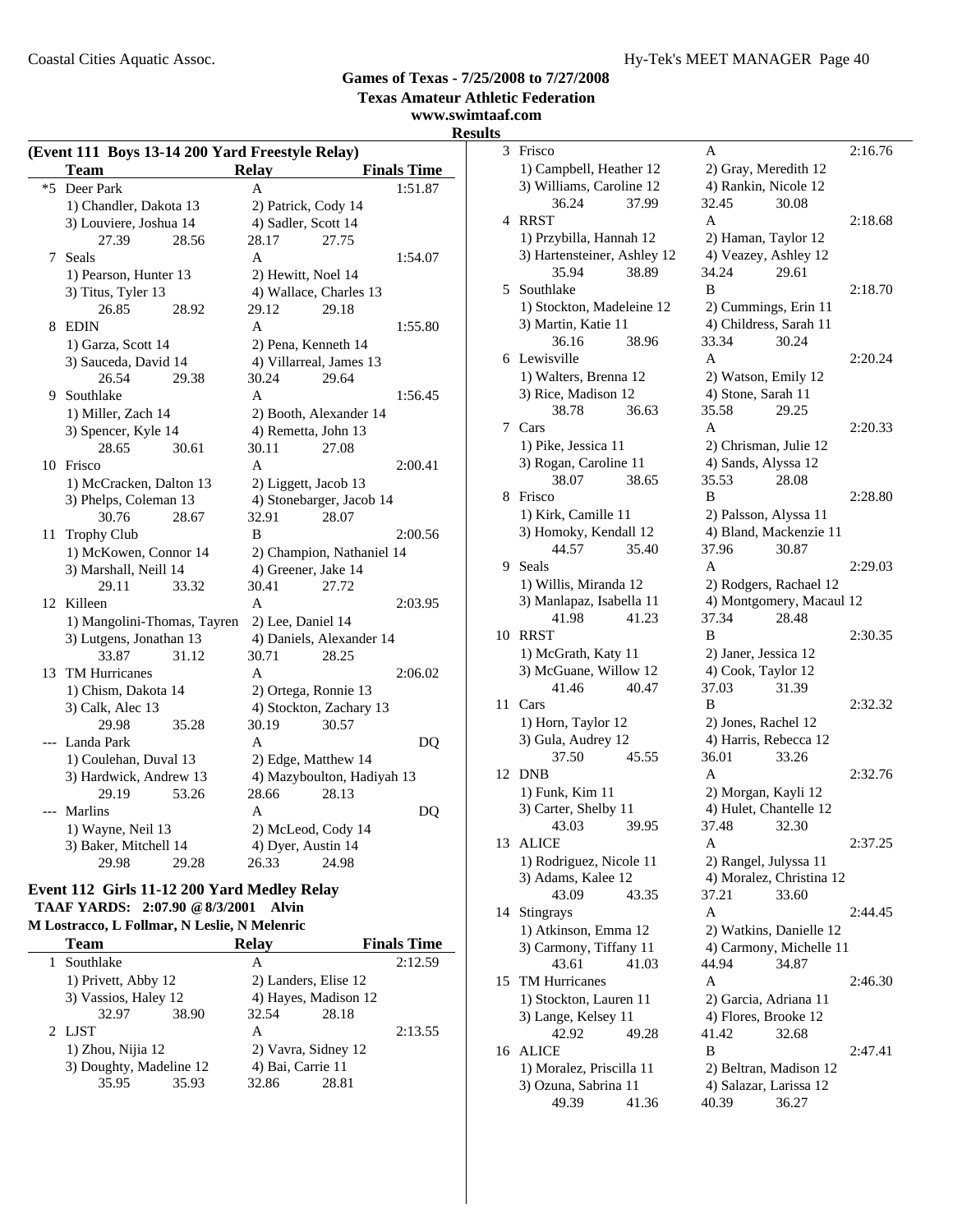**Texas Amateur Athletic Federation www.swimtaaf.com**

# **Results**

|    | (Event 112 Girls 11-12 200 Yard Medley Relay) |       |              |                         |                    |  |  |
|----|-----------------------------------------------|-------|--------------|-------------------------|--------------------|--|--|
|    | <b>Team</b>                                   |       | <b>Relav</b> |                         | <b>Finals Time</b> |  |  |
| 17 | Hubbard                                       |       | A            |                         | 2:51.69            |  |  |
|    | 1) Ouiram, Madison 12                         |       |              | 2) Bartosh, Madison 12  |                    |  |  |
|    | 3) Bartosh, Michaela 12                       |       |              | 4) Brunson, Kansas 11   |                    |  |  |
|    | 39.75                                         | 45.99 | 43.72        | 42.23                   |                    |  |  |
| 18 | Odem                                          |       | A            |                         | 2:55.15            |  |  |
|    | 42.81                                         | 56.76 | 35.05        | 40.53                   |                    |  |  |
| 19 | Patterson                                     |       | A            |                         | 2:57.18            |  |  |
|    | 1) Fisher, Ruby 12                            |       |              | 2) Valenzuela, Laura 12 |                    |  |  |
|    | 3) Newman, Janna 12                           |       |              | 4) Nunes, Isabelle 12   |                    |  |  |
|    | 48.65                                         | 46.61 | 39.97        | 41.95                   |                    |  |  |
|    | --- Victoria                                  |       | A            |                         | DU                 |  |  |
|    | 1) Burns, Hope 11                             |       |              | 2) Barker, Morgan 12    |                    |  |  |
|    | 3) Hoerig, Karly Rae 12                       |       |              | 4) Broughton, Skylar 12 |                    |  |  |
|    | 39.81                                         | 40.35 | 35.13        | 30.27                   |                    |  |  |

### **Event 113 Girls 13-14 200 Yard Medley Relay TAAF YARDS: 2:01.69 @7/28/2003 Frisco - Fast**

### **J Miller, A Johnson, H Blizzard, K Nolet**

|                       | Team                      |       | <b>Relay</b>           |                         | <b>Finals Time</b> |
|-----------------------|---------------------------|-------|------------------------|-------------------------|--------------------|
| $\mathbf{1}$          | Frisco                    |       | A                      |                         | 2:02.55            |
|                       | 1) Huff, Alex 14          |       | 2) Pena, Cambria 14    |                         |                    |
|                       | 3) Korst, Caroline 13     |       | 4) Little, Shelby 14   |                         |                    |
|                       | 28.86                     | 36.51 | 30.05                  | 27.13                   |                    |
| $\mathcal{D}_{\cdot}$ | <b>WHAR</b>               |       | A                      |                         | 2:08.69            |
|                       | 1) Thrash, Derian 14      |       | 2) Harper, Hannah 13   |                         |                    |
|                       | 3) Kacal, Kaleigh 14      |       | 4) Norrell, Kaitlyn 13 |                         |                    |
|                       | 34.46                     | 36.35 | 29.63                  | 28.25                   |                    |
| 3                     | <b>EGLAK</b>              |       | A                      |                         | 2:10.60            |
|                       | 1) Rodgers, Jennifer 14   |       |                        | 2) Ecuer, Gabriella 14  |                    |
|                       | 3) Emmons, Hannah 14      |       | 4) Young, Allyssa 14   |                         |                    |
|                       | 36.01                     | 33.74 | 36.27                  | 24.58                   |                    |
| 4                     | Southlake                 |       | A                      |                         | 2:13.49            |
|                       | 1) Lepicier, Danielle 13  |       | 2) Colon, Alexis 14    |                         |                    |
|                       | 3) Meinz, Sarah 13        |       |                        | 4) Noonan, Samantha 13  |                    |
|                       | 34.06                     | 34.72 | 33.48                  | 31.23                   |                    |
| 5                     | <b>RRST</b>               |       | A                      |                         | 2:17.92            |
|                       | 1) Fedderke, Aubrey 14    |       | 2) O'Hearn, Becca 13   |                         |                    |
|                       | 3) Rodriguez, Marisa 14   |       |                        | 4) Dunstan, Brandy 14   |                    |
|                       | 37.13                     | 38.10 | 32.64                  | 30.05                   |                    |
| 6                     | <b>Trophy Club</b>        |       | A                      |                         | 2:18.38            |
|                       | 1) Harris, Tori 14        |       | 2) Taylor, Sarah 14    |                         |                    |
|                       | 3) Burks, Amelia 14       |       |                        | 4) Benton, Kathryn 14   |                    |
|                       | 37.67                     | 38.26 | 33.21                  | 29.24                   |                    |
| 7                     | Weatherford               |       | A                      |                         | 2:20.37            |
|                       | 1) Rosenberger, Amelia 13 |       | 2) Prince, Emily 13    |                         |                    |
|                       | 3) Swan, Katy 14          |       | 4) Milner, Shelby 13   |                         |                    |
|                       | 33.44                     | 44.69 | 31.10                  | 31.14                   |                    |
| 8                     | Seals                     |       | A                      |                         | 2:21.11            |
|                       | 1) Fallin, Jessie 13      |       |                        | 2) Bramlett, Miranda 13 |                    |
|                       | 3) Maldonado, Megan 13    |       | 4) Berry, Sarah 14     |                         |                    |
|                       | 35.95                     | 41.18 | 34.92                  | 29.06                   |                    |
| 9                     | Cars                      |       | A                      |                         | 2:21.49            |
|                       | 1) Bergman, Gerri 14      |       | 2) Ziaie, Nahal 13     |                         |                    |
|                       | 3) Revelle, Hannah 14     |       |                        | 4) Rogan, Madison 14    |                    |
|                       | 34.47                     | 41.62 | 33.83                  | 31.57                   |                    |

| 10 | <b>ALICE</b>             |       | A                       |                          | 2:23.06 |
|----|--------------------------|-------|-------------------------|--------------------------|---------|
|    | 1) Munoz, Ariana 13      |       |                         | 2) Erwin, Kaylea 14      |         |
|    | 3) Martinez, Clari 13    |       | 4) Paiz, Ari 13         |                          |         |
|    | 38.94                    | 38.58 | 34.12                   | 31.42                    |         |
|    | 11 Frisco                |       | B                       |                          | 2:24.22 |
|    | 1) Hunt, Kelsey 13       |       |                         | 2) Homoky, Morgan 14     |         |
|    | 3) Brown, Kristen 13     |       |                         | 4) Tomlin, Brianna 13    |         |
|    | 33.45                    | 39.78 | 39.96                   | 31.03                    |         |
|    | 12 Victoria              |       | A                       |                          | 2:25.87 |
|    | 1) Cochran, Makenzie 13  |       | 2) Boles, Carly 13      |                          |         |
|    | 3) Lin, Deborah 14       |       | 4) Burns, Faith 14      |                          |         |
|    | 41.10                    | 46.85 | 27.96                   | 29.96                    |         |
|    | 13 Landa Park            |       | A                       |                          | 2:37.57 |
|    | 1) Bonds, Sadie 13       |       |                         | 2) Bryan, Gentry 14      |         |
|    | 3) Coonrod, Charlotte 13 |       |                         | 4) Correll, Chloe 14     |         |
|    | 40.01                    | 57.08 | 25.53                   | 34.95                    |         |
|    | 14 Frisco                |       | $\mathsf{C}$            |                          | 2:42.62 |
|    | 1) Johnson, Kelsey 14    |       | 2) Nickell, Erin 14     |                          |         |
|    | 3) Hantulla, Taylor 14   |       | 4) Etherington, Sara 13 |                          |         |
|    | 38.46                    | 46.08 | 1:18.08                 |                          |         |
|    | 15 SAPAR                 |       | A                       |                          | 2:46.22 |
|    | 1) Herel, Alexandra 13   |       |                         | 2) Richardson, Micah 14  |         |
|    | 3) Cruz, Michelle 14     |       |                         | 4) Salazar, Stephanie 14 |         |
|    | 45.20                    | 40.49 | 47.38                   | 33.15                    |         |
|    | <b>ALICE</b>             |       | B                       |                          | DQ      |
|    | 1) Franki, Kristen 13    |       |                         | 2) Garza, Elizabeth 13   |         |
|    | 3) Pena, Ashleigh 13     |       |                         | 4) Moralez, Alexis 13    |         |
|    | 36.92                    | 40.29 | 39.87                   | 32.94                    |         |
|    |                          |       |                         |                          |         |

### **Event 114 Girls 11-12 100 Yard Freestyle**

### **TAAF YARDS: 32.70 @7/27/2004 Kimi Carrier**

| <b>Name</b>           |       | <b>Age Team</b> | <b>Finals Time</b> |
|-----------------------|-------|-----------------|--------------------|
| 1 Stone, Sarah        |       | 11 Lewisville   | 1:01.79            |
| 29.87                 | 31.92 |                 |                    |
| 2 Gardea, Abby        |       | 11 Deer Park    | 1:02.36            |
| 30.03                 | 32.33 |                 |                    |
| 3 Kristynik, Angela   |       | 12 Aquacats     | 1:03.40            |
| 30.60                 | 32.80 |                 |                    |
| 4 Sands, Alyssa       |       | 12 Cars         | 1:03.91            |
| 30.85                 | 33.06 |                 |                    |
| 5 Hayes, Madison      |       | 12 Southlake    | 1:04.22            |
| 31.06                 | 33.16 |                 |                    |
| 6 Dennard, Haley      |       | 12 DCTR         | 1:04.44            |
| 30.29                 | 34.15 |                 |                    |
| 7 Fryar, Tori         |       | 12 Denison      | 1:04.46            |
| 30.61                 | 33.85 |                 |                    |
| 8 Hounrubia, Carolina |       | 12 MISS         | 1:05.37            |
| 29.95                 | 35.42 |                 |                    |
| 9 Frawley, Rachael    |       | 12 Aquacats     | 1:06.49            |
| 31.50                 | 34.99 |                 |                    |
| 10 Rankin, Nicole     |       | 12 Frisco       | 1:06.88            |
| 32.04                 | 34.84 |                 |                    |
| 11 Longino, Jackie    |       | 12 Rockport     | 1:09.44            |
| 32.71                 | 36.73 |                 |                    |
| 12 Oakes, Anna        |       | 11 Rowlett      | 1:09.98            |
| 31.46                 | 38.52 |                 |                    |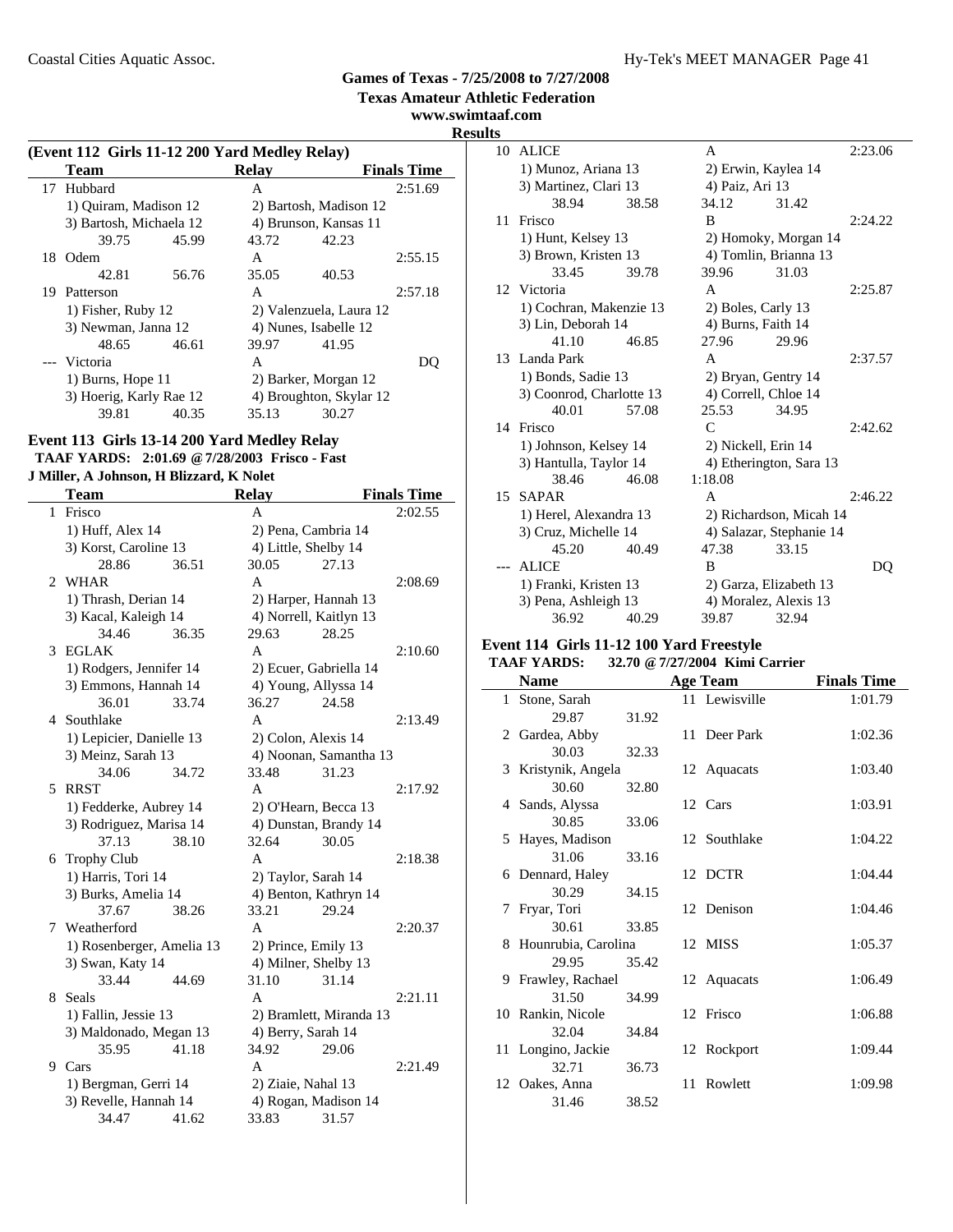**Texas Amateur Athletic Federation**

### **www.swimtaaf.com Results**

| (Event 114 Girls 11-12 100 Yard Freestyle) |                      |         |    |               |                    |  |
|--------------------------------------------|----------------------|---------|----|---------------|--------------------|--|
|                                            | <b>Name</b>          |         |    | Age Team      | <b>Finals Time</b> |  |
|                                            | 13 Knese, Morgan     |         |    | 12 Southlake  | 1:10.15            |  |
|                                            | 32.92                | 37.23   |    |               |                    |  |
|                                            | 14 Mosley, Lauren    |         |    | 12 Mudcats    | 1:11.58            |  |
|                                            | 33.61                | 37.97   |    |               |                    |  |
|                                            | 15 Strode, Kaitlyn   |         |    | 12 Mudcats    | 1:13.82            |  |
|                                            | 16 Woodall, Emma     |         |    | 12 Landa Park | 1:14.47            |  |
|                                            | 35.13                | 39.34   |    |               |                    |  |
|                                            | 17 Hulet, Chantelle  |         |    | 12 DNB        | 1:15.63            |  |
|                                            | 38.14                | 37.49   |    |               |                    |  |
|                                            | 18 Saulter, Jackie   |         |    | 11 Nrst       | 1:15.88            |  |
|                                            | 36.39                | 39.49   |    |               |                    |  |
|                                            | 19 Rosier, Shannon   |         |    | 11 Dittmar    | 1:18.35            |  |
|                                            | 36.63                | 41.72   |    |               |                    |  |
|                                            | 20 Miranda, Kimberly |         |    | 11 Paris      | 1:18.37            |  |
|                                            | 38.44                | 39.93   |    |               |                    |  |
|                                            | 21 Lane, Natalie     |         |    | 12 Paris      | 1:18.69            |  |
|                                            | 37.11                | 41.58   |    |               |                    |  |
|                                            | 22 Brooks, Cheyenne  |         |    | 12 El Paso    | 1:20.47            |  |
|                                            | 38.37                | 42.10   |    |               |                    |  |
|                                            | 23 Salazar, Larissa  |         |    | 12 ALICE      | 1:22.44            |  |
|                                            | 38.97                | 43.47   |    |               |                    |  |
|                                            | 24 DeLuna, Lyssa     |         |    | 12 SAPAR      | 1:25.91            |  |
|                                            | 40.49                | 45.42   |    |               |                    |  |
|                                            | 25 Yu, Katharine     |         | 11 | <b>WESTB</b>  | 1:40.81            |  |
|                                            | 46.29                | 54.52   |    |               |                    |  |
|                                            | 26 Moon, Gabrielle   |         |    | 11 WESTB      | 1:53.06            |  |
|                                            | 48.56                | 1:04.50 |    |               |                    |  |

#### **Event 115 Girls 13-14 100 Yard Freestyle TAAF YARDS: 56.39 @7/27/2004 Jennifer Miller**

| <b>Name</b>          |       | <b>Age Team</b> | <b>Finals Time</b> |
|----------------------|-------|-----------------|--------------------|
| 1 Huff, Alex         |       | 14 Frisco       | 55.68@             |
| 26.66                | 29.02 |                 |                    |
| 2 Czerniak, Crystal  |       | 14 WOOD         | 58.72              |
| 28.05                | 30.67 |                 |                    |
| 3 Wall, Shelby       |       | 14 ANGLE        | 59.53              |
| 27.72                | 31.81 |                 |                    |
| 4 Stavinoha, Darci   |       | 14 RRST         | 1:00.91            |
| 30.08                | 30.83 |                 |                    |
| 5 Pajela, Hani       |       | 13 McKinney     | 1:01.85            |
| 29.54                | 32.31 |                 |                    |
| 6 Guajardo, Roxie    |       | 13 MISS         | 1:02.05            |
| 29.38                | 32.67 |                 |                    |
| 7 Shallow, Rachel    |       | 14 Rowlett      | 1:02.62            |
| 29.34                | 33.28 |                 |                    |
| 8 Benton, Kathryn    |       | 14 Trophy Club  | 1:03.18            |
| 30.28                | 32.90 |                 |                    |
| 9 Gutierrez, Brianna |       | 13 MISS         | 1:04.17            |
| 30.37                | 33.80 |                 |                    |
| 10 Raasch, Hayley    |       | 14 DCTR         | 1:05.77            |
| 30.31                | 35.46 |                 |                    |
| 11 Garrott, Miranda  |       | 14 Landa Park   | 1:05.79            |
| 31.09                | 34.70 |                 |                    |
| 12 McHugh, Ashley    |       | 14 Lewisville   | 1:06.14            |
| 31.69                | 34.45 |                 |                    |

|    | 13 Kambury, Hannah    |       |    | 14 McKinney   | 1:06.52 |
|----|-----------------------|-------|----|---------------|---------|
|    | 30.68                 | 35.84 |    |               |         |
|    | 14 Stone, Emily       |       |    | 13 Lewisville | 1:07.09 |
|    | 31.88                 | 35.21 |    |               |         |
|    | 15 Mladenka, Danielle |       |    | 13 CCCOL      | 1:07.46 |
|    | 31.36                 | 36.10 |    |               |         |
|    | 16 Cardenas, Amely    |       |    | 13 Nrst       | 1:10.09 |
|    | 33.72                 | 36.37 |    |               |         |
|    | 17 Campbell, Juliet   |       |    | 14 Murchison  | 1:11.45 |
|    | 32.72                 | 38.73 |    |               |         |
|    | 18 Speights, Mary     |       |    | 13 Waco       | 1:12.44 |
|    | 33.15                 | 39.29 |    |               |         |
|    | 19 Miller, Emma       |       | 14 | Rockport      | 1:14.21 |
|    | 33.86                 | 40.35 |    |               |         |
|    | 20 Smithey, Kristin   |       |    | 13 Hubbard    | 1:16.19 |
|    | 35.01                 | 41.18 |    |               |         |
| 21 | Robertson, Nykeya     |       |    | 13 WESTB      | 1:28.50 |
|    | 40.65                 | 47.85 |    |               |         |

### **Event 116 Girls 11-12 50 Yard Backstroke**

### **TAAF YARDS: 30.50 @7/27/2004 Stacie O'Shea**

|    | Name                |    | <b>Age Team</b>      | <b>Finals Time</b> |
|----|---------------------|----|----------------------|--------------------|
| 1  | Wilkins, Kari       | 12 | El Campo             | 31.15              |
| 2  | Privett, Abby       | 12 | Southlake            | 32.60              |
| 3  | Dennard, Haley      | 12 | <b>DCTR</b>          | 34.70              |
| 4  | Ward, Jenna         | 12 | <b>PAST</b>          | 34.99              |
| 5  | Palma, Raquel       | 11 | Rowlett              | 35.08              |
| 6  | Reed, Layne         | 12 | Reed                 | 35.13              |
| 7  | Evans, Natasha      | 12 | Edna                 | 35.16              |
| 8  | Bai, Carrie         | 11 | <b>LJST</b>          | 35.17              |
| 9  | Stockton, Madeleine | 12 | Southlake            | 35.45              |
| 10 | Hyams, Emma         | 12 | Ramsey               | 35.49              |
| 11 | Gardea, Abby        | 11 | Deer Park            | 35.50              |
| 12 | Campbell, Heather   | 12 | Frisco               | 35.71              |
| 13 | Baldwin, Alexandria | 12 | <b>TM Hurricanes</b> | 35.93              |
| 14 | Lane, Natalie       | 12 | Paris                | 36.39              |
| 15 | Obeirne, Claire     | 12 | El Paso              | 36.66              |
| 16 | Rice, Madison       |    | 12 Lewisville        | 36.96              |
| 17 | Newman, Courtney    | 11 | <b>BARR</b>          | 37.50              |
| 18 | Brockman, Madison   | 12 | Killeen              | 38.66              |
| 19 | Montes, Lucia       | 12 | <b>MCAL</b>          | 38.68              |
| 20 | Mott, Clara         | 11 | Aquaducks            | 38.72              |
| 21 | Hernandez, Annie    | 11 | MCAL                 | 38.95              |
| 22 | Quiram, Madison     | 12 | Hubbard              | 39.82              |
| 23 | Esplen, Hillary     |    | 12 Landa Park        | 40.17              |
| 24 | Haliscak, Brooke    | 12 | <b>SAPAR</b>         | 41.70              |
| 25 | Miranda, Kimberly   | 11 | Paris                | 44.16              |
| 26 | Figueroa, Ivy       | 11 | <b>SAPAR</b>         | 45.60              |
| 27 | Murillo, Belinda    | 11 | <b>DALAS</b>         | 47.89              |

### **Event 117 Girls 13-14 50 Yard Backstroke**

#### **TAAF YARDS: 29.66 @7/28/2003 Jennifer Miller**

| <b>Name</b>          | Age Team     | <b>Finals Time</b> |
|----------------------|--------------|--------------------|
| 1 Pajela, Hani       | 13 McKinney  | 32.29              |
| 2 Alvarez, Amanda    | 14 CCAC      | 32.64              |
| 3 Lepicier, Danielle | 13 Southlake | 33.43              |
| 4 Cantu, Brianna     | 13 MISS      | 33.66              |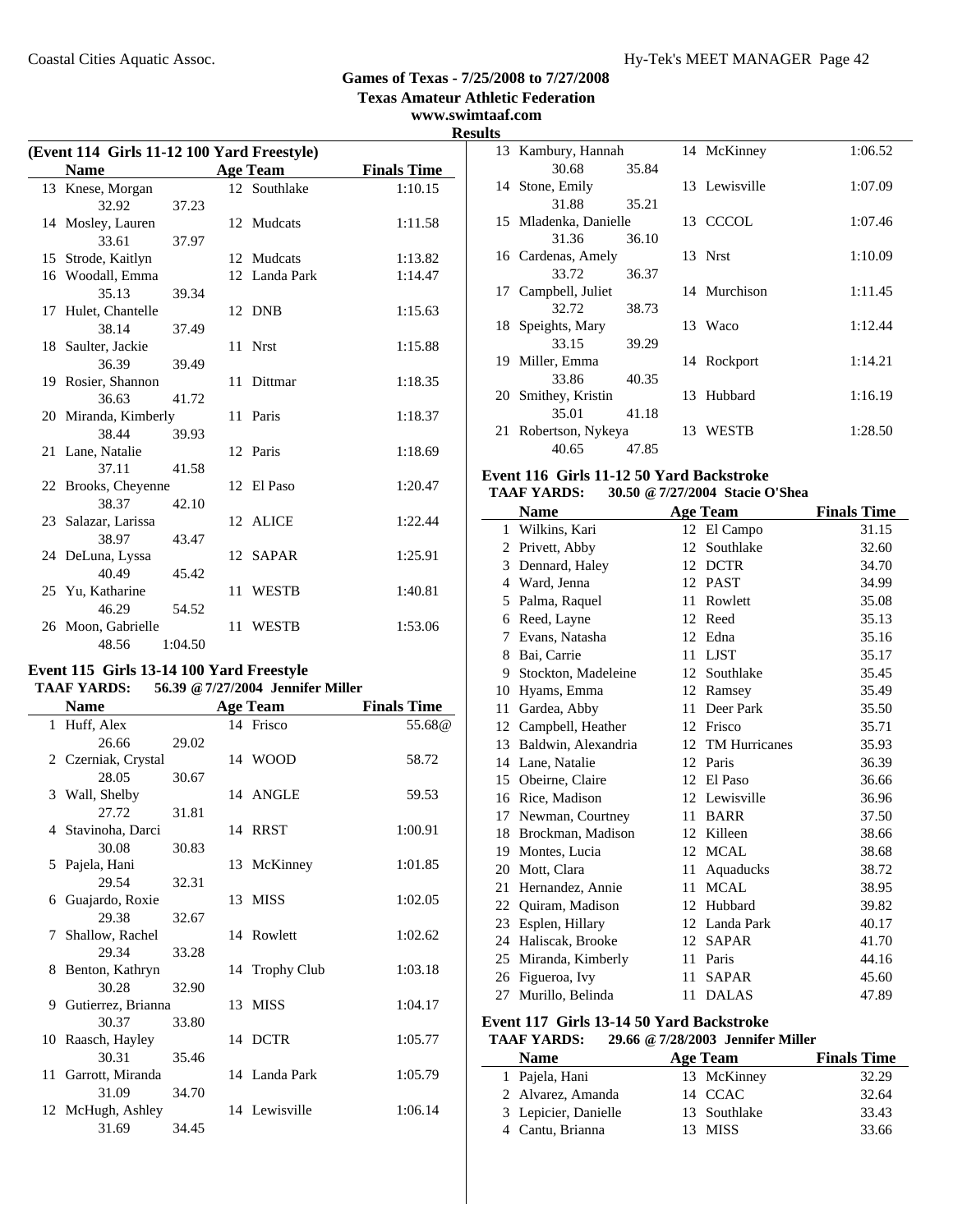**Texas Amateur Athletic Federation**

**www.swimtaaf.com Results**

| (Event 117 Girls 13-14 50 Yard Backstroke) |                                            |    |                 |                    |  |  |  |
|--------------------------------------------|--------------------------------------------|----|-----------------|--------------------|--|--|--|
|                                            | <b>Name</b>                                |    | <b>Age Team</b> | <b>Finals Time</b> |  |  |  |
|                                            | 5 Thrash, Derian                           |    | 14 WHAR         | 33.74              |  |  |  |
| 6                                          | Raasch, Hayley                             | 14 | <b>DCTR</b>     | 34.19              |  |  |  |
| 7                                          | Hunt, Kelsey                               | 13 | Frisco          | 34.37              |  |  |  |
| 8                                          | Buxbaum, Megan                             | 13 | Grapevine       | 34.46              |  |  |  |
| 9                                          | French, Katherine                          | 13 | Keller          | 34.71              |  |  |  |
| 10                                         | Palma, Madeleine                           | 13 | Rowlett         | 34.75              |  |  |  |
| 11                                         | Montanari, Madison                         | 13 | <b>GTSA</b>     | 34.90              |  |  |  |
| 12                                         | Ostrom, Brooke                             | 14 | Ingleside       | 35.41              |  |  |  |
| 13                                         | Willard, Taylor                            | 13 | Marlins         | 36.21              |  |  |  |
| 14                                         | Franki, Kristen                            | 13 | <b>ALICE</b>    | 36.49              |  |  |  |
| 15                                         | Pesek, Rachel                              | 13 | <b>Nrst</b>     | 36.72              |  |  |  |
| 16                                         | Farrell, Alayna                            |    | 14 Victoria     | 36.88              |  |  |  |
| 17                                         | Pendergrass, Amada                         | 13 | El Paso         | 37.27              |  |  |  |
| 18                                         | Tolliver, Emily                            | 13 | Dolphins        | 37.38              |  |  |  |
| 19                                         | Ramirez, Mikaela                           | 14 | <b>WESTB</b>    | 38.56              |  |  |  |
| 20                                         | Garcia, Destiny                            | 14 | <b>SAPAR</b>    | 38.94              |  |  |  |
| 21                                         | Johnson, Megan                             |    | 14 SAPAR        | 39.88              |  |  |  |
| 22                                         | Cloud, Shelbi                              | 14 | Killeen         | 41.31              |  |  |  |
|                                            | 23 Lee, Taylor                             |    | 13 Paris        | 43.28              |  |  |  |
|                                            | 24 Perkins, Siarrah                        | 14 | <b>DALAS</b>    | 1:05.56            |  |  |  |
|                                            | Event 118 Girls 11-12 50 Yard Breaststroke |    |                 |                    |  |  |  |

#### **TAAF YARDS: 33.79 @7/24/2005 Kirsten Ericksen**

|              | <b>Name</b>        | <b>Age Team</b>          | <b>Finals Time</b> |
|--------------|--------------------|--------------------------|--------------------|
| $\mathbf{1}$ | Wilkins, Kari      | El Campo<br>12           | 36.15              |
|              | 2 Vavra, Sidney    | LJST<br>12               | 36.99              |
| 3            | Watson, Emily      | Lewisville<br>12         | 38.07              |
| 4            | Gray, Meredith     | 12<br>Frisco             | 38.08              |
| 5.           | Allsep, Cameron    | 12<br>Deer Park          | 38.17              |
| 6            | Montgomery, Macaul | Seals<br>12              | 38.58              |
| 7            | Landers, Elise     | 12<br>Southlake          | 38.82              |
| 8            | Koster, Eva        | 12<br><b>Trophy Club</b> | 39.16              |
|              | 9 Coston, Kaley    | 12<br>Paris              | 39.21              |
|              | 10 Chrisman, Julie | Cars<br>12               | 39.39              |
| $*11$        | Hamilton, Lucy     | <b>CCCOL</b><br>12       | 40.03              |
|              | *11 Rabe, Kitty    | 12 Landa Park            | 40.03              |
| 13           | Barker, Morgan     | 12<br>Victoria           | 40.31              |
| 14           | Baselice, Alison   | 11<br>Aquaducks          | 40.44              |
| 15           | Morgan, Kayli      | <b>DNB</b><br>12         | 40.49              |
| 16           | Graves, Jamie      | <b>CCCE</b><br>12        | 40.71              |
| 17           | Ji, Chelsea        | 12<br>WESTB              | 40.73              |
| 18           | Norris, Hailey     | 12<br>Rowlett            | 42.20              |
| 19           | Henry, Hannah      | 11<br>Brentwood          | 42.67              |
|              | 20 Elliott, Sierra | 12<br>Canyon Vista       | 42.91              |
| 21           | Mosley, Lauren     | Mudcats<br>12            | 43.04              |
| 22           | Beltran, Madison   | <b>ALICE</b><br>12       | 44.02              |
| 23           | Brooks, Cheyenne   | El Paso<br>12            | 44.43              |
| 24           | Bartosh, Madison   | Hubbard<br>12            | 44.67              |
| 25           | Brooks, Lindsay    | 12<br>Paris              | 44.68              |
| 26           | Rangel, Julyssa    | <b>ALICE</b><br>11       | 44.89              |
| 27           | Gibson, Ruby       | 12<br><b>SAPAR</b>       | 49.13              |
| 28           | Lyles, Lyla        | 11<br><b>WESTB</b>       | 49.15              |
| 29           | Salazar, Nathaly   | <b>SAPAR</b><br>11       | 51.59              |
| $---$        | Sanders, Mikay     | <b>DALAS</b><br>11       | DQ                 |

|       | <b>Name</b>        |    | <b>Age Team</b>  | <b>Finals Time</b> |
|-------|--------------------|----|------------------|--------------------|
| 1     | Ericksen, Kirsten  |    | 14 TM Hurricanes | 31.19@             |
| 2     | Ecuer, Gabriella   | 14 | <b>EGLAK</b>     | 34.64              |
| 3     | Colon, Alexis      | 14 | Southlake        | 34.89              |
| 4     | Ostrom, Brooke     | 14 | Ingleside        | 35.21              |
| 5     | Noser, Kaitlin     | 14 | <b>RRST</b>      | 36.04              |
| 6     | Kruijs, Nicole     | 14 | <b>WOOD</b>      | 36.08              |
| 7     | Smith, Savannah    | 14 | Denton           | 36.96              |
| 8     | Pena, Cambria      | 14 | Frisco           | 37.71              |
| 9     | Mott, Catherine    | 14 | Aquaducks        | 38.15              |
| 10    | Obeirne, Laura     | 13 | El Paso          | 38.44              |
| 11    | Howorth, Bronte    | 14 | Splash           | 38.52              |
| 12    | Lee, Jocelyn       |    | 14 Aquaducks     | 39.03              |
| 13    | Tintera, Josephine |    | 14 CCAC          | 39.09              |
| 14    | Erwin, Kaylea      | 14 | <b>ALICE</b>     | 39.58              |
| 15    | Garcia, Destiny    | 14 | <b>SAPAR</b>     | 40.19              |
| 16    | Richardson, Micah  | 14 | <b>SAPAR</b>     | 40.27              |
| 17    | Leggett, McKenzie  | 14 | MW WM            | 40.31              |
| 18    | Deleeuw, Mickala   | 13 | <b>Seals</b>     | 40.45              |
| 19    | Perras, Jordan     | 13 | BEL              | 40.76              |
| 20    | Garza, Danyelle    | 13 | <b>PHARR</b>     | 41.04              |
| 21    | Speights, Mary     | 13 | Waco             | 41.43              |
| 22    | Adams, Kali        | 14 | <b>DNR</b>       | 41.45              |
|       | 23 Lee, Taylor     | 13 | Paris            | 47.20              |
|       | Sluss, Mary        | 14 | Killeen          | DQ                 |
| $---$ | Gomillion, Sarah   | 13 | Marlins          | DO                 |

### **Event 120 Girls 11-12 50 Yard Butterfly**

**Event 119 Girls 13-14 50 Yard Breaststroke TAAF YARDS: 33.18 @7/27/2004 Carrie Greene**

### **TAAF YARDS: 28.65 @8/3/2001 Natalie Melenric**

|    | <b>Name</b>           |    | Age Team      | <b>Finals Time</b> |
|----|-----------------------|----|---------------|--------------------|
| 1  | Allsep, Cameron       |    | 12 Deer Park  | 31.86              |
| 2  | Vassios, Haley        | 12 | Southlake     | 32.52              |
| 3  | Doughty, Madeline     | 12 | <b>LJST</b>   | 33.17              |
| 4  | Moreland, Ceila       |    | 12 CCCOL      | 33.54              |
| 5  | Martin, Katie         | 11 | Southlake     | 34.12              |
| 6  | Walker, Shanna        |    | 12 GTSA       | 34.79              |
| 7  | Hoerig, Karly Rae     | 12 | Victoria      | 35.22              |
| 8  | Ward, Jenna           | 12 | <b>PAST</b>   | 35.41              |
| 9  | Maya, Audry           | 11 | El Paso       | 36.05              |
| 10 | Rogan, Caroline       | 11 | Cars          | 36.32              |
| 11 | Princehouse, Jennifer | 12 | Aquaducks     | 36.51              |
| 12 | Strode, Kaitlyn       | 12 | Mudcats       | 36.56              |
| 13 | Homoky, Kendall       | 12 | Frisco        | 36.65              |
| 14 | Cruz-Diaz, Zulean     |    | 12 MCAL       | 37.04              |
| 15 | Tovey, Laura          | 11 | Southlake     | 37.06              |
| 16 | Coston, Kaley         |    | 12 Paris      | 37.87              |
| 17 | O'Brien, Molly        | 12 | Aquaducks     | 37.98              |
| 18 | Privett, Maggie       | 11 | Southlake     | 38.33              |
| 19 | Zieschang, Sarah      | 12 | Dittmar       | 38.49              |
| 20 | Adams, Kalee          | 12 | <b>ALICE</b>  | 38.92              |
| 21 | Carter, Shelby        | 11 | <b>DNB</b>    | 39.67              |
| 22 | Newman, Janna         | 12 | Patterson     | 41.54              |
| 23 | Perez, Danielle       |    | 12 El Paso    | 41.72              |
|    | 24 Prevette, Shania   |    | 12 Landa Park | 42.93              |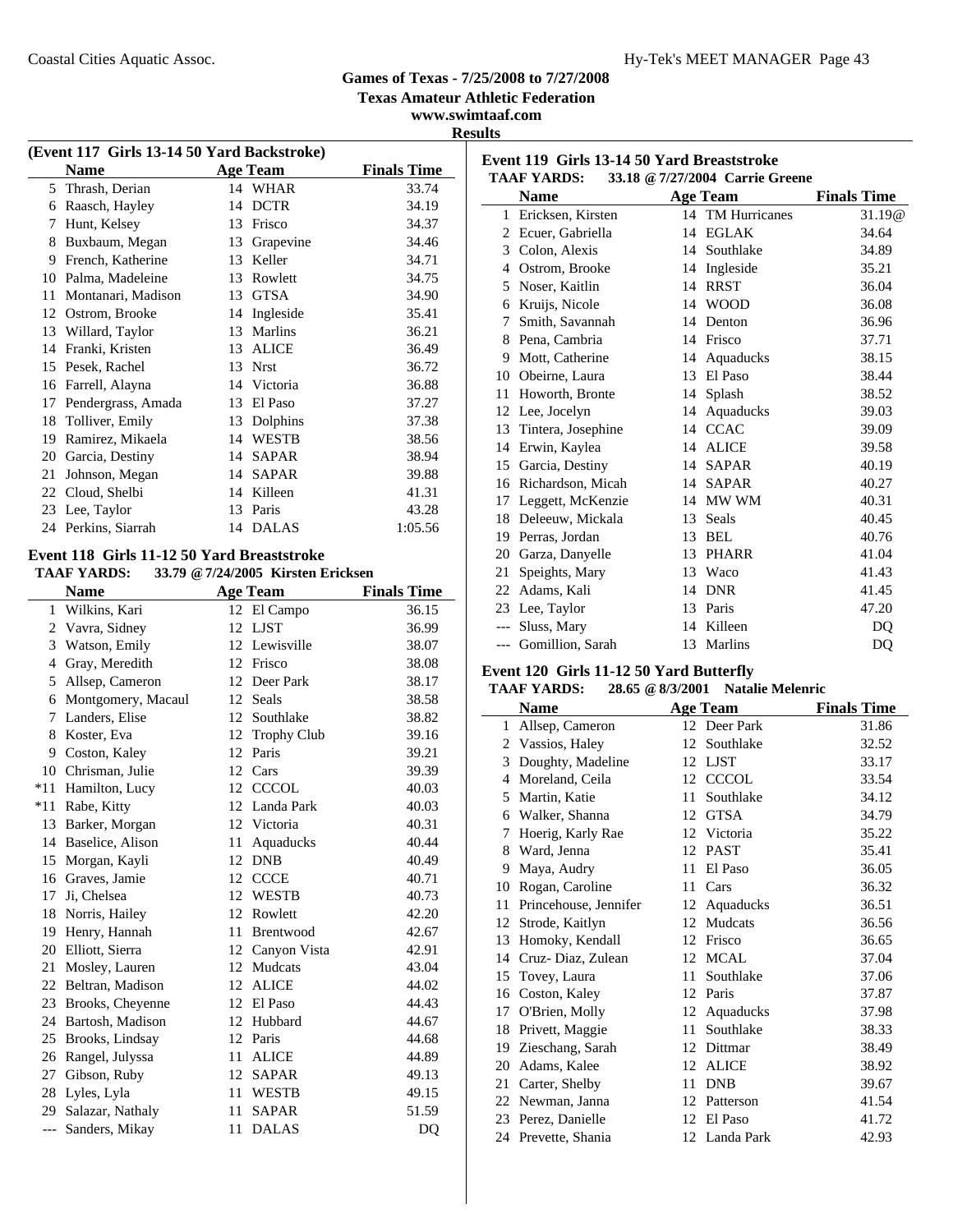### **Texas Amateur Athletic Federation www.swimtaaf.com Results (Event 120 Girls 11-12 50 Yard Butterfly) Name Age Team Finals Time** 25 43.58 Brooks, Lindsay 12 Paris 26 49.30 Moore, Megan 11 Mudcats 27 Moon, Gabrielle 11 WESTB 55.08 **Event 121 Girls 13-14 50 Yard Butterfly TAAF YARDS: 28.75 @8/3/1999 Stacy McBroom Name Age Team Finals Time**<br>Ericksen, Kirsten **Age Team Property Age Team Example 14** TM Hurricanes 27.65 @ 1 27.65@ Ericksen, Kirsten 14 TM Hurricanes 2 28.76 Kacal, Kaleigh 14 WHAR 3 29.93 Czerniak, Crystal 14 WOOD 4 30.07 Korst, Caroline 13 Frisco 5 30.54 Colon, Alexis 14 Southlake 6 31.10 Stavinoha, Darci 14 RRST 7 Pajela, Hani 13 McKinney 31.18 8 Martinez, Clari 13 ALICE 32.52 9 32.58 Ostrom, Brooke 14 Ingleside 10 32.63 Bergman, Gerri 14 Cars 11 Ramon, Gina 13 MCAL 32.80 12 Alvarez, Amanda 14 CCAC 32.93 13 Rector, Taylor 13 DCTR 33.18 14 Gaither, Jubilee 14 Stephenville 33.23 \*15 33.73 Whittaker, Allison 13 Lewisville \*15 33.73 Mott, Catherine 14 Aquaducks 17 Bryan, Gentry 14 Landa Park 34.28 18 Pendergrass, Amada 13 El Paso 35.30 19 Jones, Morgan 13 El Paso 40.70 20 Dougherty, Ally 13 DNR 41.08 21 Katlyn, Banfield 13 SAPAR 1:11.94 **Event 122 Girls 11-12 50 Yard Freestyle TAAF YARDS: 26.32 @8/3/2001 Elizabeth Weiss Name Age Team Finals Time**<br>**Kacko. Sierra 12 Aquacats 28.12** 1 Kacko, Sierra 12 Aquacats 2 Kristynik, Angela 12 Aquacats 28.32  $Garden$  Abb 4 Montgomery, Macaul 12 Seals 28.60 5 28.65 Sands, Alyssa 12 Cars 6 28.98 Ji, Chelsea 12 WESTB 7 29.00 Hounrubia, Carolina 12 MISS 8 29.13 Fryar, Tori 12 Denison 9 29.95 Hayes, Martha 11 Denison  $\overline{\phantom{0}}$

|    | 3 Gardea, Abby         | $\mathbf{H}$ | Deer Park          | 28.52 |
|----|------------------------|--------------|--------------------|-------|
| 4  | Montgomery, Macaul     |              | 12 Seals           | 28.60 |
| 5  | Sands, Alyssa          |              | 12 Cars            | 28.65 |
| 6  | Ji, Chelsea            | 12           | <b>WESTB</b>       | 28.98 |
|    | 7 Hounrubia, Carolina  | 12           | <b>MISS</b>        | 29.00 |
| 8  | Fryar, Tori            | 12           | Denison            | 29.13 |
| 9  | Hayes, Martha          | 11           | Denison            | 29.95 |
| 10 | Reed, Layne            |              | 12 Reed            | 29.96 |
| 11 | Maya, Audry            | 11           | El Paso            | 30.01 |
|    | 12 Gula, Audrey        | 12           | Cars               | 30.48 |
| 13 | Esplen, Hillary        |              | 12 Landa Park      | 30.68 |
|    | 14 Evans, Natasha      |              | 12 Edna            | 30.77 |
|    | 15 Baldwin, Alexandria |              | 12 TM Hurricanes   | 31.32 |
| 16 | Hueske, Claire         | 11           | Dolphins           | 31.56 |
|    | 17 Obeirne, Claire     | 12           | El Paso            | 31.70 |
|    | 18 Morgan, Kayli       | 12           | <b>DNB</b>         | 31.81 |
|    | 19 Garza, Hailey       | 11           | <b>Trophy Club</b> | 32.67 |
|    | 20 Brooks, Lindsay     | 12           | Paris              | 33.38 |
|    | 21 Greener, Ali        | 11           | <b>Trophy Club</b> | 33.45 |
|    | 22 Moralez, Christina  | 12           | <b>ALICE</b>       | 33.49 |
|    | 23 Perrone, Anna       | 11           | Southlake          | 33.90 |
|    |                        |              |                    |       |

|  | 24 Lane, Natalie    | 12 Paris     | 34.04 |
|--|---------------------|--------------|-------|
|  | 25 Strode, Kaitlyn  | 12 Mudcats   | 34.08 |
|  | 26 Tovar, Priscilla | 11 SAPAR     | 36.59 |
|  | 27 Moreland, Ceila  | 12 CCCOL     | 36.81 |
|  | 28 Murillo, Belinda | 11 DALAS     | 37.93 |
|  | 29 Figueroa, Ivy    | 11 SAPAR     | 38.62 |
|  | 30 Lyles, Lyla      | 11 WESTB     | 39.25 |
|  | 31 Sanders, Mikay   | <b>DALAS</b> | 46.12 |

#### **Event 123 Girls 13-14 50 Yard Freestyle**

**Games of Texas - 7/25/2008 to 7/27/2008**

#### **TAAF YARDS: 25.09 @7/27/2002 Natalie Melenric**

|    | <b>Name</b>        |    | <b>Age Team</b> | <b>Finals Time</b> |
|----|--------------------|----|-----------------|--------------------|
| 1  | Huff, Alex         |    | 14 Frisco       | 25.46              |
| 2  | Wall, Shelby       | 14 | <b>ANGLE</b>    | 26.99              |
| 3  | Swan, Katy         |    | 14 Weatherford  | 27.77              |
| 4  | Little, Shelby     | 14 | Frisco          | 27.79              |
| 5  | Ecuer, Gabriella   |    | 14 EGLAK        | 28.35              |
| 6  | Bryan, Gentry      |    | 14 Landa Park   | 28.38              |
| 7  | Harper, Hannah     | 13 | <b>WHAR</b>     | 28.40              |
| 8  | Brittenham, Katy   |    | 13 Marlins      | 28.57              |
| 9  | Burns, Faith       |    | 14 Victoria     | 29.14              |
| 10 | Taylor, Sarah      | 14 | Trophy Club     | 29.18              |
| 11 | Buxbaum, Megan     | 13 | Grapevine       | 29.30              |
| 12 | Gutierrez, Brianna | 13 | <b>MISS</b>     | 29.40              |
| 13 | French, Katherine  | 13 | Keller          | 29.55              |
| 14 | Mladenka, Danielle |    | 13 CCCOL        | 30.48              |
| 15 | Garza, Danyelle    | 13 | <b>PHARR</b>    | 30.91              |
| 16 | O'Hair, Emilee     | 14 | <b>Nrst</b>     | 30.92              |
| 17 | Willard, Taylor    |    | 13 Marlins      | 31.73              |
| 18 | Pendergrass, Amada | 13 | El Paso         | 31.90              |
| 19 | Lara, Jelena       | 13 | <b>SAPAR</b>    | 32.02              |
| 20 | Speights, Mary     |    | 13 Waco         | 32.03              |
| 21 | Allen, Audrey      |    | 13 West Enfield | 32.38              |
| 22 | Smithey, Kristin   | 13 | Hubbard         | 32.53              |
| 23 | Adams, Kali        |    | 14 DNR          | 34.09              |
| 24 | Johnson, Megan     | 14 | <b>SAPAR</b>    | 34.12              |
| 25 | Lee, Taylor        | 13 | Paris           | 35.81              |
| 26 | Robertson, Nykeya  | 13 | WESTB           | 39.17              |
| 27 | Perkins, Siarrah   | 14 | <b>DALAS</b>    | 41.96              |

### **Event 124 Girls 11-12 100 Yard IM**

### **TAAF YARDS: 1:07.23 @7/27/2004 Stacie O'Shea**

|   | <b>Name</b>          |       |     | <b>Age Team</b> | <b>Finals Time</b> |
|---|----------------------|-------|-----|-----------------|--------------------|
|   | 1 Wilkins, Kari      |       |     | 12 El Campo     | 1:10.27            |
|   | 31.38                | 38.89 |     |                 |                    |
|   | 2 Kacko, Sierra      |       |     | 12 Aquacats     | 1:12.14            |
|   | 33.71                | 38.43 |     |                 |                    |
| 3 | Allsep, Cameron      |       |     | 12 Deer Park    | 1:13.39            |
|   | 33.14                | 40.25 |     |                 |                    |
|   | 4 Williams, Caroline |       |     | 12 Frisco       | 1:13.82            |
|   | 33.58                | 40.24 |     |                 |                    |
|   | 5 Koster, Eva        |       |     | 12 Trophy Club  | 1:14.35            |
|   | 34.87                | 39.48 |     |                 |                    |
|   | 6 Dennard, Haley     |       |     | 12 DCTR         | 1:15.21            |
|   | 34.21                | 41.00 |     |                 |                    |
| 7 | Hounrubia, Carolina  |       |     | 12 MISS         | 1:16.05            |
| 8 | Lemmons, Kelsey      |       | 12. | Boerne          | 1:17.58            |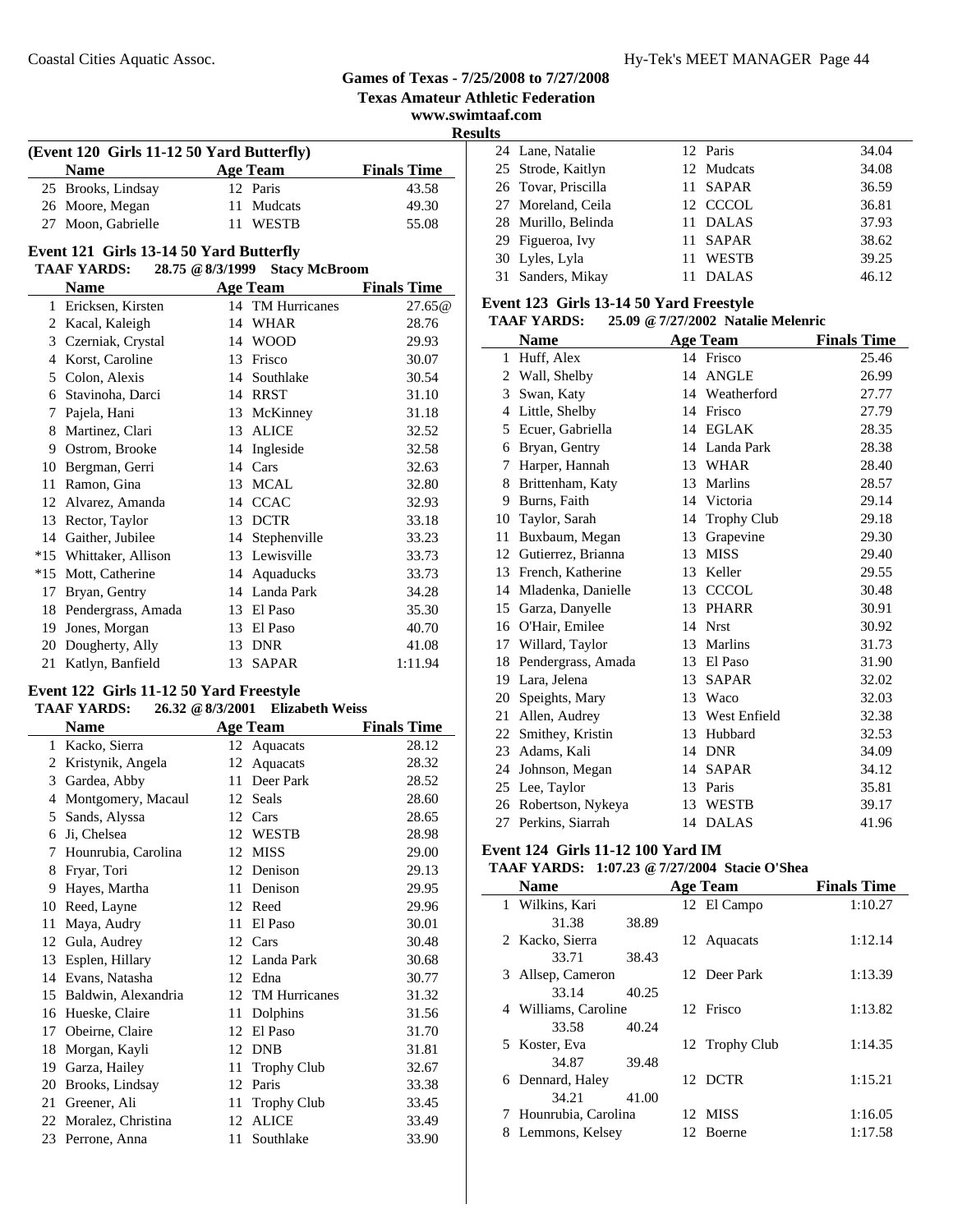**www.swimtaaf.com**

# **Results**

| (Event 124 Girls 11-12 100 Yard IM) |                      |       |    |                 |                    |  |  |
|-------------------------------------|----------------------|-------|----|-----------------|--------------------|--|--|
| <b>Name</b>                         |                      |       |    | <b>Age Team</b> | <b>Finals Time</b> |  |  |
| 9                                   | Hayes, Martha        |       |    | 11 Denison      | 1:17.91            |  |  |
| 10                                  | Ward, Jenna          |       |    | 12 PAST         | 1:18.20            |  |  |
| 11                                  | Rabe, Kitty          |       |    | 12 Landa Park   | 1:18.62            |  |  |
| 12                                  | Watson, Emily        |       |    | 12 Lewisville   | 1:18.85            |  |  |
| 13                                  | Coston, Kaley        |       |    | 12 Paris        | 1:19.35            |  |  |
|                                     | 14 Cruz-Diaz, Zulean |       |    | 12 MCAL         | 1:19.50            |  |  |
| 15                                  | Maya, Audry          |       | 11 | El Paso         | 1:21.03            |  |  |
|                                     | 38.26                | 42.77 |    |                 |                    |  |  |
|                                     | 16 Moreland, Ceila   |       |    | 12 CCCOL        | 1:21.72            |  |  |
| 17                                  | Landers, Elise       |       | 12 | Southlake       | 1:22.32            |  |  |
| 18                                  | Pike, Jessica        |       | 11 | Cars            | 1:23.74            |  |  |
| 19                                  | Reed, Layne          |       |    | 12 Reed         | 1:24.05            |  |  |
| 20                                  | Carter, Shelby       |       | 11 | <b>DNB</b>      | 1:24.92            |  |  |
|                                     | 21 Hyams, Emma       |       |    | 12 Ramsey       | 1:26.43            |  |  |
|                                     | 38.31                | 48.12 |    |                 |                    |  |  |
|                                     | 22 Mosley, Lauren    |       |    | 12 Mudcats      | 1:26.58            |  |  |
| 23                                  | Hueske, Claire       |       | 11 | Dolphins        | 1:27.87            |  |  |
|                                     | 24 Miranda, Kimberly |       | 11 | Paris           | 1:32.68            |  |  |
|                                     | 45.40                | 47.28 |    |                 |                    |  |  |
|                                     | 25 DeLuna, Lyssa     |       |    | 12 SAPAR        | 1:48.99            |  |  |
|                                     | 50.98                | 58.01 |    |                 |                    |  |  |

#### **Event 125 Girls 13-14 100 Yard IM TAAF YARDS: 1:04.04 @7/24/2005 Seabre Pope**

 $\overline{a}$ 

|    | ІААГ ІАКРЭ,               |       | <b>1.04.04</b> $\omega$ //24/2003 Seable Fupe |                    |
|----|---------------------------|-------|-----------------------------------------------|--------------------|
|    | <b>Name</b>               |       | <b>Age Team</b>                               | <b>Finals Time</b> |
|    | 1 Ericksen, Kirsten       |       | 14 TM Hurricanes                              | 1:02.03@           |
|    | 29.23                     | 32.80 |                                               |                    |
|    | 2 Czerniak, Crystal       |       | 14 WOOD                                       | 1:09.45            |
|    | 32.08                     | 37.37 |                                               |                    |
|    | 3 Noser, Kaitlin          |       | 14 RRST                                       | 1:11.40            |
|    | 32.42                     | 38.98 |                                               |                    |
|    | 4 Alvarez, Amanda         |       | 14 CCAC                                       | 1:13.62            |
|    | 33.21                     | 40.41 |                                               |                    |
|    | 5 Shallow, Rachel         |       | 14 Rowlett                                    | 1:14.00            |
|    | 33.70                     | 40.30 |                                               |                    |
|    | 6 Korst, Caroline         |       | 13 Frisco                                     | 1:14.27            |
|    | 33.15                     | 41.12 |                                               |                    |
|    | 7 Pena, Cambria           |       | 14 Frisco                                     | 1:14.59            |
|    | 34.81                     | 39.78 |                                               |                    |
|    | 8 Kruijs, Nicole<br>35.36 |       | 14 WOOD                                       | 1:14.72            |
|    | 9 Raasch, Hayley          | 39.36 | 14 DCTR                                       | 1:14.83            |
|    | 33.33                     | 41.50 |                                               |                    |
|    | 10 Mott, Catherine        |       | 14 Aquaducks                                  | 1:14.98            |
|    | 35.67                     | 39.31 |                                               |                    |
|    | 11 Cantu, Brianna         |       | 13 MISS                                       | 1:16.32            |
|    | 34.05                     | 42.27 |                                               |                    |
|    | 12 Gaither, Jubilee       |       | 14 Stephenville                               | 1:17.12            |
|    | 36.20                     | 40.92 |                                               |                    |
|    | 13 Garrott, Miranda       |       | 14 Landa Park                                 | 1:18.15            |
|    | 37.27                     | 40.88 |                                               |                    |
|    | 14 Howorth, Bronte        |       | 14 Splash                                     | 1:18.69            |
|    | 36.31                     | 42.38 |                                               |                    |
| 15 | Guajardo, Roxie           |       | 13 MISS                                       | 1:19.10            |
|    | 38.16                     | 40.94 |                                               |                    |
|    |                           |       |                                               |                    |

|    | 16 Salisbury, Kayla |       |    | 14 MW WM     | 1:19.67 |
|----|---------------------|-------|----|--------------|---------|
|    | 36.03               | 43.64 |    |              |         |
|    | 17 Obeirne, Laura   |       |    | 13 El Paso   | 1:20.38 |
|    | 40.47               | 39.91 |    |              |         |
|    | 18 Maldonado, Megan |       |    | 13 Seals     | 1:22.59 |
|    | 35.73               | 46.86 |    |              |         |
|    | 19 Tolliver, Emily  |       |    | 13 Dolphins  | 1:23.19 |
|    | 37.91               | 45.28 |    |              |         |
|    | 20 Garcia, Destiny  |       |    | 14 SAPAR     | 1:26.26 |
|    | 39.67               | 46.59 |    |              |         |
| 21 | Jones, Morgan       |       | 13 | El Paso      | 1:27.99 |
|    | 41.71               | 46.28 |    |              |         |
|    | 22 Adams, Kali      |       |    | 14 DNR       | 1:30.48 |
|    | 42.20               | 48.28 |    |              |         |
|    | 23 Gillham, Paytyn  |       |    | 14 Hubbard   | 1:31.86 |
|    | 45.81               | 46.05 |    |              |         |
|    | 24 Lara, Jelena     |       | 13 | <b>SAPAR</b> | 1:32.04 |
|    | 42.75               | 49.29 |    |              |         |

### **Event 126 Girls 13-14 200 Yard Freestyle**

## **TAAF YARDS: 2:05.56 @7/1/1997 Jessica Lovorn**

|    | <b>Name</b>         |       | <b>Age Team</b> |       | <b>Finals Time</b> |
|----|---------------------|-------|-----------------|-------|--------------------|
|    | 1 Wall, Shelby      |       | 14 ANGLE        |       | 2:13.24            |
|    | 30.83               | 33.36 | 34.79           | 34.26 |                    |
|    | 2 Attaway, Meagan   |       | 13 Aquacats     |       | 2:13.25            |
|    | 31.25               | 33.63 | 34.27           | 34.10 |                    |
|    | 3 Lester, Danyel    |       | 13 LJST         |       | 2:16.39            |
|    | 31.16               | 34.35 | 35.65           | 35.23 |                    |
|    | 4 Little, Shelby    |       | 14 Frisco       |       | 2:16.71            |
|    | 31.34               | 33.58 | 35.34           | 36.45 |                    |
|    | 5 Kambury, Hannah   |       | 14 McKinney     |       | 2:23.00            |
|    | 31.77               | 36.26 | 37.59           | 37.38 |                    |
|    | 6 Evans, Kenzie     |       | 14 MW WM        |       | 2:24.75            |
|    | 31.36               | 36.65 | 39.11           | 37.63 |                    |
| 7  | Meinz, Sarah        |       | 13 Southlake    |       | 2:25.59            |
|    | 32.21               | 36.86 | 39.31           | 37.21 |                    |
|    | 8 Mathis, Brenyn    |       | 14 Trophy Club  |       | 2:28.10            |
|    | 32.20               | 37.46 | 39.15           | 39.29 |                    |
|    | 9 Garrott, Miranda  |       | 14 Landa Park   |       | 2:28.84            |
|    | 32.67               | 36.74 | 39.45           | 39.98 |                    |
|    | 10 Lee, Jocelyn     |       | 14 Aquaducks    |       | 2:33.67            |
|    | 33.68               | 38.23 | 40.89           | 40.87 |                    |
|    | 11 Rector, Taylor   |       | 13 DCTR         |       | 2:34.63            |
|    | 34.64               | 38.77 | 40.57           | 40.65 |                    |
|    | 12 Campbell, Juliet |       | 14 Murchison    |       | 2:37.99            |
|    | 34.76               | 38.06 | 41.47           | 43.70 |                    |
|    | 13 Davis, Savannah  |       | 13 Marlins      |       | 2:40.74            |
|    | 36.31               | 41.16 | 42.63           | 40.64 |                    |
|    | 14 Garza, Elizabeth |       | 13 ALICE        |       | 2:40.76            |
|    | 34.60               | 40.47 | 43.29           | 42.40 |                    |
|    | 15 Russell, Dana    |       | 14 Nrst         |       | 2:43.78            |
|    | 35.89               | 41.64 | 44.00           | 42.25 |                    |
|    | 16 Garcia, Miranda  |       | 14 MISS         |       | 2:46.89            |
|    | 35.77               | 40.67 | 45.90           | 44.55 |                    |
| 17 | Dougherty, Ally     |       | 13 DNR          |       | 2:59.53            |
|    | 39.94               | 47.31 | 47.79           | 44.49 |                    |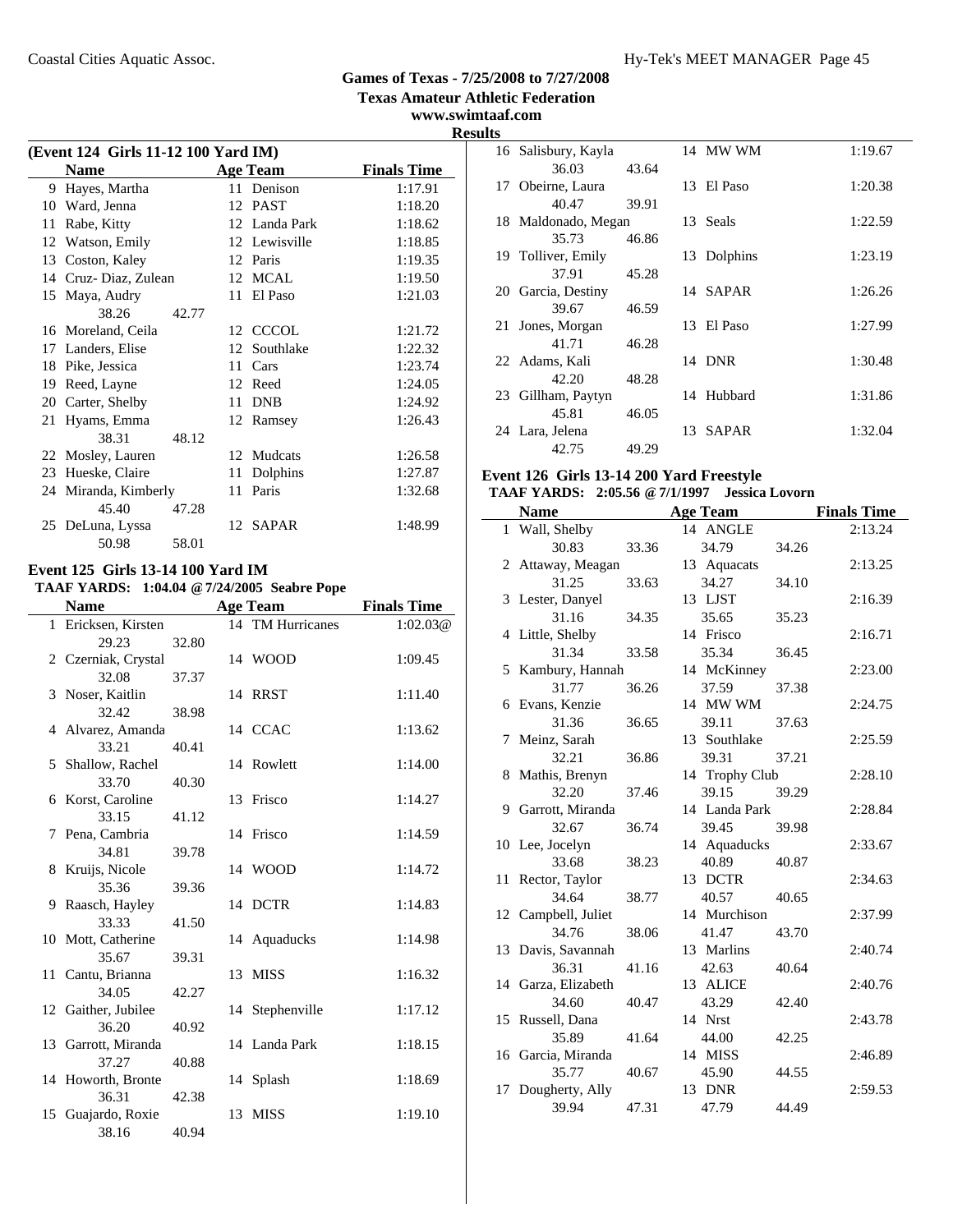**Texas Amateur Athletic Federation**

### **www.swimtaaf.com Results**

|    | Event 127 Girls 11-12 200 Yard Freestyle Relay<br><b>TAAF YARDS:</b><br>C Zamora, M Przybilla, L Pitts, S Smith | 1:54.69 @ 7/27/2004 Richmond/Rosenberg Team |                    |
|----|-----------------------------------------------------------------------------------------------------------------|---------------------------------------------|--------------------|
|    | <b>Team</b>                                                                                                     | Relay                                       | <b>Finals Time</b> |
| 1  | Southlake                                                                                                       | A                                           | 1:57.07            |
|    | 1) Privett, Abby 12                                                                                             | 2) Martin, Katie 11                         |                    |
|    | 3) Vassios, Haley 12                                                                                            | 4) Hayes, Madison 12                        |                    |
|    | 29.55<br>27.73                                                                                                  | 30.91                                       | 28.88              |
| 2  | <b>LJST</b>                                                                                                     | A                                           | 2:01.25            |
|    | 1) Fritz, Rebecca 12                                                                                            | 2) Doughty, Madeline 12                     |                    |
|    | 3) Vavra, Sidney 12                                                                                             | 4) Bai, Carrie 11                           |                    |
|    | 30.26<br>31.40                                                                                                  | 29.80                                       | 29.79              |
| 3  | <b>RRST</b>                                                                                                     | A                                           | 2:02.31            |
|    | 1) Hartensteiner, Ashley 12                                                                                     | 2) McGrath, Katy 11                         |                    |
|    | 3) Veazey, Ashley 12                                                                                            | 4) Przybilla, Hannah 12                     |                    |
|    | 30.47<br>32.15                                                                                                  | 30.45                                       | 29.24              |
|    | 4 Frisco                                                                                                        | A                                           | 2:03.20            |
|    | 1) Rankin, Nicole 12                                                                                            | 2) Gray, Meredith 12                        |                    |
|    | 3) Williams, Caroline 12                                                                                        | 4) Bland, Mackenzie 11                      |                    |
|    | 30.89<br>30.52                                                                                                  | 29.60                                       | 32.19              |
|    | 5 Aquacats                                                                                                      | A                                           | 2:04.29            |
|    | 1) Kristynik, Angela 12                                                                                         | 2) Jex, Morghan 12                          |                    |
|    | 3) Frawley, Rachael 12                                                                                          | 4) Kacko, Sierra 12                         |                    |
|    | 28.85<br>38.69                                                                                                  | 28.33                                       | 28.42              |
|    | 6 Lewisville                                                                                                    | A                                           | 2:04.33            |
|    | 1) Rice, Madison 12                                                                                             | 2) Walters, Brenna 12                       |                    |
|    | 3) Roberts, Brooke 11                                                                                           | 4) Stone, Sarah 11                          |                    |
|    | 37.40<br>27.23                                                                                                  | 31.69                                       | 28.01              |
|    | 7 Trophy Club                                                                                                   | A                                           | 2:06.24            |
|    | 1) Koster, Eva 12                                                                                               | 2) Greener, Ali 11                          |                    |
|    | 3) Orred, Erin 11                                                                                               | 4) Garza, Hailey 11                         |                    |
|    | 29.29<br>33.82                                                                                                  | 31.38                                       | 31.75              |
|    | 8 Cars                                                                                                          | A                                           | 2:07.61            |
|    | 1) Horn, Taylor 12<br>3) Rogan, Caroline 11                                                                     | 2) Jones, Rachel 12                         |                    |
|    | 30.97<br>33.04                                                                                                  | 4) Gula, Audrey 12<br>32.52                 | 31.08              |
| 9  | Southlake                                                                                                       | B                                           | 2:08.75            |
|    | 1) Perrone, Anna 11                                                                                             | 2) Knese, Morgan 12                         |                    |
|    | 3) Stockton, Madeleine 12                                                                                       | 4) Cummings, Erin 11                        |                    |
|    | 33.38<br>31.81                                                                                                  | 32.64                                       | 30.92              |
|    | 10 Victoria                                                                                                     | A                                           | 2:09.22            |
|    | 1) Hoerig, Karly Rae 12                                                                                         | 2) Burns, Hope 11                           |                    |
|    | 3) Garza, Samantha 12                                                                                           | 4) Broughton, Skylar 12                     |                    |
|    | 32.39<br>32.20                                                                                                  | 33.35                                       | 31.28              |
| 11 | Landa Park                                                                                                      | A                                           | 2:09.47            |
|    | 1) Esplen, Hillary 12                                                                                           | 2) Rabe, Kitty 12                           |                    |
|    | 3) Woodall, Emma 12                                                                                             | 4) Prevette, Shania 12                      |                    |
|    | 30.80<br>34.19                                                                                                  | 33.15                                       | 31.33              |
| 12 | <b>TM Hurricanes</b>                                                                                            | A                                           | 2:13.91            |
|    | 1) Baldwin, Alexandria 12                                                                                       | 2) Baria, Lexi 12                           |                    |
|    | 3) Lange, Kelsey 11                                                                                             | 4) Flores, Brooke 12                        |                    |
|    | 33.18<br>35.25                                                                                                  | 35.48                                       | 30.00              |
| 13 | Frisco                                                                                                          | B                                           | 2:14.69            |
|    | 1) Caprio, Nichole 12                                                                                           | 2) Campbell, Heather 12                     |                    |
|    | 3) Owens, Kathleen 12                                                                                           | 4) Harts, Rebecca 12                        |                    |
|    | 33.99<br>33.33                                                                                                  | 33.69                                       | 33.68              |
|    |                                                                                                                 |                                             |                    |

| lS |                           |       |                    |                          |         |
|----|---------------------------|-------|--------------------|--------------------------|---------|
| 14 | Frisco                    |       | $\mathcal{C}$      |                          | 2:15.29 |
|    | 1) Palsson, Alyssa 11     |       |                    | 2) Fogle, Brianna 11     |         |
|    | 3) Homoky, Kendall 12     |       |                    | 4) Kirk, Camille 11      |         |
|    | 33.07                     | 34.81 | 33.74              | 33.67                    |         |
| 15 | <b>ALICE</b>              |       | A                  |                          | 2:16.93 |
|    | 1) Salazar, Larissa 12    |       |                    | 2) Beltran, Madison 12   |         |
|    | 3) Rodriguez, Nicole 11   |       |                    | 4) Moralez, Christina 12 |         |
|    | 36.30                     | 33.78 | 33.64              | 33.21                    |         |
|    | 16 DNB                    |       | A                  |                          | 2:21.65 |
|    | 1) Staveley, Sydney 11    |       |                    | 2) Brinckmann, Kaila 11  |         |
|    | 3) Rudy, Hannah 11        |       | 4) Funk, Kim 11    |                          |         |
|    | 35.04                     | 34.78 | 35.36              | 36.47                    |         |
| 17 | <b>ALICE</b>              |       | B                  |                          | 2:26.88 |
|    | 1) Pena, Ella 11          |       | 2) Adams, Kalee 12 |                          |         |
|    | 3) Ozuna, Sabrina 11      |       |                    | 4) Rangel, Julyssa 11    |         |
|    | 39.38                     | 35.47 | 37.73              | 34.30                    |         |
| 18 | Hubbard                   |       | A                  |                          | 2:29.82 |
|    | 1) Bartosh, Madison 12    |       |                    | 2) Quiram, Madison 12    |         |
|    | 3) Brunson, Kansas 11     |       |                    | 4) Bartosh, Michaela 12  |         |
|    | 36.79                     | 36.39 | 41.57              | 35.07                    |         |
| 19 | <b>SAPAR</b>              |       | G                  |                          | 2:37.04 |
|    | 1) Figueroa, Ivy 11       |       |                    | 2) Tovar, Priscilla 11   |         |
|    | 3) Hanson, Dorothy 11     |       |                    | 4) Salazar, Nathaly 11   |         |
|    | 47.35                     | 32.85 | 39.60              | 37.24                    |         |
| 20 | Oso Pool                  |       | A                  |                          | 2:40.07 |
|    | 1) Castro, Laura 11       |       |                    | 2) Thompson, Allison 11  |         |
|    | 3) Gonzalez, Jerri-Ann 12 |       |                    | 4) Hopkins, Ashlee 11    |         |
|    | 40.37                     | 43.97 | 39.20              | 36.53                    |         |
| 21 | <b>WESTB</b>              |       | A                  |                          | 2:55.40 |
|    | 1) Green, Essence 11      |       | 2) Lyles, Lyla 11  |                          |         |
|    | 3) Moon, Gabrielle 11     |       |                    | 4) Yu, Katharine 11      |         |
|    | 44.56                     | 37.68 | 50.77              | 42.39                    |         |
| 22 | <b>SAPAR</b>              |       | H                  |                          | 3:03.06 |
|    | 45.50                     | 59.49 | 32.59              | 45.48                    |         |

### **Event 128 Girls 13-14 200 Yard Freestyle Relay TAAF YARDS: 1:47.30 @7/27/2002 Alvin**

**K Kelly, M Lostracco, N Leslie, N Melenric**

| Team                   |       | <b>Relay</b>           |                        | <b>Finals Time</b> |
|------------------------|-------|------------------------|------------------------|--------------------|
| 1 WHAR                 |       | A                      |                        | 1:54.41            |
| 1) Harper, Hannah 13   |       | 2) Norrell, Kaitlyn 13 |                        |                    |
| 3) Thrash, Derian 14   |       | 4) Kacal, Kaleigh 14   |                        |                    |
| 29.23                  | 30.18 | 28.07                  | 26.93                  |                    |
| 2 RRST                 |       | A                      |                        | 1:55.32            |
| 1) Noser, Kaitlin 14   |       |                        | 2) Fedderke, Aubrey 14 |                    |
| 3) Stavinoha, Darci 14 |       | 4) O'Hearn, Becca 13   |                        |                    |
| 29.36                  | 31.22 | 27.15                  | 27.59                  |                    |
| 3 Aquacats             |       | A                      |                        | 1:56.28            |
| 1) Green, Paige 14     |       | 2) Skinner, Haley 13   |                        |                    |
| 3) Bricker, Kathryn 14 |       |                        | 4) Attaway, Meagan 13  |                    |
| 30.55                  | 29.81 | 29.49                  | 26.43                  |                    |
| 4 Trophy Club          |       | A                      |                        | 1:58.10            |
| 1) Chapman, Maggie 14  |       | 2) Benton, Kathryn 14  |                        |                    |
| 3) Taylor, Sarah 14    |       | 4) Mathis, Brenyn 14   |                        |                    |
| 29.48                  | 28.63 | 29.70                  | 30.29                  |                    |